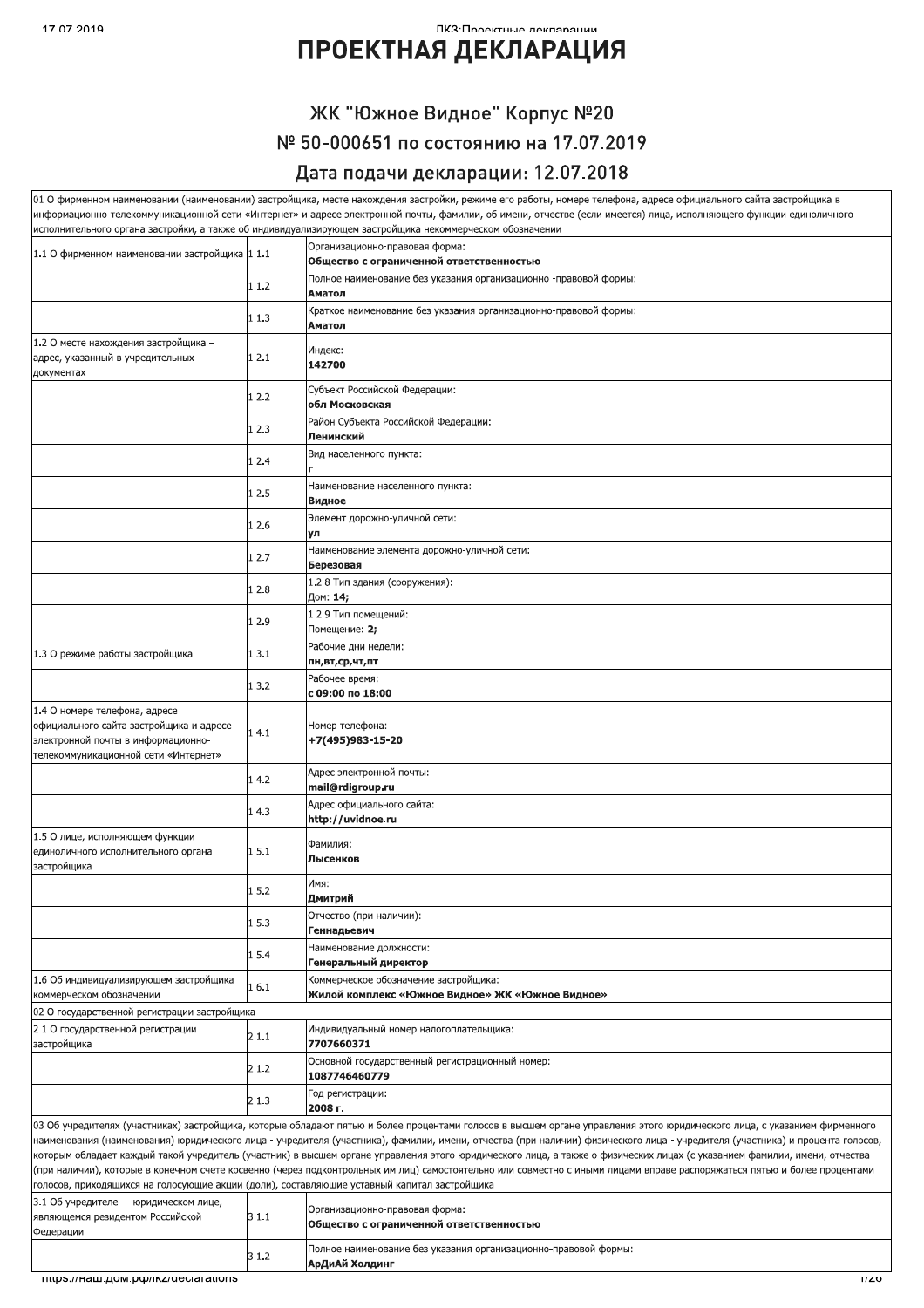17.07.2019 ПКЗ Проектные лекларации Индивидуальный номер налогоплательщика:  $3.1.3$ 5024153830 Голосов в органе управления:  $3.1.4$ 100 % 04 О проектах строительства многоквартирных домов и (или) иных объектов недвижимости, в которых принимал участие застройщик в течение трех лет, предшествующих лгубликованию проектной декларации, с указанием места нахождения указанных объектов недвижимости, сроков ввода их в эксплуатацию 4.1 О проектах строительства многоквартирных домов и (или) иных Вид объекта капитального строительства: объектов недвижимости, в которых принимал Многоэтажная жилая застройка с домами переменной этажности, с объектами социальной, инженерной и тран  $4.1.1$ участие застройщик в течение трех лет, спортной инфраструктуры, 2-я очередь строительства, 1-й этап, жилые корпуса 10, 11, 13 и инженерное обесп предшествующих опубликованию проектной ечение декларации Субъект Российской Федерации: 4 1 2 обл Московская Район субъекта Российской Федерации:  $4.1.3$ Ленинский  $4.1.4$ Вид населенного пункта: Наименование населенного пункта:  $4.1.5$ вблизи д. Ермолино 4.1.6 Элемент дорожно-уличной сети:  $4.1.7$ Наименование элемента дорожно-уличной сети: 4.1.8 4.1.8 Тип здания (сооружения): Индивидуализирующее объект, группу объектов капитального строительства коммерческое обозначение:  $4.1.9$ ЖК "Южное Видное" Срок ввода объекта капитального строительства в эксплуатацию:  $4.1.10$ 4 квартал 2015 г. Дата выдачи разрешения на ввод объекта в эксплуатацию:  $4.1.11$ 28.12.2015 Номер разрешения на ввод объекта капитального строительства в эксплуатацию: 4.1.12 RU50-11-3489-2015 Орган, выдавший разрешение на ввод объекта капитального строительства:  $4.1.13$ Министерство строительного комплекса Московской области 4.1 (2) О проектах строительства иногоквартирных домов и (или) <mark>ины</mark>х Вид объекта капитального строительства: .<br>Многоэтажная жилая застройка с домами переменной этажности, с объектами социальной, инженерной и тран объектов недвижимости, в которых принимал  $4.1.1$ ,<br>иастие застройщик в течение трех лет спортной инфраструктуры, 2-я очередь строительства, 1-й этап, жилые корпуса 6, 9 и инженерное обеспечени предшествующих опубликованию проектной декларации Субъект Российской Федерации:  $4.1.2$ обл Московская Район субъекта Российской Федерации:  $4.1.3$ Ленинский Вид населенного пункта:  $4.1.4$ город Наименование населенного пункта:  $4.1.5$ Видное  $4.1.6$ .<br>Элемент дорожно-уличной се<mark>т</mark>и:  $4.1.7$ Наименование элемента дорожно-уличной сети:  $4.1.8$ 1.1.8 Тип здания (сооружения): -<br>1ндивидуализирующее объект, группу объектов капитального строительства коммерческое обозначение: 4 1 9 ЖК "Южное Видное" Срок ввода объекта капитального строительства в эксплуатацию: 4.1.10 3 квартал 2016 г<mark>.</mark> Дата выдачи разрешения на ввод объекта в эксплуатацию:  $4.1.11$ 05.09.2016 Номер разрешения на ввод объекта капитального строительства в эксплуатацию: 4.1.12 RU50-11-5947-2016 Орган, выдавший разрешение на ввод объекта капитального строительства:  $4.1.13$ Министерство строительного комплекса Московской области 4.1 (3) О проектах строительства иногоквартирных домов и (или) <mark>ины</mark>х Вид объекта капитального строительства: Многоэтажная жилая застройка с домами переменной этажности, с объектами социальной, инженерной и тран объектов недвижимости, в которых принимал  $4.1.1$ ластие застройщик в течение трех лет, спортной инфраструктуры, 4-я очередь строительства, 1-й этап, жилые корпуса 7, 8 и инженерное обеспечени предшествующих опубликованию проектной зекларации Субъект Российской Федерации:  $4.1.2$ обл Московская Район субъекта Российской Федерации:  $4.1.3$ .<br>Ленинский  $4.1.4$ Вид населенного пункта: .<br>Наименование населенного пункта:  $4.1.5$ Вблизи д. Ермоли<mark>н</mark>о  $4.1.6$ Элемент дорожно-уличной сети: 4 1 7 Наименование элемента дорожно-уличной сети:  $4.1.8$ 4.1.8 Тип здания (сооружения) Индивидуализирующее объект, группу объектов капитального строительства коммерческое обозначение:  $4.1.9$ ЖК "Южное Видное"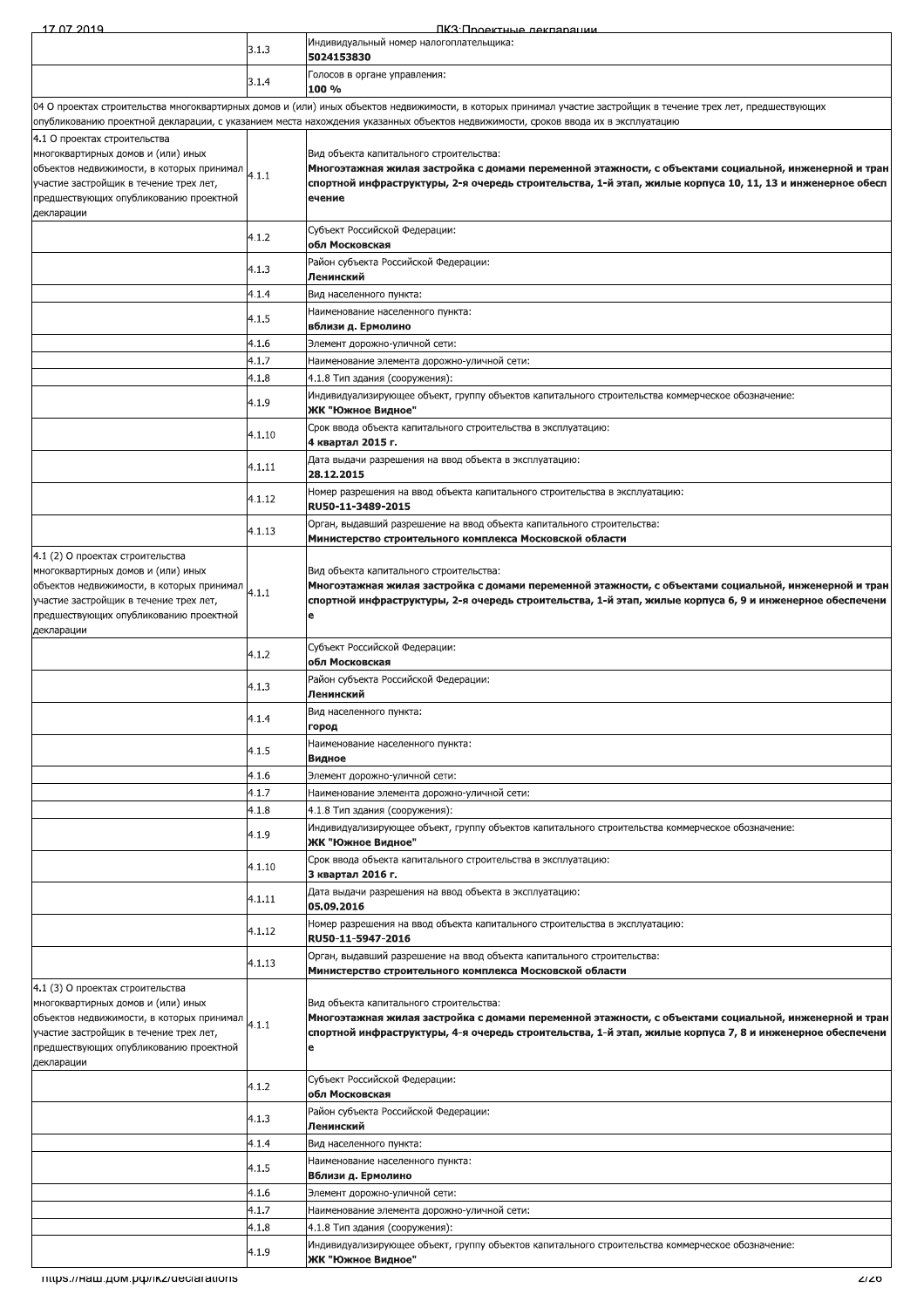| 17 07 2019                                                                                          |                | ПКЗ Полектные лекпарации                                                                                                                         |
|-----------------------------------------------------------------------------------------------------|----------------|--------------------------------------------------------------------------------------------------------------------------------------------------|
|                                                                                                     | 4.1.10         | Срок ввода объекта капитального строительства в эксплуатацию:                                                                                    |
|                                                                                                     |                | 3 квартал 2016 г.<br>Дата выдачи разрешения на ввод объекта в эксплуатацию:                                                                      |
|                                                                                                     | 4.1.11         | 28.09.2016                                                                                                                                       |
|                                                                                                     | 4.1.12         | Номер разрешения на ввод объекта капитального строительства в эксплуатацию:<br>RU50-11-6127-2016                                                 |
|                                                                                                     |                | Орган, выдавший разрешение на ввод объекта капитального строительства:                                                                           |
|                                                                                                     | 4.1.13         | Министерство строительного комплекса Московской области                                                                                          |
| 4.1 (4) О проектах строительства<br>многоквартирных домов и (или) иных                              |                |                                                                                                                                                  |
|                                                                                                     |                | Вид объекта капитального строительства:                                                                                                          |
| участие застройщик в течение трех лет,<br>предшествующих опубликованию проектной                    |                | Дошкольное образовательное учреждение на 120 мест                                                                                                |
| декларации                                                                                          |                |                                                                                                                                                  |
|                                                                                                     | 4.1.2          | Субъект Российской Федерации:<br>обл Московская                                                                                                  |
|                                                                                                     | 4.1.3          | Район субъекта Российской Федерации:                                                                                                             |
|                                                                                                     |                | Ленинский                                                                                                                                        |
|                                                                                                     | 4.1.4          | Вид населенного пункта:<br>Наименование населенного пункта:                                                                                      |
|                                                                                                     | 4.1.5          | Южнее г. Видное                                                                                                                                  |
|                                                                                                     | 4.1.6          | Элемент дорожно-уличной сети:                                                                                                                    |
|                                                                                                     | 4.1.7<br>4.1.8 | Наименование элемента дорожно-уличной сети:<br>4.1.8 Тип здания (сооружения):                                                                    |
|                                                                                                     | 4.1.9          | Индивидуализирующее объект, группу объектов капитального строительства коммерческое обозначение:                                                 |
|                                                                                                     |                | ЖК «Южное Видное»                                                                                                                                |
|                                                                                                     | 4.1.10         | Срок ввода объекта капитального строительства в эксплуатацию:<br>4 квартал 2015 г.                                                               |
|                                                                                                     | 4.1.11         | Дата выдачи разрешения на ввод объекта в эксплуатацию:<br>14.12.2015                                                                             |
|                                                                                                     | 4.1.12         | Номер разрешения на ввод объекта капитального строительства в эксплуатацию:                                                                      |
|                                                                                                     |                | RU50-11-3093-2015<br>Орган, выдавший разрешение на ввод объекта капитального строительства:                                                      |
|                                                                                                     | 4.1.13         | Министерство строительного комплекса Московской области                                                                                          |
| 4.1 (5) О проектах строительства                                                                    |                |                                                                                                                                                  |
| многоквартирных домов и (или) иных<br>объектов недвижимости, в которых принимал                     |                | Вид объекта капитального строительства:<br>Многоэтажная жилая застройка с домами переменной этажности, с объектами социальной, инженерной и тран |
| участие застройщик в течение трех лет,                                                              | 4.1.1          | спортной инфраструктуры по адресу: Московская область, Ленинский район, вблизи д. Ермолино. четвертая оч                                         |
| предшествующих опубликованию проектной<br>декларации                                                |                | ередь строительства, корпус 20 (17 –ти этажные жилые дома (K1, K2)                                                                               |
|                                                                                                     | 4.1.2          | Субъект Российской Федерации:                                                                                                                    |
|                                                                                                     |                | обл Московская<br>Район субъекта Российской Федерации:                                                                                           |
|                                                                                                     | 4.1.3          | Ленинский                                                                                                                                        |
|                                                                                                     | 4.1.4          | Вид населенного пункта:                                                                                                                          |
|                                                                                                     | 4.1.5          | Наименование населенного пункта:<br>Вблизи д. Ермолино                                                                                           |
|                                                                                                     | 4.1.6          | Элемент дорожно-уличной сети:                                                                                                                    |
|                                                                                                     | 4.1.7<br>4.1.8 | Наименование элемента дорожно-уличной сети:<br>4.1.8 Тип здания (сооружения):                                                                    |
|                                                                                                     |                | Индивидуализирующее объект, группу объектов капитального строительства коммерческое обозначение:                                                 |
|                                                                                                     | 4.1.9          | ЖК «Южное Видное»                                                                                                                                |
|                                                                                                     | 4.1.10         | Срок ввода объекта капитального строительства в эксплуатацию:<br>3 квартал 2019 г.                                                               |
|                                                                                                     | 4.1.11         | Дата выдачи разрешения на ввод объекта в эксплуатацию:                                                                                           |
|                                                                                                     | 4.1.12         | Номер разрешения на ввод объекта капитального строительства в эксплуатацию:                                                                      |
| 4.1 (6) О проектах строительства                                                                    | 4.1.13         | Орган, выдавший разрешение на ввод объекта капитального строительства:                                                                           |
| многоквартирных домов и (или) иных                                                                  |                | Вид объекта капитального строительства:                                                                                                          |
| объектов недвижимости, в которых принимал $\vert_{4.1.1}$<br>участие застройщик в течение трех лет, |                | Многоэтажная жилая застройка с домами переменной этажности, объектами социальной, инженерной и транс                                             |
| предшествующих опубликованию проектной                                                              |                | портной инфраструктуры, (2-ая очередь строительства, II этап, корпуса 12, 14, корпус № 14)                                                       |
| декларации                                                                                          |                | Субъект Российской Федерации:                                                                                                                    |
|                                                                                                     | 4.1.2          | обл Московская                                                                                                                                   |
|                                                                                                     | 4.1.3          | Район субъекта Российской Федерации:<br>Ленинский                                                                                                |
|                                                                                                     | 4.1.4          | Вид населенного пункта:                                                                                                                          |
|                                                                                                     | 4.1.5          | Наименование населенного пункта:                                                                                                                 |
|                                                                                                     | 4.1.6          | Восточнее д. Ермолино<br>Элемент дорожно-уличной сети:                                                                                           |
|                                                                                                     | 4.1.7          | Наименование элемента дорожно-уличной сети:                                                                                                      |
|                                                                                                     | 4.1.8          | 4.1.8 Тип здания (сооружения):                                                                                                                   |
|                                                                                                     | 4.1.9          | Индивидуализирующее объект, группу объектов капитального строительства коммерческое обозначение:<br>ЖК «Южное Видное»                            |
|                                                                                                     | 4.1.10         | Срок ввода объекта капитального строительства в эксплуатацию:                                                                                    |
| mups.//Ham.pow.po//ikz/declarations                                                                 |                | 1 квартал 2019 г.<br>J/ZO                                                                                                                        |
|                                                                                                     |                |                                                                                                                                                  |
|                                                                                                     |                |                                                                                                                                                  |
|                                                                                                     |                |                                                                                                                                                  |
|                                                                                                     |                |                                                                                                                                                  |
|                                                                                                     |                |                                                                                                                                                  |
|                                                                                                     |                |                                                                                                                                                  |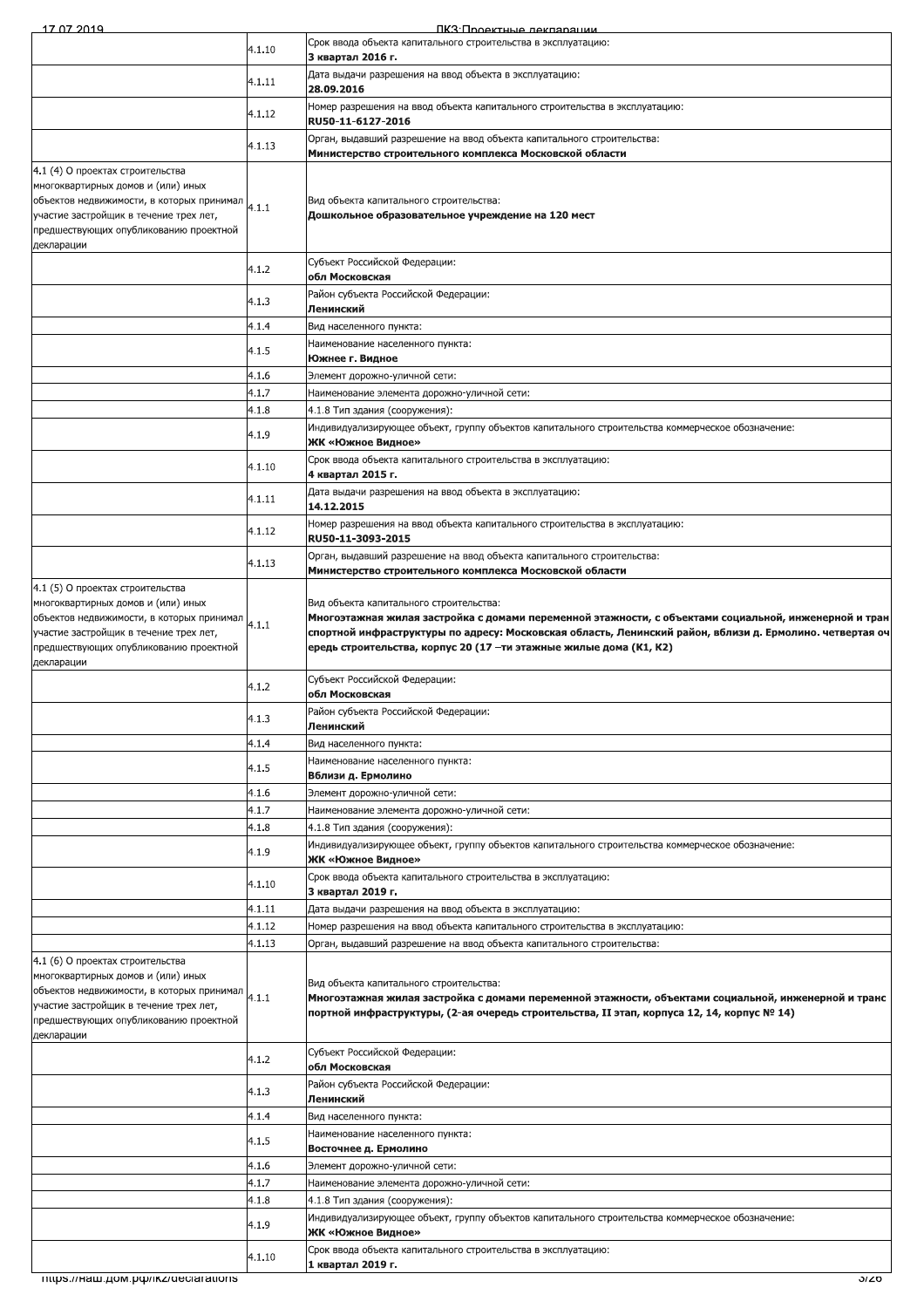| <u>17 N7 2019</u>                                                                                                                                                                                                     |                | <u> ПКЗ Проектные леклярации</u>                                                                                                                                                                                                                                             |
|-----------------------------------------------------------------------------------------------------------------------------------------------------------------------------------------------------------------------|----------------|------------------------------------------------------------------------------------------------------------------------------------------------------------------------------------------------------------------------------------------------------------------------------|
|                                                                                                                                                                                                                       | 4.1.11         | Дата выдачи разрешения на ввод объекта в эксплуатацию:<br>20.02.2019                                                                                                                                                                                                         |
|                                                                                                                                                                                                                       |                | Номер разрешения на ввод объекта капитального строительства в эксплуатацию:                                                                                                                                                                                                  |
|                                                                                                                                                                                                                       | 4.1.12         | RU50-21-13040-2019                                                                                                                                                                                                                                                           |
|                                                                                                                                                                                                                       | 4.1.13         | Орган, выдавший разрешение на ввод объекта капитального строительства:<br>Министерство Жилищной политики Московской области                                                                                                                                                  |
| 4.1 (7) О проектах строительства<br>многоквартирных домов и (или) иных<br>объектов недвижимости, в которых принимал<br>участие застройщик в течение трех лет,<br>предшествующих опубликованию проектной<br>декларации | 4.1.1          | Вид объекта капитального строительства:<br>Многоэтажная жилая застройка с домами переменной этажности, с объектами социальной, инженерной и тран<br>спортной инфраструктуры, третья очередь строительства, Детское дошкольное учреждение на 280 мест по адр<br>ecy           |
|                                                                                                                                                                                                                       | 4.1.2          | Субъект Российской Федерации:                                                                                                                                                                                                                                                |
|                                                                                                                                                                                                                       | 4.1.3          | обл Московская<br>Район субъекта Российской Федерации:                                                                                                                                                                                                                       |
|                                                                                                                                                                                                                       | 4.1.4          | Ленинский<br>Вид населенного пункта:                                                                                                                                                                                                                                         |
|                                                                                                                                                                                                                       | 4.1.5          | город<br>Наименование населенного пункта:                                                                                                                                                                                                                                    |
|                                                                                                                                                                                                                       | 4.1.6          | Видное<br>Элемент дорожно-уличной сети:                                                                                                                                                                                                                                      |
|                                                                                                                                                                                                                       | 4.1.7          | Наименование элемента дорожно-уличной сети:                                                                                                                                                                                                                                  |
|                                                                                                                                                                                                                       | 4.1.8          | 4.1.8 Тип здания (сооружения):                                                                                                                                                                                                                                               |
|                                                                                                                                                                                                                       | 4.1.9          | Индивидуализирующее объект, группу объектов капитального строительства коммерческое обозначение:<br>ЖК «Южное Видное»                                                                                                                                                        |
|                                                                                                                                                                                                                       | 4.1.10         | Срок ввода объекта капитального строительства в эксплуатацию:<br>3 квартал 2019 г.                                                                                                                                                                                           |
|                                                                                                                                                                                                                       | 4.1.11         | Дата выдачи разрешения на ввод объекта в эксплуатацию:                                                                                                                                                                                                                       |
|                                                                                                                                                                                                                       | 4.1.12         | Номер разрешения на ввод объекта капитального строительства в эксплуатацию:                                                                                                                                                                                                  |
|                                                                                                                                                                                                                       | 4.1.13         | Орган, выдавший разрешение на ввод объекта капитального строительства:                                                                                                                                                                                                       |
| 4.1 (8) О проектах строительства<br>многоквартирных домов и (или) иных<br>объектов недвижимости, в которых принимал<br>участие застройщик в течение трех лет,<br>тредшествующих опубликованию проектной<br>декларации | 4.1.1          | Вид объекта капитального строительства:<br>Многоэтажная жилая застройка с домами переменной этажности, объектами социальной, инженерной и транс<br>портной инфраструктуры, 2-ая очередь строительства, II этап. Корпуса № 12, 14, (Корпус №12)                               |
|                                                                                                                                                                                                                       | 4.1.2          | Субъект Российской Федерации:<br>обл Московская                                                                                                                                                                                                                              |
|                                                                                                                                                                                                                       | 4.1.3          | Район субъекта Российской Федерации:<br>Ленинский                                                                                                                                                                                                                            |
|                                                                                                                                                                                                                       | 4.1.4          | Вид населенного пункта:<br>город                                                                                                                                                                                                                                             |
|                                                                                                                                                                                                                       | 4.1.5          | Наименование населенного пункта:<br>Видное                                                                                                                                                                                                                                   |
|                                                                                                                                                                                                                       | 4.1.6          | Элемент дорожно-уличной сети:                                                                                                                                                                                                                                                |
|                                                                                                                                                                                                                       | 4.1.7          | Наименование элемента дорожно-уличной сети:                                                                                                                                                                                                                                  |
|                                                                                                                                                                                                                       | 4.1.8          | 4.1.8 Тип здания (сооружения):<br>Дом: 16;                                                                                                                                                                                                                                   |
|                                                                                                                                                                                                                       | 4.1.9          | Индивидуализирующее объект, группу объектов капитального строительства коммерческое обозначение:<br>ЖК «Южное Видное»                                                                                                                                                        |
|                                                                                                                                                                                                                       | 4.1.10         | Срок ввода объекта капитального строительства в эксплуатацию:                                                                                                                                                                                                                |
|                                                                                                                                                                                                                       |                | 1 квартал 2019 г.<br>Дата выдачи разрешения на ввод объекта в эксплуатацию:                                                                                                                                                                                                  |
|                                                                                                                                                                                                                       | 4.1.11         | 18.02.2019<br>Номер разрешения на ввод объекта капитального строительства в эксплуатацию:                                                                                                                                                                                    |
|                                                                                                                                                                                                                       | 4.1.12         | RU50-21-13031-2019                                                                                                                                                                                                                                                           |
|                                                                                                                                                                                                                       | 4.1.13         | Орган, выдавший разрешение на ввод объекта капитального строительства:<br>Министерство Жилищной политики Московской области                                                                                                                                                  |
| 4.1 (9) О проектах строительства<br>многоквартирных домов и (или) иных<br>объектов недвижимости, в которых принимал<br>участие застройщик в течение трех лет,<br>предшествующих опубликованию проектной<br>декларации | 4.1.1          | Вид объекта капитального строительства:<br>Многоэтажная жилая застройка с домами переменной этажности, с объектами социальной, инженерной и тран<br>спортной инфраструктуры, 1-ая очередь строительства, I этап. Корпус 1 и корпус 3 с нежилыми помещениями<br>первого этажа |
|                                                                                                                                                                                                                       | 4.1.2          | Субъект Российской Федерации:<br>обл Московская                                                                                                                                                                                                                              |
|                                                                                                                                                                                                                       | 4.1.3          | Район субъекта Российской Федерации:<br>Ленинский                                                                                                                                                                                                                            |
|                                                                                                                                                                                                                       | 4.1.4          | Вид населенного пункта:                                                                                                                                                                                                                                                      |
|                                                                                                                                                                                                                       | 4.1.5          | Наименование населенного пункта:                                                                                                                                                                                                                                             |
|                                                                                                                                                                                                                       |                | восточнее д. Ермолино, уч. 13                                                                                                                                                                                                                                                |
|                                                                                                                                                                                                                       | 4.1.6<br>4.1.7 | Элемент дорожно-уличной сети:<br>Наименование элемента дорожно-уличной сети:                                                                                                                                                                                                 |
|                                                                                                                                                                                                                       | 4.1.8          | 4.1.8 Тип здания (сооружения):                                                                                                                                                                                                                                               |
|                                                                                                                                                                                                                       |                | Индивидуализирующее объект, группу объектов капитального строительства коммерческое обозначение:                                                                                                                                                                             |
|                                                                                                                                                                                                                       | 4.1.9          | ЖК «Южное Видное»                                                                                                                                                                                                                                                            |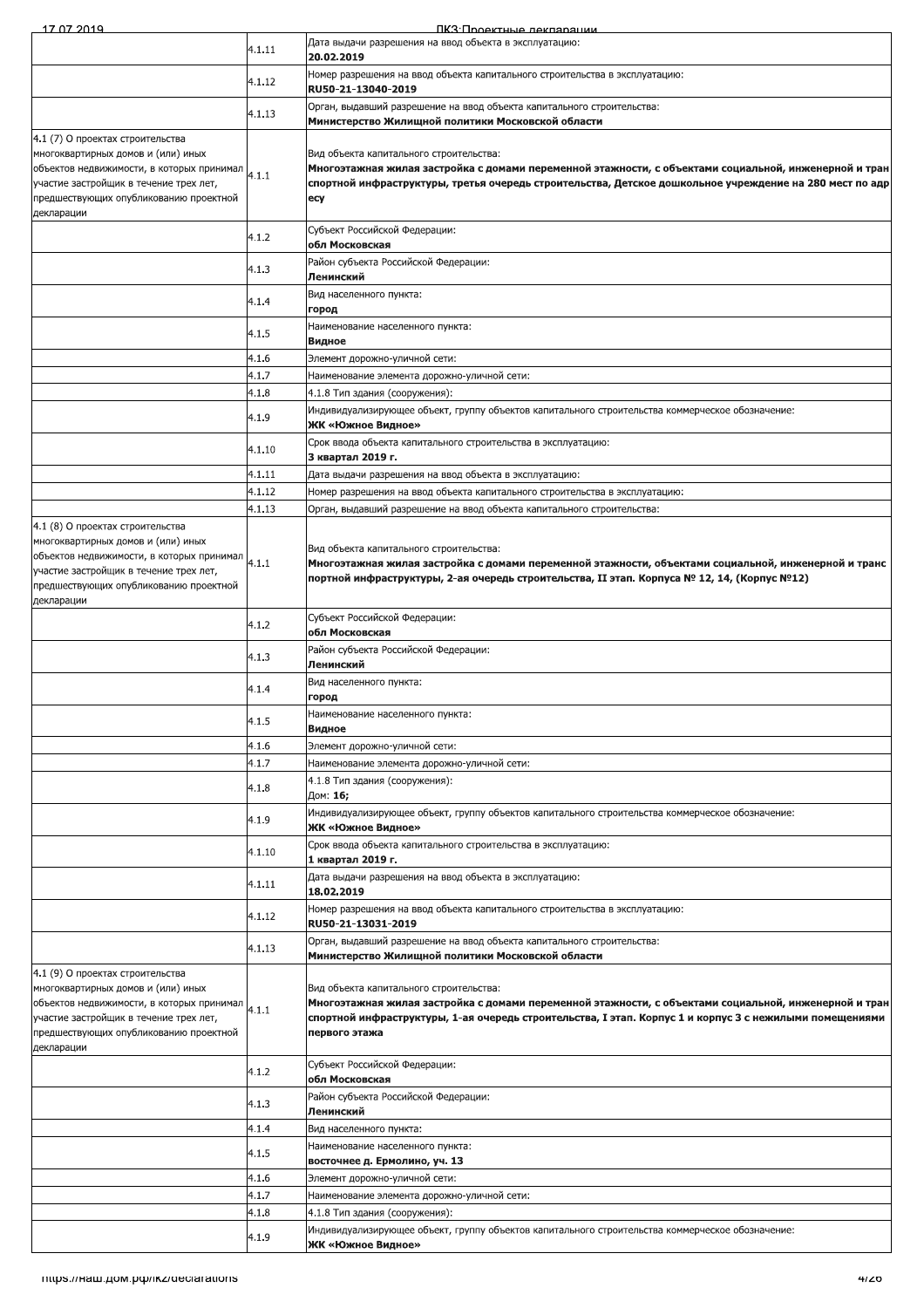|                                                                                                                                                                                                                                                                                                                                                                                                     |        | <u>IIK:3'I Innektulle_пекпапашии</u>                                                                                                                                                                                                                                                                                                                   |
|-----------------------------------------------------------------------------------------------------------------------------------------------------------------------------------------------------------------------------------------------------------------------------------------------------------------------------------------------------------------------------------------------------|--------|--------------------------------------------------------------------------------------------------------------------------------------------------------------------------------------------------------------------------------------------------------------------------------------------------------------------------------------------------------|
|                                                                                                                                                                                                                                                                                                                                                                                                     | 4.1.10 | Срок ввода объекта капитального строительства в эксплуатацию:<br>3 квартал 2014 г.                                                                                                                                                                                                                                                                     |
|                                                                                                                                                                                                                                                                                                                                                                                                     |        | Дата выдачи разрешения на ввод объекта в эксплуатацию:                                                                                                                                                                                                                                                                                                 |
|                                                                                                                                                                                                                                                                                                                                                                                                     | 4.1.11 | 25.07.2014                                                                                                                                                                                                                                                                                                                                             |
|                                                                                                                                                                                                                                                                                                                                                                                                     | 4.1.12 | Номер разрешения на ввод объекта капитального строительства в эксплуатацию:<br>RU50503000-063/14p/B                                                                                                                                                                                                                                                    |
|                                                                                                                                                                                                                                                                                                                                                                                                     | 4.1.13 | Орган, выдавший разрешение на ввод объекта капитального строительства:<br>Администрация Ленинского муниципального района Московской области                                                                                                                                                                                                            |
| 4.1 (10) О проектах строительства<br>многоквартирных домов и (или) иных<br>объектов недвижимости, в которых принимал<br>участие застройщик в течение трех лет,<br>предшествующих опубликованию проектной<br>декларации                                                                                                                                                                              | 4.1.1  | Вид объекта капитального строительства:<br>Очистные сооружения хозяйственно-бытовых и ливневых стоков для жилой застройки территории западной ч<br>асти 6 микрорайона г. Видное с внеплощадочными сетями объединенного хозяйственно-питьевого водопрово<br>да, хозяйственно-бытовой и ливневой канализации                                             |
|                                                                                                                                                                                                                                                                                                                                                                                                     | 4.1.2  | Субъект Российской Федерации:<br>обл Московская                                                                                                                                                                                                                                                                                                        |
|                                                                                                                                                                                                                                                                                                                                                                                                     | 4.1.3  | Район субъекта Российской Федерации:<br>Ленинский                                                                                                                                                                                                                                                                                                      |
|                                                                                                                                                                                                                                                                                                                                                                                                     | 4.1.4  | Вид населенного пункта:<br>г. п. Горки Ленинские                                                                                                                                                                                                                                                                                                       |
|                                                                                                                                                                                                                                                                                                                                                                                                     | 4.1.5  | Наименование населенного пункта:<br>д. Сапроново                                                                                                                                                                                                                                                                                                       |
|                                                                                                                                                                                                                                                                                                                                                                                                     | 4.1.6  | Элемент дорожно-уличной сети:                                                                                                                                                                                                                                                                                                                          |
|                                                                                                                                                                                                                                                                                                                                                                                                     | 4.1.7  | Наименование элемента дорожно-уличной сети:                                                                                                                                                                                                                                                                                                            |
|                                                                                                                                                                                                                                                                                                                                                                                                     | 4.1.8  | 4.1.8 Тип здания (сооружения):<br>Дом: 1;                                                                                                                                                                                                                                                                                                              |
|                                                                                                                                                                                                                                                                                                                                                                                                     | 4.1.9  | Индивидуализирующее объект, группу объектов капитального строительства коммерческое обозначение:<br>ЖК «Южное Видное»                                                                                                                                                                                                                                  |
|                                                                                                                                                                                                                                                                                                                                                                                                     | 4.1.10 | Срок ввода объекта капитального строительства в эксплуатацию:<br>1 квартал 2019 г.                                                                                                                                                                                                                                                                     |
|                                                                                                                                                                                                                                                                                                                                                                                                     | 4.1.11 | Дата выдачи разрешения на ввод объекта в эксплуатацию:<br>28.02.2019                                                                                                                                                                                                                                                                                   |
|                                                                                                                                                                                                                                                                                                                                                                                                     | 4.1.12 | Номер разрешения на ввод объекта капитального строительства в эксплуатацию:<br>RU50-21-13092-2019                                                                                                                                                                                                                                                      |
|                                                                                                                                                                                                                                                                                                                                                                                                     | 4.1.13 | Орган, выдавший разрешение на ввод объекта капитального строительства:<br>Министерство Жилищной политики Московской области                                                                                                                                                                                                                            |
|                                                                                                                                                                                                                                                                                                                                                                                                     |        | 05 О членстве застройщика в саморегулируемых организациях в области инженерных изысканий, архитектурно-строительного проектирования, строительства, реконструкции,                                                                                                                                                                                     |
|                                                                                                                                                                                                                                                                                                                                                                                                     |        | капитального ремонта объектов капитального строительства и о выданных застройщику свидетельствах о допуске к работам, которые оказывают влияние на безопасность объектов<br>капитального строительства, а также о членстве застройщика в иных некоммерческих организациях (в том числе обществах взаимного страхования, ассоциациях), если он является |
| членом таких организаций и (или) имеет указанные свидетельства                                                                                                                                                                                                                                                                                                                                      |        |                                                                                                                                                                                                                                                                                                                                                        |
|                                                                                                                                                                                                                                                                                                                                                                                                     |        |                                                                                                                                                                                                                                                                                                                                                        |
| 5.1 О членстве застройщика в<br>саморегулируемых организациях в области<br>инженерных изысканий, архитектурно-<br>строительного проектирования,<br>строительства, реконструкции, капитального<br>ремонта объектов капитального<br>строительства и о выданных застройщику<br>свидетельствах о допуске к работам, которые<br>оказывают влияние на безопасность<br>объектов капитального строительства | 5.1.1  | равовой формы:                                                                                                                                                                                                                                                                                                                                         |
|                                                                                                                                                                                                                                                                                                                                                                                                     | 5.1.2  | Индивидуальный номер налогоплательщика саморегулируемой организации, членом которой является застройщик:                                                                                                                                                                                                                                               |
|                                                                                                                                                                                                                                                                                                                                                                                                     | 5.1.3  | Номер свидетельства о допуске к работам, которые оказывают влияние на безопасность объектов капитального строительств<br>a:                                                                                                                                                                                                                            |
|                                                                                                                                                                                                                                                                                                                                                                                                     | 5.1.4  | Дата выдачи свидетельства о допуске к работам:                                                                                                                                                                                                                                                                                                         |
|                                                                                                                                                                                                                                                                                                                                                                                                     | 5.1.5  | Организационно-правовая форма некоммерческой организации, членом которой является застройщик:                                                                                                                                                                                                                                                          |
| 5.2 О членстве застройщика в иных<br>некоммерческих организациях                                                                                                                                                                                                                                                                                                                                    | 5.2.1  | Полное наименование некоммерческой организации, членом которой является застройщик, без указания организационно-пр<br>авовой формы:                                                                                                                                                                                                                    |
|                                                                                                                                                                                                                                                                                                                                                                                                     | 5.2.2  | Индивидуальный номер налогоплательщика некоммерческой организации:                                                                                                                                                                                                                                                                                     |
|                                                                                                                                                                                                                                                                                                                                                                                                     |        | Полное наименование саморегулируемой организации, членом которой является застройщик, без указания организационно-п<br>06 О финансовом результате текущего года, размерах кредиторской и дебиторской задолженности на последнюю отчетную дату                                                                                                          |
| 6.1 О финансовом результате текущего года<br>о размерах кредиторской и дебиторской<br>задолженности на последнюю отчетную дату                                                                                                                                                                                                                                                                      | 6.1.1  | Последняя отчетная дата:<br>31.03.2019                                                                                                                                                                                                                                                                                                                 |
|                                                                                                                                                                                                                                                                                                                                                                                                     | 6.1.2  | Размер чистой прибыли (убытков) по данным промежуточной или годовой бухгалтерской (финансовой) отчетности:<br>(56 673) руб.                                                                                                                                                                                                                            |
|                                                                                                                                                                                                                                                                                                                                                                                                     | 6.1.3  | Размер кредиторской задолженности по данным промежуточной или годовой бухгалтерской (финансовой) отчетности:<br>1 574 917 py6.                                                                                                                                                                                                                         |
|                                                                                                                                                                                                                                                                                                                                                                                                     | 6.1.3  | Расшифровка размера задолженности:                                                                                                                                                                                                                                                                                                                     |
|                                                                                                                                                                                                                                                                                                                                                                                                     | 6.1.4  | Размер дебиторской задолженности по данным промежуточной или годовой бухгалтерской (финансовой) отчетности:<br>786 456 руб.                                                                                                                                                                                                                            |
|                                                                                                                                                                                                                                                                                                                                                                                                     | 6.1.4  | Расшифровка размера задолженности:                                                                                                                                                                                                                                                                                                                     |

07 Декларация застроицика о соответствии застроицика треованиям, установленным частью 2 статьи з чедерального закона от 30 декаоря 2004г. № 214-0-3 «Оо участии в долевом<br>строительстве многоквартирных домов и иных объекто строительстве многоквартирных домов и иных объектов недвижимости и о внесении изменении в некоторые законодательные акты Россиискои Федерации», а также о соответствии ааключивших с застройщиком договор поручительства юридических лиц требованиям, установленным частью 3 статьи 15.3 Федерального закона от 30 декабря 2004г. № 214-ФЗ «06 участии в долевом строительстве многоквартирных домов и иных объектов недвижимости и о внесении изменений в некоторые законодательные акты Российской Федерации»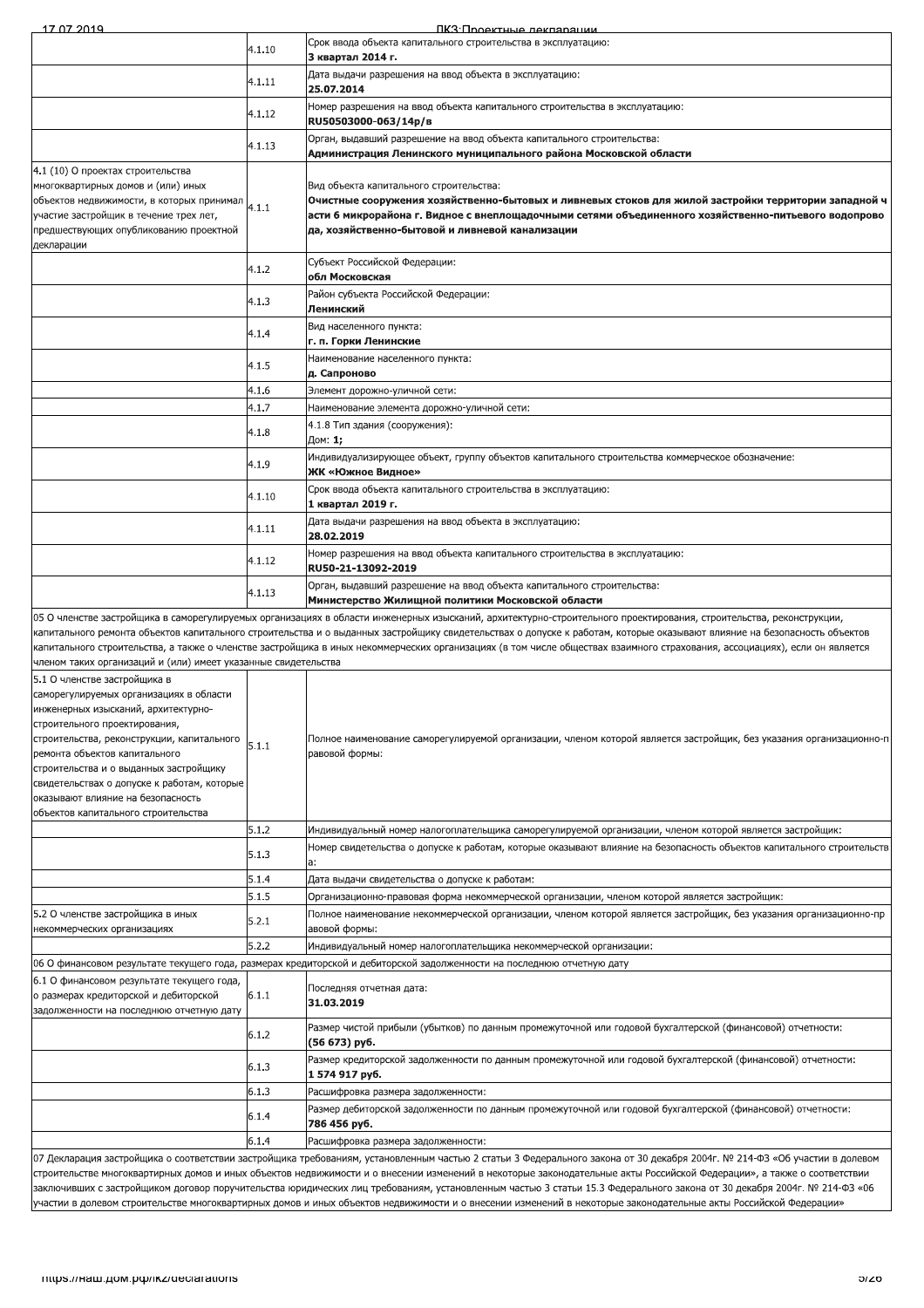| 17 07 2019                                                                                                                                                                                                                                                                                                              |        | ПКЗ <sup>.</sup> Проектные леклярящий                                                                                                                                                                                                                                                                                                                                                                                                                                                                                                                                                                                                                                                                                                                                                                                                                                                                                   |
|-------------------------------------------------------------------------------------------------------------------------------------------------------------------------------------------------------------------------------------------------------------------------------------------------------------------------|--------|-------------------------------------------------------------------------------------------------------------------------------------------------------------------------------------------------------------------------------------------------------------------------------------------------------------------------------------------------------------------------------------------------------------------------------------------------------------------------------------------------------------------------------------------------------------------------------------------------------------------------------------------------------------------------------------------------------------------------------------------------------------------------------------------------------------------------------------------------------------------------------------------------------------------------|
| 7.1 О соответствии застройщика<br>требованиям, установленным частью 2 статьи<br>3 Федерального закона от 30 декабря 2004г.<br>№ 214-ФЗ «Об участии в долевом<br>строительстве многоквартирных домов и<br>иных объектов недвижимости и о внесении<br>изменений в некоторые законодательные<br>акты Российской Федерации» | 7.1.1  | Размер уставного (складочного) капитала застройщика установленным требованиям:                                                                                                                                                                                                                                                                                                                                                                                                                                                                                                                                                                                                                                                                                                                                                                                                                                          |
|                                                                                                                                                                                                                                                                                                                         | 7.1.2  | Процедуры ликвидации юридического лица - застройщика:<br>Не проводятся                                                                                                                                                                                                                                                                                                                                                                                                                                                                                                                                                                                                                                                                                                                                                                                                                                                  |
|                                                                                                                                                                                                                                                                                                                         | 7.1.3  | Решение арбитражного суда о введении одной из процедур, применяемых в деле о банкротстве в соответствии с законодате<br>льством Российской Федерации о несостоятельности (банкротстве), в отношении юридического лица - застройщика:                                                                                                                                                                                                                                                                                                                                                                                                                                                                                                                                                                                                                                                                                    |
|                                                                                                                                                                                                                                                                                                                         |        | Отсутствует<br>Решение арбитражного суда о приостановлении деятельности в качестве меры административного наказания юридического                                                                                                                                                                                                                                                                                                                                                                                                                                                                                                                                                                                                                                                                                                                                                                                        |
|                                                                                                                                                                                                                                                                                                                         | 7.1.4  | лица – застройщика:<br>Отсутствует                                                                                                                                                                                                                                                                                                                                                                                                                                                                                                                                                                                                                                                                                                                                                                                                                                                                                      |
|                                                                                                                                                                                                                                                                                                                         | 7.1.5  | В реестре недобросовестных поставщиков, ведение которою осуществляется в соответствии с законодательством Российской<br>Федерации о закупках товаров, работ, услуг отдельными видами юридических лиц, сведения о юридическом лице - застройщ<br>ике (в том числе о лице, исполняющем функции единоличного исполнительного органа юридического лица) в части исполне<br>ния им обязательств, предусмотренных контрактами или договорами, предметом которых является выполнение работ, оказа<br>ние услуг в сфере строительства, реконструкции и капитального ремонта объектов капитального строительства или организа<br>ции таких строительства, реконструкции и капитального ремонта либо приобретение у юридического лица жилых помещени<br>й:                                                                                                                                                                        |
|                                                                                                                                                                                                                                                                                                                         | 7.1.6  | В реестре недобросовестных поставщиков (подрядчиков, исполнителей), ведение которою осуществляется в соответствии с з<br>аконодательством Российской Федерации о контрактной системе в сфере закупок товаров, работ, услуг для обеспечения госу<br>дарственных и муниципальных нужд», сведения о юридическом лице - застройщике (в том числе о лице, исполняющем функ<br>ции единоличного исполнительного органа юридического лица) в части исполнения им обязательств, предусмотренных конт<br>рактами или договорами, предметом которых является выполнение работ, оказание услуг в сфере строительства, реконструк<br>ции и капитального ремонта объектов капитального строительства или организации таких строительства, реконструкции и ка<br>питального ремонта либо приобретение у юридического лица жилых помещений:<br>Отсутствует                                                                             |
|                                                                                                                                                                                                                                                                                                                         | 7.1.7  | В реестре недобросовестных участников аукциона по продаже земельного участка, находящегося в государственной или мун<br>иципальной собственности, либо аукциона на право заключения договора аренды земельного участка, находящегося в госуд<br>арственной или муниципальной собственности, ведение которого осуществляется в соответствии с земельным законодательс<br>твом Российской Федерации, сведения о юридическом лице - застройщике (в том числе о лице, исполняющем функции едино<br>личного исполнительного органа юридического лица):<br>Отсутствует                                                                                                                                                                                                                                                                                                                                                        |
|                                                                                                                                                                                                                                                                                                                         | 7.1.8  | Недоимка по налогам, сборам, задолженность по иным обязательным платежам в бюджеты бюджетной системы Российской<br>Федерации (за исключением сумм, на которые предоставлены отсрочка, рассрочка, инвестиционный налоговый кредит в соо<br>тветствии с законодательством Российской Федерации о налогах и сборах, которые реструктурированы в соответствии с зако<br>нодательством Российской Федерации, по которым имеется вступившее в законную силу решение суда о признании обязанно<br>сти заявителя по уплате этих сумм исполненной или которые признаны безнадежными к взысканию в соответствии с законод<br>ательством Российской Федерации о налогах и сборах; за прошедший календарный год, размер которых превышает двадцать<br>пять процентов балансовой стоимости активов застройщика, по данным бухгалтерской (финансовой) отчетности за последни<br>й отчетный период, у юридического лица - застройщика: |
|                                                                                                                                                                                                                                                                                                                         | 7.1.9  | Заявление об обжаловании указанных в п. 7.1.8 недоимки, задолженности застройщиков в установленном порядке:                                                                                                                                                                                                                                                                                                                                                                                                                                                                                                                                                                                                                                                                                                                                                                                                             |
|                                                                                                                                                                                                                                                                                                                         | 7.1.10 | Решение по указанному в п. 7.1.9 заявлению на дату направления проектной декларации в уполномоченный орган исполните<br>льной власти субъекта Российской Федерации:                                                                                                                                                                                                                                                                                                                                                                                                                                                                                                                                                                                                                                                                                                                                                     |
|                                                                                                                                                                                                                                                                                                                         | 7.1.11 | Судимость за преступления в сфере экономики (за исключением лиц, у которых такая судимость погашена или снята) у лица,<br>осуществляющего функции единоличного исполнительного органа застройщика, и главного бухгалтера застройщика или ино<br>го должностного лица, на которое возложено ведение бухгалтерского учета, либо лица, с которым заключен договор об оказ<br>ании услуг по ведению бухгалтерского учета застройщика:<br>Отсутствует                                                                                                                                                                                                                                                                                                                                                                                                                                                                        |
|                                                                                                                                                                                                                                                                                                                         | 7.1.12 | Наказания в виде лишения права занимать определенные должности или заниматься определенной деятельностью в сфере с<br>троительства, реконструкции объектов капитального строительства или организации таких строительства, реконструкции и а<br>дминистративное наказание в виде дисквалификации в отношении лица, осуществляющего функции единоличного исполнит<br>ельного органа застройщика, и главного бухгалтера застройщика или иного должностного лица, на которое возложено веден<br>ие бухгалтерского учета, либо лица, с которым заключен договор об оказании услуг по ведению бухгалтерского учета застро<br>йщика:<br>Не применялись                                                                                                                                                                                                                                                                        |
| 08 Иная, не противоречащая законодательству информация о застройщике                                                                                                                                                                                                                                                    |        |                                                                                                                                                                                                                                                                                                                                                                                                                                                                                                                                                                                                                                                                                                                                                                                                                                                                                                                         |
| 8.1 Информация о застройщике                                                                                                                                                                                                                                                                                            | 8.1.1  | Информация о застройщике:<br>09 О видах строящихся (создаваемых) в рамках проекта строительства объектов капитального строительства, их местоположении и основных характеристиках, сумме общей площади                                                                                                                                                                                                                                                                                                                                                                                                                                                                                                                                                                                                                                                                                                                  |
| всех жилых и нежилых помещений                                                                                                                                                                                                                                                                                          |        |                                                                                                                                                                                                                                                                                                                                                                                                                                                                                                                                                                                                                                                                                                                                                                                                                                                                                                                         |
| 9.1 О количестве объектов капитального<br>строительства, в отношении которых<br>заполняется проектная декларация                                                                                                                                                                                                        | 9.1.1  | Количество объектов капитального строительства, в отношении которых заполняется проектная декларация:<br>11.                                                                                                                                                                                                                                                                                                                                                                                                                                                                                                                                                                                                                                                                                                                                                                                                            |
|                                                                                                                                                                                                                                                                                                                         | 9.1.2  | Обоснование строительства нескольких объектов капитального строительства в пределах одного разрешения на строительст<br>BO:                                                                                                                                                                                                                                                                                                                                                                                                                                                                                                                                                                                                                                                                                                                                                                                             |
| 9.2 О видах строящихся в рамках проекта<br>строительства объектов капитального<br>строительства, их местоположении и<br>основных характеристиках                                                                                                                                                                        | 9.2.1  | Вид строящегося (создаваемого) объекта капитального строительства:<br>многоквартирный дом                                                                                                                                                                                                                                                                                                                                                                                                                                                                                                                                                                                                                                                                                                                                                                                                                               |
|                                                                                                                                                                                                                                                                                                                         | 9.2.2  | Субъект Российской Федерации:<br>обл Московская                                                                                                                                                                                                                                                                                                                                                                                                                                                                                                                                                                                                                                                                                                                                                                                                                                                                         |
|                                                                                                                                                                                                                                                                                                                         | 9.2.3  | Район субъекта Российской Федерации:<br>Ленинский                                                                                                                                                                                                                                                                                                                                                                                                                                                                                                                                                                                                                                                                                                                                                                                                                                                                       |
|                                                                                                                                                                                                                                                                                                                         | 9.2.4  | Вид населенного пункта:                                                                                                                                                                                                                                                                                                                                                                                                                                                                                                                                                                                                                                                                                                                                                                                                                                                                                                 |
|                                                                                                                                                                                                                                                                                                                         | 9.2.5  | Наименование населенного пункта:<br>Видное                                                                                                                                                                                                                                                                                                                                                                                                                                                                                                                                                                                                                                                                                                                                                                                                                                                                              |
| mups.//Ham.uom.po//jkz/declarations                                                                                                                                                                                                                                                                                     |        | 0/Z0                                                                                                                                                                                                                                                                                                                                                                                                                                                                                                                                                                                                                                                                                                                                                                                                                                                                                                                    |
|                                                                                                                                                                                                                                                                                                                         |        |                                                                                                                                                                                                                                                                                                                                                                                                                                                                                                                                                                                                                                                                                                                                                                                                                                                                                                                         |
|                                                                                                                                                                                                                                                                                                                         |        |                                                                                                                                                                                                                                                                                                                                                                                                                                                                                                                                                                                                                                                                                                                                                                                                                                                                                                                         |
|                                                                                                                                                                                                                                                                                                                         |        |                                                                                                                                                                                                                                                                                                                                                                                                                                                                                                                                                                                                                                                                                                                                                                                                                                                                                                                         |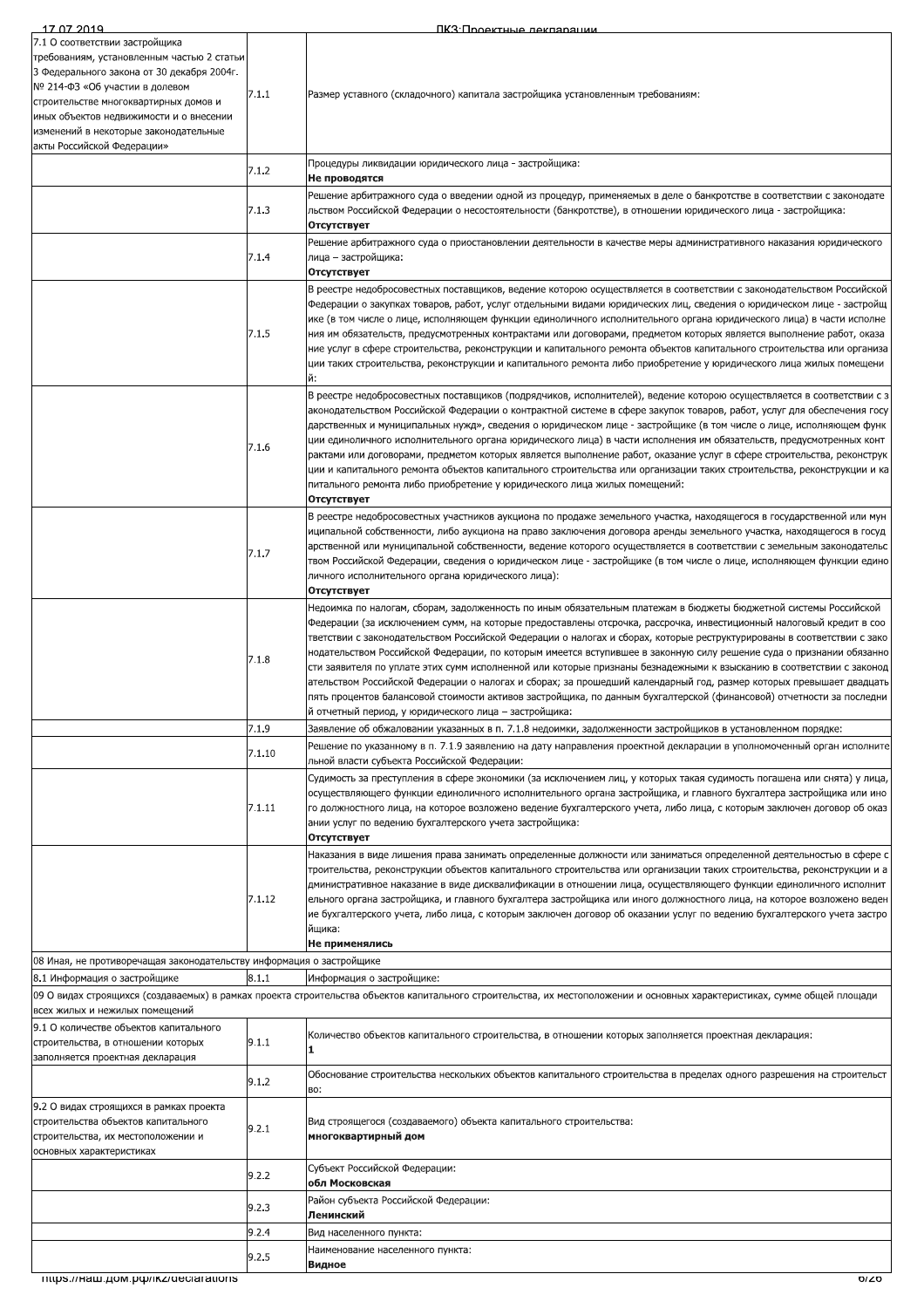| 17 07 2019 |  |
|------------|--|

ПКЗ:Проектные лекларации

|                                                             | 9.2.6  | Округ в населенном пункте:                                                                                                                                                    |
|-------------------------------------------------------------|--------|-------------------------------------------------------------------------------------------------------------------------------------------------------------------------------|
|                                                             | 9.2.7  | Район в населенном пункте:                                                                                                                                                    |
|                                                             | 9.2.8  | Вид обозначения улицы:                                                                                                                                                        |
|                                                             | 9.2.9  | Наименование улицы:                                                                                                                                                           |
|                                                             | 9.2.10 | Дом:<br>20                                                                                                                                                                    |
|                                                             | 9.2.11 | Литера:                                                                                                                                                                       |
|                                                             | 9.2.12 | Корпус:<br>1, 2                                                                                                                                                               |
|                                                             | 9.2.13 | Строение:                                                                                                                                                                     |
|                                                             | 9.2.14 | Владение:                                                                                                                                                                     |
|                                                             | 9.2.15 | Блок-секция:                                                                                                                                                                  |
|                                                             | 9.2.16 | Уточнение адреса:                                                                                                                                                             |
|                                                             | 9.2.17 | Назначение объекта:<br>Жилое                                                                                                                                                  |
|                                                             | 9.2.18 | Минимальное кол-во этажей:<br>18                                                                                                                                              |
|                                                             | 9.2.19 | Максимальное кол-во этажей:<br>18                                                                                                                                             |
|                                                             | 9.2.20 | Общая площадь объекта:<br>33 749,71 M2                                                                                                                                        |
|                                                             | 9.2.21 | Материал наружных стен и каркаса объекта:<br>с монолитным железобетонным каркасом и стенами из мелкоштучных каменных материалов (кирпич, керами<br>ческие камни, блоки и др.) |
|                                                             | 9.2.22 | Материал перекрытий:<br>Монолитные железобетонные                                                                                                                             |
|                                                             | 9.2.23 | Класс энергоэффективности:<br>в                                                                                                                                               |
|                                                             | 9.2.24 | Сейсмостойкость:<br>5 и менее баллов                                                                                                                                          |
| 9.3 О сумме общей площади всех жилых и<br>нежилых помещений | 9.3.1  | Сумма общей площади всех жилых помещений:<br>23860,42 m2                                                                                                                      |
|                                                             | 9.3.2  | Сумма общей площади всех нежилых помещений:<br>179,95 m2                                                                                                                      |
|                                                             | 9.3.3  | Сумма общей площади всех жилых и нежилых помещений:<br>24040,37 m2                                                                                                            |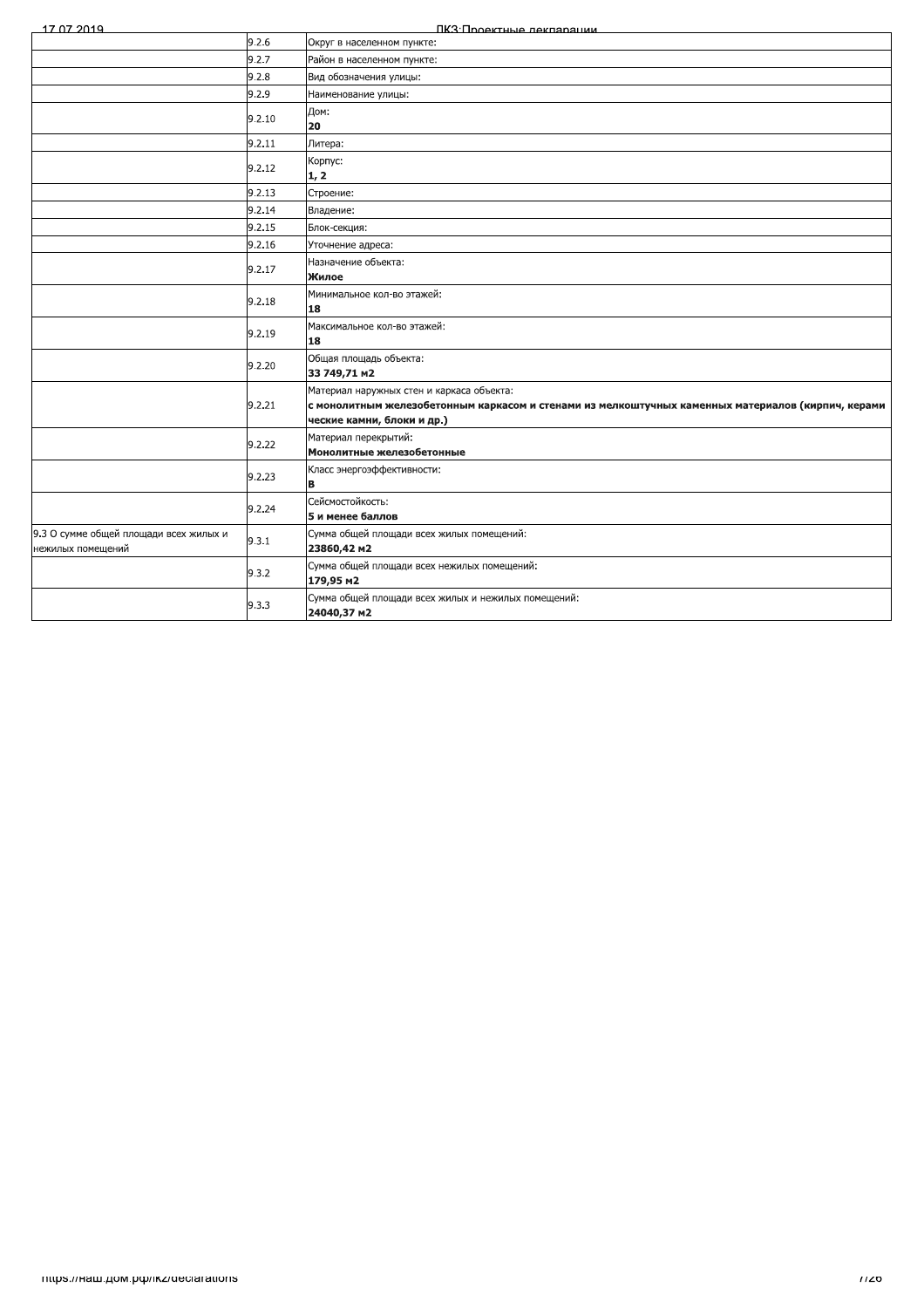#### $06$ ъект  $N<sup>°</sup>1$

.<br>10 О виде договора, для исполнения которого застройщиком осуществляется реализация проекта строительства (в случае заключения такого договора), в том числе договора, предусмотренного законодательством Российской Федерации о градостроительной деятельности, о лицах, выполнивших инженерные изыскания, архитектурно-строительное проектирование, о результатах экспертизы проектной документации и результатах инженерных изысканий, о результатах государственной экологической экспертизы, если требование проведении таких экспертиз установлено федеральным законом 10.1 О виде договора, для исполнения которого застройщиком осуществляется Вил логовора: иной вид договора или соглашения (Инвестиционный контракт на осуществление комплексной жилой застрой реализация проекта строительства, в том  $10.1.1$ ки территории западной части микрорайона 6 города Видное городского поселения Видное Ленинского муниц нисле договора, предусмотренного законодательством Российской Федерации о ипального района Московской области) градостроительной деятельности Номер договора:  $10.1.2$ 259 Дата заключения договора:  $10.1.3$ 25.12.2012 .<br>Даты внесения изменений в договор: 10.1.4 30.01.2017 10.2 О лицах, выполнивших инженерные Организационно-правовая форма организации, выполнившей инженерные изыскания:  $10.2.1$ изыскания Общество с ограниченной ответственностью .<br>Полное наименование организации, выполнившей инженерные изыскания, без указания организационно - правовой формы 10.2.2 «АрДиАй Гео» (прежнее наименование «ГеоЭкспресс»)  $10.2.3$ Фамилия индивидуального предпринимателя, выполнившего инженерные изыскания:  $10.2.4$ Имя индивидуального предпринимателя, выполнившего инженерные изыскания:  $10.2.5$ Отчество (при наличии) индивидуального предпринимателя, выполнившего инженерные изыскания: Индивидуальный номер налогоплательщика, выполнившего инженерные изыскания: 10.2.6 5029129221 10.2 (2) О лицах, выполнивших инженерные Организационно-правовая форма организации, выполнившей инженерные изыскания:  $10.2.1$ Общество с ограниченной ответственностью изыскания Толное наименование организации, выполнившей инженерные изыскания, без указания организационно - правовой формы: 10.2.2 «Лабораторный центр «ЭкоПоле»  $10.2.3$ Фамилия индивидуального предпринимателя, выполнившего инженерные изыскания:  $10.2.4$ Имя индивидуального предпринимателя, выполнившего инженерные изыскания:  $10.2.5$ Отчество (при наличии) индивидуального предпринимателя, выполнившего инженерные изыскания: Индивидуальный номер налогоплательщика, выполнившего инженерные изыскания: 10.2.6 7702663509 10.2 (3) О лицах, выполнивших инженерные Организационно-правовая форма организации, выполнившей инженерные изыскания:  $10.2.1$ лзыскания Непубличное акционерное общество .<br>Полное наименование организации, выполнившей инженерные изыскания, без указания организационно - правовой формы 10.2.2 «Центр – Инвест»  $10.2.3$ .<br>Фамилия индивидуального предпринимателя, выполнившего инженерные изыскания  $10.2.4$ Имя индивидуального предпринимателя, выполнившего инженерные изыскания  $10.2.5$ Отчество (при наличии) индивидуального предпринимателя, выполнившего инженерные изыскания: Индивидуальный номер налогоплательщика, выполнившего инженерные изыскания: 10.2.6 5050055131 10.3 О лицах, выполнивших архитектурно-Организационно-правовая форма организации, выполнившей архитектурно-строительное проектирование:  $10.3.1$ строительное проектирование Общество с ограниченной ответственностью .<br>Полное наименование организации, выполнившей архитектурно-строительное проектирование, без указания организационнс 10.3.2 правовой формы: «РД-Проект» 10.3.3 Фамилия индивидуального предпринимателя, выполнившего архитектурно-строительное проектирование: 10.3.4 Имя индивидуального предпринимателя, выполнившего архитектурно-строительное проектирование: 10.3.5 Отчество (при наличии) индивидуального предпринимателя, выполнившего архитектурно-строительное проектирование: Индивидуальный номер налогоплательщика, выполнившего архитектурно-строительное проектирование: 10.3.6 7714854120 10.3 (2) О лицах, выполнивших .<br>Организационно-правовая форма организации, выполнившей архитектурно-строительное проектирование:  $10.3.1$ архитектурно-строительное проектирование Обшество с ограниченной ответственностью Полное наименование организации, выполнившей архитектурно-строительное проектирование, без указания организационно 10.3.2 правовой формы: «Проектная мастерская Перспектива»  $10.3.3$ .<br>Фамилия индивидуального предпринимателя, выполнившего архитектурно-строительное проектирование:  $10.3.4$ .<br>Имя индивидуального предпринимателя, выполнившего архитектурно-строительное проектирование:  $10.3.5$ .<br>Отчество (при наличии) индивидуального предпринимателя, выполнившего архитектурно-строительное проектирование: .<br>Индивидуальный номер налогоплательщика, выполнившего архитектурно-строительное проектирование: 10.3.6 5053031107 10.3 (3) О линах, выполнивших .<br>Организационно-правовая форма организации, выполнившей архитектурно-строительное проектирование 10.3.1 архитектурно-строительное проектирование Общество с ограниченной ответственностью .<br>Полное наименование организации, выполнившей архитектурно-строительное проектирование, без указания организационно 10.3.2 правовой формы: «ИнжСпецПроект» 10.3.3 Фамилия индивидуального предпринимателя, выполнившего архитектурно-строительное проектирование: 10.3.4 Имя индивидуального предпринимателя, выполнившего архитектурно-строительное проектирование  $10.35$ Отчество (при наличии) индивидуального предпринимателя, выполнившего архитектурно-строительное проектирование: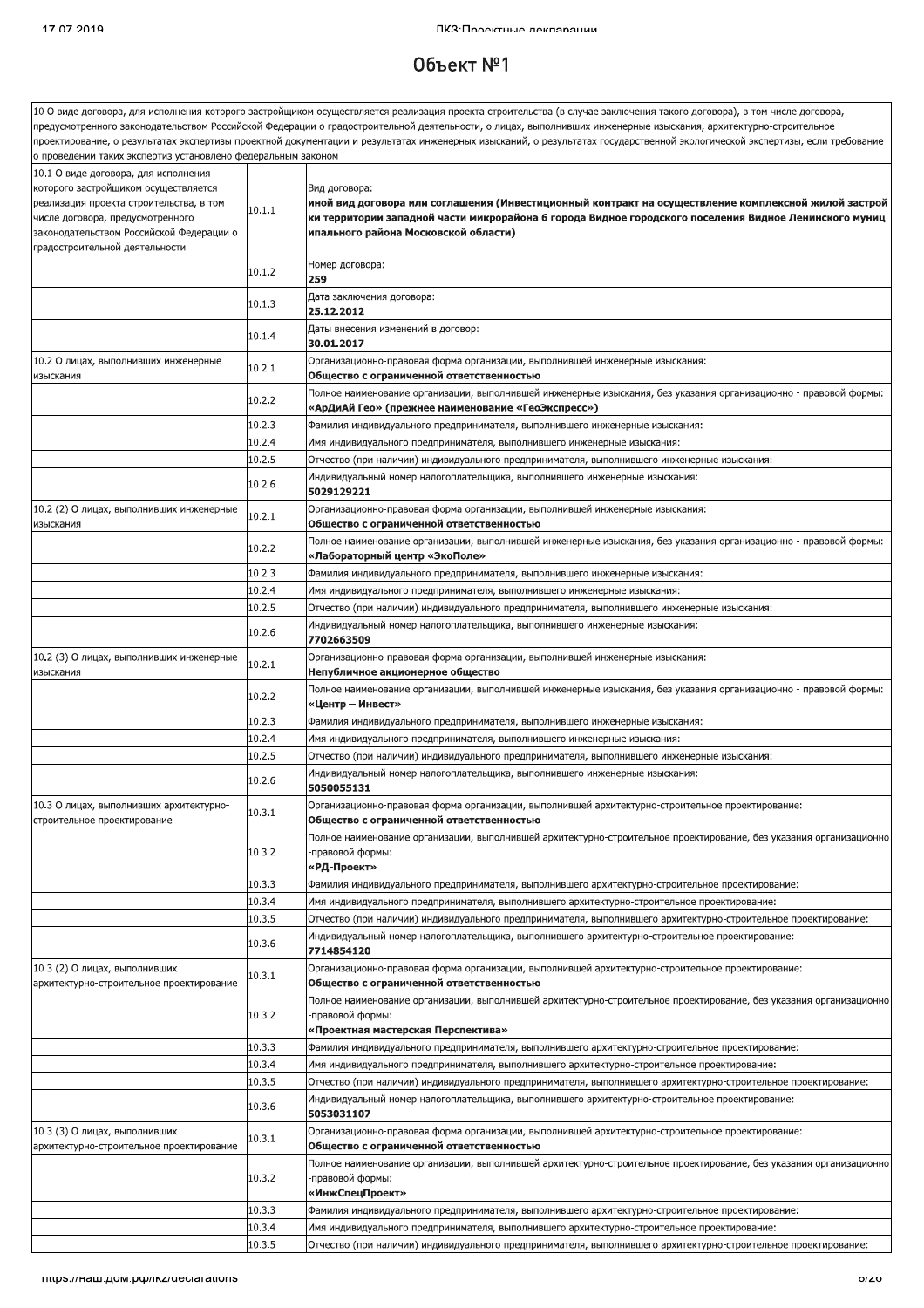| 7 07 2010 |  |  |
|-----------|--|--|

ПКЗ:Проектные лекларации

|                                                                                                   | 10.4.3           | Номер заключения экспертизы проектной документации и (или) результатов инженерных изысканий:<br>77-2-1-2-0196-16 (корректировка)                                                                                                                                |
|---------------------------------------------------------------------------------------------------|------------------|-----------------------------------------------------------------------------------------------------------------------------------------------------------------------------------------------------------------------------------------------------------------|
|                                                                                                   | 10.4.2           | 05.12.2016                                                                                                                                                                                                                                                      |
| 10.4 (3) О результатах экспертизы проектной<br>документации и результатов инженерных<br>изысканий | 10.4.1           | Вид заключения экспертизы:<br>Положительное заключение экспертизы проектной документации<br>Дата выдачи заключения экспертизы проектной документации и (или) результатов инженерных изысканий:                                                                  |
|                                                                                                   | 10.4.6           | Индивидуальный номер налогоплательщика организации, выдавшей заключение государственной экспертизы проектной док<br>ументации и (или) результатов инженерных изысканий:<br>7723854582                                                                           |
|                                                                                                   | 10.4.5           | Общество с ограниченной ответственностью<br>Полное наименование организации, выдавшей заключение экспертизы проектной документации и (или) результатов инжене<br>рных изысканий, без указания организационно - правовой формы:<br>ОКБ-1                         |
|                                                                                                   | 10.4.4           | Организационно-правовая форма организации, выдавшей заключение экспертизы проектной документации и (или) результат<br>ов инженерных изысканий:                                                                                                                  |
|                                                                                                   | 10.4.3           | Номер заключения экспертизы проектной документации и (или) результатов инженерных изысканий:<br>$1 - 1 - 1 - 0106 - 14$                                                                                                                                         |
|                                                                                                   | 10.4.2           | Дата выдачи заключения экспертизы проектной документации и (или) результатов инженерных изысканий:<br>18.12.2014                                                                                                                                                |
| 10.4 (2) О результатах экспертизы проектной<br>документации и результатов инженерных<br>изысканий | 10.4.1           | Вид заключения экспертизы:<br>Положительное заключение экспертизы проектной документации                                                                                                                                                                        |
|                                                                                                   | 10.4.6           | Индивидуальный номер налогоплательщика организации, выдавшей заключение государственной экспертизы проектной док<br>ументации и (или) результатов инженерных изысканий:<br>7714656714                                                                           |
|                                                                                                   | 10.4.5           | Полное наименование организации, выдавшей заключение экспертизы проектной документации и (или) результатов инжене<br>рных изысканий, без указания организационно - правовой формы:<br>«Проектное бюро № 1»                                                      |
|                                                                                                   | 10.4.4           | Организационно-правовая форма организации, выдавшей заключение экспертизы проектной документации и (или) результат<br>ов инженерных изысканий:<br>Общество с ограниченной ответственностью                                                                      |
|                                                                                                   | 10.4.3           | Номер заключения экспертизы проектной документации и (или) результатов инженерных изысканий:<br>77-1-2-0241-14                                                                                                                                                  |
|                                                                                                   | 10.4.2           | Дата выдачи заключения экспертизы проектной документации и (или) результатов инженерных изысканий:<br>24.12.2014                                                                                                                                                |
| 10.4 О результатах экспертизы проектной<br>документации и результатов инженерных<br>изысканий     | 10.4.1           | Вид заключения экспертизы:<br>Положительное заключение экспертизы проектной документации                                                                                                                                                                        |
|                                                                                                   | 10.3.6           | Индивидуальный номер налогоплательщика, выполнившего архитектурно-строительное проектирование:<br>7706268387                                                                                                                                                    |
|                                                                                                   | 10.3.4<br>10.3.5 | Имя индивидуального предпринимателя, выполнившего архитектурно-строительное проектирование:<br>Отчество (при наличии) индивидуального предпринимателя, выполнившего архитектурно-строительное проектирование:                                                   |
|                                                                                                   | 10.3.3           | Фамилия индивидуального предпринимателя, выполнившего архитектурно-строительное проектирование:                                                                                                                                                                 |
|                                                                                                   | 10.3.2           | -правовой формы:<br>Экологический фонд развития городской среды «Экогород»                                                                                                                                                                                      |
| 10.3 (5) О лицах, выполнивших<br>архитектурно-строительное проектирование                         | 10.3.1           | Организационно-правовая форма организации, выполнившей архитектурно-строительное проектирование:<br>Автономная некоммерческая организация<br>Полное наименование организации, выполнившей архитектурно-строительное проектирование, без указания организационнс |
|                                                                                                   | 10.3.6           | "Индивидуальный номер налогоплательщика, выполнившего архитектурно-строительное проектирование<br>5029120973                                                                                                                                                    |
|                                                                                                   | 10.3.4<br>10.3.5 | Имя индивидуального предпринимателя, выполнившего архитектурно-строительное проектирование:<br>Отчество (при наличии) индивидуального предпринимателя, выполнившего архитектурно-строительное проектирование:                                                   |
|                                                                                                   | 10.3.3           | Фамилия индивидуального предпринимателя, выполнившего архитектурно-строительное проектирование:                                                                                                                                                                 |
|                                                                                                   | 10.3.2           | Полное наименование организации, выполнившей архитектурно-строительное проектирование, без указания организационно<br>-правовой формы:<br>«ФлоуСистемПроект»                                                                                                    |
| архитектурно-строительное проектирование                                                          | 10.3.1           | Общество с ограниченной ответственностью                                                                                                                                                                                                                        |
| 10.3 (4) О лицах, выполнивших                                                                     | 10.3.6           | 7717533319<br>Организационно-правовая форма организации, выполнившей архитектурно-строительное проектирование:                                                                                                                                                  |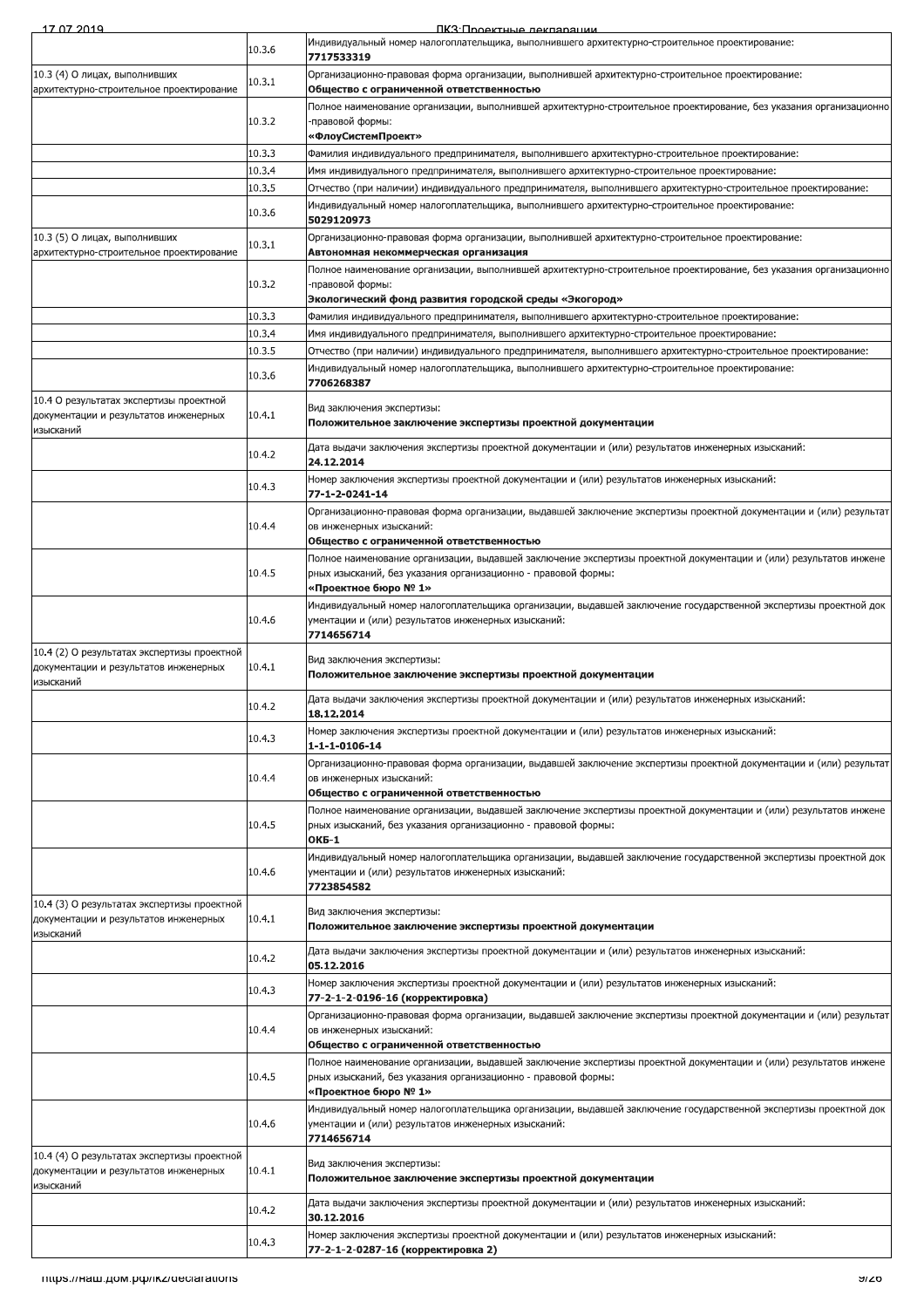| 10.4.4<br>ов инженерных изысканий:<br>Общество с ограниченной ответственностью<br>10.4.5<br>рных изысканий, без указания организационно - правовой формы:<br>«Проектное бюро № 1»<br>10.4.6<br>ументации и (или) результатов инженерных изысканий:<br>7714656714<br>10.5 О результатах государственной<br>10.5.1<br>Дата выдачи заключения государственной экологической экспертизы:<br>экологической экспертизы<br>10.5.2<br>Номер заключения государственной экологической экспертизы:<br>Организационно-правовая форма организации, выдавшей заключение государственной экологической экспертизы:<br>10.5.3<br>10.5.4<br>ационно - правовой формы:<br>10.5.5<br>Индивидуальный номер налогоплательщика организации, выдавшей заключение экологической экспертизы:<br>10.6 Об индивидуализирующем объект,<br>Коммерческое обозначение, индивидуализирующее объект, группу объектов:<br>группу объектов капитального строительства 10.6.1<br>Жилой комплекс «Южное Видное» ЖК «Южное Видное»<br>коммерческом обозначении<br>11 О разрешении на строительство<br>Номер разрешения на строительство:<br>11.1.1<br>11.1 О разрешении на строительство<br>RU50-48-9002-2017<br>Дата выдачи разрешения на строительство:<br>11.1.2<br>01.09.2017<br>Срок действия разрешения на строительство:<br>11.1.3<br>31.01.2019<br>Последняя дата продления срока действия разрешения на строительство:<br>11.1.4<br>20.12.2018<br>Наименование органа, выдавшего разрешение на строительство:<br>11.1.5<br>Министерство строительного комплекса Московской области<br>Номер разрешения на строительство:<br>11.1.1<br>11.1 (2) О разрешении на строительство<br>RU50-21-12997-2019<br>Дата выдачи разрешения на строительство:<br>11.1.2<br>12.02.2019<br>Срок действия разрешения на строительство:<br>11.1.3<br>12.09.2020<br>11.1.4<br>Последняя дата продления срока действия разрешения на строительство:<br>Наименование органа, выдавшего разрешение на строительство:<br>11.1.5<br>Министерство Жилищной политики Московской области<br>12 О правах застройщика на земельный участок, на котором осуществляется строительство (создание) многоквартирного дома либо многоквартирных домов и (или) иных объектов<br>недвижимости, в том числе о реквизитах правоустанавливающего документа на земельный участок, о собственнике земельного участка (в случае, если застройщик не является<br>собственником земельного участка), о кадастровом номере и площади земельного участка<br>12.1 О правах застройшика на земельный<br>Вид права застройщика на земельный участок:<br>12.1.1<br>участок, на котором осуществляется<br>право собственности<br>строительство (создание)<br>Вид договора:<br>12.1.2<br>Свидетельство о государственной регистрации права<br>Номер договора, определяющего права застройщика на земельный участок:<br>12.1.3<br>Дата подписания договора, определяющего права застройщика на земельный участок:<br>12.1.4<br>24.02.2015<br>12.1.5<br>Дата государственной регистрации договора, определяющего права застройщика на земельный участок:<br>12.1.6<br>Дата окончания действия права застройщика на земельный участок:<br>12.1.7<br>Дата государственной регистрации изменений в договор:<br>Наименование уполномоченного органа, предоставившего земельный участок в собственность:<br>12.1.8<br>Номер правового акта уполномоченного органа о предоставление земельного участка в собственность:<br>12.1.9<br>Дата правового акта уполномоченного органа о предоставление земельного участка в собственность:<br>12.1.10<br>24.02.2015<br>Дата государственной регистрации права собственности:<br>12.1.11<br>24.02.2015<br>12.1 (2) О правах застройщика на земельный<br>Вид права застройщика на земельный участок:<br>12.1.1<br>участок, на котором осуществляется<br>право собственности<br>строительство (создание)<br>Вид договора:<br>12.1.2<br>Свидетельство о государственной регистрации права<br>Номер договора, определяющего права застройщика на земельный участок:<br>12.1.3<br>Дата подписания договора, определяющего права застройщика на земельный участок:<br>12.1.4<br>23.08.2013<br>12.1.5<br>Дата государственной регистрации договора, определяющего права застройщика на земельный участок:<br>12.1.6<br>Дата окончания действия права застройщика на земельный участок:<br>12.1.7<br>Дата государственной регистрации изменений в договор:<br>Наименование уполномоченного органа, предоставившего земельный участок в собственность:<br>12.1.8<br>mups.//наш.дом.pф/ikz/declarations | 17 07 2019 | ПКЗ <u>Проектные лекларации</u>                                                                                     |
|----------------------------------------------------------------------------------------------------------------------------------------------------------------------------------------------------------------------------------------------------------------------------------------------------------------------------------------------------------------------------------------------------------------------------------------------------------------------------------------------------------------------------------------------------------------------------------------------------------------------------------------------------------------------------------------------------------------------------------------------------------------------------------------------------------------------------------------------------------------------------------------------------------------------------------------------------------------------------------------------------------------------------------------------------------------------------------------------------------------------------------------------------------------------------------------------------------------------------------------------------------------------------------------------------------------------------------------------------------------------------------------------------------------------------------------------------------------------------------------------------------------------------------------------------------------------------------------------------------------------------------------------------------------------------------------------------------------------------------------------------------------------------------------------------------------------------------------------------------------------------------------------------------------------------------------------------------------------------------------------------------------------------------------------------------------------------------------------------------------------------------------------------------------------------------------------------------------------------------------------------------------------------------------------------------------------------------------------------------------------------------------------------------------------------------------------------------------------------------------------------------------------------------------------------------------------------------------------------------------------------------------------------------------------------------------------------------------------------------------------------------------------------------------------------------------------------------------------------------------------------------------------------------------------------------------------------------------------------------------------------------------------------------------------------------------------------------------------------------------------------------------------------------------------------------------------------------------------------------------------------------------------------------------------------------------------------------------------------------------------------------------------------------------------------------------------------------------------------------------------------------------------------------------------------------------------------------------------------------------------------------------------------------------------------------------------------------------------------------------------------------------------------------------------------------------------------------------------------------------------------------------------------------------------------------------------------------------------------------------------------------------------------------------------------------------------------------------------------------------------------------------------------------------------------------------------------------------------------------------------------------------------------------------------------------------------------------------------------------------------------------------------------------------------------------------------------------------------------------------------------------------------------------------------|------------|---------------------------------------------------------------------------------------------------------------------|
|                                                                                                                                                                                                                                                                                                                                                                                                                                                                                                                                                                                                                                                                                                                                                                                                                                                                                                                                                                                                                                                                                                                                                                                                                                                                                                                                                                                                                                                                                                                                                                                                                                                                                                                                                                                                                                                                                                                                                                                                                                                                                                                                                                                                                                                                                                                                                                                                                                                                                                                                                                                                                                                                                                                                                                                                                                                                                                                                                                                                                                                                                                                                                                                                                                                                                                                                                                                                                                                                                                                                                                                                                                                                                                                                                                                                                                                                                                                                                                                                                                                                                                                                                                                                                                                                                                                                                                                                                                                                                                                                              |            | Организационно-правовая форма организации, выдавшей заключение экспертизы проектной документации и (или) результат  |
|                                                                                                                                                                                                                                                                                                                                                                                                                                                                                                                                                                                                                                                                                                                                                                                                                                                                                                                                                                                                                                                                                                                                                                                                                                                                                                                                                                                                                                                                                                                                                                                                                                                                                                                                                                                                                                                                                                                                                                                                                                                                                                                                                                                                                                                                                                                                                                                                                                                                                                                                                                                                                                                                                                                                                                                                                                                                                                                                                                                                                                                                                                                                                                                                                                                                                                                                                                                                                                                                                                                                                                                                                                                                                                                                                                                                                                                                                                                                                                                                                                                                                                                                                                                                                                                                                                                                                                                                                                                                                                                                              |            |                                                                                                                     |
|                                                                                                                                                                                                                                                                                                                                                                                                                                                                                                                                                                                                                                                                                                                                                                                                                                                                                                                                                                                                                                                                                                                                                                                                                                                                                                                                                                                                                                                                                                                                                                                                                                                                                                                                                                                                                                                                                                                                                                                                                                                                                                                                                                                                                                                                                                                                                                                                                                                                                                                                                                                                                                                                                                                                                                                                                                                                                                                                                                                                                                                                                                                                                                                                                                                                                                                                                                                                                                                                                                                                                                                                                                                                                                                                                                                                                                                                                                                                                                                                                                                                                                                                                                                                                                                                                                                                                                                                                                                                                                                                              |            | Полное наименование организации, выдавшей заключение экспертизы проектной документации и (или) результатов инжене   |
|                                                                                                                                                                                                                                                                                                                                                                                                                                                                                                                                                                                                                                                                                                                                                                                                                                                                                                                                                                                                                                                                                                                                                                                                                                                                                                                                                                                                                                                                                                                                                                                                                                                                                                                                                                                                                                                                                                                                                                                                                                                                                                                                                                                                                                                                                                                                                                                                                                                                                                                                                                                                                                                                                                                                                                                                                                                                                                                                                                                                                                                                                                                                                                                                                                                                                                                                                                                                                                                                                                                                                                                                                                                                                                                                                                                                                                                                                                                                                                                                                                                                                                                                                                                                                                                                                                                                                                                                                                                                                                                                              |            |                                                                                                                     |
|                                                                                                                                                                                                                                                                                                                                                                                                                                                                                                                                                                                                                                                                                                                                                                                                                                                                                                                                                                                                                                                                                                                                                                                                                                                                                                                                                                                                                                                                                                                                                                                                                                                                                                                                                                                                                                                                                                                                                                                                                                                                                                                                                                                                                                                                                                                                                                                                                                                                                                                                                                                                                                                                                                                                                                                                                                                                                                                                                                                                                                                                                                                                                                                                                                                                                                                                                                                                                                                                                                                                                                                                                                                                                                                                                                                                                                                                                                                                                                                                                                                                                                                                                                                                                                                                                                                                                                                                                                                                                                                                              |            | Индивидуальный номер налогоплательщика организации, выдавшей заключение государственной экспертизы проектной док    |
|                                                                                                                                                                                                                                                                                                                                                                                                                                                                                                                                                                                                                                                                                                                                                                                                                                                                                                                                                                                                                                                                                                                                                                                                                                                                                                                                                                                                                                                                                                                                                                                                                                                                                                                                                                                                                                                                                                                                                                                                                                                                                                                                                                                                                                                                                                                                                                                                                                                                                                                                                                                                                                                                                                                                                                                                                                                                                                                                                                                                                                                                                                                                                                                                                                                                                                                                                                                                                                                                                                                                                                                                                                                                                                                                                                                                                                                                                                                                                                                                                                                                                                                                                                                                                                                                                                                                                                                                                                                                                                                                              |            |                                                                                                                     |
|                                                                                                                                                                                                                                                                                                                                                                                                                                                                                                                                                                                                                                                                                                                                                                                                                                                                                                                                                                                                                                                                                                                                                                                                                                                                                                                                                                                                                                                                                                                                                                                                                                                                                                                                                                                                                                                                                                                                                                                                                                                                                                                                                                                                                                                                                                                                                                                                                                                                                                                                                                                                                                                                                                                                                                                                                                                                                                                                                                                                                                                                                                                                                                                                                                                                                                                                                                                                                                                                                                                                                                                                                                                                                                                                                                                                                                                                                                                                                                                                                                                                                                                                                                                                                                                                                                                                                                                                                                                                                                                                              |            |                                                                                                                     |
|                                                                                                                                                                                                                                                                                                                                                                                                                                                                                                                                                                                                                                                                                                                                                                                                                                                                                                                                                                                                                                                                                                                                                                                                                                                                                                                                                                                                                                                                                                                                                                                                                                                                                                                                                                                                                                                                                                                                                                                                                                                                                                                                                                                                                                                                                                                                                                                                                                                                                                                                                                                                                                                                                                                                                                                                                                                                                                                                                                                                                                                                                                                                                                                                                                                                                                                                                                                                                                                                                                                                                                                                                                                                                                                                                                                                                                                                                                                                                                                                                                                                                                                                                                                                                                                                                                                                                                                                                                                                                                                                              |            |                                                                                                                     |
|                                                                                                                                                                                                                                                                                                                                                                                                                                                                                                                                                                                                                                                                                                                                                                                                                                                                                                                                                                                                                                                                                                                                                                                                                                                                                                                                                                                                                                                                                                                                                                                                                                                                                                                                                                                                                                                                                                                                                                                                                                                                                                                                                                                                                                                                                                                                                                                                                                                                                                                                                                                                                                                                                                                                                                                                                                                                                                                                                                                                                                                                                                                                                                                                                                                                                                                                                                                                                                                                                                                                                                                                                                                                                                                                                                                                                                                                                                                                                                                                                                                                                                                                                                                                                                                                                                                                                                                                                                                                                                                                              |            |                                                                                                                     |
|                                                                                                                                                                                                                                                                                                                                                                                                                                                                                                                                                                                                                                                                                                                                                                                                                                                                                                                                                                                                                                                                                                                                                                                                                                                                                                                                                                                                                                                                                                                                                                                                                                                                                                                                                                                                                                                                                                                                                                                                                                                                                                                                                                                                                                                                                                                                                                                                                                                                                                                                                                                                                                                                                                                                                                                                                                                                                                                                                                                                                                                                                                                                                                                                                                                                                                                                                                                                                                                                                                                                                                                                                                                                                                                                                                                                                                                                                                                                                                                                                                                                                                                                                                                                                                                                                                                                                                                                                                                                                                                                              |            | Полное наименование организации, выдавшей заключение государственной экологической экспертизы, без указания организ |
|                                                                                                                                                                                                                                                                                                                                                                                                                                                                                                                                                                                                                                                                                                                                                                                                                                                                                                                                                                                                                                                                                                                                                                                                                                                                                                                                                                                                                                                                                                                                                                                                                                                                                                                                                                                                                                                                                                                                                                                                                                                                                                                                                                                                                                                                                                                                                                                                                                                                                                                                                                                                                                                                                                                                                                                                                                                                                                                                                                                                                                                                                                                                                                                                                                                                                                                                                                                                                                                                                                                                                                                                                                                                                                                                                                                                                                                                                                                                                                                                                                                                                                                                                                                                                                                                                                                                                                                                                                                                                                                                              |            |                                                                                                                     |
|                                                                                                                                                                                                                                                                                                                                                                                                                                                                                                                                                                                                                                                                                                                                                                                                                                                                                                                                                                                                                                                                                                                                                                                                                                                                                                                                                                                                                                                                                                                                                                                                                                                                                                                                                                                                                                                                                                                                                                                                                                                                                                                                                                                                                                                                                                                                                                                                                                                                                                                                                                                                                                                                                                                                                                                                                                                                                                                                                                                                                                                                                                                                                                                                                                                                                                                                                                                                                                                                                                                                                                                                                                                                                                                                                                                                                                                                                                                                                                                                                                                                                                                                                                                                                                                                                                                                                                                                                                                                                                                                              |            |                                                                                                                     |
|                                                                                                                                                                                                                                                                                                                                                                                                                                                                                                                                                                                                                                                                                                                                                                                                                                                                                                                                                                                                                                                                                                                                                                                                                                                                                                                                                                                                                                                                                                                                                                                                                                                                                                                                                                                                                                                                                                                                                                                                                                                                                                                                                                                                                                                                                                                                                                                                                                                                                                                                                                                                                                                                                                                                                                                                                                                                                                                                                                                                                                                                                                                                                                                                                                                                                                                                                                                                                                                                                                                                                                                                                                                                                                                                                                                                                                                                                                                                                                                                                                                                                                                                                                                                                                                                                                                                                                                                                                                                                                                                              |            |                                                                                                                     |
|                                                                                                                                                                                                                                                                                                                                                                                                                                                                                                                                                                                                                                                                                                                                                                                                                                                                                                                                                                                                                                                                                                                                                                                                                                                                                                                                                                                                                                                                                                                                                                                                                                                                                                                                                                                                                                                                                                                                                                                                                                                                                                                                                                                                                                                                                                                                                                                                                                                                                                                                                                                                                                                                                                                                                                                                                                                                                                                                                                                                                                                                                                                                                                                                                                                                                                                                                                                                                                                                                                                                                                                                                                                                                                                                                                                                                                                                                                                                                                                                                                                                                                                                                                                                                                                                                                                                                                                                                                                                                                                                              |            |                                                                                                                     |
|                                                                                                                                                                                                                                                                                                                                                                                                                                                                                                                                                                                                                                                                                                                                                                                                                                                                                                                                                                                                                                                                                                                                                                                                                                                                                                                                                                                                                                                                                                                                                                                                                                                                                                                                                                                                                                                                                                                                                                                                                                                                                                                                                                                                                                                                                                                                                                                                                                                                                                                                                                                                                                                                                                                                                                                                                                                                                                                                                                                                                                                                                                                                                                                                                                                                                                                                                                                                                                                                                                                                                                                                                                                                                                                                                                                                                                                                                                                                                                                                                                                                                                                                                                                                                                                                                                                                                                                                                                                                                                                                              |            |                                                                                                                     |
|                                                                                                                                                                                                                                                                                                                                                                                                                                                                                                                                                                                                                                                                                                                                                                                                                                                                                                                                                                                                                                                                                                                                                                                                                                                                                                                                                                                                                                                                                                                                                                                                                                                                                                                                                                                                                                                                                                                                                                                                                                                                                                                                                                                                                                                                                                                                                                                                                                                                                                                                                                                                                                                                                                                                                                                                                                                                                                                                                                                                                                                                                                                                                                                                                                                                                                                                                                                                                                                                                                                                                                                                                                                                                                                                                                                                                                                                                                                                                                                                                                                                                                                                                                                                                                                                                                                                                                                                                                                                                                                                              |            |                                                                                                                     |
|                                                                                                                                                                                                                                                                                                                                                                                                                                                                                                                                                                                                                                                                                                                                                                                                                                                                                                                                                                                                                                                                                                                                                                                                                                                                                                                                                                                                                                                                                                                                                                                                                                                                                                                                                                                                                                                                                                                                                                                                                                                                                                                                                                                                                                                                                                                                                                                                                                                                                                                                                                                                                                                                                                                                                                                                                                                                                                                                                                                                                                                                                                                                                                                                                                                                                                                                                                                                                                                                                                                                                                                                                                                                                                                                                                                                                                                                                                                                                                                                                                                                                                                                                                                                                                                                                                                                                                                                                                                                                                                                              |            |                                                                                                                     |
|                                                                                                                                                                                                                                                                                                                                                                                                                                                                                                                                                                                                                                                                                                                                                                                                                                                                                                                                                                                                                                                                                                                                                                                                                                                                                                                                                                                                                                                                                                                                                                                                                                                                                                                                                                                                                                                                                                                                                                                                                                                                                                                                                                                                                                                                                                                                                                                                                                                                                                                                                                                                                                                                                                                                                                                                                                                                                                                                                                                                                                                                                                                                                                                                                                                                                                                                                                                                                                                                                                                                                                                                                                                                                                                                                                                                                                                                                                                                                                                                                                                                                                                                                                                                                                                                                                                                                                                                                                                                                                                                              |            |                                                                                                                     |
|                                                                                                                                                                                                                                                                                                                                                                                                                                                                                                                                                                                                                                                                                                                                                                                                                                                                                                                                                                                                                                                                                                                                                                                                                                                                                                                                                                                                                                                                                                                                                                                                                                                                                                                                                                                                                                                                                                                                                                                                                                                                                                                                                                                                                                                                                                                                                                                                                                                                                                                                                                                                                                                                                                                                                                                                                                                                                                                                                                                                                                                                                                                                                                                                                                                                                                                                                                                                                                                                                                                                                                                                                                                                                                                                                                                                                                                                                                                                                                                                                                                                                                                                                                                                                                                                                                                                                                                                                                                                                                                                              |            |                                                                                                                     |
|                                                                                                                                                                                                                                                                                                                                                                                                                                                                                                                                                                                                                                                                                                                                                                                                                                                                                                                                                                                                                                                                                                                                                                                                                                                                                                                                                                                                                                                                                                                                                                                                                                                                                                                                                                                                                                                                                                                                                                                                                                                                                                                                                                                                                                                                                                                                                                                                                                                                                                                                                                                                                                                                                                                                                                                                                                                                                                                                                                                                                                                                                                                                                                                                                                                                                                                                                                                                                                                                                                                                                                                                                                                                                                                                                                                                                                                                                                                                                                                                                                                                                                                                                                                                                                                                                                                                                                                                                                                                                                                                              |            |                                                                                                                     |
|                                                                                                                                                                                                                                                                                                                                                                                                                                                                                                                                                                                                                                                                                                                                                                                                                                                                                                                                                                                                                                                                                                                                                                                                                                                                                                                                                                                                                                                                                                                                                                                                                                                                                                                                                                                                                                                                                                                                                                                                                                                                                                                                                                                                                                                                                                                                                                                                                                                                                                                                                                                                                                                                                                                                                                                                                                                                                                                                                                                                                                                                                                                                                                                                                                                                                                                                                                                                                                                                                                                                                                                                                                                                                                                                                                                                                                                                                                                                                                                                                                                                                                                                                                                                                                                                                                                                                                                                                                                                                                                                              |            |                                                                                                                     |
|                                                                                                                                                                                                                                                                                                                                                                                                                                                                                                                                                                                                                                                                                                                                                                                                                                                                                                                                                                                                                                                                                                                                                                                                                                                                                                                                                                                                                                                                                                                                                                                                                                                                                                                                                                                                                                                                                                                                                                                                                                                                                                                                                                                                                                                                                                                                                                                                                                                                                                                                                                                                                                                                                                                                                                                                                                                                                                                                                                                                                                                                                                                                                                                                                                                                                                                                                                                                                                                                                                                                                                                                                                                                                                                                                                                                                                                                                                                                                                                                                                                                                                                                                                                                                                                                                                                                                                                                                                                                                                                                              |            |                                                                                                                     |
|                                                                                                                                                                                                                                                                                                                                                                                                                                                                                                                                                                                                                                                                                                                                                                                                                                                                                                                                                                                                                                                                                                                                                                                                                                                                                                                                                                                                                                                                                                                                                                                                                                                                                                                                                                                                                                                                                                                                                                                                                                                                                                                                                                                                                                                                                                                                                                                                                                                                                                                                                                                                                                                                                                                                                                                                                                                                                                                                                                                                                                                                                                                                                                                                                                                                                                                                                                                                                                                                                                                                                                                                                                                                                                                                                                                                                                                                                                                                                                                                                                                                                                                                                                                                                                                                                                                                                                                                                                                                                                                                              |            |                                                                                                                     |
|                                                                                                                                                                                                                                                                                                                                                                                                                                                                                                                                                                                                                                                                                                                                                                                                                                                                                                                                                                                                                                                                                                                                                                                                                                                                                                                                                                                                                                                                                                                                                                                                                                                                                                                                                                                                                                                                                                                                                                                                                                                                                                                                                                                                                                                                                                                                                                                                                                                                                                                                                                                                                                                                                                                                                                                                                                                                                                                                                                                                                                                                                                                                                                                                                                                                                                                                                                                                                                                                                                                                                                                                                                                                                                                                                                                                                                                                                                                                                                                                                                                                                                                                                                                                                                                                                                                                                                                                                                                                                                                                              |            |                                                                                                                     |
|                                                                                                                                                                                                                                                                                                                                                                                                                                                                                                                                                                                                                                                                                                                                                                                                                                                                                                                                                                                                                                                                                                                                                                                                                                                                                                                                                                                                                                                                                                                                                                                                                                                                                                                                                                                                                                                                                                                                                                                                                                                                                                                                                                                                                                                                                                                                                                                                                                                                                                                                                                                                                                                                                                                                                                                                                                                                                                                                                                                                                                                                                                                                                                                                                                                                                                                                                                                                                                                                                                                                                                                                                                                                                                                                                                                                                                                                                                                                                                                                                                                                                                                                                                                                                                                                                                                                                                                                                                                                                                                                              |            |                                                                                                                     |
|                                                                                                                                                                                                                                                                                                                                                                                                                                                                                                                                                                                                                                                                                                                                                                                                                                                                                                                                                                                                                                                                                                                                                                                                                                                                                                                                                                                                                                                                                                                                                                                                                                                                                                                                                                                                                                                                                                                                                                                                                                                                                                                                                                                                                                                                                                                                                                                                                                                                                                                                                                                                                                                                                                                                                                                                                                                                                                                                                                                                                                                                                                                                                                                                                                                                                                                                                                                                                                                                                                                                                                                                                                                                                                                                                                                                                                                                                                                                                                                                                                                                                                                                                                                                                                                                                                                                                                                                                                                                                                                                              |            |                                                                                                                     |
|                                                                                                                                                                                                                                                                                                                                                                                                                                                                                                                                                                                                                                                                                                                                                                                                                                                                                                                                                                                                                                                                                                                                                                                                                                                                                                                                                                                                                                                                                                                                                                                                                                                                                                                                                                                                                                                                                                                                                                                                                                                                                                                                                                                                                                                                                                                                                                                                                                                                                                                                                                                                                                                                                                                                                                                                                                                                                                                                                                                                                                                                                                                                                                                                                                                                                                                                                                                                                                                                                                                                                                                                                                                                                                                                                                                                                                                                                                                                                                                                                                                                                                                                                                                                                                                                                                                                                                                                                                                                                                                                              |            |                                                                                                                     |
|                                                                                                                                                                                                                                                                                                                                                                                                                                                                                                                                                                                                                                                                                                                                                                                                                                                                                                                                                                                                                                                                                                                                                                                                                                                                                                                                                                                                                                                                                                                                                                                                                                                                                                                                                                                                                                                                                                                                                                                                                                                                                                                                                                                                                                                                                                                                                                                                                                                                                                                                                                                                                                                                                                                                                                                                                                                                                                                                                                                                                                                                                                                                                                                                                                                                                                                                                                                                                                                                                                                                                                                                                                                                                                                                                                                                                                                                                                                                                                                                                                                                                                                                                                                                                                                                                                                                                                                                                                                                                                                                              |            |                                                                                                                     |
|                                                                                                                                                                                                                                                                                                                                                                                                                                                                                                                                                                                                                                                                                                                                                                                                                                                                                                                                                                                                                                                                                                                                                                                                                                                                                                                                                                                                                                                                                                                                                                                                                                                                                                                                                                                                                                                                                                                                                                                                                                                                                                                                                                                                                                                                                                                                                                                                                                                                                                                                                                                                                                                                                                                                                                                                                                                                                                                                                                                                                                                                                                                                                                                                                                                                                                                                                                                                                                                                                                                                                                                                                                                                                                                                                                                                                                                                                                                                                                                                                                                                                                                                                                                                                                                                                                                                                                                                                                                                                                                                              |            |                                                                                                                     |
|                                                                                                                                                                                                                                                                                                                                                                                                                                                                                                                                                                                                                                                                                                                                                                                                                                                                                                                                                                                                                                                                                                                                                                                                                                                                                                                                                                                                                                                                                                                                                                                                                                                                                                                                                                                                                                                                                                                                                                                                                                                                                                                                                                                                                                                                                                                                                                                                                                                                                                                                                                                                                                                                                                                                                                                                                                                                                                                                                                                                                                                                                                                                                                                                                                                                                                                                                                                                                                                                                                                                                                                                                                                                                                                                                                                                                                                                                                                                                                                                                                                                                                                                                                                                                                                                                                                                                                                                                                                                                                                                              |            |                                                                                                                     |
|                                                                                                                                                                                                                                                                                                                                                                                                                                                                                                                                                                                                                                                                                                                                                                                                                                                                                                                                                                                                                                                                                                                                                                                                                                                                                                                                                                                                                                                                                                                                                                                                                                                                                                                                                                                                                                                                                                                                                                                                                                                                                                                                                                                                                                                                                                                                                                                                                                                                                                                                                                                                                                                                                                                                                                                                                                                                                                                                                                                                                                                                                                                                                                                                                                                                                                                                                                                                                                                                                                                                                                                                                                                                                                                                                                                                                                                                                                                                                                                                                                                                                                                                                                                                                                                                                                                                                                                                                                                                                                                                              |            |                                                                                                                     |
|                                                                                                                                                                                                                                                                                                                                                                                                                                                                                                                                                                                                                                                                                                                                                                                                                                                                                                                                                                                                                                                                                                                                                                                                                                                                                                                                                                                                                                                                                                                                                                                                                                                                                                                                                                                                                                                                                                                                                                                                                                                                                                                                                                                                                                                                                                                                                                                                                                                                                                                                                                                                                                                                                                                                                                                                                                                                                                                                                                                                                                                                                                                                                                                                                                                                                                                                                                                                                                                                                                                                                                                                                                                                                                                                                                                                                                                                                                                                                                                                                                                                                                                                                                                                                                                                                                                                                                                                                                                                                                                                              |            |                                                                                                                     |
|                                                                                                                                                                                                                                                                                                                                                                                                                                                                                                                                                                                                                                                                                                                                                                                                                                                                                                                                                                                                                                                                                                                                                                                                                                                                                                                                                                                                                                                                                                                                                                                                                                                                                                                                                                                                                                                                                                                                                                                                                                                                                                                                                                                                                                                                                                                                                                                                                                                                                                                                                                                                                                                                                                                                                                                                                                                                                                                                                                                                                                                                                                                                                                                                                                                                                                                                                                                                                                                                                                                                                                                                                                                                                                                                                                                                                                                                                                                                                                                                                                                                                                                                                                                                                                                                                                                                                                                                                                                                                                                                              |            |                                                                                                                     |
|                                                                                                                                                                                                                                                                                                                                                                                                                                                                                                                                                                                                                                                                                                                                                                                                                                                                                                                                                                                                                                                                                                                                                                                                                                                                                                                                                                                                                                                                                                                                                                                                                                                                                                                                                                                                                                                                                                                                                                                                                                                                                                                                                                                                                                                                                                                                                                                                                                                                                                                                                                                                                                                                                                                                                                                                                                                                                                                                                                                                                                                                                                                                                                                                                                                                                                                                                                                                                                                                                                                                                                                                                                                                                                                                                                                                                                                                                                                                                                                                                                                                                                                                                                                                                                                                                                                                                                                                                                                                                                                                              |            |                                                                                                                     |
|                                                                                                                                                                                                                                                                                                                                                                                                                                                                                                                                                                                                                                                                                                                                                                                                                                                                                                                                                                                                                                                                                                                                                                                                                                                                                                                                                                                                                                                                                                                                                                                                                                                                                                                                                                                                                                                                                                                                                                                                                                                                                                                                                                                                                                                                                                                                                                                                                                                                                                                                                                                                                                                                                                                                                                                                                                                                                                                                                                                                                                                                                                                                                                                                                                                                                                                                                                                                                                                                                                                                                                                                                                                                                                                                                                                                                                                                                                                                                                                                                                                                                                                                                                                                                                                                                                                                                                                                                                                                                                                                              |            |                                                                                                                     |
|                                                                                                                                                                                                                                                                                                                                                                                                                                                                                                                                                                                                                                                                                                                                                                                                                                                                                                                                                                                                                                                                                                                                                                                                                                                                                                                                                                                                                                                                                                                                                                                                                                                                                                                                                                                                                                                                                                                                                                                                                                                                                                                                                                                                                                                                                                                                                                                                                                                                                                                                                                                                                                                                                                                                                                                                                                                                                                                                                                                                                                                                                                                                                                                                                                                                                                                                                                                                                                                                                                                                                                                                                                                                                                                                                                                                                                                                                                                                                                                                                                                                                                                                                                                                                                                                                                                                                                                                                                                                                                                                              |            |                                                                                                                     |
|                                                                                                                                                                                                                                                                                                                                                                                                                                                                                                                                                                                                                                                                                                                                                                                                                                                                                                                                                                                                                                                                                                                                                                                                                                                                                                                                                                                                                                                                                                                                                                                                                                                                                                                                                                                                                                                                                                                                                                                                                                                                                                                                                                                                                                                                                                                                                                                                                                                                                                                                                                                                                                                                                                                                                                                                                                                                                                                                                                                                                                                                                                                                                                                                                                                                                                                                                                                                                                                                                                                                                                                                                                                                                                                                                                                                                                                                                                                                                                                                                                                                                                                                                                                                                                                                                                                                                                                                                                                                                                                                              |            |                                                                                                                     |
|                                                                                                                                                                                                                                                                                                                                                                                                                                                                                                                                                                                                                                                                                                                                                                                                                                                                                                                                                                                                                                                                                                                                                                                                                                                                                                                                                                                                                                                                                                                                                                                                                                                                                                                                                                                                                                                                                                                                                                                                                                                                                                                                                                                                                                                                                                                                                                                                                                                                                                                                                                                                                                                                                                                                                                                                                                                                                                                                                                                                                                                                                                                                                                                                                                                                                                                                                                                                                                                                                                                                                                                                                                                                                                                                                                                                                                                                                                                                                                                                                                                                                                                                                                                                                                                                                                                                                                                                                                                                                                                                              |            |                                                                                                                     |
|                                                                                                                                                                                                                                                                                                                                                                                                                                                                                                                                                                                                                                                                                                                                                                                                                                                                                                                                                                                                                                                                                                                                                                                                                                                                                                                                                                                                                                                                                                                                                                                                                                                                                                                                                                                                                                                                                                                                                                                                                                                                                                                                                                                                                                                                                                                                                                                                                                                                                                                                                                                                                                                                                                                                                                                                                                                                                                                                                                                                                                                                                                                                                                                                                                                                                                                                                                                                                                                                                                                                                                                                                                                                                                                                                                                                                                                                                                                                                                                                                                                                                                                                                                                                                                                                                                                                                                                                                                                                                                                                              |            |                                                                                                                     |
|                                                                                                                                                                                                                                                                                                                                                                                                                                                                                                                                                                                                                                                                                                                                                                                                                                                                                                                                                                                                                                                                                                                                                                                                                                                                                                                                                                                                                                                                                                                                                                                                                                                                                                                                                                                                                                                                                                                                                                                                                                                                                                                                                                                                                                                                                                                                                                                                                                                                                                                                                                                                                                                                                                                                                                                                                                                                                                                                                                                                                                                                                                                                                                                                                                                                                                                                                                                                                                                                                                                                                                                                                                                                                                                                                                                                                                                                                                                                                                                                                                                                                                                                                                                                                                                                                                                                                                                                                                                                                                                                              |            |                                                                                                                     |
|                                                                                                                                                                                                                                                                                                                                                                                                                                                                                                                                                                                                                                                                                                                                                                                                                                                                                                                                                                                                                                                                                                                                                                                                                                                                                                                                                                                                                                                                                                                                                                                                                                                                                                                                                                                                                                                                                                                                                                                                                                                                                                                                                                                                                                                                                                                                                                                                                                                                                                                                                                                                                                                                                                                                                                                                                                                                                                                                                                                                                                                                                                                                                                                                                                                                                                                                                                                                                                                                                                                                                                                                                                                                                                                                                                                                                                                                                                                                                                                                                                                                                                                                                                                                                                                                                                                                                                                                                                                                                                                                              |            |                                                                                                                     |
|                                                                                                                                                                                                                                                                                                                                                                                                                                                                                                                                                                                                                                                                                                                                                                                                                                                                                                                                                                                                                                                                                                                                                                                                                                                                                                                                                                                                                                                                                                                                                                                                                                                                                                                                                                                                                                                                                                                                                                                                                                                                                                                                                                                                                                                                                                                                                                                                                                                                                                                                                                                                                                                                                                                                                                                                                                                                                                                                                                                                                                                                                                                                                                                                                                                                                                                                                                                                                                                                                                                                                                                                                                                                                                                                                                                                                                                                                                                                                                                                                                                                                                                                                                                                                                                                                                                                                                                                                                                                                                                                              |            |                                                                                                                     |
|                                                                                                                                                                                                                                                                                                                                                                                                                                                                                                                                                                                                                                                                                                                                                                                                                                                                                                                                                                                                                                                                                                                                                                                                                                                                                                                                                                                                                                                                                                                                                                                                                                                                                                                                                                                                                                                                                                                                                                                                                                                                                                                                                                                                                                                                                                                                                                                                                                                                                                                                                                                                                                                                                                                                                                                                                                                                                                                                                                                                                                                                                                                                                                                                                                                                                                                                                                                                                                                                                                                                                                                                                                                                                                                                                                                                                                                                                                                                                                                                                                                                                                                                                                                                                                                                                                                                                                                                                                                                                                                                              |            |                                                                                                                     |
|                                                                                                                                                                                                                                                                                                                                                                                                                                                                                                                                                                                                                                                                                                                                                                                                                                                                                                                                                                                                                                                                                                                                                                                                                                                                                                                                                                                                                                                                                                                                                                                                                                                                                                                                                                                                                                                                                                                                                                                                                                                                                                                                                                                                                                                                                                                                                                                                                                                                                                                                                                                                                                                                                                                                                                                                                                                                                                                                                                                                                                                                                                                                                                                                                                                                                                                                                                                                                                                                                                                                                                                                                                                                                                                                                                                                                                                                                                                                                                                                                                                                                                                                                                                                                                                                                                                                                                                                                                                                                                                                              |            |                                                                                                                     |
|                                                                                                                                                                                                                                                                                                                                                                                                                                                                                                                                                                                                                                                                                                                                                                                                                                                                                                                                                                                                                                                                                                                                                                                                                                                                                                                                                                                                                                                                                                                                                                                                                                                                                                                                                                                                                                                                                                                                                                                                                                                                                                                                                                                                                                                                                                                                                                                                                                                                                                                                                                                                                                                                                                                                                                                                                                                                                                                                                                                                                                                                                                                                                                                                                                                                                                                                                                                                                                                                                                                                                                                                                                                                                                                                                                                                                                                                                                                                                                                                                                                                                                                                                                                                                                                                                                                                                                                                                                                                                                                                              |            |                                                                                                                     |
|                                                                                                                                                                                                                                                                                                                                                                                                                                                                                                                                                                                                                                                                                                                                                                                                                                                                                                                                                                                                                                                                                                                                                                                                                                                                                                                                                                                                                                                                                                                                                                                                                                                                                                                                                                                                                                                                                                                                                                                                                                                                                                                                                                                                                                                                                                                                                                                                                                                                                                                                                                                                                                                                                                                                                                                                                                                                                                                                                                                                                                                                                                                                                                                                                                                                                                                                                                                                                                                                                                                                                                                                                                                                                                                                                                                                                                                                                                                                                                                                                                                                                                                                                                                                                                                                                                                                                                                                                                                                                                                                              |            |                                                                                                                     |
|                                                                                                                                                                                                                                                                                                                                                                                                                                                                                                                                                                                                                                                                                                                                                                                                                                                                                                                                                                                                                                                                                                                                                                                                                                                                                                                                                                                                                                                                                                                                                                                                                                                                                                                                                                                                                                                                                                                                                                                                                                                                                                                                                                                                                                                                                                                                                                                                                                                                                                                                                                                                                                                                                                                                                                                                                                                                                                                                                                                                                                                                                                                                                                                                                                                                                                                                                                                                                                                                                                                                                                                                                                                                                                                                                                                                                                                                                                                                                                                                                                                                                                                                                                                                                                                                                                                                                                                                                                                                                                                                              |            |                                                                                                                     |
|                                                                                                                                                                                                                                                                                                                                                                                                                                                                                                                                                                                                                                                                                                                                                                                                                                                                                                                                                                                                                                                                                                                                                                                                                                                                                                                                                                                                                                                                                                                                                                                                                                                                                                                                                                                                                                                                                                                                                                                                                                                                                                                                                                                                                                                                                                                                                                                                                                                                                                                                                                                                                                                                                                                                                                                                                                                                                                                                                                                                                                                                                                                                                                                                                                                                                                                                                                                                                                                                                                                                                                                                                                                                                                                                                                                                                                                                                                                                                                                                                                                                                                                                                                                                                                                                                                                                                                                                                                                                                                                                              |            |                                                                                                                     |
|                                                                                                                                                                                                                                                                                                                                                                                                                                                                                                                                                                                                                                                                                                                                                                                                                                                                                                                                                                                                                                                                                                                                                                                                                                                                                                                                                                                                                                                                                                                                                                                                                                                                                                                                                                                                                                                                                                                                                                                                                                                                                                                                                                                                                                                                                                                                                                                                                                                                                                                                                                                                                                                                                                                                                                                                                                                                                                                                                                                                                                                                                                                                                                                                                                                                                                                                                                                                                                                                                                                                                                                                                                                                                                                                                                                                                                                                                                                                                                                                                                                                                                                                                                                                                                                                                                                                                                                                                                                                                                                                              |            |                                                                                                                     |
|                                                                                                                                                                                                                                                                                                                                                                                                                                                                                                                                                                                                                                                                                                                                                                                                                                                                                                                                                                                                                                                                                                                                                                                                                                                                                                                                                                                                                                                                                                                                                                                                                                                                                                                                                                                                                                                                                                                                                                                                                                                                                                                                                                                                                                                                                                                                                                                                                                                                                                                                                                                                                                                                                                                                                                                                                                                                                                                                                                                                                                                                                                                                                                                                                                                                                                                                                                                                                                                                                                                                                                                                                                                                                                                                                                                                                                                                                                                                                                                                                                                                                                                                                                                                                                                                                                                                                                                                                                                                                                                                              |            |                                                                                                                     |
|                                                                                                                                                                                                                                                                                                                                                                                                                                                                                                                                                                                                                                                                                                                                                                                                                                                                                                                                                                                                                                                                                                                                                                                                                                                                                                                                                                                                                                                                                                                                                                                                                                                                                                                                                                                                                                                                                                                                                                                                                                                                                                                                                                                                                                                                                                                                                                                                                                                                                                                                                                                                                                                                                                                                                                                                                                                                                                                                                                                                                                                                                                                                                                                                                                                                                                                                                                                                                                                                                                                                                                                                                                                                                                                                                                                                                                                                                                                                                                                                                                                                                                                                                                                                                                                                                                                                                                                                                                                                                                                                              |            | 10/20                                                                                                               |
|                                                                                                                                                                                                                                                                                                                                                                                                                                                                                                                                                                                                                                                                                                                                                                                                                                                                                                                                                                                                                                                                                                                                                                                                                                                                                                                                                                                                                                                                                                                                                                                                                                                                                                                                                                                                                                                                                                                                                                                                                                                                                                                                                                                                                                                                                                                                                                                                                                                                                                                                                                                                                                                                                                                                                                                                                                                                                                                                                                                                                                                                                                                                                                                                                                                                                                                                                                                                                                                                                                                                                                                                                                                                                                                                                                                                                                                                                                                                                                                                                                                                                                                                                                                                                                                                                                                                                                                                                                                                                                                                              |            |                                                                                                                     |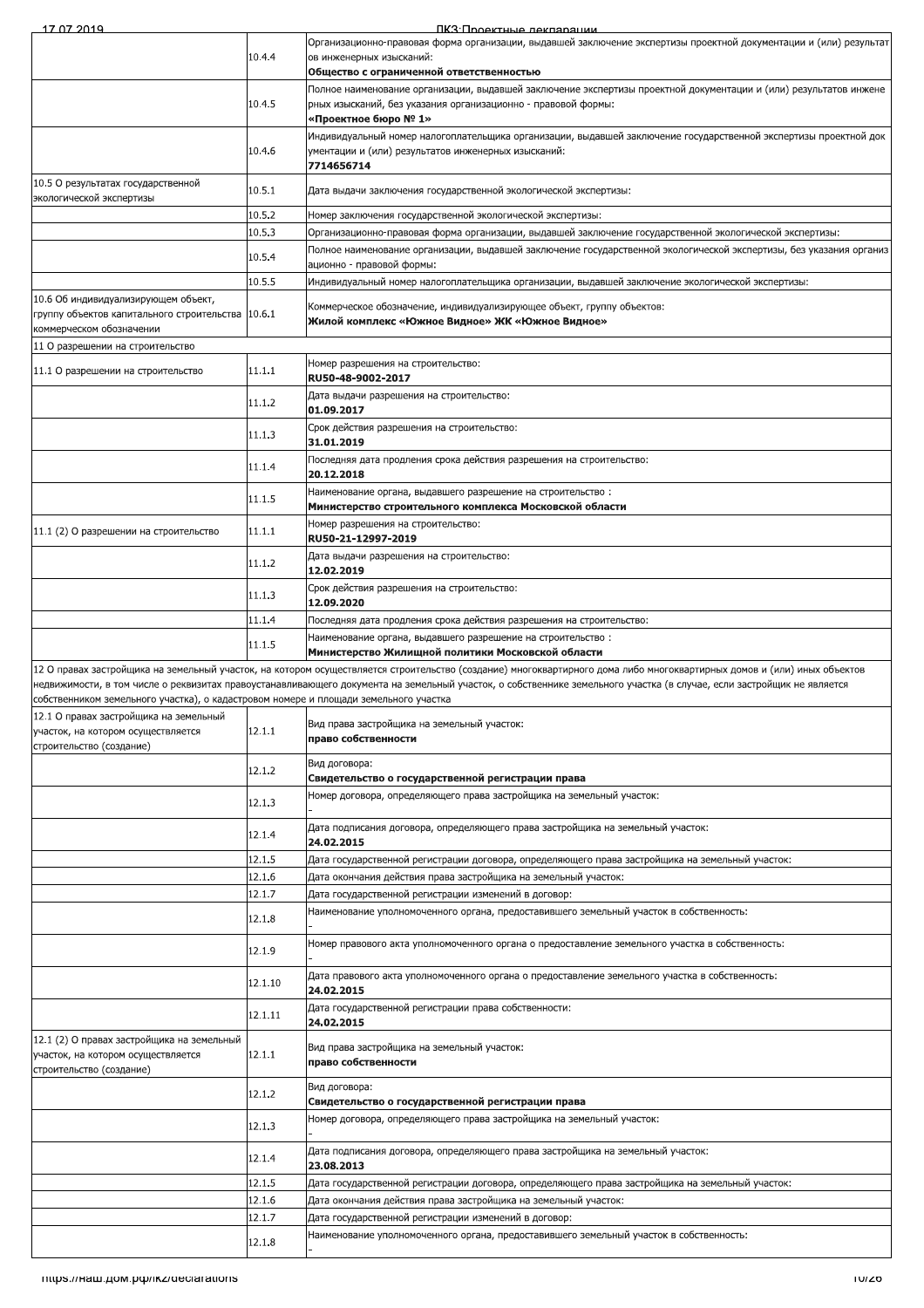ПКЗ<sup>-</sup>Проектные лекларации

| 12.1.9<br>Дата правового акта уполномоченного органа о предоставление земельного участка в собственность:<br>12.1.10<br>23.08.2013<br>Дата государственной регистрации права собственности:<br>12.1.11<br>23.08.2013<br>Собственник земельного участка:<br>12.2.1<br>12.2 О собственнике земельного участка<br>застройщик<br>12.2.2<br>Организационно-правовая форма собственника земельного участка:<br>12.2.3<br>Полное наименование собственника земельного участка, без указания организационно - правовой формы:<br>12.2.4<br>Фамилия собственника земельного участка:<br>12.2.5<br>Имя собственника земельного участка:<br>12.2.6<br>Отчество собственника земельного участка (при наличии):<br>Индивидуальный номер налогоплательщика юридического лица, индивидуального предпринимателя - собственника земельно<br>12.2.7<br>го участка:<br>12.2.8<br>Форма собственности земельного участка:<br>12.2.9<br>Наименование органа уполномоченного на распоряжение земельного участка:<br>Кадастровый номер земельного участка:<br>12.3.1<br>50:21:10105:5738<br>Площадь земельного участка:<br>12.3.2<br>6504 m2<br>Кадастровый номер земельного участка:<br>12.3.1<br>50:21:80105:222<br>Площадь земельного участка:<br>12.3.2<br>4020 M2<br>13 О планируемых элементах благоустройства территории<br>Наличие планируемых проездов, площадок, велосипедных дорожек, пешеходных переходов, тротуаров:<br>Проектными решениями предусматривается размещение детских площадок и площадок для отдыха взрослых,<br>устройство газонов, посадка деревьев и кустарников, а также размещение малых архитектурных форм. Проек<br>13.1.1<br>том предусмотрено устройство внутриквартальных проездов двухстороннего движения с шириной проезжей ч<br>асти 4,5 м. Покрытие проездов запроектировано из асфальтобетона. Организован кольцевой пожарный проез<br>д вокруг здания. Расположение проездов обеспечивает доступ пожарных подразделений во все помещения ко<br>рпуса. Конструкция дорожного покрытия пожарных проездов рассчитана на нагрузку от пожарной техники.<br>Наличие парковочного пространства вне объекта строительства (расположение, планируемое количество машино - мест):<br>13.1.2<br>В соответствии с проектом планировки территории<br>Наличие дворового пространства, в том числе детских и спортивных площадок (расположение относительно объекта строите<br>льства, описание игрового и спортивного оборудования, малых архитектурных форм, иных планируемых элементов):<br>13.1.3<br>На территории предусмотрены детские игровые площадки, площадки для отдыха взрослых. Малые архитекту<br>рные формы: урны, скамейки, игровое оборудование<br>Площадки для размещения контейнеров для сбора твердых отходов (расположение относительно объекта строительства):<br>13.1.4<br>Проектными решениями предусмотрено размещение на отведенной территории контейнеров для сбора твёрд<br>ых бытовых отходов.<br>Описание планируемых мероприятий по озеленению:<br>13.1.5<br>Озеленение территории осуществляется высадкой деревьев и кустарников с учётом их санитарно-защитных и<br>декоративных свойств, а также устройством газонов.<br>Соответствие требованиям по созданию безбарьерной среды для маломобильных лиц:<br>13.1.6<br>Соответствует<br>Наличие наружного освещения дорожных покрытий, пространств в транспортных и пешеходных зонах, архитектурного освещ<br>ения (дата выдачи технических условий, срок действия, наименование организации, выдавшей технические условия):<br>13.1.7<br>Проектными решениями предусматривается освещение территории и дорожных проездов. Проектом предусмо<br>трена установка фонарей уличного освещения на опорах.<br>13.1.8<br>Описание иных планируемых элементов благоустройства:<br>14 О планируемом подключении (технологическом присоединении) многоквартирных домов и (или) иных объектов недвижимости к сетям инженерно-технического обеспечения,<br>размере платы за такое подключение и планируемом подключении к сетям связи<br>14.1 О планируемом подключении<br>Вид сети инженерно-технического обеспечения:<br>14.1.1<br>(технологическом присоединении) к сетям<br>холодное водоснабжение<br>инженерно-технического обеспечения<br>Организационно-правовая форма организации, выдавшей технические условия на подключение к сети инженерно-техническ<br>14.1.2<br>ого обеспечения:<br>Общество с ограниченной ответственностью<br>Полное наименование организации, выдавшей технические условия на подключение к сети инженерно-технического обеспеч<br>14.1.3<br>ения, без указания организационно - правовой формы:<br>«АрДиАй Ресурс»<br>Индивидуальный номер налогоплательщика организации, выдавшей технические условия на подключение к сети инженерно-<br>14.1.4<br>технического обеспечения:<br>5030055180<br>Дата выдачи технических условий на подключения к сети инженерно-технического обеспечения:<br>14.1.5<br>15.12.2015<br>Номер выдачи технических условий подключения к сети инженерно-технического обеспечения:<br>14.1.6<br>12/12/B1<br>Срок действия технических условий подключения к сети инженерно-технического обеспечения:<br>14.1.7<br>15.12.2017<br>Размер платы за подключение к сети инженерно-технического обеспечения:<br>14.1.8<br>0 p.<br>Вид сети инженерно-технического обеспечения:<br>14.1.1<br>(технологическом присоединении) к сетям<br>бытовое или общесплавное водоотведение<br>mups.//наш.дом.pф/ikz/declarations<br>11/20 |                                                               | TIK 3'I INGGKTHLIG DAKUANAHIMA<br>Номер правового акта уполномоченного органа о предоставление земельного участка в собственность: |
|--------------------------------------------------------------------------------------------------------------------------------------------------------------------------------------------------------------------------------------------------------------------------------------------------------------------------------------------------------------------------------------------------------------------------------------------------------------------------------------------------------------------------------------------------------------------------------------------------------------------------------------------------------------------------------------------------------------------------------------------------------------------------------------------------------------------------------------------------------------------------------------------------------------------------------------------------------------------------------------------------------------------------------------------------------------------------------------------------------------------------------------------------------------------------------------------------------------------------------------------------------------------------------------------------------------------------------------------------------------------------------------------------------------------------------------------------------------------------------------------------------------------------------------------------------------------------------------------------------------------------------------------------------------------------------------------------------------------------------------------------------------------------------------------------------------------------------------------------------------------------------------------------------------------------------------------------------------------------------------------------------------------------------------------------------------------------------------------------------------------------------------------------------------------------------------------------------------------------------------------------------------------------------------------------------------------------------------------------------------------------------------------------------------------------------------------------------------------------------------------------------------------------------------------------------------------------------------------------------------------------------------------------------------------------------------------------------------------------------------------------------------------------------------------------------------------------------------------------------------------------------------------------------------------------------------------------------------------------------------------------------------------------------------------------------------------------------------------------------------------------------------------------------------------------------------------------------------------------------------------------------------------------------------------------------------------------------------------------------------------------------------------------------------------------------------------------------------------------------------------------------------------------------------------------------------------------------------------------------------------------------------------------------------------------------------------------------------------------------------------------------------------------------------------------------------------------------------------------------------------------------------------------------------------------------------------------------------------------------------------------------------------------------------------------------------------------------------------------------------------------------------------------------------------------------------------------------------------------------------------------------------------------------------------------------------------------------------------------------------------------------------------------------------------------------------------------------------------------------------------------------------------------------------------------------------------------------------------------------------------------------------------------------------------------------------------------------------------------------------------------------------------------------------------------------------------------------------------------------------------------------------------------------------------------------------------------------------------------------------------------------------------------------------------------------------------------------------------------------------------------------------------------------------------------------------------------------------------------------------------------------------------------------------------------------------------------------------------------------------------------------------------------------------------------------------------------------------|---------------------------------------------------------------|------------------------------------------------------------------------------------------------------------------------------------|
|                                                                                                                                                                                                                                                                                                                                                                                                                                                                                                                                                                                                                                                                                                                                                                                                                                                                                                                                                                                                                                                                                                                                                                                                                                                                                                                                                                                                                                                                                                                                                                                                                                                                                                                                                                                                                                                                                                                                                                                                                                                                                                                                                                                                                                                                                                                                                                                                                                                                                                                                                                                                                                                                                                                                                                                                                                                                                                                                                                                                                                                                                                                                                                                                                                                                                                                                                                                                                                                                                                                                                                                                                                                                                                                                                                                                                                                                                                                                                                                                                                                                                                                                                                                                                                                                                                                                                                                                                                                                                                                                                                                                                                                                                                                                                                                                                                                                                                                                                                                                                                                                                                                                                                                                                                                                                                                                                                                                                                                              |                                                               |                                                                                                                                    |
|                                                                                                                                                                                                                                                                                                                                                                                                                                                                                                                                                                                                                                                                                                                                                                                                                                                                                                                                                                                                                                                                                                                                                                                                                                                                                                                                                                                                                                                                                                                                                                                                                                                                                                                                                                                                                                                                                                                                                                                                                                                                                                                                                                                                                                                                                                                                                                                                                                                                                                                                                                                                                                                                                                                                                                                                                                                                                                                                                                                                                                                                                                                                                                                                                                                                                                                                                                                                                                                                                                                                                                                                                                                                                                                                                                                                                                                                                                                                                                                                                                                                                                                                                                                                                                                                                                                                                                                                                                                                                                                                                                                                                                                                                                                                                                                                                                                                                                                                                                                                                                                                                                                                                                                                                                                                                                                                                                                                                                                              |                                                               |                                                                                                                                    |
|                                                                                                                                                                                                                                                                                                                                                                                                                                                                                                                                                                                                                                                                                                                                                                                                                                                                                                                                                                                                                                                                                                                                                                                                                                                                                                                                                                                                                                                                                                                                                                                                                                                                                                                                                                                                                                                                                                                                                                                                                                                                                                                                                                                                                                                                                                                                                                                                                                                                                                                                                                                                                                                                                                                                                                                                                                                                                                                                                                                                                                                                                                                                                                                                                                                                                                                                                                                                                                                                                                                                                                                                                                                                                                                                                                                                                                                                                                                                                                                                                                                                                                                                                                                                                                                                                                                                                                                                                                                                                                                                                                                                                                                                                                                                                                                                                                                                                                                                                                                                                                                                                                                                                                                                                                                                                                                                                                                                                                                              |                                                               |                                                                                                                                    |
|                                                                                                                                                                                                                                                                                                                                                                                                                                                                                                                                                                                                                                                                                                                                                                                                                                                                                                                                                                                                                                                                                                                                                                                                                                                                                                                                                                                                                                                                                                                                                                                                                                                                                                                                                                                                                                                                                                                                                                                                                                                                                                                                                                                                                                                                                                                                                                                                                                                                                                                                                                                                                                                                                                                                                                                                                                                                                                                                                                                                                                                                                                                                                                                                                                                                                                                                                                                                                                                                                                                                                                                                                                                                                                                                                                                                                                                                                                                                                                                                                                                                                                                                                                                                                                                                                                                                                                                                                                                                                                                                                                                                                                                                                                                                                                                                                                                                                                                                                                                                                                                                                                                                                                                                                                                                                                                                                                                                                                                              |                                                               |                                                                                                                                    |
|                                                                                                                                                                                                                                                                                                                                                                                                                                                                                                                                                                                                                                                                                                                                                                                                                                                                                                                                                                                                                                                                                                                                                                                                                                                                                                                                                                                                                                                                                                                                                                                                                                                                                                                                                                                                                                                                                                                                                                                                                                                                                                                                                                                                                                                                                                                                                                                                                                                                                                                                                                                                                                                                                                                                                                                                                                                                                                                                                                                                                                                                                                                                                                                                                                                                                                                                                                                                                                                                                                                                                                                                                                                                                                                                                                                                                                                                                                                                                                                                                                                                                                                                                                                                                                                                                                                                                                                                                                                                                                                                                                                                                                                                                                                                                                                                                                                                                                                                                                                                                                                                                                                                                                                                                                                                                                                                                                                                                                                              |                                                               |                                                                                                                                    |
|                                                                                                                                                                                                                                                                                                                                                                                                                                                                                                                                                                                                                                                                                                                                                                                                                                                                                                                                                                                                                                                                                                                                                                                                                                                                                                                                                                                                                                                                                                                                                                                                                                                                                                                                                                                                                                                                                                                                                                                                                                                                                                                                                                                                                                                                                                                                                                                                                                                                                                                                                                                                                                                                                                                                                                                                                                                                                                                                                                                                                                                                                                                                                                                                                                                                                                                                                                                                                                                                                                                                                                                                                                                                                                                                                                                                                                                                                                                                                                                                                                                                                                                                                                                                                                                                                                                                                                                                                                                                                                                                                                                                                                                                                                                                                                                                                                                                                                                                                                                                                                                                                                                                                                                                                                                                                                                                                                                                                                                              |                                                               |                                                                                                                                    |
|                                                                                                                                                                                                                                                                                                                                                                                                                                                                                                                                                                                                                                                                                                                                                                                                                                                                                                                                                                                                                                                                                                                                                                                                                                                                                                                                                                                                                                                                                                                                                                                                                                                                                                                                                                                                                                                                                                                                                                                                                                                                                                                                                                                                                                                                                                                                                                                                                                                                                                                                                                                                                                                                                                                                                                                                                                                                                                                                                                                                                                                                                                                                                                                                                                                                                                                                                                                                                                                                                                                                                                                                                                                                                                                                                                                                                                                                                                                                                                                                                                                                                                                                                                                                                                                                                                                                                                                                                                                                                                                                                                                                                                                                                                                                                                                                                                                                                                                                                                                                                                                                                                                                                                                                                                                                                                                                                                                                                                                              |                                                               |                                                                                                                                    |
|                                                                                                                                                                                                                                                                                                                                                                                                                                                                                                                                                                                                                                                                                                                                                                                                                                                                                                                                                                                                                                                                                                                                                                                                                                                                                                                                                                                                                                                                                                                                                                                                                                                                                                                                                                                                                                                                                                                                                                                                                                                                                                                                                                                                                                                                                                                                                                                                                                                                                                                                                                                                                                                                                                                                                                                                                                                                                                                                                                                                                                                                                                                                                                                                                                                                                                                                                                                                                                                                                                                                                                                                                                                                                                                                                                                                                                                                                                                                                                                                                                                                                                                                                                                                                                                                                                                                                                                                                                                                                                                                                                                                                                                                                                                                                                                                                                                                                                                                                                                                                                                                                                                                                                                                                                                                                                                                                                                                                                                              |                                                               |                                                                                                                                    |
|                                                                                                                                                                                                                                                                                                                                                                                                                                                                                                                                                                                                                                                                                                                                                                                                                                                                                                                                                                                                                                                                                                                                                                                                                                                                                                                                                                                                                                                                                                                                                                                                                                                                                                                                                                                                                                                                                                                                                                                                                                                                                                                                                                                                                                                                                                                                                                                                                                                                                                                                                                                                                                                                                                                                                                                                                                                                                                                                                                                                                                                                                                                                                                                                                                                                                                                                                                                                                                                                                                                                                                                                                                                                                                                                                                                                                                                                                                                                                                                                                                                                                                                                                                                                                                                                                                                                                                                                                                                                                                                                                                                                                                                                                                                                                                                                                                                                                                                                                                                                                                                                                                                                                                                                                                                                                                                                                                                                                                                              |                                                               |                                                                                                                                    |
|                                                                                                                                                                                                                                                                                                                                                                                                                                                                                                                                                                                                                                                                                                                                                                                                                                                                                                                                                                                                                                                                                                                                                                                                                                                                                                                                                                                                                                                                                                                                                                                                                                                                                                                                                                                                                                                                                                                                                                                                                                                                                                                                                                                                                                                                                                                                                                                                                                                                                                                                                                                                                                                                                                                                                                                                                                                                                                                                                                                                                                                                                                                                                                                                                                                                                                                                                                                                                                                                                                                                                                                                                                                                                                                                                                                                                                                                                                                                                                                                                                                                                                                                                                                                                                                                                                                                                                                                                                                                                                                                                                                                                                                                                                                                                                                                                                                                                                                                                                                                                                                                                                                                                                                                                                                                                                                                                                                                                                                              |                                                               |                                                                                                                                    |
|                                                                                                                                                                                                                                                                                                                                                                                                                                                                                                                                                                                                                                                                                                                                                                                                                                                                                                                                                                                                                                                                                                                                                                                                                                                                                                                                                                                                                                                                                                                                                                                                                                                                                                                                                                                                                                                                                                                                                                                                                                                                                                                                                                                                                                                                                                                                                                                                                                                                                                                                                                                                                                                                                                                                                                                                                                                                                                                                                                                                                                                                                                                                                                                                                                                                                                                                                                                                                                                                                                                                                                                                                                                                                                                                                                                                                                                                                                                                                                                                                                                                                                                                                                                                                                                                                                                                                                                                                                                                                                                                                                                                                                                                                                                                                                                                                                                                                                                                                                                                                                                                                                                                                                                                                                                                                                                                                                                                                                                              |                                                               |                                                                                                                                    |
|                                                                                                                                                                                                                                                                                                                                                                                                                                                                                                                                                                                                                                                                                                                                                                                                                                                                                                                                                                                                                                                                                                                                                                                                                                                                                                                                                                                                                                                                                                                                                                                                                                                                                                                                                                                                                                                                                                                                                                                                                                                                                                                                                                                                                                                                                                                                                                                                                                                                                                                                                                                                                                                                                                                                                                                                                                                                                                                                                                                                                                                                                                                                                                                                                                                                                                                                                                                                                                                                                                                                                                                                                                                                                                                                                                                                                                                                                                                                                                                                                                                                                                                                                                                                                                                                                                                                                                                                                                                                                                                                                                                                                                                                                                                                                                                                                                                                                                                                                                                                                                                                                                                                                                                                                                                                                                                                                                                                                                                              |                                                               |                                                                                                                                    |
|                                                                                                                                                                                                                                                                                                                                                                                                                                                                                                                                                                                                                                                                                                                                                                                                                                                                                                                                                                                                                                                                                                                                                                                                                                                                                                                                                                                                                                                                                                                                                                                                                                                                                                                                                                                                                                                                                                                                                                                                                                                                                                                                                                                                                                                                                                                                                                                                                                                                                                                                                                                                                                                                                                                                                                                                                                                                                                                                                                                                                                                                                                                                                                                                                                                                                                                                                                                                                                                                                                                                                                                                                                                                                                                                                                                                                                                                                                                                                                                                                                                                                                                                                                                                                                                                                                                                                                                                                                                                                                                                                                                                                                                                                                                                                                                                                                                                                                                                                                                                                                                                                                                                                                                                                                                                                                                                                                                                                                                              | 12.3 О кадастровом номере и площади<br>земельного участка     |                                                                                                                                    |
|                                                                                                                                                                                                                                                                                                                                                                                                                                                                                                                                                                                                                                                                                                                                                                                                                                                                                                                                                                                                                                                                                                                                                                                                                                                                                                                                                                                                                                                                                                                                                                                                                                                                                                                                                                                                                                                                                                                                                                                                                                                                                                                                                                                                                                                                                                                                                                                                                                                                                                                                                                                                                                                                                                                                                                                                                                                                                                                                                                                                                                                                                                                                                                                                                                                                                                                                                                                                                                                                                                                                                                                                                                                                                                                                                                                                                                                                                                                                                                                                                                                                                                                                                                                                                                                                                                                                                                                                                                                                                                                                                                                                                                                                                                                                                                                                                                                                                                                                                                                                                                                                                                                                                                                                                                                                                                                                                                                                                                                              |                                                               |                                                                                                                                    |
|                                                                                                                                                                                                                                                                                                                                                                                                                                                                                                                                                                                                                                                                                                                                                                                                                                                                                                                                                                                                                                                                                                                                                                                                                                                                                                                                                                                                                                                                                                                                                                                                                                                                                                                                                                                                                                                                                                                                                                                                                                                                                                                                                                                                                                                                                                                                                                                                                                                                                                                                                                                                                                                                                                                                                                                                                                                                                                                                                                                                                                                                                                                                                                                                                                                                                                                                                                                                                                                                                                                                                                                                                                                                                                                                                                                                                                                                                                                                                                                                                                                                                                                                                                                                                                                                                                                                                                                                                                                                                                                                                                                                                                                                                                                                                                                                                                                                                                                                                                                                                                                                                                                                                                                                                                                                                                                                                                                                                                                              | 12.3 (2) О кадастровом номере и площади<br>земельного участка |                                                                                                                                    |
|                                                                                                                                                                                                                                                                                                                                                                                                                                                                                                                                                                                                                                                                                                                                                                                                                                                                                                                                                                                                                                                                                                                                                                                                                                                                                                                                                                                                                                                                                                                                                                                                                                                                                                                                                                                                                                                                                                                                                                                                                                                                                                                                                                                                                                                                                                                                                                                                                                                                                                                                                                                                                                                                                                                                                                                                                                                                                                                                                                                                                                                                                                                                                                                                                                                                                                                                                                                                                                                                                                                                                                                                                                                                                                                                                                                                                                                                                                                                                                                                                                                                                                                                                                                                                                                                                                                                                                                                                                                                                                                                                                                                                                                                                                                                                                                                                                                                                                                                                                                                                                                                                                                                                                                                                                                                                                                                                                                                                                                              |                                                               |                                                                                                                                    |
|                                                                                                                                                                                                                                                                                                                                                                                                                                                                                                                                                                                                                                                                                                                                                                                                                                                                                                                                                                                                                                                                                                                                                                                                                                                                                                                                                                                                                                                                                                                                                                                                                                                                                                                                                                                                                                                                                                                                                                                                                                                                                                                                                                                                                                                                                                                                                                                                                                                                                                                                                                                                                                                                                                                                                                                                                                                                                                                                                                                                                                                                                                                                                                                                                                                                                                                                                                                                                                                                                                                                                                                                                                                                                                                                                                                                                                                                                                                                                                                                                                                                                                                                                                                                                                                                                                                                                                                                                                                                                                                                                                                                                                                                                                                                                                                                                                                                                                                                                                                                                                                                                                                                                                                                                                                                                                                                                                                                                                                              |                                                               |                                                                                                                                    |
|                                                                                                                                                                                                                                                                                                                                                                                                                                                                                                                                                                                                                                                                                                                                                                                                                                                                                                                                                                                                                                                                                                                                                                                                                                                                                                                                                                                                                                                                                                                                                                                                                                                                                                                                                                                                                                                                                                                                                                                                                                                                                                                                                                                                                                                                                                                                                                                                                                                                                                                                                                                                                                                                                                                                                                                                                                                                                                                                                                                                                                                                                                                                                                                                                                                                                                                                                                                                                                                                                                                                                                                                                                                                                                                                                                                                                                                                                                                                                                                                                                                                                                                                                                                                                                                                                                                                                                                                                                                                                                                                                                                                                                                                                                                                                                                                                                                                                                                                                                                                                                                                                                                                                                                                                                                                                                                                                                                                                                                              |                                                               |                                                                                                                                    |
|                                                                                                                                                                                                                                                                                                                                                                                                                                                                                                                                                                                                                                                                                                                                                                                                                                                                                                                                                                                                                                                                                                                                                                                                                                                                                                                                                                                                                                                                                                                                                                                                                                                                                                                                                                                                                                                                                                                                                                                                                                                                                                                                                                                                                                                                                                                                                                                                                                                                                                                                                                                                                                                                                                                                                                                                                                                                                                                                                                                                                                                                                                                                                                                                                                                                                                                                                                                                                                                                                                                                                                                                                                                                                                                                                                                                                                                                                                                                                                                                                                                                                                                                                                                                                                                                                                                                                                                                                                                                                                                                                                                                                                                                                                                                                                                                                                                                                                                                                                                                                                                                                                                                                                                                                                                                                                                                                                                                                                                              |                                                               |                                                                                                                                    |
|                                                                                                                                                                                                                                                                                                                                                                                                                                                                                                                                                                                                                                                                                                                                                                                                                                                                                                                                                                                                                                                                                                                                                                                                                                                                                                                                                                                                                                                                                                                                                                                                                                                                                                                                                                                                                                                                                                                                                                                                                                                                                                                                                                                                                                                                                                                                                                                                                                                                                                                                                                                                                                                                                                                                                                                                                                                                                                                                                                                                                                                                                                                                                                                                                                                                                                                                                                                                                                                                                                                                                                                                                                                                                                                                                                                                                                                                                                                                                                                                                                                                                                                                                                                                                                                                                                                                                                                                                                                                                                                                                                                                                                                                                                                                                                                                                                                                                                                                                                                                                                                                                                                                                                                                                                                                                                                                                                                                                                                              | 13.1 Об элементах благоустройства                             |                                                                                                                                    |
|                                                                                                                                                                                                                                                                                                                                                                                                                                                                                                                                                                                                                                                                                                                                                                                                                                                                                                                                                                                                                                                                                                                                                                                                                                                                                                                                                                                                                                                                                                                                                                                                                                                                                                                                                                                                                                                                                                                                                                                                                                                                                                                                                                                                                                                                                                                                                                                                                                                                                                                                                                                                                                                                                                                                                                                                                                                                                                                                                                                                                                                                                                                                                                                                                                                                                                                                                                                                                                                                                                                                                                                                                                                                                                                                                                                                                                                                                                                                                                                                                                                                                                                                                                                                                                                                                                                                                                                                                                                                                                                                                                                                                                                                                                                                                                                                                                                                                                                                                                                                                                                                                                                                                                                                                                                                                                                                                                                                                                                              | территории                                                    |                                                                                                                                    |
|                                                                                                                                                                                                                                                                                                                                                                                                                                                                                                                                                                                                                                                                                                                                                                                                                                                                                                                                                                                                                                                                                                                                                                                                                                                                                                                                                                                                                                                                                                                                                                                                                                                                                                                                                                                                                                                                                                                                                                                                                                                                                                                                                                                                                                                                                                                                                                                                                                                                                                                                                                                                                                                                                                                                                                                                                                                                                                                                                                                                                                                                                                                                                                                                                                                                                                                                                                                                                                                                                                                                                                                                                                                                                                                                                                                                                                                                                                                                                                                                                                                                                                                                                                                                                                                                                                                                                                                                                                                                                                                                                                                                                                                                                                                                                                                                                                                                                                                                                                                                                                                                                                                                                                                                                                                                                                                                                                                                                                                              |                                                               |                                                                                                                                    |
|                                                                                                                                                                                                                                                                                                                                                                                                                                                                                                                                                                                                                                                                                                                                                                                                                                                                                                                                                                                                                                                                                                                                                                                                                                                                                                                                                                                                                                                                                                                                                                                                                                                                                                                                                                                                                                                                                                                                                                                                                                                                                                                                                                                                                                                                                                                                                                                                                                                                                                                                                                                                                                                                                                                                                                                                                                                                                                                                                                                                                                                                                                                                                                                                                                                                                                                                                                                                                                                                                                                                                                                                                                                                                                                                                                                                                                                                                                                                                                                                                                                                                                                                                                                                                                                                                                                                                                                                                                                                                                                                                                                                                                                                                                                                                                                                                                                                                                                                                                                                                                                                                                                                                                                                                                                                                                                                                                                                                                                              |                                                               |                                                                                                                                    |
|                                                                                                                                                                                                                                                                                                                                                                                                                                                                                                                                                                                                                                                                                                                                                                                                                                                                                                                                                                                                                                                                                                                                                                                                                                                                                                                                                                                                                                                                                                                                                                                                                                                                                                                                                                                                                                                                                                                                                                                                                                                                                                                                                                                                                                                                                                                                                                                                                                                                                                                                                                                                                                                                                                                                                                                                                                                                                                                                                                                                                                                                                                                                                                                                                                                                                                                                                                                                                                                                                                                                                                                                                                                                                                                                                                                                                                                                                                                                                                                                                                                                                                                                                                                                                                                                                                                                                                                                                                                                                                                                                                                                                                                                                                                                                                                                                                                                                                                                                                                                                                                                                                                                                                                                                                                                                                                                                                                                                                                              |                                                               |                                                                                                                                    |
|                                                                                                                                                                                                                                                                                                                                                                                                                                                                                                                                                                                                                                                                                                                                                                                                                                                                                                                                                                                                                                                                                                                                                                                                                                                                                                                                                                                                                                                                                                                                                                                                                                                                                                                                                                                                                                                                                                                                                                                                                                                                                                                                                                                                                                                                                                                                                                                                                                                                                                                                                                                                                                                                                                                                                                                                                                                                                                                                                                                                                                                                                                                                                                                                                                                                                                                                                                                                                                                                                                                                                                                                                                                                                                                                                                                                                                                                                                                                                                                                                                                                                                                                                                                                                                                                                                                                                                                                                                                                                                                                                                                                                                                                                                                                                                                                                                                                                                                                                                                                                                                                                                                                                                                                                                                                                                                                                                                                                                                              |                                                               |                                                                                                                                    |
|                                                                                                                                                                                                                                                                                                                                                                                                                                                                                                                                                                                                                                                                                                                                                                                                                                                                                                                                                                                                                                                                                                                                                                                                                                                                                                                                                                                                                                                                                                                                                                                                                                                                                                                                                                                                                                                                                                                                                                                                                                                                                                                                                                                                                                                                                                                                                                                                                                                                                                                                                                                                                                                                                                                                                                                                                                                                                                                                                                                                                                                                                                                                                                                                                                                                                                                                                                                                                                                                                                                                                                                                                                                                                                                                                                                                                                                                                                                                                                                                                                                                                                                                                                                                                                                                                                                                                                                                                                                                                                                                                                                                                                                                                                                                                                                                                                                                                                                                                                                                                                                                                                                                                                                                                                                                                                                                                                                                                                                              |                                                               |                                                                                                                                    |
|                                                                                                                                                                                                                                                                                                                                                                                                                                                                                                                                                                                                                                                                                                                                                                                                                                                                                                                                                                                                                                                                                                                                                                                                                                                                                                                                                                                                                                                                                                                                                                                                                                                                                                                                                                                                                                                                                                                                                                                                                                                                                                                                                                                                                                                                                                                                                                                                                                                                                                                                                                                                                                                                                                                                                                                                                                                                                                                                                                                                                                                                                                                                                                                                                                                                                                                                                                                                                                                                                                                                                                                                                                                                                                                                                                                                                                                                                                                                                                                                                                                                                                                                                                                                                                                                                                                                                                                                                                                                                                                                                                                                                                                                                                                                                                                                                                                                                                                                                                                                                                                                                                                                                                                                                                                                                                                                                                                                                                                              |                                                               |                                                                                                                                    |
|                                                                                                                                                                                                                                                                                                                                                                                                                                                                                                                                                                                                                                                                                                                                                                                                                                                                                                                                                                                                                                                                                                                                                                                                                                                                                                                                                                                                                                                                                                                                                                                                                                                                                                                                                                                                                                                                                                                                                                                                                                                                                                                                                                                                                                                                                                                                                                                                                                                                                                                                                                                                                                                                                                                                                                                                                                                                                                                                                                                                                                                                                                                                                                                                                                                                                                                                                                                                                                                                                                                                                                                                                                                                                                                                                                                                                                                                                                                                                                                                                                                                                                                                                                                                                                                                                                                                                                                                                                                                                                                                                                                                                                                                                                                                                                                                                                                                                                                                                                                                                                                                                                                                                                                                                                                                                                                                                                                                                                                              |                                                               |                                                                                                                                    |
|                                                                                                                                                                                                                                                                                                                                                                                                                                                                                                                                                                                                                                                                                                                                                                                                                                                                                                                                                                                                                                                                                                                                                                                                                                                                                                                                                                                                                                                                                                                                                                                                                                                                                                                                                                                                                                                                                                                                                                                                                                                                                                                                                                                                                                                                                                                                                                                                                                                                                                                                                                                                                                                                                                                                                                                                                                                                                                                                                                                                                                                                                                                                                                                                                                                                                                                                                                                                                                                                                                                                                                                                                                                                                                                                                                                                                                                                                                                                                                                                                                                                                                                                                                                                                                                                                                                                                                                                                                                                                                                                                                                                                                                                                                                                                                                                                                                                                                                                                                                                                                                                                                                                                                                                                                                                                                                                                                                                                                                              |                                                               |                                                                                                                                    |
|                                                                                                                                                                                                                                                                                                                                                                                                                                                                                                                                                                                                                                                                                                                                                                                                                                                                                                                                                                                                                                                                                                                                                                                                                                                                                                                                                                                                                                                                                                                                                                                                                                                                                                                                                                                                                                                                                                                                                                                                                                                                                                                                                                                                                                                                                                                                                                                                                                                                                                                                                                                                                                                                                                                                                                                                                                                                                                                                                                                                                                                                                                                                                                                                                                                                                                                                                                                                                                                                                                                                                                                                                                                                                                                                                                                                                                                                                                                                                                                                                                                                                                                                                                                                                                                                                                                                                                                                                                                                                                                                                                                                                                                                                                                                                                                                                                                                                                                                                                                                                                                                                                                                                                                                                                                                                                                                                                                                                                                              |                                                               |                                                                                                                                    |
|                                                                                                                                                                                                                                                                                                                                                                                                                                                                                                                                                                                                                                                                                                                                                                                                                                                                                                                                                                                                                                                                                                                                                                                                                                                                                                                                                                                                                                                                                                                                                                                                                                                                                                                                                                                                                                                                                                                                                                                                                                                                                                                                                                                                                                                                                                                                                                                                                                                                                                                                                                                                                                                                                                                                                                                                                                                                                                                                                                                                                                                                                                                                                                                                                                                                                                                                                                                                                                                                                                                                                                                                                                                                                                                                                                                                                                                                                                                                                                                                                                                                                                                                                                                                                                                                                                                                                                                                                                                                                                                                                                                                                                                                                                                                                                                                                                                                                                                                                                                                                                                                                                                                                                                                                                                                                                                                                                                                                                                              |                                                               |                                                                                                                                    |
|                                                                                                                                                                                                                                                                                                                                                                                                                                                                                                                                                                                                                                                                                                                                                                                                                                                                                                                                                                                                                                                                                                                                                                                                                                                                                                                                                                                                                                                                                                                                                                                                                                                                                                                                                                                                                                                                                                                                                                                                                                                                                                                                                                                                                                                                                                                                                                                                                                                                                                                                                                                                                                                                                                                                                                                                                                                                                                                                                                                                                                                                                                                                                                                                                                                                                                                                                                                                                                                                                                                                                                                                                                                                                                                                                                                                                                                                                                                                                                                                                                                                                                                                                                                                                                                                                                                                                                                                                                                                                                                                                                                                                                                                                                                                                                                                                                                                                                                                                                                                                                                                                                                                                                                                                                                                                                                                                                                                                                                              |                                                               |                                                                                                                                    |
|                                                                                                                                                                                                                                                                                                                                                                                                                                                                                                                                                                                                                                                                                                                                                                                                                                                                                                                                                                                                                                                                                                                                                                                                                                                                                                                                                                                                                                                                                                                                                                                                                                                                                                                                                                                                                                                                                                                                                                                                                                                                                                                                                                                                                                                                                                                                                                                                                                                                                                                                                                                                                                                                                                                                                                                                                                                                                                                                                                                                                                                                                                                                                                                                                                                                                                                                                                                                                                                                                                                                                                                                                                                                                                                                                                                                                                                                                                                                                                                                                                                                                                                                                                                                                                                                                                                                                                                                                                                                                                                                                                                                                                                                                                                                                                                                                                                                                                                                                                                                                                                                                                                                                                                                                                                                                                                                                                                                                                                              |                                                               |                                                                                                                                    |
|                                                                                                                                                                                                                                                                                                                                                                                                                                                                                                                                                                                                                                                                                                                                                                                                                                                                                                                                                                                                                                                                                                                                                                                                                                                                                                                                                                                                                                                                                                                                                                                                                                                                                                                                                                                                                                                                                                                                                                                                                                                                                                                                                                                                                                                                                                                                                                                                                                                                                                                                                                                                                                                                                                                                                                                                                                                                                                                                                                                                                                                                                                                                                                                                                                                                                                                                                                                                                                                                                                                                                                                                                                                                                                                                                                                                                                                                                                                                                                                                                                                                                                                                                                                                                                                                                                                                                                                                                                                                                                                                                                                                                                                                                                                                                                                                                                                                                                                                                                                                                                                                                                                                                                                                                                                                                                                                                                                                                                                              |                                                               |                                                                                                                                    |
|                                                                                                                                                                                                                                                                                                                                                                                                                                                                                                                                                                                                                                                                                                                                                                                                                                                                                                                                                                                                                                                                                                                                                                                                                                                                                                                                                                                                                                                                                                                                                                                                                                                                                                                                                                                                                                                                                                                                                                                                                                                                                                                                                                                                                                                                                                                                                                                                                                                                                                                                                                                                                                                                                                                                                                                                                                                                                                                                                                                                                                                                                                                                                                                                                                                                                                                                                                                                                                                                                                                                                                                                                                                                                                                                                                                                                                                                                                                                                                                                                                                                                                                                                                                                                                                                                                                                                                                                                                                                                                                                                                                                                                                                                                                                                                                                                                                                                                                                                                                                                                                                                                                                                                                                                                                                                                                                                                                                                                                              |                                                               |                                                                                                                                    |
|                                                                                                                                                                                                                                                                                                                                                                                                                                                                                                                                                                                                                                                                                                                                                                                                                                                                                                                                                                                                                                                                                                                                                                                                                                                                                                                                                                                                                                                                                                                                                                                                                                                                                                                                                                                                                                                                                                                                                                                                                                                                                                                                                                                                                                                                                                                                                                                                                                                                                                                                                                                                                                                                                                                                                                                                                                                                                                                                                                                                                                                                                                                                                                                                                                                                                                                                                                                                                                                                                                                                                                                                                                                                                                                                                                                                                                                                                                                                                                                                                                                                                                                                                                                                                                                                                                                                                                                                                                                                                                                                                                                                                                                                                                                                                                                                                                                                                                                                                                                                                                                                                                                                                                                                                                                                                                                                                                                                                                                              |                                                               |                                                                                                                                    |
|                                                                                                                                                                                                                                                                                                                                                                                                                                                                                                                                                                                                                                                                                                                                                                                                                                                                                                                                                                                                                                                                                                                                                                                                                                                                                                                                                                                                                                                                                                                                                                                                                                                                                                                                                                                                                                                                                                                                                                                                                                                                                                                                                                                                                                                                                                                                                                                                                                                                                                                                                                                                                                                                                                                                                                                                                                                                                                                                                                                                                                                                                                                                                                                                                                                                                                                                                                                                                                                                                                                                                                                                                                                                                                                                                                                                                                                                                                                                                                                                                                                                                                                                                                                                                                                                                                                                                                                                                                                                                                                                                                                                                                                                                                                                                                                                                                                                                                                                                                                                                                                                                                                                                                                                                                                                                                                                                                                                                                                              |                                                               |                                                                                                                                    |
|                                                                                                                                                                                                                                                                                                                                                                                                                                                                                                                                                                                                                                                                                                                                                                                                                                                                                                                                                                                                                                                                                                                                                                                                                                                                                                                                                                                                                                                                                                                                                                                                                                                                                                                                                                                                                                                                                                                                                                                                                                                                                                                                                                                                                                                                                                                                                                                                                                                                                                                                                                                                                                                                                                                                                                                                                                                                                                                                                                                                                                                                                                                                                                                                                                                                                                                                                                                                                                                                                                                                                                                                                                                                                                                                                                                                                                                                                                                                                                                                                                                                                                                                                                                                                                                                                                                                                                                                                                                                                                                                                                                                                                                                                                                                                                                                                                                                                                                                                                                                                                                                                                                                                                                                                                                                                                                                                                                                                                                              |                                                               |                                                                                                                                    |
|                                                                                                                                                                                                                                                                                                                                                                                                                                                                                                                                                                                                                                                                                                                                                                                                                                                                                                                                                                                                                                                                                                                                                                                                                                                                                                                                                                                                                                                                                                                                                                                                                                                                                                                                                                                                                                                                                                                                                                                                                                                                                                                                                                                                                                                                                                                                                                                                                                                                                                                                                                                                                                                                                                                                                                                                                                                                                                                                                                                                                                                                                                                                                                                                                                                                                                                                                                                                                                                                                                                                                                                                                                                                                                                                                                                                                                                                                                                                                                                                                                                                                                                                                                                                                                                                                                                                                                                                                                                                                                                                                                                                                                                                                                                                                                                                                                                                                                                                                                                                                                                                                                                                                                                                                                                                                                                                                                                                                                                              |                                                               |                                                                                                                                    |
|                                                                                                                                                                                                                                                                                                                                                                                                                                                                                                                                                                                                                                                                                                                                                                                                                                                                                                                                                                                                                                                                                                                                                                                                                                                                                                                                                                                                                                                                                                                                                                                                                                                                                                                                                                                                                                                                                                                                                                                                                                                                                                                                                                                                                                                                                                                                                                                                                                                                                                                                                                                                                                                                                                                                                                                                                                                                                                                                                                                                                                                                                                                                                                                                                                                                                                                                                                                                                                                                                                                                                                                                                                                                                                                                                                                                                                                                                                                                                                                                                                                                                                                                                                                                                                                                                                                                                                                                                                                                                                                                                                                                                                                                                                                                                                                                                                                                                                                                                                                                                                                                                                                                                                                                                                                                                                                                                                                                                                                              |                                                               |                                                                                                                                    |
|                                                                                                                                                                                                                                                                                                                                                                                                                                                                                                                                                                                                                                                                                                                                                                                                                                                                                                                                                                                                                                                                                                                                                                                                                                                                                                                                                                                                                                                                                                                                                                                                                                                                                                                                                                                                                                                                                                                                                                                                                                                                                                                                                                                                                                                                                                                                                                                                                                                                                                                                                                                                                                                                                                                                                                                                                                                                                                                                                                                                                                                                                                                                                                                                                                                                                                                                                                                                                                                                                                                                                                                                                                                                                                                                                                                                                                                                                                                                                                                                                                                                                                                                                                                                                                                                                                                                                                                                                                                                                                                                                                                                                                                                                                                                                                                                                                                                                                                                                                                                                                                                                                                                                                                                                                                                                                                                                                                                                                                              |                                                               |                                                                                                                                    |
|                                                                                                                                                                                                                                                                                                                                                                                                                                                                                                                                                                                                                                                                                                                                                                                                                                                                                                                                                                                                                                                                                                                                                                                                                                                                                                                                                                                                                                                                                                                                                                                                                                                                                                                                                                                                                                                                                                                                                                                                                                                                                                                                                                                                                                                                                                                                                                                                                                                                                                                                                                                                                                                                                                                                                                                                                                                                                                                                                                                                                                                                                                                                                                                                                                                                                                                                                                                                                                                                                                                                                                                                                                                                                                                                                                                                                                                                                                                                                                                                                                                                                                                                                                                                                                                                                                                                                                                                                                                                                                                                                                                                                                                                                                                                                                                                                                                                                                                                                                                                                                                                                                                                                                                                                                                                                                                                                                                                                                                              |                                                               |                                                                                                                                    |
|                                                                                                                                                                                                                                                                                                                                                                                                                                                                                                                                                                                                                                                                                                                                                                                                                                                                                                                                                                                                                                                                                                                                                                                                                                                                                                                                                                                                                                                                                                                                                                                                                                                                                                                                                                                                                                                                                                                                                                                                                                                                                                                                                                                                                                                                                                                                                                                                                                                                                                                                                                                                                                                                                                                                                                                                                                                                                                                                                                                                                                                                                                                                                                                                                                                                                                                                                                                                                                                                                                                                                                                                                                                                                                                                                                                                                                                                                                                                                                                                                                                                                                                                                                                                                                                                                                                                                                                                                                                                                                                                                                                                                                                                                                                                                                                                                                                                                                                                                                                                                                                                                                                                                                                                                                                                                                                                                                                                                                                              |                                                               |                                                                                                                                    |
|                                                                                                                                                                                                                                                                                                                                                                                                                                                                                                                                                                                                                                                                                                                                                                                                                                                                                                                                                                                                                                                                                                                                                                                                                                                                                                                                                                                                                                                                                                                                                                                                                                                                                                                                                                                                                                                                                                                                                                                                                                                                                                                                                                                                                                                                                                                                                                                                                                                                                                                                                                                                                                                                                                                                                                                                                                                                                                                                                                                                                                                                                                                                                                                                                                                                                                                                                                                                                                                                                                                                                                                                                                                                                                                                                                                                                                                                                                                                                                                                                                                                                                                                                                                                                                                                                                                                                                                                                                                                                                                                                                                                                                                                                                                                                                                                                                                                                                                                                                                                                                                                                                                                                                                                                                                                                                                                                                                                                                                              |                                                               |                                                                                                                                    |
|                                                                                                                                                                                                                                                                                                                                                                                                                                                                                                                                                                                                                                                                                                                                                                                                                                                                                                                                                                                                                                                                                                                                                                                                                                                                                                                                                                                                                                                                                                                                                                                                                                                                                                                                                                                                                                                                                                                                                                                                                                                                                                                                                                                                                                                                                                                                                                                                                                                                                                                                                                                                                                                                                                                                                                                                                                                                                                                                                                                                                                                                                                                                                                                                                                                                                                                                                                                                                                                                                                                                                                                                                                                                                                                                                                                                                                                                                                                                                                                                                                                                                                                                                                                                                                                                                                                                                                                                                                                                                                                                                                                                                                                                                                                                                                                                                                                                                                                                                                                                                                                                                                                                                                                                                                                                                                                                                                                                                                                              |                                                               |                                                                                                                                    |
|                                                                                                                                                                                                                                                                                                                                                                                                                                                                                                                                                                                                                                                                                                                                                                                                                                                                                                                                                                                                                                                                                                                                                                                                                                                                                                                                                                                                                                                                                                                                                                                                                                                                                                                                                                                                                                                                                                                                                                                                                                                                                                                                                                                                                                                                                                                                                                                                                                                                                                                                                                                                                                                                                                                                                                                                                                                                                                                                                                                                                                                                                                                                                                                                                                                                                                                                                                                                                                                                                                                                                                                                                                                                                                                                                                                                                                                                                                                                                                                                                                                                                                                                                                                                                                                                                                                                                                                                                                                                                                                                                                                                                                                                                                                                                                                                                                                                                                                                                                                                                                                                                                                                                                                                                                                                                                                                                                                                                                                              |                                                               |                                                                                                                                    |
|                                                                                                                                                                                                                                                                                                                                                                                                                                                                                                                                                                                                                                                                                                                                                                                                                                                                                                                                                                                                                                                                                                                                                                                                                                                                                                                                                                                                                                                                                                                                                                                                                                                                                                                                                                                                                                                                                                                                                                                                                                                                                                                                                                                                                                                                                                                                                                                                                                                                                                                                                                                                                                                                                                                                                                                                                                                                                                                                                                                                                                                                                                                                                                                                                                                                                                                                                                                                                                                                                                                                                                                                                                                                                                                                                                                                                                                                                                                                                                                                                                                                                                                                                                                                                                                                                                                                                                                                                                                                                                                                                                                                                                                                                                                                                                                                                                                                                                                                                                                                                                                                                                                                                                                                                                                                                                                                                                                                                                                              |                                                               |                                                                                                                                    |
|                                                                                                                                                                                                                                                                                                                                                                                                                                                                                                                                                                                                                                                                                                                                                                                                                                                                                                                                                                                                                                                                                                                                                                                                                                                                                                                                                                                                                                                                                                                                                                                                                                                                                                                                                                                                                                                                                                                                                                                                                                                                                                                                                                                                                                                                                                                                                                                                                                                                                                                                                                                                                                                                                                                                                                                                                                                                                                                                                                                                                                                                                                                                                                                                                                                                                                                                                                                                                                                                                                                                                                                                                                                                                                                                                                                                                                                                                                                                                                                                                                                                                                                                                                                                                                                                                                                                                                                                                                                                                                                                                                                                                                                                                                                                                                                                                                                                                                                                                                                                                                                                                                                                                                                                                                                                                                                                                                                                                                                              |                                                               |                                                                                                                                    |
|                                                                                                                                                                                                                                                                                                                                                                                                                                                                                                                                                                                                                                                                                                                                                                                                                                                                                                                                                                                                                                                                                                                                                                                                                                                                                                                                                                                                                                                                                                                                                                                                                                                                                                                                                                                                                                                                                                                                                                                                                                                                                                                                                                                                                                                                                                                                                                                                                                                                                                                                                                                                                                                                                                                                                                                                                                                                                                                                                                                                                                                                                                                                                                                                                                                                                                                                                                                                                                                                                                                                                                                                                                                                                                                                                                                                                                                                                                                                                                                                                                                                                                                                                                                                                                                                                                                                                                                                                                                                                                                                                                                                                                                                                                                                                                                                                                                                                                                                                                                                                                                                                                                                                                                                                                                                                                                                                                                                                                                              |                                                               |                                                                                                                                    |
|                                                                                                                                                                                                                                                                                                                                                                                                                                                                                                                                                                                                                                                                                                                                                                                                                                                                                                                                                                                                                                                                                                                                                                                                                                                                                                                                                                                                                                                                                                                                                                                                                                                                                                                                                                                                                                                                                                                                                                                                                                                                                                                                                                                                                                                                                                                                                                                                                                                                                                                                                                                                                                                                                                                                                                                                                                                                                                                                                                                                                                                                                                                                                                                                                                                                                                                                                                                                                                                                                                                                                                                                                                                                                                                                                                                                                                                                                                                                                                                                                                                                                                                                                                                                                                                                                                                                                                                                                                                                                                                                                                                                                                                                                                                                                                                                                                                                                                                                                                                                                                                                                                                                                                                                                                                                                                                                                                                                                                                              |                                                               |                                                                                                                                    |
|                                                                                                                                                                                                                                                                                                                                                                                                                                                                                                                                                                                                                                                                                                                                                                                                                                                                                                                                                                                                                                                                                                                                                                                                                                                                                                                                                                                                                                                                                                                                                                                                                                                                                                                                                                                                                                                                                                                                                                                                                                                                                                                                                                                                                                                                                                                                                                                                                                                                                                                                                                                                                                                                                                                                                                                                                                                                                                                                                                                                                                                                                                                                                                                                                                                                                                                                                                                                                                                                                                                                                                                                                                                                                                                                                                                                                                                                                                                                                                                                                                                                                                                                                                                                                                                                                                                                                                                                                                                                                                                                                                                                                                                                                                                                                                                                                                                                                                                                                                                                                                                                                                                                                                                                                                                                                                                                                                                                                                                              |                                                               |                                                                                                                                    |
|                                                                                                                                                                                                                                                                                                                                                                                                                                                                                                                                                                                                                                                                                                                                                                                                                                                                                                                                                                                                                                                                                                                                                                                                                                                                                                                                                                                                                                                                                                                                                                                                                                                                                                                                                                                                                                                                                                                                                                                                                                                                                                                                                                                                                                                                                                                                                                                                                                                                                                                                                                                                                                                                                                                                                                                                                                                                                                                                                                                                                                                                                                                                                                                                                                                                                                                                                                                                                                                                                                                                                                                                                                                                                                                                                                                                                                                                                                                                                                                                                                                                                                                                                                                                                                                                                                                                                                                                                                                                                                                                                                                                                                                                                                                                                                                                                                                                                                                                                                                                                                                                                                                                                                                                                                                                                                                                                                                                                                                              |                                                               |                                                                                                                                    |
|                                                                                                                                                                                                                                                                                                                                                                                                                                                                                                                                                                                                                                                                                                                                                                                                                                                                                                                                                                                                                                                                                                                                                                                                                                                                                                                                                                                                                                                                                                                                                                                                                                                                                                                                                                                                                                                                                                                                                                                                                                                                                                                                                                                                                                                                                                                                                                                                                                                                                                                                                                                                                                                                                                                                                                                                                                                                                                                                                                                                                                                                                                                                                                                                                                                                                                                                                                                                                                                                                                                                                                                                                                                                                                                                                                                                                                                                                                                                                                                                                                                                                                                                                                                                                                                                                                                                                                                                                                                                                                                                                                                                                                                                                                                                                                                                                                                                                                                                                                                                                                                                                                                                                                                                                                                                                                                                                                                                                                                              | 14.1 (2) О планируемом подключении                            |                                                                                                                                    |
|                                                                                                                                                                                                                                                                                                                                                                                                                                                                                                                                                                                                                                                                                                                                                                                                                                                                                                                                                                                                                                                                                                                                                                                                                                                                                                                                                                                                                                                                                                                                                                                                                                                                                                                                                                                                                                                                                                                                                                                                                                                                                                                                                                                                                                                                                                                                                                                                                                                                                                                                                                                                                                                                                                                                                                                                                                                                                                                                                                                                                                                                                                                                                                                                                                                                                                                                                                                                                                                                                                                                                                                                                                                                                                                                                                                                                                                                                                                                                                                                                                                                                                                                                                                                                                                                                                                                                                                                                                                                                                                                                                                                                                                                                                                                                                                                                                                                                                                                                                                                                                                                                                                                                                                                                                                                                                                                                                                                                                                              | инженерно-технического обеспечения                            |                                                                                                                                    |
|                                                                                                                                                                                                                                                                                                                                                                                                                                                                                                                                                                                                                                                                                                                                                                                                                                                                                                                                                                                                                                                                                                                                                                                                                                                                                                                                                                                                                                                                                                                                                                                                                                                                                                                                                                                                                                                                                                                                                                                                                                                                                                                                                                                                                                                                                                                                                                                                                                                                                                                                                                                                                                                                                                                                                                                                                                                                                                                                                                                                                                                                                                                                                                                                                                                                                                                                                                                                                                                                                                                                                                                                                                                                                                                                                                                                                                                                                                                                                                                                                                                                                                                                                                                                                                                                                                                                                                                                                                                                                                                                                                                                                                                                                                                                                                                                                                                                                                                                                                                                                                                                                                                                                                                                                                                                                                                                                                                                                                                              |                                                               |                                                                                                                                    |
|                                                                                                                                                                                                                                                                                                                                                                                                                                                                                                                                                                                                                                                                                                                                                                                                                                                                                                                                                                                                                                                                                                                                                                                                                                                                                                                                                                                                                                                                                                                                                                                                                                                                                                                                                                                                                                                                                                                                                                                                                                                                                                                                                                                                                                                                                                                                                                                                                                                                                                                                                                                                                                                                                                                                                                                                                                                                                                                                                                                                                                                                                                                                                                                                                                                                                                                                                                                                                                                                                                                                                                                                                                                                                                                                                                                                                                                                                                                                                                                                                                                                                                                                                                                                                                                                                                                                                                                                                                                                                                                                                                                                                                                                                                                                                                                                                                                                                                                                                                                                                                                                                                                                                                                                                                                                                                                                                                                                                                                              |                                                               |                                                                                                                                    |
|                                                                                                                                                                                                                                                                                                                                                                                                                                                                                                                                                                                                                                                                                                                                                                                                                                                                                                                                                                                                                                                                                                                                                                                                                                                                                                                                                                                                                                                                                                                                                                                                                                                                                                                                                                                                                                                                                                                                                                                                                                                                                                                                                                                                                                                                                                                                                                                                                                                                                                                                                                                                                                                                                                                                                                                                                                                                                                                                                                                                                                                                                                                                                                                                                                                                                                                                                                                                                                                                                                                                                                                                                                                                                                                                                                                                                                                                                                                                                                                                                                                                                                                                                                                                                                                                                                                                                                                                                                                                                                                                                                                                                                                                                                                                                                                                                                                                                                                                                                                                                                                                                                                                                                                                                                                                                                                                                                                                                                                              |                                                               |                                                                                                                                    |
|                                                                                                                                                                                                                                                                                                                                                                                                                                                                                                                                                                                                                                                                                                                                                                                                                                                                                                                                                                                                                                                                                                                                                                                                                                                                                                                                                                                                                                                                                                                                                                                                                                                                                                                                                                                                                                                                                                                                                                                                                                                                                                                                                                                                                                                                                                                                                                                                                                                                                                                                                                                                                                                                                                                                                                                                                                                                                                                                                                                                                                                                                                                                                                                                                                                                                                                                                                                                                                                                                                                                                                                                                                                                                                                                                                                                                                                                                                                                                                                                                                                                                                                                                                                                                                                                                                                                                                                                                                                                                                                                                                                                                                                                                                                                                                                                                                                                                                                                                                                                                                                                                                                                                                                                                                                                                                                                                                                                                                                              |                                                               |                                                                                                                                    |
|                                                                                                                                                                                                                                                                                                                                                                                                                                                                                                                                                                                                                                                                                                                                                                                                                                                                                                                                                                                                                                                                                                                                                                                                                                                                                                                                                                                                                                                                                                                                                                                                                                                                                                                                                                                                                                                                                                                                                                                                                                                                                                                                                                                                                                                                                                                                                                                                                                                                                                                                                                                                                                                                                                                                                                                                                                                                                                                                                                                                                                                                                                                                                                                                                                                                                                                                                                                                                                                                                                                                                                                                                                                                                                                                                                                                                                                                                                                                                                                                                                                                                                                                                                                                                                                                                                                                                                                                                                                                                                                                                                                                                                                                                                                                                                                                                                                                                                                                                                                                                                                                                                                                                                                                                                                                                                                                                                                                                                                              |                                                               |                                                                                                                                    |
|                                                                                                                                                                                                                                                                                                                                                                                                                                                                                                                                                                                                                                                                                                                                                                                                                                                                                                                                                                                                                                                                                                                                                                                                                                                                                                                                                                                                                                                                                                                                                                                                                                                                                                                                                                                                                                                                                                                                                                                                                                                                                                                                                                                                                                                                                                                                                                                                                                                                                                                                                                                                                                                                                                                                                                                                                                                                                                                                                                                                                                                                                                                                                                                                                                                                                                                                                                                                                                                                                                                                                                                                                                                                                                                                                                                                                                                                                                                                                                                                                                                                                                                                                                                                                                                                                                                                                                                                                                                                                                                                                                                                                                                                                                                                                                                                                                                                                                                                                                                                                                                                                                                                                                                                                                                                                                                                                                                                                                                              |                                                               |                                                                                                                                    |
|                                                                                                                                                                                                                                                                                                                                                                                                                                                                                                                                                                                                                                                                                                                                                                                                                                                                                                                                                                                                                                                                                                                                                                                                                                                                                                                                                                                                                                                                                                                                                                                                                                                                                                                                                                                                                                                                                                                                                                                                                                                                                                                                                                                                                                                                                                                                                                                                                                                                                                                                                                                                                                                                                                                                                                                                                                                                                                                                                                                                                                                                                                                                                                                                                                                                                                                                                                                                                                                                                                                                                                                                                                                                                                                                                                                                                                                                                                                                                                                                                                                                                                                                                                                                                                                                                                                                                                                                                                                                                                                                                                                                                                                                                                                                                                                                                                                                                                                                                                                                                                                                                                                                                                                                                                                                                                                                                                                                                                                              |                                                               |                                                                                                                                    |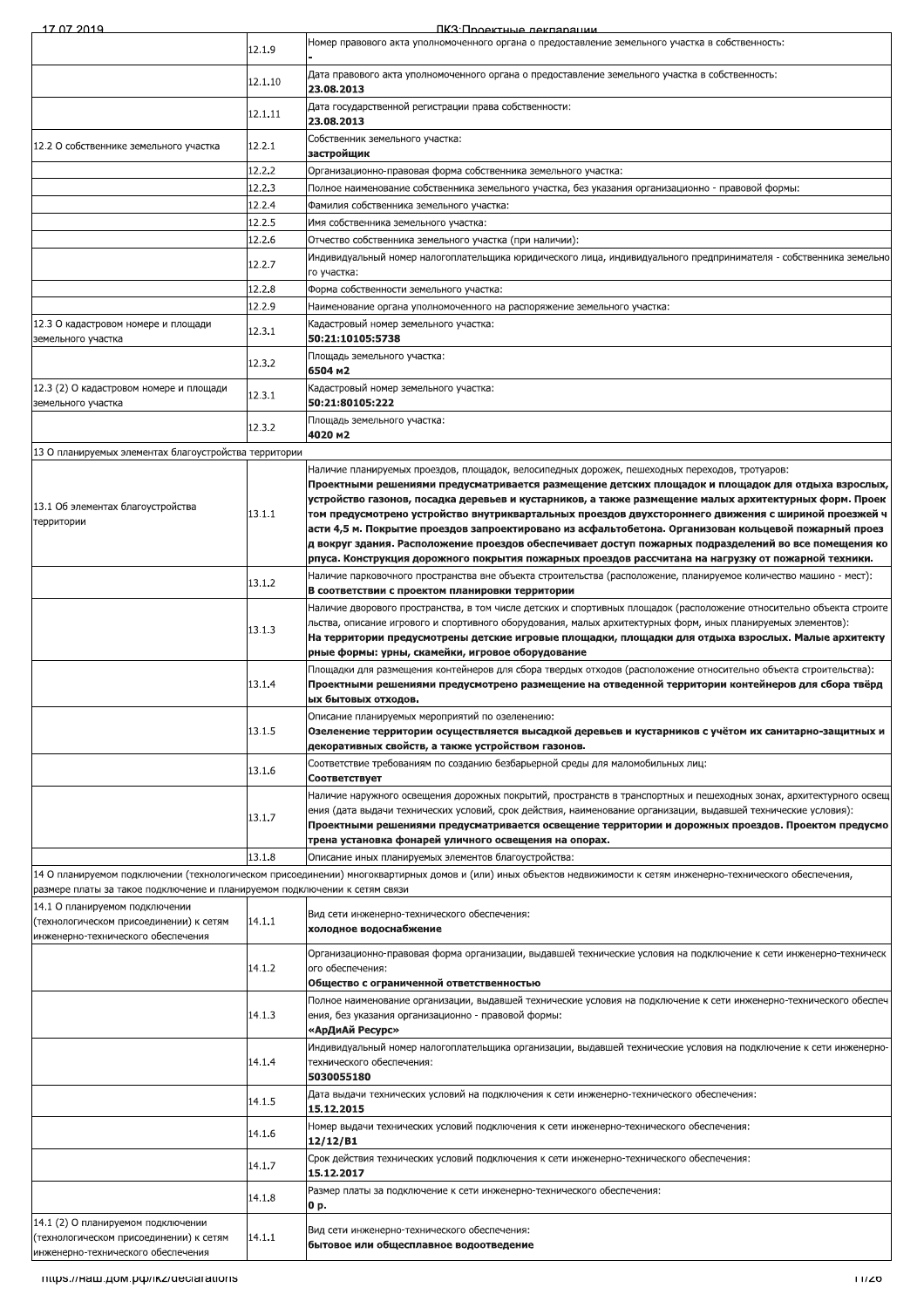<u> RK3· Полектные лекларации</u>

|                                                                                                                     | 14.1.2 | Организационно-правовая форма организации, выдавшей технические условия на подключение к сети инженерно-техническ<br>ого обеспечения:                                                                            |
|---------------------------------------------------------------------------------------------------------------------|--------|------------------------------------------------------------------------------------------------------------------------------------------------------------------------------------------------------------------|
|                                                                                                                     |        | Общество с ограниченной ответственностью                                                                                                                                                                         |
|                                                                                                                     | 14.1.3 | Полное наименование организации, выдавшей технические условия на подключение к сети инженерно-технического обеспеч<br>ения, без указания организационно - правовой формы:                                        |
|                                                                                                                     |        | «АрДиАй Ресурс»<br>Индивидуальный номер налогоплательщика организации, выдавшей технические условия на подключение к сети инженерно-                                                                             |
|                                                                                                                     | 14.1.4 | технического обеспечения:<br>5030055180                                                                                                                                                                          |
|                                                                                                                     | 14.1.5 | Дата выдачи технических условий на подключения к сети инженерно-технического обеспечения:<br>15.12.2015                                                                                                          |
|                                                                                                                     | 14.1.6 | Номер выдачи технических условий подключения к сети инженерно-технического обеспечения:<br>12/12/K1                                                                                                              |
|                                                                                                                     | 14.1.7 | Срок действия технических условий подключения к сети инженерно-технического обеспечения:<br>15.12.2017                                                                                                           |
|                                                                                                                     | 14.1.8 | Размер платы за подключение к сети инженерно-технического обеспечения:<br>0 p.                                                                                                                                   |
| 14.1 (3) О планируемом подключении<br>(технологическом присоединении) к сетям<br>инженерно-технического обеспечения | 14.1.1 | Вид сети инженерно-технического обеспечения:<br>ливневое водоотведение                                                                                                                                           |
|                                                                                                                     | 14.1.2 | Организационно-правовая форма организации, выдавшей технические условия на подключение к сети инженерно-техническ<br>ого обеспечения:<br>Общество с ограниченной ответственностью                                |
|                                                                                                                     | 14.1.3 | Полное наименование организации, выдавшей технические условия на подключение к сети инженерно-технического обеспеч<br>ения, без указания организационно - правовой формы:<br>АрДиАй Ресурс                       |
|                                                                                                                     | 14.1.4 | Индивидуальный номер налогоплательщика организации, выдавшей технические условия на подключение к сети инженерно-<br>технического обеспечения:<br>5030055180                                                     |
|                                                                                                                     | 14.1.5 | Дата выдачи технических условий на подключения к сети инженерно-технического обеспечения:<br>15.12.2015                                                                                                          |
|                                                                                                                     | 14.1.6 | Номер выдачи технических условий подключения к сети инженерно-технического обеспечения:<br>12/12/K2                                                                                                              |
|                                                                                                                     | 14.1.7 | Срок действия технических условий подключения к сети инженерно-технического обеспечения:<br>15.12.2017                                                                                                           |
|                                                                                                                     | 14.1.8 | Размер платы за подключение к сети инженерно-технического обеспечения:<br>0 p.                                                                                                                                   |
| 14.1 (4) О планируемом подключении<br>(технологическом присоединении) к сетям<br>инженерно-технического обеспечения | 14.1.1 | Вид сети инженерно-технического обеспечения:<br>теплоснабжение                                                                                                                                                   |
|                                                                                                                     | 14.1.2 | Организационно-правовая форма организации, выдавшей технические условия на подключение к сети инженерно-техническ<br>ого обеспечения:<br>Общество с ограниченной ответственностью                                |
|                                                                                                                     | 14.1.3 | Полное наименование организации, выдавшей технические условия на подключение к сети инженерно-технического обеспеч<br>ения, без указания организационно - правовой формы:<br>Сапфир                              |
|                                                                                                                     | 14.1.4 | Индивидуальный номер налогоплательщика организации, выдавшей технические условия на подключение к сети инженерно-<br>технического обеспечения:<br>7751001762                                                     |
|                                                                                                                     | 14.1.5 | Дата выдачи технических условий на подключения к сети инженерно-технического обеспечения:<br>01.06.2016                                                                                                          |
|                                                                                                                     | 14.1.6 | Номер выдачи технических условий подключения к сети инженерно-технического обеспечения:<br>01/07/16                                                                                                              |
|                                                                                                                     | 14.1.7 | Срок действия технических условий подключения к сети инженерно-технического обеспечения:<br>01.06.2019                                                                                                           |
|                                                                                                                     | 14.1.8 | Размер платы за подключение к сети инженерно-технического обеспечения:<br>0 p.                                                                                                                                   |
| 14.1 (5) О планируемом подключении<br>(технологическом присоединении) к сетям<br>инженерно-технического обеспечения | 14.1.1 | Вид сети инженерно-технического обеспечения:<br>электроснабжение                                                                                                                                                 |
|                                                                                                                     | 14.1.2 | Организационно-правовая форма организации, выдавшей технические условия на подключение к сети инженерно-техническ<br>ого обеспечения:                                                                            |
|                                                                                                                     |        | Общество с ограниченной ответственностью<br>Полное наименование организации, выдавшей технические условия на подключение к сети инженерно-технического обеспеч                                                   |
|                                                                                                                     | 14.1.3 | ения, без указания организационно - правовой формы:<br>Вертикаль                                                                                                                                                 |
|                                                                                                                     | 14.1.4 | Индивидуальный номер налогоплательщика организации, выдавшей технические условия на подключение к сети инженерно-<br>технического обеспечения:<br>7725696701                                                     |
|                                                                                                                     | 14.1.5 | Дата выдачи технических условий на подключения к сети инженерно-технического обеспечения:<br>04.05.2016                                                                                                          |
|                                                                                                                     | 14.1.6 | Номер выдачи технических условий подключения к сети инженерно-технического обеспечения:<br>Приложение№1 к Дополнительному соглашению № 1 от 04 мая 2016 года к договору №ДО/16-01-036/10 от 0<br>4 мая 2016 года |
|                                                                                                                     | 14.1.7 | Срок действия технических условий подключения к сети инженерно-технического обеспечения:<br>04.05.2019                                                                                                           |
|                                                                                                                     | 14.1.8 | Размер платы за подключение к сети инженерно-технического обеспечения:<br>24 874 982,07 p.                                                                                                                       |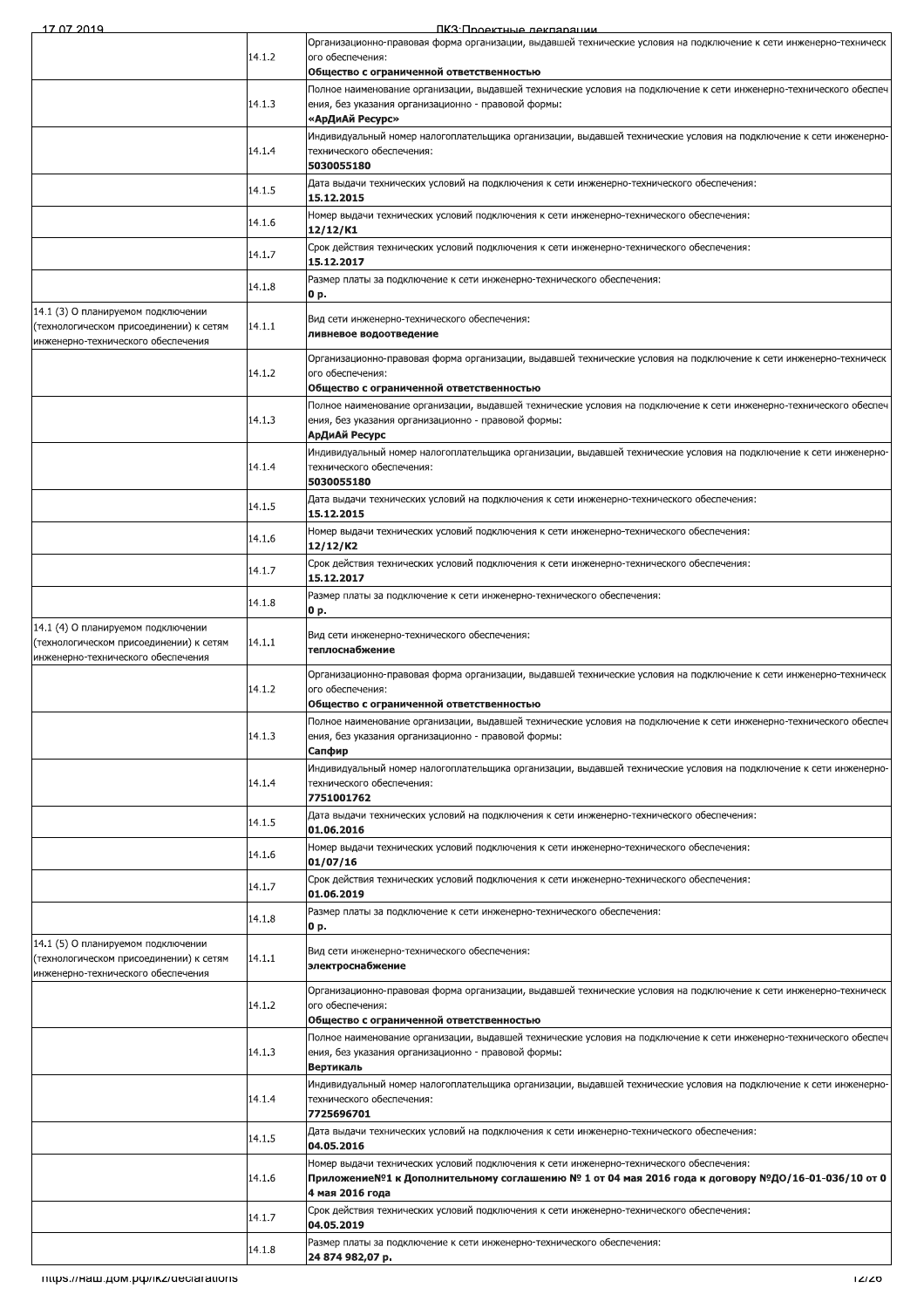| 14.2 О планируемом подключении к сетям<br>Вид сети связи:<br>14.2.1<br>Устройства сети связи<br>СВЯЗИ<br>Организационно-правовая форма организации, выдавшей технические условия, заключившей договор на подключение к сет<br>14.2.2<br>и связи:<br>Общество с ограниченной ответственностью<br>Полное наименование организации, выдавшей технические условия, заключившей договор на подключение к сети связи, без<br>14.2.3<br>указания организационно - правовой формы:<br>ЗагородТелеком<br>Индивидуальный номер налогоплательщика организации, выдавшей технические условия, заключившей договор на подключ<br>14.2.4<br>ение к сети связи:<br>5030072298<br>14.2 (2) О планируемом подключении к сетям<br>Вид сети связи:<br>14.2.1<br>передача данных и доступа в интернет<br>Организационно-правовая форма организации, выдавшей технические условия, заключившей договор на подключение к сет<br>14.2.2<br>и связи:<br>Общество с ограниченной ответственностью<br>Полное наименование организации, выдавшей технические условия, заключившей договор на подключение к сети связи, без<br>14.2.3<br>указания организационно - правовой формы:<br>ЗагородТелеком<br>Индивидуальный номер налогоплательщика организации, выдавшей технические условия, заключившей договор на подключ<br>14.2.4<br>ение к сети связи:<br>5030072298<br>15 О количестве в составе строящихся (создаваемых) в рамках проекта строительства многоквартирных домов и (или) иных объектов недвижимости жилых помещений и нежилых<br>помещений, а также об их основных характеристиках (за исключением площади комнат, помещений вспомогательного использования, лоджий, веранд, балконов, террас в жилом<br>помещении), о наличии и площади частей нежилого помещения<br>15.1 О количестве в составе строящихся<br>(создаваемых) в рамках проекта<br>Количество жилых помещений:<br>15.1.1<br>строительства многоквартирных домов и<br>450<br>(или) иных объектов недвижимости жилых<br>помещений и нежилых помещений<br>Количество нежилых помещений:<br>15.1.2<br>$\overline{\mathbf{2}}$<br>В том числе машино-мест:<br>15.1.2.1<br>O<br>В том числе иных нежилых помещений:<br>15.1.2.2<br>o<br>15.2 Об основных характеристиках жилых<br>15.2.1<br>помещений<br>Общая площадь (м2)<br>Назначение<br>Этаж<br>Номер подъезда<br>Кол-во комнат<br>42.51<br>1/1<br>Жилое помещение<br>$\overline{c}$<br>1/1<br>42.39<br>Жилое помещение<br>3<br>1/1<br>41.04<br>Жилое помещение<br>1/1<br>71.41<br>$\overline{a}$<br>Жилое помешение<br>1<br>2<br>1/1<br>68.31<br>Жилое помещение<br>1/1<br>41.94<br>Жилое помещение<br>1/1<br>43.55<br>Жилое помещение<br>42.2<br>$1/\sqrt{1}$<br>Жилое помещение<br>9<br>72.47<br>1/1<br>Жилое помещение<br>10<br>1/1<br>67.54<br>٦<br>Жилое помещение<br>11<br>3<br>1/1<br>41.56<br>Жилое помещение<br>43.17<br>1/1<br>3<br>Жилое помещение<br>1/1<br>41.83<br>Жилое помещение<br>3<br>1/1<br>72.09<br>Жилое помещение<br>67.54<br>$1/\sqrt{1}$<br>4<br>Жилое помещение<br>16<br>1/1<br>41.56<br>Жилое помещение<br>17<br>1/1<br>43.17<br>Жилое помещение<br>1/1<br>41.83<br>Жилое помещение<br>4<br>72.09<br>1/1<br>4<br>Жилое помещение<br>67.54<br>1/1<br>Жилое помещение<br>5<br>1/1<br>41.56<br>Жилое помещение<br>43.17<br>5<br>1/1<br>Жилое помещение<br>23<br>41.83<br>1/1<br>Жилое помещение<br>24<br>72.09<br>1/1<br>Жилое помещение<br>25<br>67.54<br>1/1<br>Жилое помещение<br>6<br>1/1<br>41.56<br>Жилое помещение<br>43.17<br>1/1<br>Жилое помещение<br>6<br>1/1<br>41.83<br>6<br>Жилое помещение<br>1/1<br>72.09<br>Жилое помещение<br>67.54<br>1/1<br>Жилое помещение<br>31<br>41.56<br>1/1<br>Жилое помещение<br>43.17<br>1/1<br>Жилое помещение<br>1/1<br>41.83<br>Жилое помещение<br>72.09<br>1/1<br>Жилое помещение<br>67.14<br>8<br>1/1<br>Жилое помещение<br>8<br>1/1<br>41.43<br>Жилое помещение<br>mups.//Ham.gom.po//ikz/declarations<br>סגוטו | 17 07 2019     |  |  |  |  | ПКЗ:Проектные лекпарации |  |  |
|-----------------------------------------------------------------------------------------------------------------------------------------------------------------------------------------------------------------------------------------------------------------------------------------------------------------------------------------------------------------------------------------------------------------------------------------------------------------------------------------------------------------------------------------------------------------------------------------------------------------------------------------------------------------------------------------------------------------------------------------------------------------------------------------------------------------------------------------------------------------------------------------------------------------------------------------------------------------------------------------------------------------------------------------------------------------------------------------------------------------------------------------------------------------------------------------------------------------------------------------------------------------------------------------------------------------------------------------------------------------------------------------------------------------------------------------------------------------------------------------------------------------------------------------------------------------------------------------------------------------------------------------------------------------------------------------------------------------------------------------------------------------------------------------------------------------------------------------------------------------------------------------------------------------------------------------------------------------------------------------------------------------------------------------------------------------------------------------------------------------------------------------------------------------------------------------------------------------------------------------------------------------------------------------------------------------------------------------------------------------------------------------------------------------------------------------------------------------------------------------------------------------------------------------------------------------------------------------------------------------------------------------------------------------------------------------------------------------------------------------------------------------------------------------------------------------------------------------------------------------------------------------------------------------------------------------------------------------------------------------------------------------------------------------------------------------------------------------------------------------------------------------------------------------------------------------------------------------------------------------------------------------------------------------------------------------------------------------------------------------------------------------------------------------------------------------------------------------------------------------------------------------------------------------------------------------------------------------------------------------------------------------------------------------------------------------------------------------------------------------------------------------------------------------------------------------------------------------------------------------------------------------------|----------------|--|--|--|--|--------------------------|--|--|
|                                                                                                                                                                                                                                                                                                                                                                                                                                                                                                                                                                                                                                                                                                                                                                                                                                                                                                                                                                                                                                                                                                                                                                                                                                                                                                                                                                                                                                                                                                                                                                                                                                                                                                                                                                                                                                                                                                                                                                                                                                                                                                                                                                                                                                                                                                                                                                                                                                                                                                                                                                                                                                                                                                                                                                                                                                                                                                                                                                                                                                                                                                                                                                                                                                                                                                                                                                                                                                                                                                                                                                                                                                                                                                                                                                                                                                                                                               |                |  |  |  |  |                          |  |  |
|                                                                                                                                                                                                                                                                                                                                                                                                                                                                                                                                                                                                                                                                                                                                                                                                                                                                                                                                                                                                                                                                                                                                                                                                                                                                                                                                                                                                                                                                                                                                                                                                                                                                                                                                                                                                                                                                                                                                                                                                                                                                                                                                                                                                                                                                                                                                                                                                                                                                                                                                                                                                                                                                                                                                                                                                                                                                                                                                                                                                                                                                                                                                                                                                                                                                                                                                                                                                                                                                                                                                                                                                                                                                                                                                                                                                                                                                                               |                |  |  |  |  |                          |  |  |
|                                                                                                                                                                                                                                                                                                                                                                                                                                                                                                                                                                                                                                                                                                                                                                                                                                                                                                                                                                                                                                                                                                                                                                                                                                                                                                                                                                                                                                                                                                                                                                                                                                                                                                                                                                                                                                                                                                                                                                                                                                                                                                                                                                                                                                                                                                                                                                                                                                                                                                                                                                                                                                                                                                                                                                                                                                                                                                                                                                                                                                                                                                                                                                                                                                                                                                                                                                                                                                                                                                                                                                                                                                                                                                                                                                                                                                                                                               |                |  |  |  |  |                          |  |  |
|                                                                                                                                                                                                                                                                                                                                                                                                                                                                                                                                                                                                                                                                                                                                                                                                                                                                                                                                                                                                                                                                                                                                                                                                                                                                                                                                                                                                                                                                                                                                                                                                                                                                                                                                                                                                                                                                                                                                                                                                                                                                                                                                                                                                                                                                                                                                                                                                                                                                                                                                                                                                                                                                                                                                                                                                                                                                                                                                                                                                                                                                                                                                                                                                                                                                                                                                                                                                                                                                                                                                                                                                                                                                                                                                                                                                                                                                                               |                |  |  |  |  |                          |  |  |
|                                                                                                                                                                                                                                                                                                                                                                                                                                                                                                                                                                                                                                                                                                                                                                                                                                                                                                                                                                                                                                                                                                                                                                                                                                                                                                                                                                                                                                                                                                                                                                                                                                                                                                                                                                                                                                                                                                                                                                                                                                                                                                                                                                                                                                                                                                                                                                                                                                                                                                                                                                                                                                                                                                                                                                                                                                                                                                                                                                                                                                                                                                                                                                                                                                                                                                                                                                                                                                                                                                                                                                                                                                                                                                                                                                                                                                                                                               |                |  |  |  |  |                          |  |  |
|                                                                                                                                                                                                                                                                                                                                                                                                                                                                                                                                                                                                                                                                                                                                                                                                                                                                                                                                                                                                                                                                                                                                                                                                                                                                                                                                                                                                                                                                                                                                                                                                                                                                                                                                                                                                                                                                                                                                                                                                                                                                                                                                                                                                                                                                                                                                                                                                                                                                                                                                                                                                                                                                                                                                                                                                                                                                                                                                                                                                                                                                                                                                                                                                                                                                                                                                                                                                                                                                                                                                                                                                                                                                                                                                                                                                                                                                                               |                |  |  |  |  |                          |  |  |
|                                                                                                                                                                                                                                                                                                                                                                                                                                                                                                                                                                                                                                                                                                                                                                                                                                                                                                                                                                                                                                                                                                                                                                                                                                                                                                                                                                                                                                                                                                                                                                                                                                                                                                                                                                                                                                                                                                                                                                                                                                                                                                                                                                                                                                                                                                                                                                                                                                                                                                                                                                                                                                                                                                                                                                                                                                                                                                                                                                                                                                                                                                                                                                                                                                                                                                                                                                                                                                                                                                                                                                                                                                                                                                                                                                                                                                                                                               |                |  |  |  |  |                          |  |  |
|                                                                                                                                                                                                                                                                                                                                                                                                                                                                                                                                                                                                                                                                                                                                                                                                                                                                                                                                                                                                                                                                                                                                                                                                                                                                                                                                                                                                                                                                                                                                                                                                                                                                                                                                                                                                                                                                                                                                                                                                                                                                                                                                                                                                                                                                                                                                                                                                                                                                                                                                                                                                                                                                                                                                                                                                                                                                                                                                                                                                                                                                                                                                                                                                                                                                                                                                                                                                                                                                                                                                                                                                                                                                                                                                                                                                                                                                                               |                |  |  |  |  |                          |  |  |
|                                                                                                                                                                                                                                                                                                                                                                                                                                                                                                                                                                                                                                                                                                                                                                                                                                                                                                                                                                                                                                                                                                                                                                                                                                                                                                                                                                                                                                                                                                                                                                                                                                                                                                                                                                                                                                                                                                                                                                                                                                                                                                                                                                                                                                                                                                                                                                                                                                                                                                                                                                                                                                                                                                                                                                                                                                                                                                                                                                                                                                                                                                                                                                                                                                                                                                                                                                                                                                                                                                                                                                                                                                                                                                                                                                                                                                                                                               |                |  |  |  |  |                          |  |  |
|                                                                                                                                                                                                                                                                                                                                                                                                                                                                                                                                                                                                                                                                                                                                                                                                                                                                                                                                                                                                                                                                                                                                                                                                                                                                                                                                                                                                                                                                                                                                                                                                                                                                                                                                                                                                                                                                                                                                                                                                                                                                                                                                                                                                                                                                                                                                                                                                                                                                                                                                                                                                                                                                                                                                                                                                                                                                                                                                                                                                                                                                                                                                                                                                                                                                                                                                                                                                                                                                                                                                                                                                                                                                                                                                                                                                                                                                                               | СВЯЗИ          |  |  |  |  |                          |  |  |
|                                                                                                                                                                                                                                                                                                                                                                                                                                                                                                                                                                                                                                                                                                                                                                                                                                                                                                                                                                                                                                                                                                                                                                                                                                                                                                                                                                                                                                                                                                                                                                                                                                                                                                                                                                                                                                                                                                                                                                                                                                                                                                                                                                                                                                                                                                                                                                                                                                                                                                                                                                                                                                                                                                                                                                                                                                                                                                                                                                                                                                                                                                                                                                                                                                                                                                                                                                                                                                                                                                                                                                                                                                                                                                                                                                                                                                                                                               |                |  |  |  |  |                          |  |  |
|                                                                                                                                                                                                                                                                                                                                                                                                                                                                                                                                                                                                                                                                                                                                                                                                                                                                                                                                                                                                                                                                                                                                                                                                                                                                                                                                                                                                                                                                                                                                                                                                                                                                                                                                                                                                                                                                                                                                                                                                                                                                                                                                                                                                                                                                                                                                                                                                                                                                                                                                                                                                                                                                                                                                                                                                                                                                                                                                                                                                                                                                                                                                                                                                                                                                                                                                                                                                                                                                                                                                                                                                                                                                                                                                                                                                                                                                                               |                |  |  |  |  |                          |  |  |
|                                                                                                                                                                                                                                                                                                                                                                                                                                                                                                                                                                                                                                                                                                                                                                                                                                                                                                                                                                                                                                                                                                                                                                                                                                                                                                                                                                                                                                                                                                                                                                                                                                                                                                                                                                                                                                                                                                                                                                                                                                                                                                                                                                                                                                                                                                                                                                                                                                                                                                                                                                                                                                                                                                                                                                                                                                                                                                                                                                                                                                                                                                                                                                                                                                                                                                                                                                                                                                                                                                                                                                                                                                                                                                                                                                                                                                                                                               |                |  |  |  |  |                          |  |  |
|                                                                                                                                                                                                                                                                                                                                                                                                                                                                                                                                                                                                                                                                                                                                                                                                                                                                                                                                                                                                                                                                                                                                                                                                                                                                                                                                                                                                                                                                                                                                                                                                                                                                                                                                                                                                                                                                                                                                                                                                                                                                                                                                                                                                                                                                                                                                                                                                                                                                                                                                                                                                                                                                                                                                                                                                                                                                                                                                                                                                                                                                                                                                                                                                                                                                                                                                                                                                                                                                                                                                                                                                                                                                                                                                                                                                                                                                                               |                |  |  |  |  |                          |  |  |
|                                                                                                                                                                                                                                                                                                                                                                                                                                                                                                                                                                                                                                                                                                                                                                                                                                                                                                                                                                                                                                                                                                                                                                                                                                                                                                                                                                                                                                                                                                                                                                                                                                                                                                                                                                                                                                                                                                                                                                                                                                                                                                                                                                                                                                                                                                                                                                                                                                                                                                                                                                                                                                                                                                                                                                                                                                                                                                                                                                                                                                                                                                                                                                                                                                                                                                                                                                                                                                                                                                                                                                                                                                                                                                                                                                                                                                                                                               |                |  |  |  |  |                          |  |  |
|                                                                                                                                                                                                                                                                                                                                                                                                                                                                                                                                                                                                                                                                                                                                                                                                                                                                                                                                                                                                                                                                                                                                                                                                                                                                                                                                                                                                                                                                                                                                                                                                                                                                                                                                                                                                                                                                                                                                                                                                                                                                                                                                                                                                                                                                                                                                                                                                                                                                                                                                                                                                                                                                                                                                                                                                                                                                                                                                                                                                                                                                                                                                                                                                                                                                                                                                                                                                                                                                                                                                                                                                                                                                                                                                                                                                                                                                                               |                |  |  |  |  |                          |  |  |
|                                                                                                                                                                                                                                                                                                                                                                                                                                                                                                                                                                                                                                                                                                                                                                                                                                                                                                                                                                                                                                                                                                                                                                                                                                                                                                                                                                                                                                                                                                                                                                                                                                                                                                                                                                                                                                                                                                                                                                                                                                                                                                                                                                                                                                                                                                                                                                                                                                                                                                                                                                                                                                                                                                                                                                                                                                                                                                                                                                                                                                                                                                                                                                                                                                                                                                                                                                                                                                                                                                                                                                                                                                                                                                                                                                                                                                                                                               |                |  |  |  |  |                          |  |  |
|                                                                                                                                                                                                                                                                                                                                                                                                                                                                                                                                                                                                                                                                                                                                                                                                                                                                                                                                                                                                                                                                                                                                                                                                                                                                                                                                                                                                                                                                                                                                                                                                                                                                                                                                                                                                                                                                                                                                                                                                                                                                                                                                                                                                                                                                                                                                                                                                                                                                                                                                                                                                                                                                                                                                                                                                                                                                                                                                                                                                                                                                                                                                                                                                                                                                                                                                                                                                                                                                                                                                                                                                                                                                                                                                                                                                                                                                                               |                |  |  |  |  |                          |  |  |
|                                                                                                                                                                                                                                                                                                                                                                                                                                                                                                                                                                                                                                                                                                                                                                                                                                                                                                                                                                                                                                                                                                                                                                                                                                                                                                                                                                                                                                                                                                                                                                                                                                                                                                                                                                                                                                                                                                                                                                                                                                                                                                                                                                                                                                                                                                                                                                                                                                                                                                                                                                                                                                                                                                                                                                                                                                                                                                                                                                                                                                                                                                                                                                                                                                                                                                                                                                                                                                                                                                                                                                                                                                                                                                                                                                                                                                                                                               |                |  |  |  |  |                          |  |  |
|                                                                                                                                                                                                                                                                                                                                                                                                                                                                                                                                                                                                                                                                                                                                                                                                                                                                                                                                                                                                                                                                                                                                                                                                                                                                                                                                                                                                                                                                                                                                                                                                                                                                                                                                                                                                                                                                                                                                                                                                                                                                                                                                                                                                                                                                                                                                                                                                                                                                                                                                                                                                                                                                                                                                                                                                                                                                                                                                                                                                                                                                                                                                                                                                                                                                                                                                                                                                                                                                                                                                                                                                                                                                                                                                                                                                                                                                                               |                |  |  |  |  |                          |  |  |
|                                                                                                                                                                                                                                                                                                                                                                                                                                                                                                                                                                                                                                                                                                                                                                                                                                                                                                                                                                                                                                                                                                                                                                                                                                                                                                                                                                                                                                                                                                                                                                                                                                                                                                                                                                                                                                                                                                                                                                                                                                                                                                                                                                                                                                                                                                                                                                                                                                                                                                                                                                                                                                                                                                                                                                                                                                                                                                                                                                                                                                                                                                                                                                                                                                                                                                                                                                                                                                                                                                                                                                                                                                                                                                                                                                                                                                                                                               |                |  |  |  |  |                          |  |  |
|                                                                                                                                                                                                                                                                                                                                                                                                                                                                                                                                                                                                                                                                                                                                                                                                                                                                                                                                                                                                                                                                                                                                                                                                                                                                                                                                                                                                                                                                                                                                                                                                                                                                                                                                                                                                                                                                                                                                                                                                                                                                                                                                                                                                                                                                                                                                                                                                                                                                                                                                                                                                                                                                                                                                                                                                                                                                                                                                                                                                                                                                                                                                                                                                                                                                                                                                                                                                                                                                                                                                                                                                                                                                                                                                                                                                                                                                                               |                |  |  |  |  |                          |  |  |
|                                                                                                                                                                                                                                                                                                                                                                                                                                                                                                                                                                                                                                                                                                                                                                                                                                                                                                                                                                                                                                                                                                                                                                                                                                                                                                                                                                                                                                                                                                                                                                                                                                                                                                                                                                                                                                                                                                                                                                                                                                                                                                                                                                                                                                                                                                                                                                                                                                                                                                                                                                                                                                                                                                                                                                                                                                                                                                                                                                                                                                                                                                                                                                                                                                                                                                                                                                                                                                                                                                                                                                                                                                                                                                                                                                                                                                                                                               |                |  |  |  |  |                          |  |  |
|                                                                                                                                                                                                                                                                                                                                                                                                                                                                                                                                                                                                                                                                                                                                                                                                                                                                                                                                                                                                                                                                                                                                                                                                                                                                                                                                                                                                                                                                                                                                                                                                                                                                                                                                                                                                                                                                                                                                                                                                                                                                                                                                                                                                                                                                                                                                                                                                                                                                                                                                                                                                                                                                                                                                                                                                                                                                                                                                                                                                                                                                                                                                                                                                                                                                                                                                                                                                                                                                                                                                                                                                                                                                                                                                                                                                                                                                                               |                |  |  |  |  |                          |  |  |
|                                                                                                                                                                                                                                                                                                                                                                                                                                                                                                                                                                                                                                                                                                                                                                                                                                                                                                                                                                                                                                                                                                                                                                                                                                                                                                                                                                                                                                                                                                                                                                                                                                                                                                                                                                                                                                                                                                                                                                                                                                                                                                                                                                                                                                                                                                                                                                                                                                                                                                                                                                                                                                                                                                                                                                                                                                                                                                                                                                                                                                                                                                                                                                                                                                                                                                                                                                                                                                                                                                                                                                                                                                                                                                                                                                                                                                                                                               |                |  |  |  |  |                          |  |  |
|                                                                                                                                                                                                                                                                                                                                                                                                                                                                                                                                                                                                                                                                                                                                                                                                                                                                                                                                                                                                                                                                                                                                                                                                                                                                                                                                                                                                                                                                                                                                                                                                                                                                                                                                                                                                                                                                                                                                                                                                                                                                                                                                                                                                                                                                                                                                                                                                                                                                                                                                                                                                                                                                                                                                                                                                                                                                                                                                                                                                                                                                                                                                                                                                                                                                                                                                                                                                                                                                                                                                                                                                                                                                                                                                                                                                                                                                                               |                |  |  |  |  |                          |  |  |
|                                                                                                                                                                                                                                                                                                                                                                                                                                                                                                                                                                                                                                                                                                                                                                                                                                                                                                                                                                                                                                                                                                                                                                                                                                                                                                                                                                                                                                                                                                                                                                                                                                                                                                                                                                                                                                                                                                                                                                                                                                                                                                                                                                                                                                                                                                                                                                                                                                                                                                                                                                                                                                                                                                                                                                                                                                                                                                                                                                                                                                                                                                                                                                                                                                                                                                                                                                                                                                                                                                                                                                                                                                                                                                                                                                                                                                                                                               |                |  |  |  |  |                          |  |  |
|                                                                                                                                                                                                                                                                                                                                                                                                                                                                                                                                                                                                                                                                                                                                                                                                                                                                                                                                                                                                                                                                                                                                                                                                                                                                                                                                                                                                                                                                                                                                                                                                                                                                                                                                                                                                                                                                                                                                                                                                                                                                                                                                                                                                                                                                                                                                                                                                                                                                                                                                                                                                                                                                                                                                                                                                                                                                                                                                                                                                                                                                                                                                                                                                                                                                                                                                                                                                                                                                                                                                                                                                                                                                                                                                                                                                                                                                                               |                |  |  |  |  |                          |  |  |
|                                                                                                                                                                                                                                                                                                                                                                                                                                                                                                                                                                                                                                                                                                                                                                                                                                                                                                                                                                                                                                                                                                                                                                                                                                                                                                                                                                                                                                                                                                                                                                                                                                                                                                                                                                                                                                                                                                                                                                                                                                                                                                                                                                                                                                                                                                                                                                                                                                                                                                                                                                                                                                                                                                                                                                                                                                                                                                                                                                                                                                                                                                                                                                                                                                                                                                                                                                                                                                                                                                                                                                                                                                                                                                                                                                                                                                                                                               |                |  |  |  |  |                          |  |  |
|                                                                                                                                                                                                                                                                                                                                                                                                                                                                                                                                                                                                                                                                                                                                                                                                                                                                                                                                                                                                                                                                                                                                                                                                                                                                                                                                                                                                                                                                                                                                                                                                                                                                                                                                                                                                                                                                                                                                                                                                                                                                                                                                                                                                                                                                                                                                                                                                                                                                                                                                                                                                                                                                                                                                                                                                                                                                                                                                                                                                                                                                                                                                                                                                                                                                                                                                                                                                                                                                                                                                                                                                                                                                                                                                                                                                                                                                                               | N <sub>o</sub> |  |  |  |  |                          |  |  |
|                                                                                                                                                                                                                                                                                                                                                                                                                                                                                                                                                                                                                                                                                                                                                                                                                                                                                                                                                                                                                                                                                                                                                                                                                                                                                                                                                                                                                                                                                                                                                                                                                                                                                                                                                                                                                                                                                                                                                                                                                                                                                                                                                                                                                                                                                                                                                                                                                                                                                                                                                                                                                                                                                                                                                                                                                                                                                                                                                                                                                                                                                                                                                                                                                                                                                                                                                                                                                                                                                                                                                                                                                                                                                                                                                                                                                                                                                               | 1              |  |  |  |  |                          |  |  |
|                                                                                                                                                                                                                                                                                                                                                                                                                                                                                                                                                                                                                                                                                                                                                                                                                                                                                                                                                                                                                                                                                                                                                                                                                                                                                                                                                                                                                                                                                                                                                                                                                                                                                                                                                                                                                                                                                                                                                                                                                                                                                                                                                                                                                                                                                                                                                                                                                                                                                                                                                                                                                                                                                                                                                                                                                                                                                                                                                                                                                                                                                                                                                                                                                                                                                                                                                                                                                                                                                                                                                                                                                                                                                                                                                                                                                                                                                               |                |  |  |  |  |                          |  |  |
|                                                                                                                                                                                                                                                                                                                                                                                                                                                                                                                                                                                                                                                                                                                                                                                                                                                                                                                                                                                                                                                                                                                                                                                                                                                                                                                                                                                                                                                                                                                                                                                                                                                                                                                                                                                                                                                                                                                                                                                                                                                                                                                                                                                                                                                                                                                                                                                                                                                                                                                                                                                                                                                                                                                                                                                                                                                                                                                                                                                                                                                                                                                                                                                                                                                                                                                                                                                                                                                                                                                                                                                                                                                                                                                                                                                                                                                                                               |                |  |  |  |  |                          |  |  |
|                                                                                                                                                                                                                                                                                                                                                                                                                                                                                                                                                                                                                                                                                                                                                                                                                                                                                                                                                                                                                                                                                                                                                                                                                                                                                                                                                                                                                                                                                                                                                                                                                                                                                                                                                                                                                                                                                                                                                                                                                                                                                                                                                                                                                                                                                                                                                                                                                                                                                                                                                                                                                                                                                                                                                                                                                                                                                                                                                                                                                                                                                                                                                                                                                                                                                                                                                                                                                                                                                                                                                                                                                                                                                                                                                                                                                                                                                               | 5              |  |  |  |  |                          |  |  |
|                                                                                                                                                                                                                                                                                                                                                                                                                                                                                                                                                                                                                                                                                                                                                                                                                                                                                                                                                                                                                                                                                                                                                                                                                                                                                                                                                                                                                                                                                                                                                                                                                                                                                                                                                                                                                                                                                                                                                                                                                                                                                                                                                                                                                                                                                                                                                                                                                                                                                                                                                                                                                                                                                                                                                                                                                                                                                                                                                                                                                                                                                                                                                                                                                                                                                                                                                                                                                                                                                                                                                                                                                                                                                                                                                                                                                                                                                               | 6              |  |  |  |  |                          |  |  |
|                                                                                                                                                                                                                                                                                                                                                                                                                                                                                                                                                                                                                                                                                                                                                                                                                                                                                                                                                                                                                                                                                                                                                                                                                                                                                                                                                                                                                                                                                                                                                                                                                                                                                                                                                                                                                                                                                                                                                                                                                                                                                                                                                                                                                                                                                                                                                                                                                                                                                                                                                                                                                                                                                                                                                                                                                                                                                                                                                                                                                                                                                                                                                                                                                                                                                                                                                                                                                                                                                                                                                                                                                                                                                                                                                                                                                                                                                               | $\overline{7}$ |  |  |  |  |                          |  |  |
|                                                                                                                                                                                                                                                                                                                                                                                                                                                                                                                                                                                                                                                                                                                                                                                                                                                                                                                                                                                                                                                                                                                                                                                                                                                                                                                                                                                                                                                                                                                                                                                                                                                                                                                                                                                                                                                                                                                                                                                                                                                                                                                                                                                                                                                                                                                                                                                                                                                                                                                                                                                                                                                                                                                                                                                                                                                                                                                                                                                                                                                                                                                                                                                                                                                                                                                                                                                                                                                                                                                                                                                                                                                                                                                                                                                                                                                                                               | 8              |  |  |  |  |                          |  |  |
|                                                                                                                                                                                                                                                                                                                                                                                                                                                                                                                                                                                                                                                                                                                                                                                                                                                                                                                                                                                                                                                                                                                                                                                                                                                                                                                                                                                                                                                                                                                                                                                                                                                                                                                                                                                                                                                                                                                                                                                                                                                                                                                                                                                                                                                                                                                                                                                                                                                                                                                                                                                                                                                                                                                                                                                                                                                                                                                                                                                                                                                                                                                                                                                                                                                                                                                                                                                                                                                                                                                                                                                                                                                                                                                                                                                                                                                                                               |                |  |  |  |  |                          |  |  |
|                                                                                                                                                                                                                                                                                                                                                                                                                                                                                                                                                                                                                                                                                                                                                                                                                                                                                                                                                                                                                                                                                                                                                                                                                                                                                                                                                                                                                                                                                                                                                                                                                                                                                                                                                                                                                                                                                                                                                                                                                                                                                                                                                                                                                                                                                                                                                                                                                                                                                                                                                                                                                                                                                                                                                                                                                                                                                                                                                                                                                                                                                                                                                                                                                                                                                                                                                                                                                                                                                                                                                                                                                                                                                                                                                                                                                                                                                               |                |  |  |  |  |                          |  |  |
|                                                                                                                                                                                                                                                                                                                                                                                                                                                                                                                                                                                                                                                                                                                                                                                                                                                                                                                                                                                                                                                                                                                                                                                                                                                                                                                                                                                                                                                                                                                                                                                                                                                                                                                                                                                                                                                                                                                                                                                                                                                                                                                                                                                                                                                                                                                                                                                                                                                                                                                                                                                                                                                                                                                                                                                                                                                                                                                                                                                                                                                                                                                                                                                                                                                                                                                                                                                                                                                                                                                                                                                                                                                                                                                                                                                                                                                                                               | 12             |  |  |  |  |                          |  |  |
|                                                                                                                                                                                                                                                                                                                                                                                                                                                                                                                                                                                                                                                                                                                                                                                                                                                                                                                                                                                                                                                                                                                                                                                                                                                                                                                                                                                                                                                                                                                                                                                                                                                                                                                                                                                                                                                                                                                                                                                                                                                                                                                                                                                                                                                                                                                                                                                                                                                                                                                                                                                                                                                                                                                                                                                                                                                                                                                                                                                                                                                                                                                                                                                                                                                                                                                                                                                                                                                                                                                                                                                                                                                                                                                                                                                                                                                                                               | 13             |  |  |  |  |                          |  |  |
|                                                                                                                                                                                                                                                                                                                                                                                                                                                                                                                                                                                                                                                                                                                                                                                                                                                                                                                                                                                                                                                                                                                                                                                                                                                                                                                                                                                                                                                                                                                                                                                                                                                                                                                                                                                                                                                                                                                                                                                                                                                                                                                                                                                                                                                                                                                                                                                                                                                                                                                                                                                                                                                                                                                                                                                                                                                                                                                                                                                                                                                                                                                                                                                                                                                                                                                                                                                                                                                                                                                                                                                                                                                                                                                                                                                                                                                                                               | 14             |  |  |  |  |                          |  |  |
|                                                                                                                                                                                                                                                                                                                                                                                                                                                                                                                                                                                                                                                                                                                                                                                                                                                                                                                                                                                                                                                                                                                                                                                                                                                                                                                                                                                                                                                                                                                                                                                                                                                                                                                                                                                                                                                                                                                                                                                                                                                                                                                                                                                                                                                                                                                                                                                                                                                                                                                                                                                                                                                                                                                                                                                                                                                                                                                                                                                                                                                                                                                                                                                                                                                                                                                                                                                                                                                                                                                                                                                                                                                                                                                                                                                                                                                                                               | 15             |  |  |  |  |                          |  |  |
|                                                                                                                                                                                                                                                                                                                                                                                                                                                                                                                                                                                                                                                                                                                                                                                                                                                                                                                                                                                                                                                                                                                                                                                                                                                                                                                                                                                                                                                                                                                                                                                                                                                                                                                                                                                                                                                                                                                                                                                                                                                                                                                                                                                                                                                                                                                                                                                                                                                                                                                                                                                                                                                                                                                                                                                                                                                                                                                                                                                                                                                                                                                                                                                                                                                                                                                                                                                                                                                                                                                                                                                                                                                                                                                                                                                                                                                                                               |                |  |  |  |  |                          |  |  |
|                                                                                                                                                                                                                                                                                                                                                                                                                                                                                                                                                                                                                                                                                                                                                                                                                                                                                                                                                                                                                                                                                                                                                                                                                                                                                                                                                                                                                                                                                                                                                                                                                                                                                                                                                                                                                                                                                                                                                                                                                                                                                                                                                                                                                                                                                                                                                                                                                                                                                                                                                                                                                                                                                                                                                                                                                                                                                                                                                                                                                                                                                                                                                                                                                                                                                                                                                                                                                                                                                                                                                                                                                                                                                                                                                                                                                                                                                               | 18             |  |  |  |  |                          |  |  |
|                                                                                                                                                                                                                                                                                                                                                                                                                                                                                                                                                                                                                                                                                                                                                                                                                                                                                                                                                                                                                                                                                                                                                                                                                                                                                                                                                                                                                                                                                                                                                                                                                                                                                                                                                                                                                                                                                                                                                                                                                                                                                                                                                                                                                                                                                                                                                                                                                                                                                                                                                                                                                                                                                                                                                                                                                                                                                                                                                                                                                                                                                                                                                                                                                                                                                                                                                                                                                                                                                                                                                                                                                                                                                                                                                                                                                                                                                               | 19             |  |  |  |  |                          |  |  |
|                                                                                                                                                                                                                                                                                                                                                                                                                                                                                                                                                                                                                                                                                                                                                                                                                                                                                                                                                                                                                                                                                                                                                                                                                                                                                                                                                                                                                                                                                                                                                                                                                                                                                                                                                                                                                                                                                                                                                                                                                                                                                                                                                                                                                                                                                                                                                                                                                                                                                                                                                                                                                                                                                                                                                                                                                                                                                                                                                                                                                                                                                                                                                                                                                                                                                                                                                                                                                                                                                                                                                                                                                                                                                                                                                                                                                                                                                               | 20             |  |  |  |  |                          |  |  |
|                                                                                                                                                                                                                                                                                                                                                                                                                                                                                                                                                                                                                                                                                                                                                                                                                                                                                                                                                                                                                                                                                                                                                                                                                                                                                                                                                                                                                                                                                                                                                                                                                                                                                                                                                                                                                                                                                                                                                                                                                                                                                                                                                                                                                                                                                                                                                                                                                                                                                                                                                                                                                                                                                                                                                                                                                                                                                                                                                                                                                                                                                                                                                                                                                                                                                                                                                                                                                                                                                                                                                                                                                                                                                                                                                                                                                                                                                               | 21             |  |  |  |  |                          |  |  |
|                                                                                                                                                                                                                                                                                                                                                                                                                                                                                                                                                                                                                                                                                                                                                                                                                                                                                                                                                                                                                                                                                                                                                                                                                                                                                                                                                                                                                                                                                                                                                                                                                                                                                                                                                                                                                                                                                                                                                                                                                                                                                                                                                                                                                                                                                                                                                                                                                                                                                                                                                                                                                                                                                                                                                                                                                                                                                                                                                                                                                                                                                                                                                                                                                                                                                                                                                                                                                                                                                                                                                                                                                                                                                                                                                                                                                                                                                               | 22             |  |  |  |  |                          |  |  |
|                                                                                                                                                                                                                                                                                                                                                                                                                                                                                                                                                                                                                                                                                                                                                                                                                                                                                                                                                                                                                                                                                                                                                                                                                                                                                                                                                                                                                                                                                                                                                                                                                                                                                                                                                                                                                                                                                                                                                                                                                                                                                                                                                                                                                                                                                                                                                                                                                                                                                                                                                                                                                                                                                                                                                                                                                                                                                                                                                                                                                                                                                                                                                                                                                                                                                                                                                                                                                                                                                                                                                                                                                                                                                                                                                                                                                                                                                               |                |  |  |  |  |                          |  |  |
|                                                                                                                                                                                                                                                                                                                                                                                                                                                                                                                                                                                                                                                                                                                                                                                                                                                                                                                                                                                                                                                                                                                                                                                                                                                                                                                                                                                                                                                                                                                                                                                                                                                                                                                                                                                                                                                                                                                                                                                                                                                                                                                                                                                                                                                                                                                                                                                                                                                                                                                                                                                                                                                                                                                                                                                                                                                                                                                                                                                                                                                                                                                                                                                                                                                                                                                                                                                                                                                                                                                                                                                                                                                                                                                                                                                                                                                                                               |                |  |  |  |  |                          |  |  |
|                                                                                                                                                                                                                                                                                                                                                                                                                                                                                                                                                                                                                                                                                                                                                                                                                                                                                                                                                                                                                                                                                                                                                                                                                                                                                                                                                                                                                                                                                                                                                                                                                                                                                                                                                                                                                                                                                                                                                                                                                                                                                                                                                                                                                                                                                                                                                                                                                                                                                                                                                                                                                                                                                                                                                                                                                                                                                                                                                                                                                                                                                                                                                                                                                                                                                                                                                                                                                                                                                                                                                                                                                                                                                                                                                                                                                                                                                               | 26             |  |  |  |  |                          |  |  |
|                                                                                                                                                                                                                                                                                                                                                                                                                                                                                                                                                                                                                                                                                                                                                                                                                                                                                                                                                                                                                                                                                                                                                                                                                                                                                                                                                                                                                                                                                                                                                                                                                                                                                                                                                                                                                                                                                                                                                                                                                                                                                                                                                                                                                                                                                                                                                                                                                                                                                                                                                                                                                                                                                                                                                                                                                                                                                                                                                                                                                                                                                                                                                                                                                                                                                                                                                                                                                                                                                                                                                                                                                                                                                                                                                                                                                                                                                               | 27             |  |  |  |  |                          |  |  |
|                                                                                                                                                                                                                                                                                                                                                                                                                                                                                                                                                                                                                                                                                                                                                                                                                                                                                                                                                                                                                                                                                                                                                                                                                                                                                                                                                                                                                                                                                                                                                                                                                                                                                                                                                                                                                                                                                                                                                                                                                                                                                                                                                                                                                                                                                                                                                                                                                                                                                                                                                                                                                                                                                                                                                                                                                                                                                                                                                                                                                                                                                                                                                                                                                                                                                                                                                                                                                                                                                                                                                                                                                                                                                                                                                                                                                                                                                               | 28             |  |  |  |  |                          |  |  |
|                                                                                                                                                                                                                                                                                                                                                                                                                                                                                                                                                                                                                                                                                                                                                                                                                                                                                                                                                                                                                                                                                                                                                                                                                                                                                                                                                                                                                                                                                                                                                                                                                                                                                                                                                                                                                                                                                                                                                                                                                                                                                                                                                                                                                                                                                                                                                                                                                                                                                                                                                                                                                                                                                                                                                                                                                                                                                                                                                                                                                                                                                                                                                                                                                                                                                                                                                                                                                                                                                                                                                                                                                                                                                                                                                                                                                                                                                               | 29             |  |  |  |  |                          |  |  |
|                                                                                                                                                                                                                                                                                                                                                                                                                                                                                                                                                                                                                                                                                                                                                                                                                                                                                                                                                                                                                                                                                                                                                                                                                                                                                                                                                                                                                                                                                                                                                                                                                                                                                                                                                                                                                                                                                                                                                                                                                                                                                                                                                                                                                                                                                                                                                                                                                                                                                                                                                                                                                                                                                                                                                                                                                                                                                                                                                                                                                                                                                                                                                                                                                                                                                                                                                                                                                                                                                                                                                                                                                                                                                                                                                                                                                                                                                               | 30             |  |  |  |  |                          |  |  |
|                                                                                                                                                                                                                                                                                                                                                                                                                                                                                                                                                                                                                                                                                                                                                                                                                                                                                                                                                                                                                                                                                                                                                                                                                                                                                                                                                                                                                                                                                                                                                                                                                                                                                                                                                                                                                                                                                                                                                                                                                                                                                                                                                                                                                                                                                                                                                                                                                                                                                                                                                                                                                                                                                                                                                                                                                                                                                                                                                                                                                                                                                                                                                                                                                                                                                                                                                                                                                                                                                                                                                                                                                                                                                                                                                                                                                                                                                               | 32             |  |  |  |  |                          |  |  |
|                                                                                                                                                                                                                                                                                                                                                                                                                                                                                                                                                                                                                                                                                                                                                                                                                                                                                                                                                                                                                                                                                                                                                                                                                                                                                                                                                                                                                                                                                                                                                                                                                                                                                                                                                                                                                                                                                                                                                                                                                                                                                                                                                                                                                                                                                                                                                                                                                                                                                                                                                                                                                                                                                                                                                                                                                                                                                                                                                                                                                                                                                                                                                                                                                                                                                                                                                                                                                                                                                                                                                                                                                                                                                                                                                                                                                                                                                               | 33             |  |  |  |  |                          |  |  |
|                                                                                                                                                                                                                                                                                                                                                                                                                                                                                                                                                                                                                                                                                                                                                                                                                                                                                                                                                                                                                                                                                                                                                                                                                                                                                                                                                                                                                                                                                                                                                                                                                                                                                                                                                                                                                                                                                                                                                                                                                                                                                                                                                                                                                                                                                                                                                                                                                                                                                                                                                                                                                                                                                                                                                                                                                                                                                                                                                                                                                                                                                                                                                                                                                                                                                                                                                                                                                                                                                                                                                                                                                                                                                                                                                                                                                                                                                               | 34             |  |  |  |  |                          |  |  |
|                                                                                                                                                                                                                                                                                                                                                                                                                                                                                                                                                                                                                                                                                                                                                                                                                                                                                                                                                                                                                                                                                                                                                                                                                                                                                                                                                                                                                                                                                                                                                                                                                                                                                                                                                                                                                                                                                                                                                                                                                                                                                                                                                                                                                                                                                                                                                                                                                                                                                                                                                                                                                                                                                                                                                                                                                                                                                                                                                                                                                                                                                                                                                                                                                                                                                                                                                                                                                                                                                                                                                                                                                                                                                                                                                                                                                                                                                               | 35             |  |  |  |  |                          |  |  |
|                                                                                                                                                                                                                                                                                                                                                                                                                                                                                                                                                                                                                                                                                                                                                                                                                                                                                                                                                                                                                                                                                                                                                                                                                                                                                                                                                                                                                                                                                                                                                                                                                                                                                                                                                                                                                                                                                                                                                                                                                                                                                                                                                                                                                                                                                                                                                                                                                                                                                                                                                                                                                                                                                                                                                                                                                                                                                                                                                                                                                                                                                                                                                                                                                                                                                                                                                                                                                                                                                                                                                                                                                                                                                                                                                                                                                                                                                               | 36             |  |  |  |  |                          |  |  |
|                                                                                                                                                                                                                                                                                                                                                                                                                                                                                                                                                                                                                                                                                                                                                                                                                                                                                                                                                                                                                                                                                                                                                                                                                                                                                                                                                                                                                                                                                                                                                                                                                                                                                                                                                                                                                                                                                                                                                                                                                                                                                                                                                                                                                                                                                                                                                                                                                                                                                                                                                                                                                                                                                                                                                                                                                                                                                                                                                                                                                                                                                                                                                                                                                                                                                                                                                                                                                                                                                                                                                                                                                                                                                                                                                                                                                                                                                               |                |  |  |  |  |                          |  |  |
|                                                                                                                                                                                                                                                                                                                                                                                                                                                                                                                                                                                                                                                                                                                                                                                                                                                                                                                                                                                                                                                                                                                                                                                                                                                                                                                                                                                                                                                                                                                                                                                                                                                                                                                                                                                                                                                                                                                                                                                                                                                                                                                                                                                                                                                                                                                                                                                                                                                                                                                                                                                                                                                                                                                                                                                                                                                                                                                                                                                                                                                                                                                                                                                                                                                                                                                                                                                                                                                                                                                                                                                                                                                                                                                                                                                                                                                                                               |                |  |  |  |  |                          |  |  |
|                                                                                                                                                                                                                                                                                                                                                                                                                                                                                                                                                                                                                                                                                                                                                                                                                                                                                                                                                                                                                                                                                                                                                                                                                                                                                                                                                                                                                                                                                                                                                                                                                                                                                                                                                                                                                                                                                                                                                                                                                                                                                                                                                                                                                                                                                                                                                                                                                                                                                                                                                                                                                                                                                                                                                                                                                                                                                                                                                                                                                                                                                                                                                                                                                                                                                                                                                                                                                                                                                                                                                                                                                                                                                                                                                                                                                                                                                               |                |  |  |  |  |                          |  |  |
|                                                                                                                                                                                                                                                                                                                                                                                                                                                                                                                                                                                                                                                                                                                                                                                                                                                                                                                                                                                                                                                                                                                                                                                                                                                                                                                                                                                                                                                                                                                                                                                                                                                                                                                                                                                                                                                                                                                                                                                                                                                                                                                                                                                                                                                                                                                                                                                                                                                                                                                                                                                                                                                                                                                                                                                                                                                                                                                                                                                                                                                                                                                                                                                                                                                                                                                                                                                                                                                                                                                                                                                                                                                                                                                                                                                                                                                                                               |                |  |  |  |  |                          |  |  |
|                                                                                                                                                                                                                                                                                                                                                                                                                                                                                                                                                                                                                                                                                                                                                                                                                                                                                                                                                                                                                                                                                                                                                                                                                                                                                                                                                                                                                                                                                                                                                                                                                                                                                                                                                                                                                                                                                                                                                                                                                                                                                                                                                                                                                                                                                                                                                                                                                                                                                                                                                                                                                                                                                                                                                                                                                                                                                                                                                                                                                                                                                                                                                                                                                                                                                                                                                                                                                                                                                                                                                                                                                                                                                                                                                                                                                                                                                               |                |  |  |  |  |                          |  |  |
|                                                                                                                                                                                                                                                                                                                                                                                                                                                                                                                                                                                                                                                                                                                                                                                                                                                                                                                                                                                                                                                                                                                                                                                                                                                                                                                                                                                                                                                                                                                                                                                                                                                                                                                                                                                                                                                                                                                                                                                                                                                                                                                                                                                                                                                                                                                                                                                                                                                                                                                                                                                                                                                                                                                                                                                                                                                                                                                                                                                                                                                                                                                                                                                                                                                                                                                                                                                                                                                                                                                                                                                                                                                                                                                                                                                                                                                                                               |                |  |  |  |  |                          |  |  |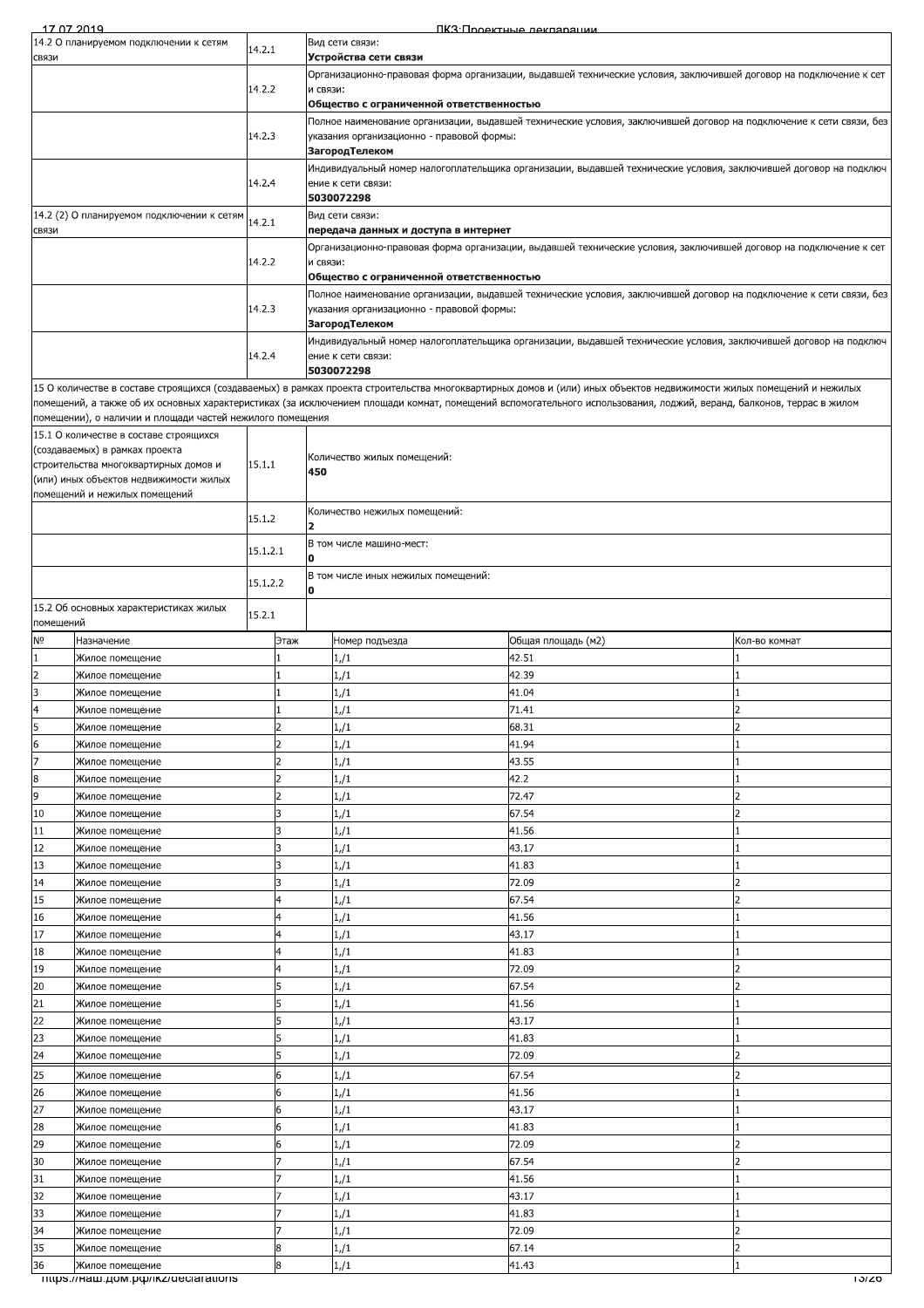| 17 07 2019 |                                     |                |      | ПКЗ Проектные лекпарации |                          |
|------------|-------------------------------------|----------------|------|--------------------------|--------------------------|
| 37         | Жилое помещение                     | 8              | 1/1  | 43.04                    |                          |
| 38         | Жилое помещение                     | 8              | 1/1  | 41.69                    |                          |
| 39         | Жилое помещение                     | 8              | 1/1  | 71.96                    | $\overline{\phantom{a}}$ |
| 40         | Жилое помещение                     | 9              | 1/1  | 67.14                    | 2                        |
| 41         | Жилое помещение                     | 9              | 1/1  | 41.43                    |                          |
| 42         |                                     | 9              |      | 43.04                    |                          |
|            | Жилое помещение                     |                | 1/1  |                          |                          |
| 43         | Жилое помещение                     | 9              | 1/1  | 41.69                    |                          |
| 44         | Жилое помещение                     | 9              | 1/1  | 71.96                    | $\overline{\phantom{a}}$ |
| 45         | Жилое помещение                     | 10             | 1/1  | 67.14                    | フ                        |
| 46         | Жилое помещение                     | 10             | 1/1  | 41.43                    |                          |
| 47         | Жилое помещение                     | 10             | 1/1  | 43.04                    |                          |
| 48         | Жилое помещение                     | 10             | 1/1  | 41.69                    |                          |
| 49         | Жилое помещение                     | 10             | 1/1  | 71.96                    |                          |
| 50         |                                     | 11             |      |                          | フ                        |
|            | Жилое помещение                     |                | 1/1  | 67.14                    |                          |
| 51         | Жилое помещение                     | 11             | 1/1  | 41.43                    |                          |
| 52         | Жилое помещение                     | 11             | 1/1  | 43.04                    |                          |
| 53         | Жилое помещение                     | 11             | 1/1  | 41.69                    |                          |
| 54         | Жилое помещение                     | 11             | 1/1  | 71.96                    |                          |
| 55         | Жилое помещение                     | 12             | 1/1  | 67.14                    |                          |
| 56         | Жилое помещение                     | 12             | 1/1  | 41.43                    |                          |
| 57         | Жилое помещение                     | 12             | 1/1  | 43.04                    |                          |
| 58         | Жилое помещение                     | 12             | 1/1  | 41.69                    |                          |
|            |                                     |                |      |                          |                          |
| 59         | Жилое помещение                     | 12             | 1/1  | 71.96                    |                          |
| 60         | Жилое помещение                     | 13             | 1/1  | 67.14                    | っ                        |
| 61         | Жилое помещение                     | 13             | 1/1  | 41.43                    |                          |
| 62         | Жилое помещение                     | 13             | 1/1  | 43.04                    |                          |
| 63         | Жилое помещение                     | 13             | 1/1  | 41.69                    |                          |
| 64         | Жилое помещение                     | 13             | 1/1  | 71.96                    | 2                        |
| 65         | Жилое помещение                     | 14             | 1/1  | 67.14                    |                          |
| 66         |                                     | 14             |      | 41.43                    |                          |
|            | Жилое помещение                     |                | 1/1  |                          |                          |
| 67         | Жилое помещение                     | 14             | 1/1  | 43.04                    |                          |
| 68         | Жилое помещение                     | 14             | 1/1  | 41.69                    |                          |
| 69         | Жилое помещение                     | 14             | 1/1  | 71.96                    |                          |
| 70         | Жилое помещение                     | 15             | 1/1  | 67.14                    | $\mathcal{P}$            |
| 71         | Жилое помещение                     | 15             | 1/1  | 41.43                    |                          |
| 72         | Жилое помещение                     | 15             | 1/1  | 43.04                    |                          |
| 73         | Жилое помещение                     | 15             | 1/1  | 41.69                    |                          |
| 74         | Жилое помещение                     | 15             | 1/1  | 71.96                    | っ                        |
|            |                                     |                |      |                          |                          |
| 75         | Жилое помещение                     | 16             | 1/1  | 67.14                    | $\overline{\phantom{a}}$ |
| 76         | Жилое помещение                     | 16             | 1/1  | 41.43                    |                          |
| 77         | Жилое помещение                     | 16             | 1/1  | 43.04                    |                          |
| 78         | Жилое помещение                     | 16             | 1/1  | 41.69                    |                          |
| 79         | Жилое помещение                     | 16             | 1/1  | 71.96                    | フ                        |
| 80         | Жилое помещение                     | 17             | 1/1  | 67.13                    | フ                        |
| 81         | Жилое помещение                     | 17             | 1/1  | 41.43                    |                          |
| 82         | Жилое помещение                     | 17             | 1/1  | 54.93                    |                          |
| 83         |                                     | 17             |      |                          |                          |
|            | Жилое помещение                     |                | 1/1  | 104.48                   |                          |
| 84         | Жилое помещение                     |                | 1/2  | 54.72                    |                          |
| 85         | Жилое помещение                     | $\overline{2}$ | 1,/2 | 77.16                    | 2                        |
| 86         | Жилое помещение                     | $\overline{2}$ | 1/2  | 60.85                    | 2                        |
| 87         | Жилое помещение                     | $\overline{c}$ | 1/2  | 68.92                    | フ                        |
| 88         | Жилое помещение                     | 3              | 1/2  | 76.25                    | $\overline{2}$           |
| 89         | Жилое помещение                     | k              | 1/2  | 60.58                    | $\overline{2}$           |
| 90         | Жилое помещение                     | 3              | 1/2  | 68.15                    | フ                        |
|            |                                     | 4              |      |                          | $\overline{\phantom{a}}$ |
| 91         | Жилое помещение                     |                | 1/2  | 76.25                    |                          |
| 92         | Жилое помещение                     | 4              | 1/2  | 60.58                    | 2                        |
| 93         | Жилое помещение                     | 4              | 1/2  | 68.15                    | 2                        |
| 94         | Жилое помещение                     | 5              | 1/2  | 76.25                    | $\overline{2}$           |
| 95         | Жилое помещение                     | 5              | 1/2  | 60.58                    | 2                        |
| 96         | Жилое помещение                     | 5              | 1/2  | 68.15                    | 2                        |
| 97         | Жилое помещение                     | 6              | 1,/2 | 76.25                    |                          |
| 98         | Жилое помещение                     | 6              | 1/2  | 60.58                    | $\mathcal{P}$            |
| 99         |                                     | 6              | 1/2  | 68.15                    | 2                        |
|            | Жилое помещение                     |                |      | 76.25                    | $\overline{\phantom{a}}$ |
| 100        | Жилое помещение                     |                | 1/2  |                          |                          |
| 101        | Жилое помещение                     |                | 1/2  | 60.58                    | $\overline{2}$           |
| 102        | Жилое помещение                     |                | 1/2  | 68.15                    | 2                        |
| 103        | Жилое помещение                     | 8              | 1/2  | 76.11                    |                          |
| 104        | Жилое помещение                     | 8              | 1,/2 | 60.39                    |                          |
| 105        | Жилое помещение                     | 8              | 1/2  | 67.69                    | $\overline{\phantom{a}}$ |
| 106        | Жилое помещение                     | 9              | 1/2  | 76.11                    | $\overline{2}$           |
| 107        |                                     | 9              |      | 60.39                    | $\overline{2}$           |
|            | Жилое помещение                     |                | 1/2  |                          |                          |
|            | mtps://Ham.pom.po//ikz/declarations |                |      |                          | 14/20                    |
|            |                                     |                |      |                          |                          |
|            |                                     |                |      |                          |                          |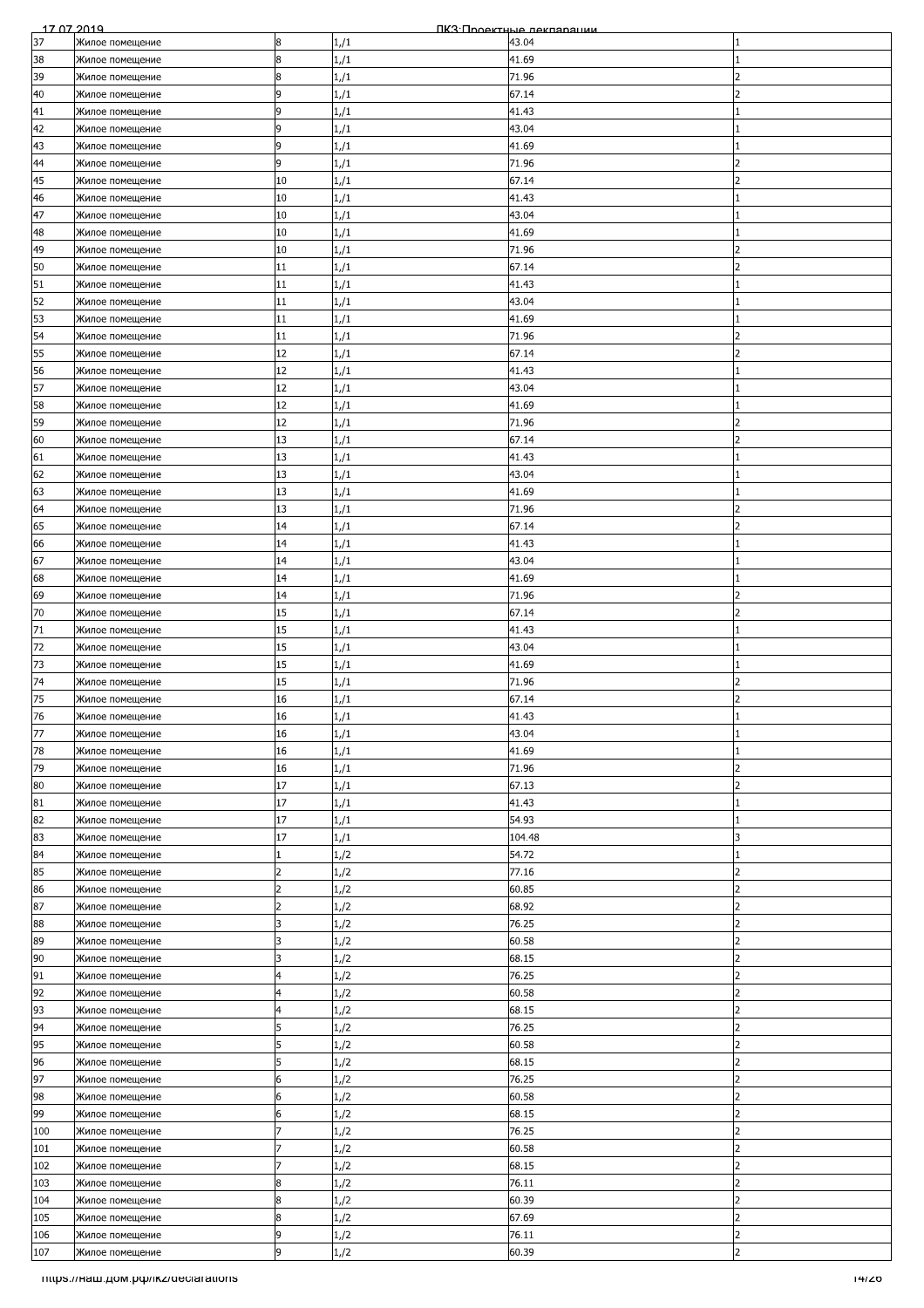| 17 07 2019 |                                     |                |              | ПКЗ: Проектные лекляряции |                          |
|------------|-------------------------------------|----------------|--------------|---------------------------|--------------------------|
| 108        | Жилое помещение                     | 9              | 1,/2         | 67.69                     | 2                        |
| 109        | Жилое помещение                     | 10             | 1/2          | 76.11                     | フ                        |
| 110        | Жилое помещение                     | 10             | 1/2          | 60.39                     | $\overline{\phantom{a}}$ |
| 111        | Жилое помещение                     | 10             | 1/2          | 67.69                     | 2                        |
| 112        | Жилое помещение                     | 11             | 1/2          | 76.11                     |                          |
| 113        | Жилое помещение                     | 11             | 1/2          | 60.39                     |                          |
| 114        | Жилое помещение                     | 11             | 1/2          | 67.69                     | っ                        |
|            |                                     |                |              |                           | $\overline{2}$           |
| 115        | Жилое помещение                     | 12             | 1/2          | 76.11                     |                          |
| 116        | Жилое помещение                     | 12             | 1/2          | 60.39                     | フ                        |
| 117        | Жилое помещение                     | 12             | 1/2          | 67.69                     | っ                        |
| 118        | Жилое помещение                     | 13             | 1/2          | 76.11                     | 2                        |
| 119        | Жилое помещение                     | 13             | 1/2          | 60.39                     |                          |
| 120        | Жилое помещение                     | 13             | 1/2          | 67.69                     |                          |
| 121        | Жилое помещение                     | 14             | 1,/2         | 76.11                     | フ                        |
| 122        | Жилое помещение                     | 14             | 1/2          | 60.39                     | 2                        |
| 123        | Жилое помещение                     | 14             | 1/2          | 67.69                     | 2                        |
| 124        | Жилое помещение                     | 15             | 1/2          | 76.11                     | フ                        |
| 125        | Жилое помещение                     | 15             | 1,/2         | 60.39                     | 2                        |
| 126        | Жилое помещение                     | 15             | 1/2          | 67.69                     |                          |
| 127        | Жилое помещение                     | 16             | 1/2          | 76.11                     |                          |
| 128        | Жилое помещение                     | 16             | 1,/2         | 60.39                     | $\mathcal{P}$            |
| 129        | Жилое помещение                     | 16             | 1/2          | 67.69                     | 2                        |
|            |                                     | 17             |              | 76.11                     | 2                        |
| 130        | Жилое помещение                     |                | 1/2          |                           | っ                        |
| 131        | Жилое помещение                     | 17             | 1/2          | 60.39                     |                          |
| 132        | Жилое помещение                     | 17             | 1/2          | 67.69                     | 2                        |
| 133        | Жилое помещение                     |                | $\mathbf{1}$ | 95.74                     |                          |
| 134        | Жилое помещение                     |                | 1            | 68.41                     | $\overline{\phantom{0}}$ |
| 135        | Жилое помещение                     | フ              | 1            | 78.78                     | 2                        |
| 136        | Жилое помещение                     | 2              | 1            | 59.7                      |                          |
| 137        | Жилое помещение                     | $\overline{2}$ | $\mathbf{1}$ | 69.94                     |                          |
| 138        | Жилое помещение                     | R              | 1            | 78.41                     | っ                        |
| 139        | Жилое помещение                     | 3              | 1            | 59.7                      | 2                        |
| 140        | Жилое помещение                     | 3              | 1            | 69.51                     | 2                        |
| 141        | Жилое помещение                     |                | 1            | 78.41                     | $\overline{\phantom{a}}$ |
| 142        | Жилое помещение                     | 4              | 1            | 59.7                      | 2                        |
| 143        | Жилое помещение                     | 4              | 1            | 69.51                     | 2                        |
|            |                                     | 5              | 1            | 78.41                     | 2                        |
| 144        | Жилое помещение                     |                | 1            |                           | フ                        |
| 145        | Жилое помещение                     | 5              |              | 59.7                      |                          |
| 146        | Жилое помещение                     | 5              | 1            | 69.51                     | $\overline{\phantom{a}}$ |
| 147        | Жилое помещение                     | 6              |              | 78.41                     | $\overline{ }$           |
| 148        | Жилое помещение                     | 6              | 1            | 59.7                      | $\overline{2}$           |
| 149        | Жилое помещение                     | 6              | 1            | 69.51                     |                          |
| 150        | Жилое помещение                     |                | $\mathbf{1}$ | 78.41                     | フ                        |
| 151        | Жилое помещение                     | 7              | 1            | 59.7                      | 2                        |
| 152        | Жилое помещение                     | 7              | 1            | 69.51                     | 2                        |
| 153        | Жилое помещение                     | 8              | 1            | 78.27                     | $\overline{2}$           |
| 154        | Жилое помещение                     | 8              | 1            | 59.26                     | 2                        |
| 155        | Жилое помещение                     | 8              | 1            | 69.38                     | $\overline{\phantom{a}}$ |
| 156        | Жилое помещение                     | 9              | 1            | 78.27                     | 2                        |
| 157        | Жилое помещение                     | 9              | $\mathbf{1}$ | 59.26                     | 2                        |
| 158        | Жилое помещение                     | 9              | 1            | 69.38                     | フ                        |
|            |                                     | 10             | $\mathbf{1}$ | 78.27                     | $\overline{\mathbf{c}}$  |
| 159<br>160 | Жилое помещение                     | 10             | 1            | 59.26                     | $\overline{2}$           |
|            | Жилое помещение                     |                |              |                           | フ                        |
| 161        | Жилое помещение                     | 10             | $\mathbf{1}$ | 69.38                     |                          |
| 162        | Жилое помещение                     | 11             | 1            | 78.27                     | $\overline{\phantom{a}}$ |
| 163        | Жилое помещение                     | 11             | 1            | 59.26                     | 2                        |
| 164        | Жилое помещение                     | 11             | 1            | 69.38                     | 2                        |
| 165        | Жилое помещение                     | 12             | 1            | 78.27                     | $\overline{2}$           |
| 166        | Жилое помещение                     | 12             | 1            | 59.26                     | 2                        |
| 167        | Жилое помещение                     | 12             | $\mathbf{1}$ | 69.38                     | 2                        |
| 168        | Жилое помещение                     | 13             | 1            | 78.27                     |                          |
| 169        | Жилое помещение                     | 13             | $\mathbf{1}$ | 59.26                     | $\mathcal{P}$            |
| 170        | Жилое помещение                     | 13             | 1            | 69.38                     | 2                        |
| 171        | Жилое помещение                     | 14             | 1            | 78.27                     | $\overline{\phantom{a}}$ |
| 172        | Жилое помещение                     | 14             | 1            | 59.26                     | $\overline{2}$           |
| 173        | Жилое помещение                     | 14             | 1            | 69.38                     | 2                        |
| 174        | Жилое помещение                     | 15             | 1            | 78.27                     |                          |
| 175        | Жилое помещение                     | 15             | 1            | 59.26                     |                          |
| 176        | Жилое помещение                     | 15             | 1            | 69.38                     | $\overline{\phantom{a}}$ |
| 177        |                                     | 16             | 1            | 78.27                     | $\overline{2}$           |
| 178        | Жилое помещение<br>Жилое помещение  | 16             | $\mathbf{1}$ | 59.26                     | $\overline{2}$           |
|            |                                     |                |              |                           |                          |
|            | mtps://Ham.pom.po//ikz/declarations |                |              |                           | סאפו                     |
|            |                                     |                |              |                           |                          |
|            |                                     |                |              |                           |                          |
|            |                                     |                |              |                           |                          |
|            |                                     |                |              |                           |                          |
|            |                                     |                |              |                           |                          |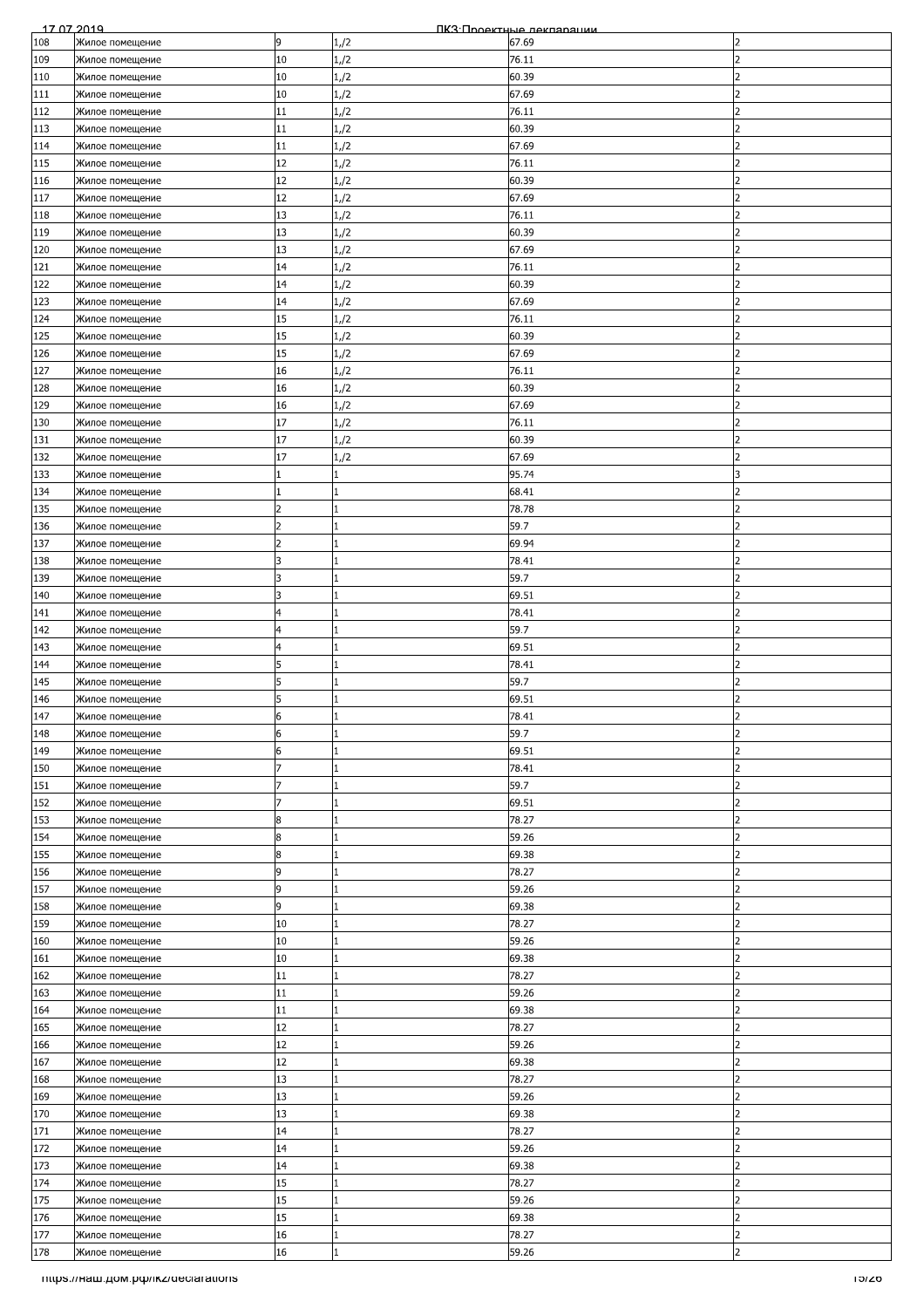| 17 07 2019 |                                    |                |                | ПКЗ Проектные леклярянии |                          |
|------------|------------------------------------|----------------|----------------|--------------------------|--------------------------|
| 179        | Жилое помещение                    | 16             | 1              | 69.38                    | 2                        |
| 180        | Жилое помещение                    | 17             | 1              | 78.27                    | フ                        |
| 181        | Жилое помещение                    | 17             | 1              | 59.26                    | $\overline{\phantom{a}}$ |
| 182        | Жилое помещение                    | 17             | 1              | 69.38                    | 2                        |
| 183        | Жилое помещение                    |                | 2              | 63.26                    |                          |
| 184        | Жилое помещение                    |                |                | 40.04                    |                          |
| 185        |                                    |                | 2              | 61.78                    |                          |
|            | Жилое помещение                    |                | $\overline{2}$ |                          |                          |
| 186        | Жилое помещение                    | 11             |                | 62.53                    |                          |
| 187        | Жилое помещение                    |                | $\overline{2}$ | 40.71                    |                          |
| 188        | Жилое помещение                    |                | $\overline{2}$ | 75.47                    | $\overline{\phantom{a}}$ |
| 189        | Жилое помещение                    |                | 2              | 64.68                    |                          |
| 190        | Жилое помещение                    |                | 2              | 41.04                    |                          |
| 191        | Жилое помещение                    |                | $\overline{2}$ | 39.05                    |                          |
| 192        | Жилое помещение                    | $\overline{2}$ | 2              | 39.9                     |                          |
| 193        | Жилое помещение                    | 2              | $\overline{2}$ | 39.15                    |                          |
| 194        | Жилое помещение                    | $\overline{2}$ | 2              | 39.79                    |                          |
| 195        | Жилое помещение                    | $\overline{z}$ | $\overline{2}$ | 41.71                    |                          |
| 196        | Жилое помещение                    | 2              | 2              | 76.32                    | 2                        |
| 197        | Жилое помещение                    | 3              | 2              | 64.3                     |                          |
| 198        | Жилое помещение                    |                | l2             | 40.67                    |                          |
|            |                                    | 3              | $\overline{2}$ |                          |                          |
| 199        | Жилое помещение                    |                |                | 39.05                    |                          |
| 200        | Жилое помещение                    | 3              | $\overline{2}$ | 38.9                     |                          |
| 201        | Жилое помещение                    | 3              | 2              | 38.15                    |                          |
| 202        | Жилое помещение                    | 3              | 2              | 39.79                    |                          |
| 203        | Жилое помещение                    | 3              | 2              | 41.34                    |                          |
| 204        | Жилое помещение                    | 3              | 2              | 76.32                    |                          |
| 205        | Жилое помещение                    | $\overline{4}$ | l2             | 64.3                     | C                        |
| 206        | Жилое помещение                    | 4              | l2             | 40.67                    |                          |
| 207        | Жилое помещение                    | 4              | $\overline{2}$ | 39.05                    |                          |
| 208        | Жилое помещение                    | 4              | $\overline{2}$ | 38.9                     |                          |
| 209        | Жилое помещение                    | $\overline{4}$ | 2              | 38.15                    |                          |
| 210        | Жилое помещение                    | 4              | 2              | 39.79                    |                          |
| 211        | Жилое помещение                    | 4              | $\overline{2}$ | 41.34                    |                          |
| 212        | Жилое помещение                    | $\overline{4}$ | 2              | 76.32                    | $\mathcal{P}$            |
| 213        |                                    | 5              | 2              | 64.3                     | 2                        |
|            | Жилое помещение                    |                | 2              |                          |                          |
| 214        | Жилое помещение                    | 5              |                | 40.67                    |                          |
| 215        | Жилое помещение                    |                | $\overline{2}$ | 39.05                    |                          |
| 216        | Жилое помещение                    | 5              | $\overline{2}$ | 38.9                     |                          |
| 217        | Жилое помещение                    | 5              | 2              | 38.15                    |                          |
| 218        | Жилое помещение                    | 5              | b              | 39.79                    |                          |
| 219        | Жилое помещение                    | 5              | 2              | 41.34                    |                          |
| 220        | Жилое помещение                    | 5              | 2              | 76.32                    |                          |
| 221        | Жилое помещение                    | 6              | 2              | 64.3                     | 2                        |
| 222        | Жилое помещение                    | 6              | 2              | 40.67                    |                          |
| 223        | Жилое помещение                    | 6              | $\overline{2}$ | 39.05                    |                          |
| 224        | Жилое помещение                    | 6              | $\overline{2}$ | 38.9                     |                          |
| 225        | Жилое помещение                    | 6              | $\overline{2}$ | 38.15                    |                          |
| 226        | Жилое помещение                    | 6              | $\overline{2}$ | 39.79                    |                          |
| 227        | Жилое помещение                    | 6              | $\overline{2}$ | 41.34                    |                          |
| 228        | Жилое помещение                    | 6              | $\overline{2}$ | 76.32                    | 2                        |
| 229        | Жилое помещение                    |                | 2              | 64.3                     | 2                        |
|            |                                    |                | 2              |                          |                          |
| 230        | Жилое помещение                    |                | l2             | 40.67                    |                          |
| 231        | Жилое помещение                    |                |                | 39.05                    |                          |
| 232        | Жилое помещение                    |                | $\overline{2}$ | 38.9                     |                          |
| 233        | Жилое помещение                    |                | 2              | 38.15                    |                          |
| 234        | Жилое помещение                    |                | $\overline{2}$ | 39.79                    |                          |
| 235        | Жилое помещение                    |                | $\overline{2}$ | 41.34                    |                          |
| 236        | Жилое помещение                    |                | $\overline{2}$ | 76.32                    | $\overline{\phantom{a}}$ |
| 237        | Жилое помещение                    | 8              | 2              | 64.17                    | 2                        |
| 238        | Жилое помещение                    | 8              | 2              | 40.53                    |                          |
| 239        | Жилое помещение                    | 8              |                | 39.05                    |                          |
| 240        | Жилое помещение                    | 8              | 2              | 38.9                     |                          |
| 241        | Жилое помещение                    | 8              | 2              | 38.15                    |                          |
| 242        | Жилое помещение                    | 8              | $\overline{2}$ | 39.79                    |                          |
| 243        | Жилое помещение                    | 8              | 2              | 41.34                    |                          |
| 244        | Жилое помещение                    | 8              | $\overline{2}$ | 76.18                    | 2                        |
| 245        | Жилое помещение                    | 9              | 2              | 64.17                    | 2                        |
| 246        |                                    | 9              | $\overline{2}$ | 40.53                    |                          |
|            | Жилое помещение                    |                | 2              |                          |                          |
| 247        | Жилое помещение                    | 9              |                | 39.05                    |                          |
| 248        | Жилое помещение                    | 9              | $\overline{2}$ | 38.9                     |                          |
| 249        | Жилое помещение                    | 9              | $\overline{2}$ | 38.15                    |                          |
|            | mups.//Ham.gom.po/ikz/declarations |                |                |                          | ס אסו                    |
|            |                                    |                |                |                          |                          |
|            |                                    |                |                |                          |                          |
|            |                                    |                |                |                          |                          |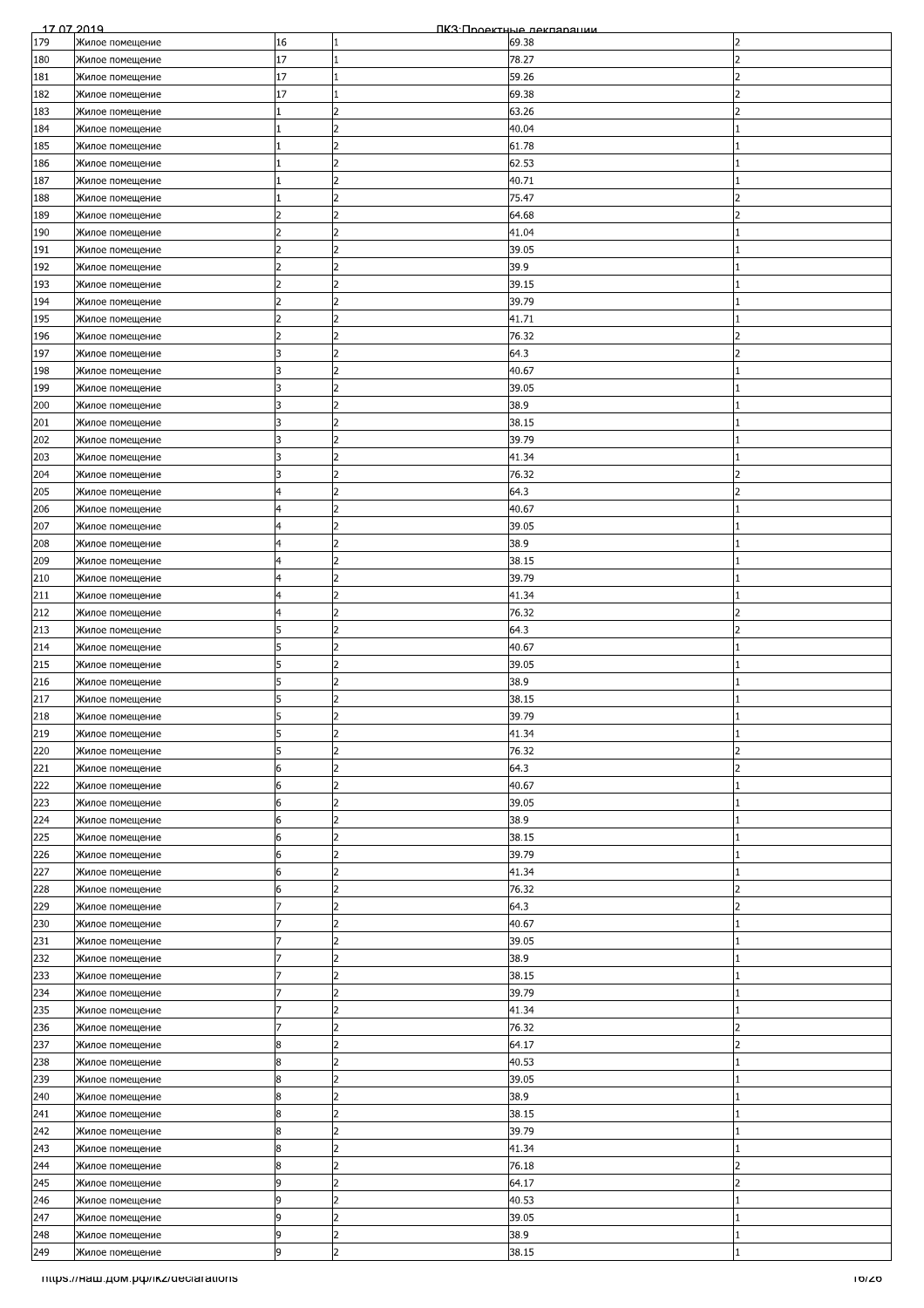| 17 07 2019 |                                      |    |                | ПКЗ Проектные леклярянии |                          |
|------------|--------------------------------------|----|----------------|--------------------------|--------------------------|
| 250        | Жилое помещение                      | 9  | 2              | 39.79                    |                          |
| 251        | Жилое помещение                      | 9  | $\overline{2}$ | 41.34                    |                          |
| 252        | Жилое помещение                      | 9  | 2              | 76.18                    | $\overline{\phantom{a}}$ |
| 253        | Жилое помещение                      | 10 | 2              | 64.17                    | 2                        |
| 254        |                                      | 10 | $\overline{2}$ | 40.53                    |                          |
|            | Жилое помещение                      |    |                |                          |                          |
| 255        | Жилое помещение                      | 10 |                | 39.05                    |                          |
| 256        | Жилое помещение                      | 10 | $\overline{2}$ | 38.9                     |                          |
| 257        | Жилое помещение                      | 10 | $\overline{2}$ | 38.15                    |                          |
| 258        | Жилое помещение                      | 10 | $\overline{2}$ | 39.79                    |                          |
| 259        | Жилое помещение                      | 10 | $\overline{2}$ | 41.34                    |                          |
| 260        | Жилое помещение                      | 10 | 2              | 76.18                    |                          |
| 261        | Жилое помещение                      | 11 | 2              | 64.17                    |                          |
| 262        | Жилое помещение                      | 11 | $\overline{2}$ | 40.53                    |                          |
| 263        | Жилое помещение                      | 11 | $\overline{2}$ | 39.05                    |                          |
|            |                                      |    |                |                          |                          |
| 264        | Жилое помещение                      | 11 | $\overline{2}$ | 38.9                     |                          |
| 265        | Жилое помещение                      | 11 | $\overline{2}$ | 38.15                    |                          |
| 266        | Жилое помещение                      | 11 | $\overline{2}$ | 39.79                    |                          |
| 267        | Жилое помещение                      | 11 | 2              | 41.34                    |                          |
| 268        | Жилое помещение                      | 11 | $\overline{2}$ | 76.18                    |                          |
| 269        | Жилое помещение                      | 12 | 2              | 64.17                    |                          |
| 270        | Жилое помещение                      | 12 | $\overline{2}$ | 40.53                    |                          |
| 271        | Жилое помещение                      | 12 | $\overline{2}$ | 39.05                    |                          |
| 272        | Жилое помещение                      | 12 | $\overline{2}$ | 38.9                     |                          |
|            |                                      |    | $\overline{2}$ |                          |                          |
| 273        | Жилое помещение                      | 12 |                | 38.15                    |                          |
| 274        | Жилое помещение                      | 12 | 2              | 39.79                    |                          |
| 275        | Жилое помещение                      | 12 | 2              | 41.34                    |                          |
| 276        | Жилое помещение                      | 12 | $\overline{2}$ | 76.18                    |                          |
| 277        | Жилое помещение                      | 13 | l2             | 64.17                    | 2                        |
| 278        | Жилое помещение                      | 13 | $\overline{2}$ | 40.53                    |                          |
| 279        | Жилое помещение                      | 13 | $\overline{2}$ | 39.05                    |                          |
| 280        | Жилое помещение                      | 13 | 2              | 38.9                     |                          |
|            |                                      | 13 | 2              |                          |                          |
| 281        | Жилое помещение                      |    |                | 38.15                    |                          |
| 282        | Жилое помещение                      | 13 | 2              | 39.79                    |                          |
| 283        | Жилое помещение                      | 13 | 2              | 41.34                    |                          |
| 284        | Жилое помещение                      | 13 | 2              | 76.18                    | 2                        |
| 285        | Жилое помещение                      | 14 | $\overline{2}$ | 64.17                    | $\overline{\phantom{a}}$ |
| 286        | Жилое помещение                      | 14 | $\overline{2}$ | 40.53                    |                          |
| 287        | Жилое помещение                      | 14 | $\overline{2}$ | 39.05                    |                          |
| 288        | Жилое помещение                      | 14 | $\overline{2}$ | 38.9                     |                          |
| 289        | Жилое помещение                      | 14 | $\overline{2}$ | 38.15                    |                          |
|            |                                      | 14 | 2              |                          |                          |
| 290        | Жилое помещение                      |    |                | 39.79                    |                          |
| 291        | Жилое помещение                      | 14 | 2              | 41.34                    |                          |
| 292        | Жилое помещение                      | 14 | $\overline{2}$ | 76.18                    | フ                        |
| 293        | Жилое помещение                      | 15 | 2              | 64.17                    | $\overline{2}$           |
| 294        | Жилое помещение                      | 15 | $\overline{2}$ | 40.53                    |                          |
| 295        | Жилое помещение                      | 15 | $\overline{2}$ | 39.05                    |                          |
| 296        | Жилое помещение                      | 15 | 2              | 38.9                     |                          |
| 297        | Жилое помещение                      | 15 | 2              | 38.15                    |                          |
| 298        | Жилое помещение                      | 15 | $\overline{2}$ | 39.79                    |                          |
|            |                                      |    | 2              |                          |                          |
| 299        | Жилое помещение                      | 15 |                | 41.34                    |                          |
| 300        | Жилое помещение                      | 15 | 2              | 76.18                    | 2                        |
| 301        | Жилое помещение                      | 16 | $\overline{2}$ | 64.17                    | $\overline{2}$           |
| 302        | Жилое помещение                      | 16 | $\overline{2}$ | 40.53                    |                          |
| 303        | Жилое помещение                      | 16 | 2              | 39.05                    |                          |
| 304        | Жилое помещение                      | 16 | 2              | 38.9                     |                          |
| 305        | Жилое помещение                      | 16 | $\overline{2}$ | 38.15                    |                          |
| 306        | Жилое помещение                      | 16 | 2              | 39.79                    |                          |
| 307        | Жилое помещение                      | 16 | $\overline{2}$ | 41.34                    |                          |
| 308        | Жилое помещение                      | 16 | 2              | 76.18                    | 2                        |
| 309        | Жилое помещение                      | 17 | 2              | 64.17                    | フ                        |
|            |                                      |    |                |                          |                          |
| 310        | Жилое помещение                      | 17 | $\overline{2}$ | 40.53                    |                          |
| 311        | Жилое помещение                      | 17 | 2              | 39.05                    |                          |
| 312        | Жилое помещение                      | 17 | $\overline{2}$ | 38.9                     |                          |
| 313        | Жилое помещение                      | 17 | $\overline{2}$ | 38.15                    |                          |
| 314        | Жилое помещение                      | 17 | 2              | 39.79                    |                          |
| 315        | Жилое помещение                      | 17 | 2              | 41.34                    |                          |
| 316        | Жилое помещение                      | 17 | 2              | 76.18                    | 2                        |
| 317        | Жилое помещение                      |    | 3              | 38.87                    |                          |
| 318        |                                      |    | l3             | 53.49                    | $\overline{2}$           |
|            | Жилое помещение                      |    |                |                          |                          |
| 319        | Жилое помещение                      | 11 | 3              | 62.52                    |                          |
| 320        | Жилое помещение                      | 1  | 3              | 62.34                    |                          |
|            | Tittps://Ham.pom.po/ikz/declarations |    |                |                          | 177ZO                    |
|            |                                      |    |                |                          |                          |
|            |                                      |    |                |                          |                          |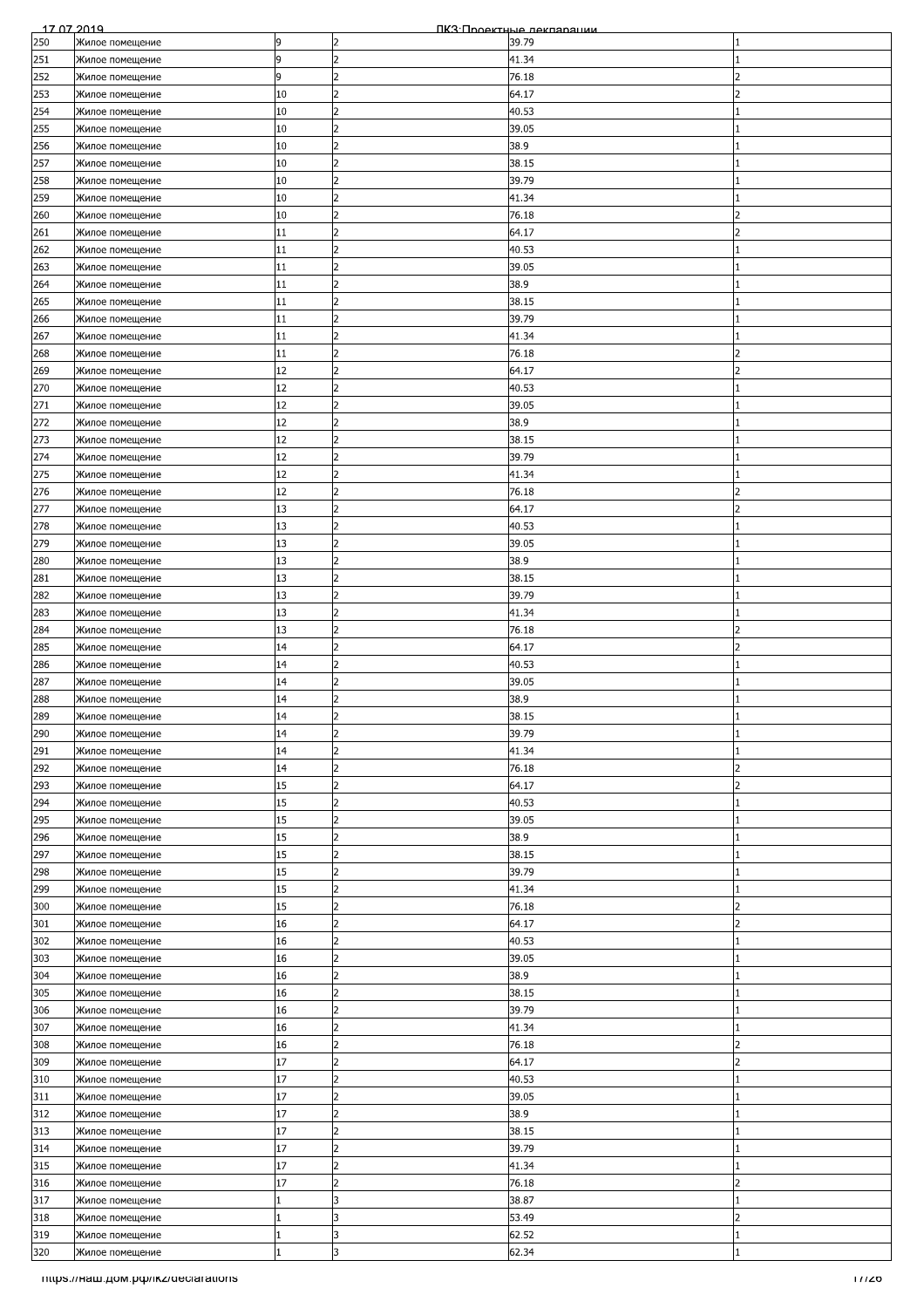| 17 07 2019 |                                    |                |    | ПКЗ Проектные лекпарации |                          |
|------------|------------------------------------|----------------|----|--------------------------|--------------------------|
| 321        | Жилое помещение                    | Π.             | 3  | 40.04                    |                          |
| 322        | Жилое помещение                    |                | 3  | 75.43                    | フ                        |
| 323        | Жилое помещение                    | 2              | l3 | 39.31                    |                          |
| 324        |                                    | 2              | l3 | 54.22                    | 2                        |
|            | Жилое помещение                    |                |    |                          |                          |
| 325        | Жилое помещение                    | 12             | 3  | 39.79                    |                          |
| 326        | Жилое помещение                    |                | 3  | 39.9                     |                          |
| 327        | Жилое помещение                    | $\overline{2}$ | Iз | 39.15                    |                          |
| 328        | Жилое помещение                    | $\overline{2}$ | 3  | 39.79                    |                          |
| 329        | Жилое помещение                    | $\overline{2}$ | 3  | 41.05                    |                          |
| 330        | Жилое помещение                    | $\overline{2}$ | l3 | 76.69                    | $\overline{\phantom{a}}$ |
| 331        | Жилое помещение                    | 3              | 3  | 39.31                    |                          |
| 332        | Жилое помещение                    | 3              | 3  | 53.9                     |                          |
|            |                                    |                |    |                          |                          |
| 333        | Жилое помещение                    |                | 3  | 39.79                    |                          |
| 334        | Жилое помещение                    | 3              | l3 | 38.9                     |                          |
| 335        | Жилое помещение                    | 3              | 3  | 38.15                    |                          |
| 336        | Жилое помещение                    | 3              | 3  | 39.79                    |                          |
| 337        | Жилое помещение                    | 3              | l3 | 40.67                    |                          |
| 338        | Жилое помещение                    | 3              | 3  | 76.31                    | 2                        |
| 339        | Жилое помещение                    | 4              | 3  | 39.31                    |                          |
| 340        | Жилое помещение                    |                | ß. | 53.9                     |                          |
| 341        |                                    | 4              | l3 | 39.79                    |                          |
|            | Жилое помещение                    |                |    |                          |                          |
| 342        | Жилое помещение                    | 4              | 3  | 38.9                     |                          |
| 343        | Жилое помещение                    | 4              | 3  | 38.15                    |                          |
| 344        | Жилое помещение                    | $\overline{4}$ | l3 | 39.79                    |                          |
| 345        | Жилое помещение                    | 4              | 3  | 40.67                    |                          |
| 346        | Жилое помещение                    | 4              | 3  | 76.31                    |                          |
| 347        | Жилое помещение                    |                | l3 | 39.31                    |                          |
| 348        | Жилое помещение                    | 5              | 3  | 53.9                     | 2                        |
| 349        | Жилое помещение                    | 5              | 3  | 39.79                    |                          |
| 350        |                                    |                | 3  | 38.9                     |                          |
|            | Жилое помещение                    |                |    |                          |                          |
| 351        | Жилое помещение                    |                | l3 | 38.15                    |                          |
| 352        | Жилое помещение                    | 5              | 3  | 39.79                    |                          |
| 353        | Жилое помещение                    | 5              | 3  | 40.67                    |                          |
| 354        | Жилое помещение                    | 5              | l3 | 76.31                    | $\overline{\phantom{a}}$ |
| 355        | Жилое помещение                    | 6              | 3  | 39.31                    |                          |
| 356        | Жилое помещение                    | 6              | 3  | 53.9                     | 2                        |
| 357        | Жилое помещение                    | 6              | l3 | 39.79                    |                          |
| 358        | Жилое помещение                    | 6              | l3 | 38.9                     |                          |
|            |                                    |                |    |                          |                          |
| 359        | Жилое помещение                    | 6              | 3  | 38.15                    |                          |
| 360        | Жилое помещение                    | 6              | l3 | 39.79                    |                          |
| 361        | Жилое помещение                    | 6              | l3 | 40.67                    |                          |
| 362        | Жилое помещение                    | 6              | 13 | 76.31                    | 2                        |
| 363        | Жилое помещение                    |                | 3  | 39.31                    |                          |
| 364        | Жилое помещение                    |                | l3 | 53.9                     | $\overline{2}$           |
| 365        | Жилое помещение                    |                | l3 | 39.79                    |                          |
| 366        | Жилое помещение                    | 17             | 3  | 38.9                     |                          |
| 367        |                                    |                | 3  | 38.15                    |                          |
|            | Жилое помещение                    |                |    |                          |                          |
| 368        | Жилое помещение                    |                | l3 | 39.79                    |                          |
| 369        | Жилое помещение                    |                | Iз | 40.67                    |                          |
| 370        | Жилое помещение                    |                | 3  | 76.31                    | 2                        |
| 371        | Жилое помещение                    | 8              | 3  | 39.31                    |                          |
| 372        | Жилое помещение                    | 8              | l3 | 53.77                    | $\overline{2}$           |
| 373        | Жилое помещение                    | 8              | l3 | 39.79                    |                          |
| 374        | Жилое помещение                    | 8              | l3 | 38.9                     |                          |
| 375        | Жилое помещение                    | 8              | l3 | 38.15                    |                          |
| 376        | Жилое помещение                    | 8              | 3  | 39.79                    |                          |
|            |                                    |                | l3 |                          |                          |
| 377        | Жилое помещение                    | 8              |    | 40.54                    |                          |
| 378        | Жилое помещение                    | 8              | l3 | 76.18                    | $\overline{2}$           |
| 379        | Жилое помещение                    | 9              | l3 | 39.31                    |                          |
| 380        | Жилое помещение                    | 9              | l3 | 53.77                    | フ                        |
| 381        | Жилое помещение                    | 9              | 3  | 39.79                    |                          |
| 382        | Жилое помещение                    | 9              | l3 | 38.9                     |                          |
| 383        | Жилое помещение                    | 8              | l3 | 38.15                    |                          |
| 384        | Жилое помещение                    | 9              | 3  | 39.79                    |                          |
| 385        | Жилое помещение                    | 9              | l3 | 40.54                    |                          |
|            |                                    | 9              | l3 |                          | 2                        |
| 386        | Жилое помещение                    |                |    | 76.18                    |                          |
| 387        | Жилое помещение                    | 10             | 3  | 39.31                    |                          |
| 388        | Жилое помещение                    | 10             | 3  | 53.77                    |                          |
| 389        | Жилое помещение                    | 10             | 3  | 39.79                    |                          |
| 390        | Жилое помещение                    | 10             | 3  | 38.9                     |                          |
| 391        | Жилое помещение                    | 10             | 3  | 38.15                    |                          |
|            | mups.//Ham.gom.po/ikz/declarations |                |    |                          | 10/Z0                    |
|            |                                    |                |    |                          |                          |
|            |                                    |                |    |                          |                          |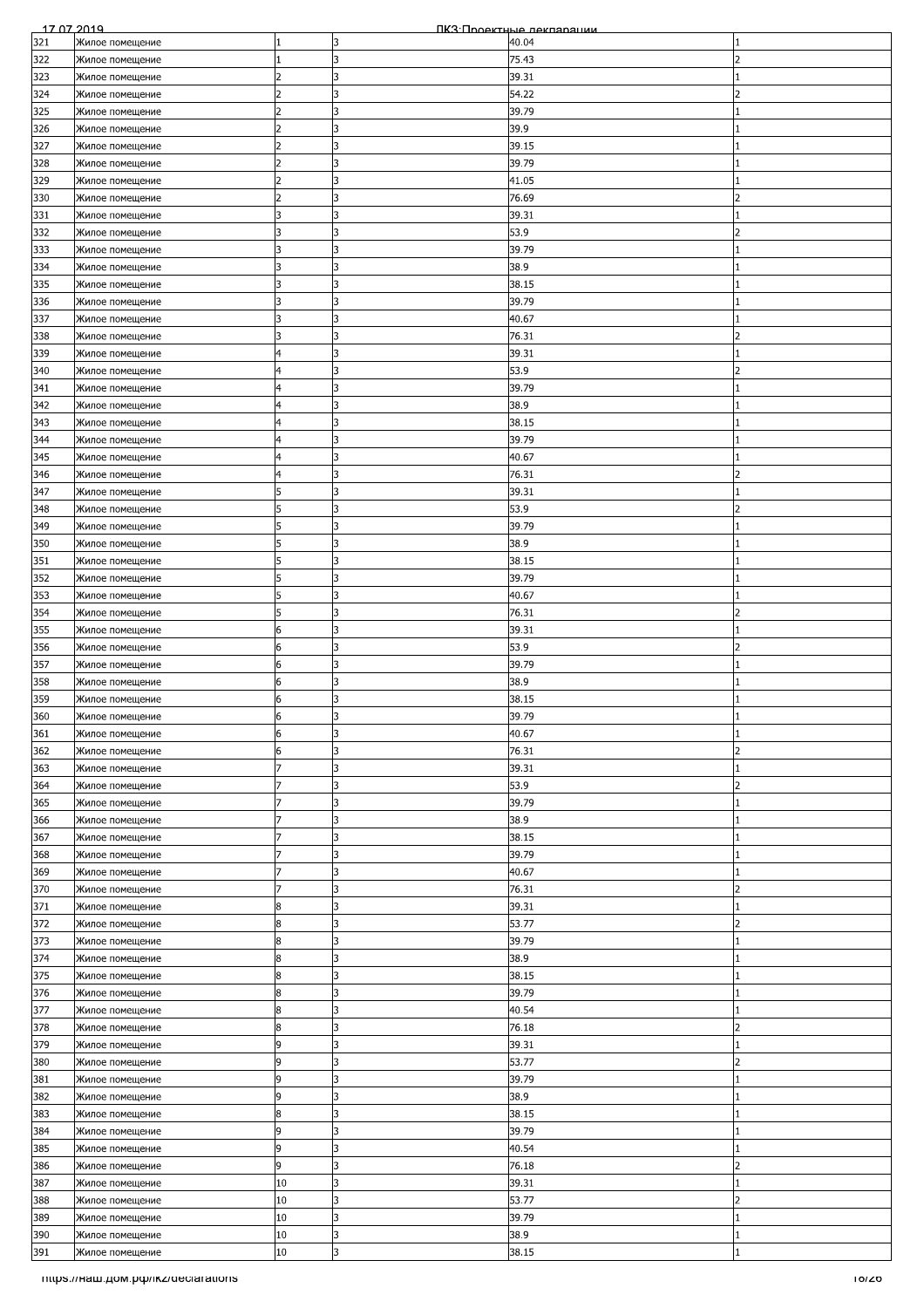|                | 17 07 2019                               |      |                |    |    | ПКЗ Проектные лекпарации |       |                                                                                                                                                                    |                |
|----------------|------------------------------------------|------|----------------|----|----|--------------------------|-------|--------------------------------------------------------------------------------------------------------------------------------------------------------------------|----------------|
| 392            | Жилое помещение                          |      |                | 10 | 3  |                          | 39.79 |                                                                                                                                                                    |                |
| 393            | Жилое помещение                          |      |                | 10 | 3  |                          | 40.54 |                                                                                                                                                                    |                |
| 394            | Жилое помещение                          |      |                | 10 | 3  |                          | 76.18 |                                                                                                                                                                    |                |
| 395            | Жилое помещение                          |      |                | 11 | l3 |                          | 39.31 |                                                                                                                                                                    |                |
| 396            |                                          |      |                | 11 | 3  |                          | 53.77 |                                                                                                                                                                    |                |
|                | Жилое помещение                          |      |                |    |    |                          |       |                                                                                                                                                                    |                |
| 397            | Жилое помещение                          |      |                | 11 | 3  |                          | 39.79 |                                                                                                                                                                    |                |
| 398            | Жилое помещение                          |      |                | 11 | 3  |                          | 38.9  |                                                                                                                                                                    |                |
| 399            | Жилое помещение                          |      |                | 11 | 3  |                          | 38.15 |                                                                                                                                                                    |                |
| 400            | Жилое помещение                          |      |                | 11 | 3  |                          | 39.79 |                                                                                                                                                                    |                |
| 401            | Жилое помещение                          |      |                | 11 | l3 |                          | 40.54 |                                                                                                                                                                    |                |
| 402            | Жилое помещение                          |      |                | 11 | 3  |                          | 76.18 |                                                                                                                                                                    |                |
| 403            | Жилое помещение                          |      |                | 12 | 3  |                          | 39.31 |                                                                                                                                                                    |                |
|                |                                          |      |                |    |    |                          |       |                                                                                                                                                                    |                |
| 404            | Жилое помещение                          |      |                | 12 | 3  |                          | 53.77 |                                                                                                                                                                    |                |
| 405            | Жилое помещение                          |      |                | 12 | 3  |                          | 39.79 |                                                                                                                                                                    |                |
| 406            | Жилое помещение                          |      |                | 12 | 3  |                          | 38.9  |                                                                                                                                                                    |                |
| 407            | Жилое помещение                          |      |                | 12 | 3  |                          | 38.15 |                                                                                                                                                                    |                |
| 408            | Жилое помещение                          |      |                | 12 | l3 |                          | 39.79 |                                                                                                                                                                    |                |
| 409            | Жилое помещение                          |      |                | 12 | 3  |                          | 40.54 |                                                                                                                                                                    |                |
|                |                                          |      |                | 12 | 3  |                          |       |                                                                                                                                                                    |                |
| 410            | Жилое помещение                          |      |                |    |    |                          | 76.18 |                                                                                                                                                                    |                |
| 411            | Жилое помещение                          |      |                | 13 | 3  |                          | 39.31 |                                                                                                                                                                    |                |
| 412            | Жилое помещение                          |      |                | 13 | 3  |                          | 53.77 |                                                                                                                                                                    | フ              |
| 413            | Жилое помещение                          |      |                | 13 | 3  |                          | 39.79 |                                                                                                                                                                    |                |
| 414            | Жилое помещение                          |      |                | 13 | 3  |                          | 38.9  |                                                                                                                                                                    |                |
| 415            | Жилое помещение                          |      |                | 13 | 3  |                          | 38.15 |                                                                                                                                                                    |                |
|                |                                          |      |                | 13 |    |                          |       |                                                                                                                                                                    |                |
| 416            | Жилое помещение                          |      |                |    | 3  |                          | 39.79 |                                                                                                                                                                    |                |
| 417            | Жилое помещение                          |      |                | 13 | 3  |                          | 40.54 |                                                                                                                                                                    |                |
| 418            | Жилое помещение                          |      |                | 13 | 3  |                          | 76.18 |                                                                                                                                                                    |                |
| 419            | Жилое помещение                          |      |                | 14 | 3  |                          | 39.31 |                                                                                                                                                                    |                |
| 420            | Жилое помещение                          |      |                | 14 | 3  |                          | 53.77 |                                                                                                                                                                    | 2              |
| 421            | Жилое помещение                          |      |                | 14 | 3  |                          | 39.79 |                                                                                                                                                                    |                |
| 422            |                                          |      |                | 14 | 3  |                          | 38.9  |                                                                                                                                                                    |                |
|                | Жилое помещение                          |      |                |    |    |                          |       |                                                                                                                                                                    |                |
| 423            | Жилое помещение                          |      |                | 14 | 3  |                          | 38.15 |                                                                                                                                                                    |                |
| 424            | Жилое помещение                          |      |                | 14 | 3  |                          | 39.79 |                                                                                                                                                                    |                |
| 425            | Жилое помещение                          |      |                | 14 | 3  |                          | 40.54 |                                                                                                                                                                    |                |
| 426            | Жилое помещение                          |      |                | 14 | 3  |                          | 76.18 |                                                                                                                                                                    | 2              |
| 427            | Жилое помещение                          |      |                | 15 | 3  |                          | 39.31 |                                                                                                                                                                    |                |
| 428            | Жилое помещение                          |      |                | 15 | 3  |                          | 53.77 |                                                                                                                                                                    |                |
|                |                                          |      |                |    |    |                          |       |                                                                                                                                                                    |                |
| 429            | Жилое помещение                          |      |                | 15 | l3 |                          | 39.79 |                                                                                                                                                                    |                |
| 430            | Жилое помещение                          |      |                | 15 | 3  |                          | 38.9  |                                                                                                                                                                    |                |
| 431            | Жилое помещение                          |      |                | 15 | l3 |                          | 38.15 |                                                                                                                                                                    |                |
| 432            | Жилое помещение                          |      |                | 15 | 3  |                          | 39.79 |                                                                                                                                                                    |                |
| 433            | Жилое помещение                          |      |                | 15 | 3  |                          | 40.54 |                                                                                                                                                                    |                |
| 434            | Жилое помещение                          |      |                | 15 | 3  |                          | 76.18 |                                                                                                                                                                    | 2              |
|                |                                          |      |                |    |    |                          |       |                                                                                                                                                                    |                |
| 435            | Жилое помещение                          |      |                | 16 | 3  |                          | 39.31 |                                                                                                                                                                    |                |
| 436            | Жилое помещение                          |      |                | 16 | 3  |                          | 53.77 |                                                                                                                                                                    | 2              |
| 437            | Жилое помещение                          |      |                | 16 | 3  |                          | 39.79 |                                                                                                                                                                    |                |
| 438            | Жилое помещение                          |      |                | 16 | 3  |                          | 38.9  |                                                                                                                                                                    |                |
| 439            | Жилое помещение                          |      |                | 16 | 3  |                          | 38.15 |                                                                                                                                                                    |                |
| 440            | Жилое помещение                          |      |                | 16 | 3  |                          | 39.79 |                                                                                                                                                                    |                |
|                |                                          |      |                |    |    |                          |       |                                                                                                                                                                    |                |
| 441            | Жилое помещение                          |      |                | 16 | 3  |                          | 40.54 |                                                                                                                                                                    |                |
| 442            | Жилое помещение                          |      |                | 16 | 3  |                          | 76.18 |                                                                                                                                                                    |                |
| 443            | Жилое помещение                          |      |                | 17 | 3  |                          | 39.31 |                                                                                                                                                                    |                |
| 444            | Жилое помещение                          |      |                | 17 | 3  |                          | 53.77 |                                                                                                                                                                    | 2              |
| 445            | Жилое помещение                          |      |                | 17 | 3  |                          | 39.79 |                                                                                                                                                                    |                |
| 446            | Жилое помещение                          |      |                | 17 | 3  |                          | 38.9  |                                                                                                                                                                    |                |
|                |                                          |      |                | 17 | 3  |                          |       |                                                                                                                                                                    |                |
| 447            | Жилое помещение                          |      |                |    |    |                          | 38.15 |                                                                                                                                                                    |                |
| 448            | Жилое помещение                          |      |                | 17 | l3 |                          | 39.79 |                                                                                                                                                                    |                |
| 449            | Жилое помещение                          |      |                | 17 | 3  |                          | 40.54 |                                                                                                                                                                    |                |
| 450            | Жилое помещение                          |      |                | 17 | B. |                          | 76.18 |                                                                                                                                                                    | $\overline{2}$ |
|                | 15.3 Об основных характеристиках нежилых |      |                |    |    |                          |       |                                                                                                                                                                    |                |
|                | помещений                                |      | 15.3.1         |    |    |                          |       |                                                                                                                                                                    |                |
|                |                                          |      |                |    |    |                          |       | Площадь частей нежилого помещения                                                                                                                                  |                |
| Nō             | Назначение                               | Этаж | Номер подъезда |    |    | Общая площадь (м2)       |       |                                                                                                                                                                    |                |
|                |                                          |      |                |    |    |                          |       | Наименование                                                                                                                                                       | Площадь(м2)    |
|                | Офис                                     |      | 1/1            |    |    | 69.23                    |       | Офис                                                                                                                                                               | 61.53          |
|                |                                          |      |                |    |    |                          |       | с/у офиса                                                                                                                                                          | 2.93           |
|                |                                          |      |                |    |    |                          |       | тамбур                                                                                                                                                             | 4.77           |
|                |                                          |      |                |    |    | 110.26                   |       | Офис                                                                                                                                                               | 99.44          |
| $\overline{2}$ |                                          |      |                |    |    |                          |       | с/у офиса                                                                                                                                                          | 4.48           |
|                | Офис                                     |      | 1/2            |    |    |                          |       |                                                                                                                                                                    |                |
|                |                                          |      |                |    |    |                          |       |                                                                                                                                                                    |                |
|                |                                          |      |                |    |    |                          |       | тамбур                                                                                                                                                             | 6.34           |
|                |                                          |      |                |    |    |                          |       | 16 О составе общего имущества в строящемся (создаваемом) в рамках проекта строительства многоквартирном доме (перечень помещений общего пользования с указанием их |                |
|                |                                          |      |                |    |    |                          |       |                                                                                                                                                                    |                |
|                |                                          |      |                |    |    |                          |       | назначения и площади, перечень технологического и инженерного оборудования, предназначенного для обслуживания более чем одного помещения в данном доме)            |                |
|                | mups.//наш.дом.рф/ikz/declarations       |      |                |    |    |                          |       |                                                                                                                                                                    | סאומו          |
|                |                                          |      |                |    |    |                          |       |                                                                                                                                                                    |                |
|                |                                          |      |                |    |    |                          |       |                                                                                                                                                                    |                |
|                |                                          |      |                |    |    |                          |       |                                                                                                                                                                    |                |
|                |                                          |      |                |    |    |                          |       |                                                                                                                                                                    |                |
|                |                                          |      |                |    |    |                          |       |                                                                                                                                                                    |                |
|                |                                          |      |                |    |    |                          |       |                                                                                                                                                                    |                |
|                |                                          |      |                |    |    |                          |       |                                                                                                                                                                    |                |
|                |                                          |      |                |    |    |                          |       |                                                                                                                                                                    |                |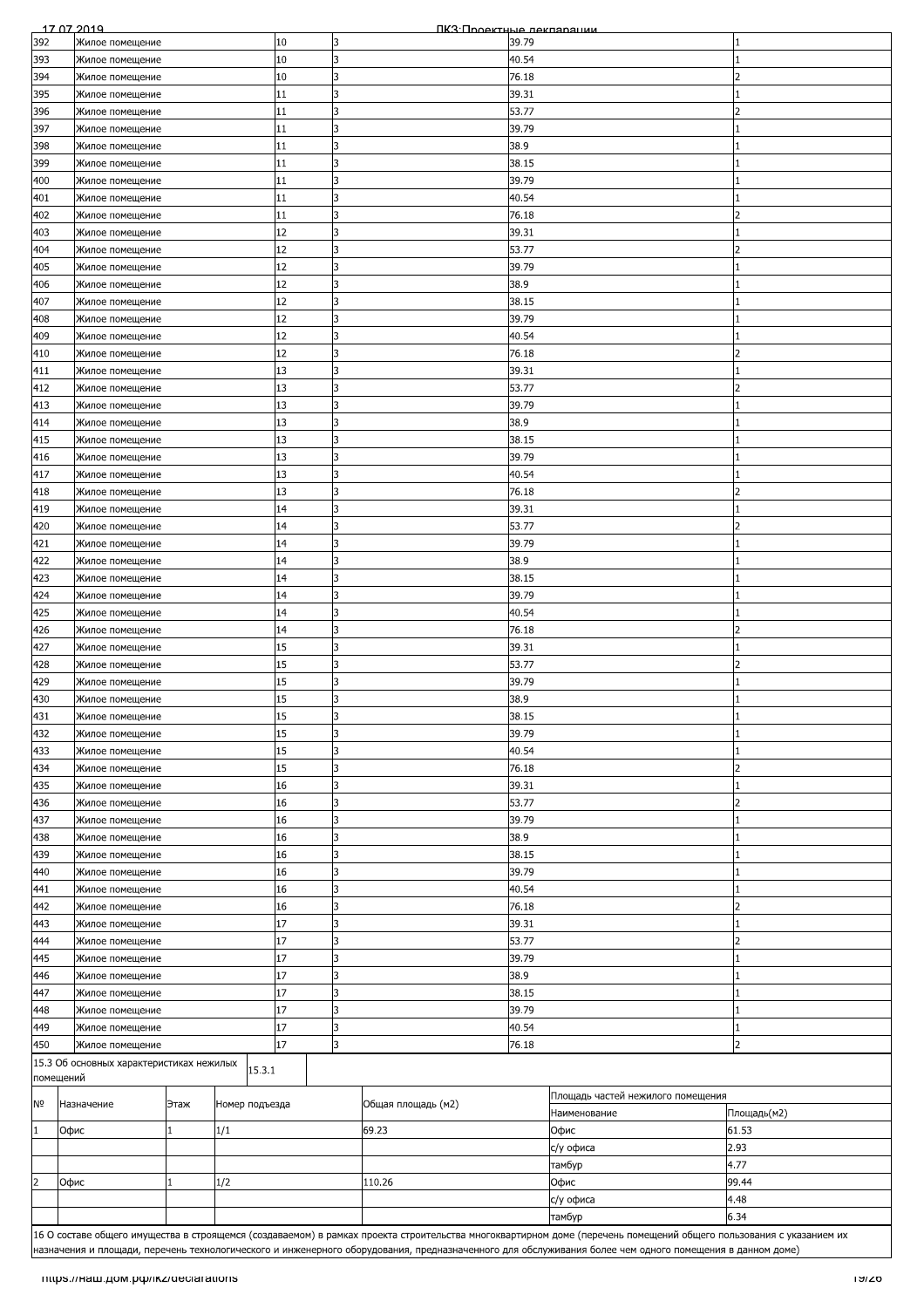|                | 17 07 2019                              |                          | ПКЗ:Проектные лекпарации              |                          |              |
|----------------|-----------------------------------------|--------------------------|---------------------------------------|--------------------------|--------------|
|                | 16.1 Перечень помещений общего          |                          |                                       |                          |              |
|                | пользования с указанием их назначения и | 16.1.1                   |                                       |                          |              |
| площади        |                                         |                          |                                       |                          |              |
| Νō             | Вид помещения                           |                          | Описание места расположения помещения | Назначение помещения     | Площадь (м2) |
| $\mathbf{1}$   | <b>BHC</b>                              | Подвал, Корпус 1         |                                       | техническое              | 56.08        |
| $\overline{c}$ | Электрощитовая                          | Подвал, Корпус 1         |                                       | техническое              | 11.95        |
| 3              | итп                                     | Подвал, Корпус 1         |                                       | техническое              | 115.39       |
| 4              | Электрощитовая                          | Подвал, Корпус 2         |                                       | техническое              | 15.79        |
| 5              | Электрощитовая                          | Подвал, Корпус 2         |                                       | техническое              | 15.23        |
| $\overline{6}$ | Коридор                                 | 1 этаж корпус 1          |                                       | Место общего пользования | 78.97        |
| 7              | Тамбур                                  | 1 этаж корпус 1          |                                       | Место общего пользования | 4.77         |
| $\bf{8}$       | Тамбур                                  | 1 этаж корпус 1          |                                       | Место общего пользования | 5.41         |
| 9              |                                         |                          |                                       |                          |              |
|                | Помещение консьержа                     | 1 этаж корпус 1          |                                       | Место общего пользования | 4.76         |
| 10             | С/у консьержа                           | 1 этаж корпус 1          |                                       | Место общего пользования | 3.78         |
| $11\,$         | Лестница                                | 1 этаж корпус 1          |                                       | Место общего пользования | 11.52        |
| 12             | Лестница                                | 1 этаж корпус 1          |                                       | Место общего пользования | 11.51        |
| 13             | Тамбур                                  | 1 этаж корпус 2 секция 1 |                                       | Место общего пользования | 4.98         |
| 14             | Тамбур                                  | 1 этаж корпус 2 секция 1 |                                       | Место общего пользования | 4.98         |
| 15             | Холл                                    | 1 этаж корпус 2 секция 1 |                                       | Место общего пользования | 15.19        |
| 16             | Коридор                                 | 1 этаж корпус 2 секция 1 |                                       | Место общего пользования | 23.43        |
| 17             | Помещение консьержа                     | 1 этаж корпус 2 секция 1 |                                       | Место общего пользования | 6.31         |
| 18             | С/у консьержа                           | 1 этаж корпус 2 секция 1 |                                       | Место общего пользования | 6.29         |
| 19             | Лестница                                | 1 этаж корпус 2 секция 1 |                                       | Место общего пользования | 11.51        |
| 20             | Тамбур                                  | 1 этаж корпус 2 секция 2 |                                       | Место общего пользования | 3.82         |
| 21             | Тамбур                                  | 1 этаж корпус 2 секция 2 |                                       | Место общего пользования | 3.82         |
| 22             | Помещение консьержа                     | 1 этаж корпус 2 секция 2 |                                       | Место общего пользования | 10.01        |
| 23             | С/у консьержа                           | 1 этаж корпус 2 секция 2 |                                       | Место общего пользования | 3.25         |
| 24             | Холл                                    |                          |                                       |                          | 12.46        |
|                |                                         | 1 этаж корпус 2 секция 2 |                                       | Место общего пользования |              |
| 25             | Коридор                                 | 1 этаж корпус 2 секция 2 |                                       | Место общего пользования | 49.9         |
| 26             | Лестница                                | 1 этаж корпус 2 секция 2 |                                       | Место общего пользования | 12.57        |
| 27             | Тамбур                                  | 1 этаж корпус 2 секция 3 |                                       | Место общего пользования | 3.82         |
| 28             | Тамбур                                  | 1 этаж корпус 2 секция 3 |                                       | Место общего пользования | 3.82         |
| 29             | Помещение консьержа                     | 1 этаж корпус 2 секция 3 |                                       | Место общего пользования | 10.01        |
| 30             | С/у консьержа                           | 1 этаж корпус 2 секция 3 |                                       | Место общего пользования | 3.25         |
| 31             | Холл                                    | 1 этаж корпус 2 секция 3 |                                       | Место общего пользования | 12.46        |
| 32             | Коридор                                 | 1 этаж корпус 2 секция 3 |                                       | Место общего пользования | 49.9         |
| 33             | Лестница                                | 1 этаж корпус 2 секция 3 |                                       | Место общего пользования | 12.57        |
| 34             | Лифтовой холл                           | 2 этаж корпус 1          |                                       | Место общего пользования | 7.94         |
| 35             | Лифтовой холл                           | 2 этаж корпус 1          |                                       | Место общего пользования | 7.94         |
| 36             | Коридор                                 | 2 этаж корпус 1          |                                       | Место общего пользования | 18.5         |
| 37             | Коридор                                 | 2 этаж корпус 1          |                                       | Место общего пользования | 16.2         |
| 38             | Лестница                                | 2 этаж корпус 1          |                                       | Место общего пользования | 11.52        |
| 39             | Лестница                                | 2 этаж корпус 1          |                                       | Место общего пользования | 11.51        |
| 40             | Лифтовой холл                           | 2 этаж корпус 2 секция 1 |                                       | Место общего пользования | 7.65         |
|                |                                         |                          |                                       |                          | 13.11        |
| 41             | Коридор                                 | 2 этаж корпус 2 секция 1 |                                       | Место общего пользования |              |
| 42             | Лестница                                | 2 этаж корпус 2 секция 1 |                                       | Место общего пользования | 11.51        |
| 43             | Коридор                                 | 2 этаж корпус 2 секция 2 |                                       | Место общего пользования | 41.06        |
| 44             | Лифтовой холл                           | 2 этаж корпус 2 секция 2 |                                       | Место общего пользования | 6.28         |
| 45             | Лестница                                | 2 этаж корпус 2 секция 2 |                                       | Место общего пользования | 12.57        |
| 46             | Коридор                                 | 2 этаж корпус 2 секция 3 |                                       | Место общего пользования | 37.72        |
| 47             | Лифтовой холл                           | 2 этаж корпус 2 секция 3 |                                       | Место общего пользования | 6.28         |
|                | Лестница                                | 2 этаж корпус 2 секция 3 |                                       | Место общего пользования | 12.57        |
| 48             | Лифтовой холл                           | 3 этаж корпус 1          |                                       | Место общего пользования | 7.94         |
| 49             | Лифтовой холл                           | 3 этаж корпус 1          |                                       | Место общего пользования | 7.94         |
| 50             | Коридор                                 | 3 этаж корпус 1          |                                       | Место общего пользования | 18.5         |
| 51             | Коридор                                 | 3 этаж корпус 1          |                                       | Место общего пользования | 16.2         |
| 52             | Лестница                                | 3 этаж корпус 1          |                                       | Место общего пользования | 11.52        |
| 53             | Лестница                                | 3 этаж корпус 1          |                                       | Место общего пользования | 11.51        |
| 54             | Лифтовой холл                           | 3 этаж корпус 2 секция 1 |                                       | Место общего пользования | 7.65         |
|                |                                         |                          |                                       |                          |              |
| 54<br>55       | Коридор                                 | 3 этаж корпус 2 секция 1 |                                       | Место общего пользования | 13.11        |
|                | Лестница                                | 3 этаж корпус 2 секция 1 |                                       | Место общего пользования | 11.51        |
| 56             | Коридор                                 | 3 этаж корпус 2 секция 2 |                                       | Место общего пользования | 41.06        |
| 57             | Лифтовой холл                           | 3 этаж корпус 2 секция 2 |                                       | Место общего пользования | 6.28         |
| 58             | Лестница                                | 3 этаж корпус 2 секция 2 |                                       | Место общего пользования | 12.57        |
| 59             | Коридор                                 | 3 этаж корпус 2 секция 3 |                                       | Место общего пользования | 37.72        |
| 60             | Лифтовой холл                           | 3 этаж корпус 2 секция 3 |                                       | Место общего пользования | 6.28         |
|                | Лестница                                | 3 этаж корпус 2 секция 3 |                                       | Место общего пользования | 12.57        |
| 61             | Лифтовой холл                           | 4 этаж корпус 1          |                                       | Место общего пользования | 7.94         |
| 62             | Лифтовой холл                           | 4 этаж корпус 1          |                                       | Место общего пользования | 7.94         |
| 63             | Коридор                                 | 4 этаж корпус 1          |                                       | Место общего пользования | 18.5         |
| 64             | Коридор                                 | 4 этаж корпус 1          |                                       | Место общего пользования | 16.2         |
| 65             | Лестница                                | 4 этаж корпус 1          |                                       | Место общего пользования | 11.52        |
|                | mups.//Ham дом.po//ikz/declarations     |                          |                                       |                          | zurzo        |
|                |                                         |                          |                                       |                          |              |
|                |                                         |                          |                                       |                          |              |
|                |                                         |                          |                                       |                          |              |
|                |                                         |                          |                                       |                          |              |
|                |                                         |                          |                                       |                          |              |
|                |                                         |                          |                                       |                          |              |
|                |                                         |                          |                                       |                          |              |
|                |                                         |                          |                                       |                          |              |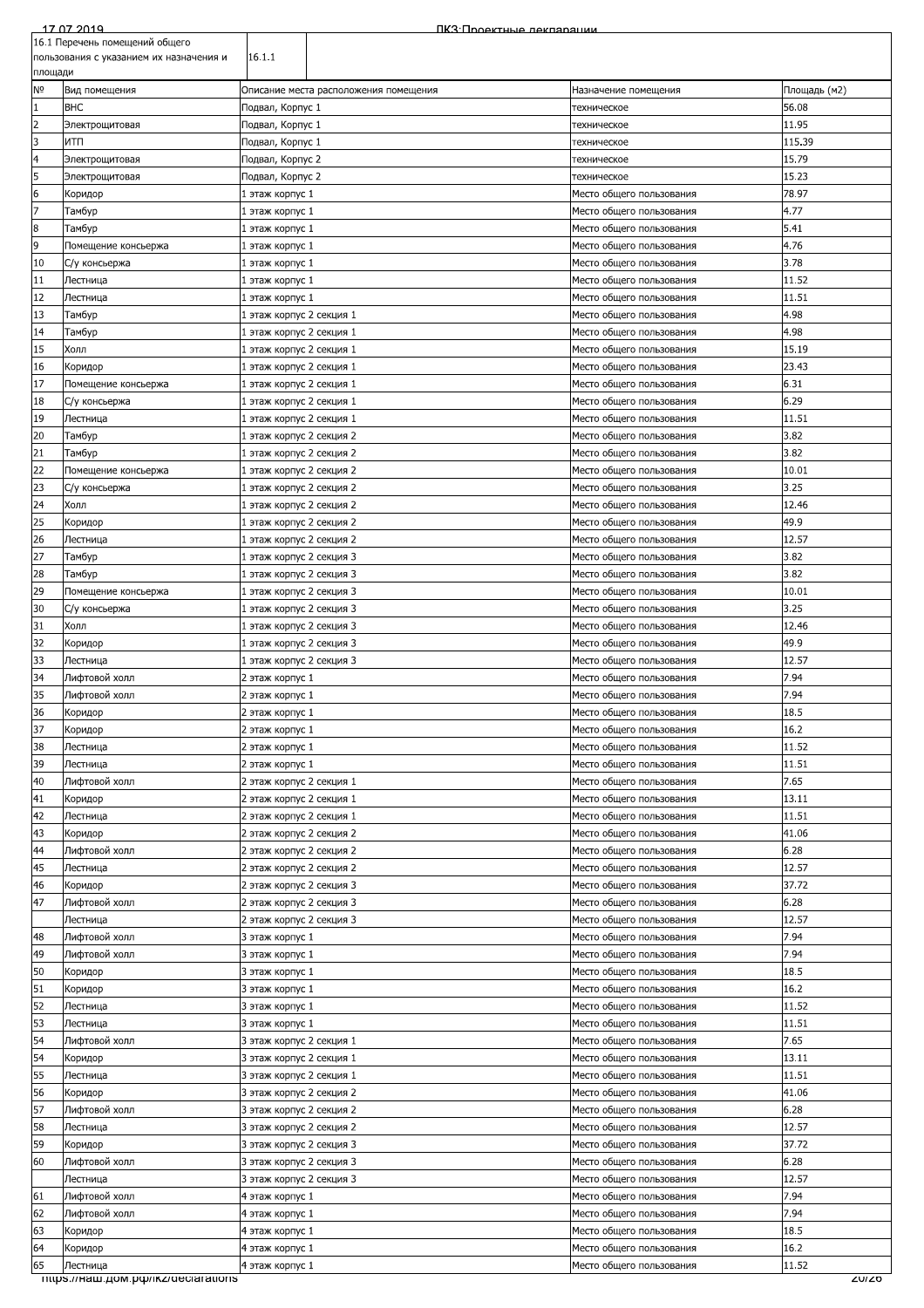| 66<br>11.51<br>Лестница<br>4 этаж корпус 1<br>Место общего пользования<br>67<br>7.65<br>Лифтовой холл<br>4 этаж корпус 2 секция 1<br>Место общего пользования<br>68<br>13.11<br>4 этаж корпус 2 секция 1<br>Коридор<br>Место общего пользования<br>69<br>11.51<br>Лестница<br>4 этаж корпус 2 секция 1<br>Место общего пользования<br>70<br>41.06<br>4 этаж корпус 2 секция 2<br>Место общего пользования<br>Коридор<br>71<br>6.28<br>Лифтовой холл<br>4 этаж корпус 2 секция 2<br>Место общего пользования<br>72<br>12.57<br>Лестница<br>4 этаж корпус 2 секция 2<br>Место общего пользования<br>73<br>37.72<br>4 этаж корпус 2 секция 3<br>Коридор<br>Место общего пользования<br>74<br>6.28<br>Лифтовой холл<br>4 этаж корпус 2 секция 3<br>Место общего пользования<br>75<br>12.57<br>Лестница<br>4 этаж корпус 2 секция 3<br>Место общего пользования<br>76<br>7.94<br>Лифтовой холл<br>5 этаж корпус 1<br>Место общего пользования<br>77<br>7.94<br>Лифтовой холл<br>5 этаж корпус 1<br>Место общего пользования<br>78<br>18.5<br>5 этаж корпус 1<br>Место общего пользования<br>Коридор<br>79<br>16.2<br>Коридор<br>5 этаж корпус 1<br>Место общего пользования<br>80<br>11.52<br>5 этаж корпус 1<br>Лестница<br>Место общего пользования<br>81<br>11.51<br>Лестница<br>5 этаж корпус 1<br>Место общего пользования<br>82<br>7.65<br>Лифтовой холл<br>5 этаж корпус 2 секция 1<br>Место общего пользования<br>83<br>5 этаж корпус 2 секция 1<br>13.11<br>Коридор<br>Место общего пользования<br>84<br>11.51<br>Лестница<br>5 этаж корпус 2 секция 1<br>Место общего пользования<br>5 этаж корпус 2 секция 2<br>41.06<br>Коридор<br>Место общего пользования<br>85<br>6.28<br>Лифтовой холл<br>5 этаж корпус 2 секция 2<br>Место общего пользования<br>86<br>12.57<br>5 этаж корпус 2 секция 2<br>Лестница<br>Место общего пользования<br>87<br>37.72<br>5 этаж корпус 2 секция 3<br>Коридор<br>Место общего пользования<br>6.28<br>88<br>Лифтовой холл<br>5 этаж корпус 2 секция 3<br>Место общего пользования<br>89<br>12.57<br>Лестница<br>5 этаж корпус 2 секция 3<br>Место общего пользования<br>90<br>7.94<br>Лифтовой холл<br>Место общего пользования<br>6 этаж корпус 1<br>91<br>7.94<br>Лифтовой холл<br>6 этаж корпус 1<br>Место общего пользования<br>92<br>18.5<br>6 этаж корпус 1<br>Место общего пользования<br>Коридор<br>93<br>16.2<br>Коридор<br>6 этаж корпус 1<br>Место общего пользования<br>94<br>11.52<br>Лестница<br>6 этаж корпус 1<br>Место общего пользования<br>95<br>11.51<br>Лестница<br>6 этаж корпус 1<br>Место общего пользования<br>96<br>7.65<br>Лифтовой холл<br>6 этаж корпус 2 секция 1<br>Место общего пользования<br>97<br>13.11<br>6 этаж корпус 2 секция 1<br>Место общего пользования<br>Коридор<br>98<br>11.51<br>Лестница<br>6 этаж корпус 2 секция 1<br>Место общего пользования<br>99<br>41.06<br>Коридор<br>6 этаж корпус 2 секция 2<br>Место общего пользования<br>100<br>6.28<br>Лифтовой холл<br>6 этаж корпус 2 секция 2<br>Место общего пользования<br>101<br>12.57<br>Лестница<br>6 этаж корпус 2 секция 2<br>Место общего пользования<br>37.72<br>102<br>Коридор<br>6 этаж корпус 2 секция 3<br>Место общего пользования<br>103<br>6.28<br>Лифтовой холл<br>6 этаж корпус 2 секция 3<br>Место общего пользования<br>104<br>Лестница<br>12.57<br>6 этаж корпус 2 секция 3<br>Место общего пользования<br>105<br>7.94<br>Лифтовой холл<br>7 этаж корпус 1<br>Место общего пользования<br>106<br>7.94<br>Лифтовой холл<br>7 этаж корпус 1<br>Место общего пользования<br>107<br>18.5<br>7 этаж корпус 1<br>Место общего пользования<br>Коридор<br>108<br>16.2<br>7 этаж корпус 1<br>Место общего пользования<br>Коридор<br>11.52<br>109<br>Лестница<br>7 этаж корпус 1<br>Место общего пользования<br>110<br>11.51<br>Лестница<br>7 этаж корпус 1<br>Место общего пользования<br>111<br>7.65<br>Лифтовой холл<br>7 этаж корпус 2 секция 1<br>Место общего пользования<br>112<br>13.11<br>Коридор<br>7 этаж корпус 2 секция 1<br>Место общего пользования<br>113<br>11.51<br>Лестница<br>7 этаж корпус 2 секция 1<br>Место общего пользования<br>114<br>41.06<br>7 этаж корпус 2 секция 2<br>Место общего пользования<br>Коридор<br>6.28<br>115<br>7 этаж корпус 2 секция 2<br>Лифтовой холл<br>Место общего пользования<br>12.57<br>116<br>Лестница<br>7 этаж корпус 2 секция 2<br>Место общего пользования<br>7 этаж корпус 2 секция 3<br>37.72<br>Коридор<br>Место общего пользования<br>117<br>Лифтовой холл<br>7 этаж корпус 2 секция 3<br>6.28<br>Место общего пользования<br>12.57<br>118<br>Лестница<br>7 этаж корпус 2 секция 3<br>Место общего пользования<br>119<br>7.94<br>Лифтовой холл<br>8 этаж корпус 1<br>Место общего пользования<br>120<br>7.94<br>Лифтовой холл<br>8 этаж корпус 1<br>Место общего пользования<br>121<br>18.5<br>8 этаж корпус 1<br>Коридор<br>Место общего пользования<br>122<br>16.2<br>Коридор<br>8 этаж корпус 1<br>Место общего пользования<br>123<br>11.52<br>Лестница<br>8 этаж корпус 1<br>Место общего пользования<br>124<br>11.51<br>Лестница<br>8 этаж корпус 1<br>Место общего пользования<br>125<br>7.65<br>Лифтовой холл<br>8 этаж корпус 2 секция 1<br>Место общего пользования<br>126<br>13.11<br>8 этаж корпус 2 секция 1<br>Коридор<br>Место общего пользования<br>127<br>8 этаж корпус 2 секция 1<br>11.51<br>Лестница<br>Место общего пользования<br>128<br>8 этаж корпус 2 секция 2<br>41.06<br>Место общего пользования<br>Коридор<br>129<br>6.28<br>Лифтовой холл<br>8 этаж корпус 2 секция 2<br>Место общего пользования<br>130<br>12.57<br>Лестница<br>8 этаж корпус 2 секция 2<br>Место общего пользования<br>131<br>37.72<br>8 этаж корпус 2 секция 3<br>Коридор<br>Место общего пользования<br>132<br>Лифтовой холл<br>6.28<br>8 этаж корпус 2 секция 3<br>Место общего пользования<br>133<br>12.57<br>8 этаж корпус 2 секция 3<br>Лестница<br>Место общего пользования<br>134<br>7.94<br>Лифтовой холл<br>Место общего пользования<br>9 этаж корпус 1<br>mups.//наш.дом.pф/ikz/declarations<br>Z 1720 | 17 07 2019 | ПКЗ:Проектные лекпарации |  |
|---------------------------------------------------------------------------------------------------------------------------------------------------------------------------------------------------------------------------------------------------------------------------------------------------------------------------------------------------------------------------------------------------------------------------------------------------------------------------------------------------------------------------------------------------------------------------------------------------------------------------------------------------------------------------------------------------------------------------------------------------------------------------------------------------------------------------------------------------------------------------------------------------------------------------------------------------------------------------------------------------------------------------------------------------------------------------------------------------------------------------------------------------------------------------------------------------------------------------------------------------------------------------------------------------------------------------------------------------------------------------------------------------------------------------------------------------------------------------------------------------------------------------------------------------------------------------------------------------------------------------------------------------------------------------------------------------------------------------------------------------------------------------------------------------------------------------------------------------------------------------------------------------------------------------------------------------------------------------------------------------------------------------------------------------------------------------------------------------------------------------------------------------------------------------------------------------------------------------------------------------------------------------------------------------------------------------------------------------------------------------------------------------------------------------------------------------------------------------------------------------------------------------------------------------------------------------------------------------------------------------------------------------------------------------------------------------------------------------------------------------------------------------------------------------------------------------------------------------------------------------------------------------------------------------------------------------------------------------------------------------------------------------------------------------------------------------------------------------------------------------------------------------------------------------------------------------------------------------------------------------------------------------------------------------------------------------------------------------------------------------------------------------------------------------------------------------------------------------------------------------------------------------------------------------------------------------------------------------------------------------------------------------------------------------------------------------------------------------------------------------------------------------------------------------------------------------------------------------------------------------------------------------------------------------------------------------------------------------------------------------------------------------------------------------------------------------------------------------------------------------------------------------------------------------------------------------------------------------------------------------------------------------------------------------------------------------------------------------------------------------------------------------------------------------------------------------------------------------------------------------------------------------------------------------------------------------------------------------------------------------------------------------------------------------------------------------------------------------------------------------------------------------------------------------------------------------------------------------------------------------------------------------------------------------------------------------------------------------------------------------------------------------------------------------------------------------------------------------------------------------------------------------------------------------------------------------------------------------------------------------------------------------------------------------------------------------------------------------------------------------------------------------------------------------------------------------------------------------------------------------------------------------------------------------------------------------------------------------------------------------------------------------------------------------------------------------------------------------------------------------------------------------------------------------------------------------------------------------------------------------------------------------------------------------------------------------------------------------------------------------------------------------------|------------|--------------------------|--|
|                                                                                                                                                                                                                                                                                                                                                                                                                                                                                                                                                                                                                                                                                                                                                                                                                                                                                                                                                                                                                                                                                                                                                                                                                                                                                                                                                                                                                                                                                                                                                                                                                                                                                                                                                                                                                                                                                                                                                                                                                                                                                                                                                                                                                                                                                                                                                                                                                                                                                                                                                                                                                                                                                                                                                                                                                                                                                                                                                                                                                                                                                                                                                                                                                                                                                                                                                                                                                                                                                                                                                                                                                                                                                                                                                                                                                                                                                                                                                                                                                                                                                                                                                                                                                                                                                                                                                                                                                                                                                                                                                                                                                                                                                                                                                                                                                                                                                                                                                                                                                                                                                                                                                                                                                                                                                                                                                                                                                                                                                                                                                                                                                                                                                                                                                                                                                                                                                                                                                                                                                                 |            |                          |  |
|                                                                                                                                                                                                                                                                                                                                                                                                                                                                                                                                                                                                                                                                                                                                                                                                                                                                                                                                                                                                                                                                                                                                                                                                                                                                                                                                                                                                                                                                                                                                                                                                                                                                                                                                                                                                                                                                                                                                                                                                                                                                                                                                                                                                                                                                                                                                                                                                                                                                                                                                                                                                                                                                                                                                                                                                                                                                                                                                                                                                                                                                                                                                                                                                                                                                                                                                                                                                                                                                                                                                                                                                                                                                                                                                                                                                                                                                                                                                                                                                                                                                                                                                                                                                                                                                                                                                                                                                                                                                                                                                                                                                                                                                                                                                                                                                                                                                                                                                                                                                                                                                                                                                                                                                                                                                                                                                                                                                                                                                                                                                                                                                                                                                                                                                                                                                                                                                                                                                                                                                                                 |            |                          |  |
|                                                                                                                                                                                                                                                                                                                                                                                                                                                                                                                                                                                                                                                                                                                                                                                                                                                                                                                                                                                                                                                                                                                                                                                                                                                                                                                                                                                                                                                                                                                                                                                                                                                                                                                                                                                                                                                                                                                                                                                                                                                                                                                                                                                                                                                                                                                                                                                                                                                                                                                                                                                                                                                                                                                                                                                                                                                                                                                                                                                                                                                                                                                                                                                                                                                                                                                                                                                                                                                                                                                                                                                                                                                                                                                                                                                                                                                                                                                                                                                                                                                                                                                                                                                                                                                                                                                                                                                                                                                                                                                                                                                                                                                                                                                                                                                                                                                                                                                                                                                                                                                                                                                                                                                                                                                                                                                                                                                                                                                                                                                                                                                                                                                                                                                                                                                                                                                                                                                                                                                                                                 |            |                          |  |
|                                                                                                                                                                                                                                                                                                                                                                                                                                                                                                                                                                                                                                                                                                                                                                                                                                                                                                                                                                                                                                                                                                                                                                                                                                                                                                                                                                                                                                                                                                                                                                                                                                                                                                                                                                                                                                                                                                                                                                                                                                                                                                                                                                                                                                                                                                                                                                                                                                                                                                                                                                                                                                                                                                                                                                                                                                                                                                                                                                                                                                                                                                                                                                                                                                                                                                                                                                                                                                                                                                                                                                                                                                                                                                                                                                                                                                                                                                                                                                                                                                                                                                                                                                                                                                                                                                                                                                                                                                                                                                                                                                                                                                                                                                                                                                                                                                                                                                                                                                                                                                                                                                                                                                                                                                                                                                                                                                                                                                                                                                                                                                                                                                                                                                                                                                                                                                                                                                                                                                                                                                 |            |                          |  |
|                                                                                                                                                                                                                                                                                                                                                                                                                                                                                                                                                                                                                                                                                                                                                                                                                                                                                                                                                                                                                                                                                                                                                                                                                                                                                                                                                                                                                                                                                                                                                                                                                                                                                                                                                                                                                                                                                                                                                                                                                                                                                                                                                                                                                                                                                                                                                                                                                                                                                                                                                                                                                                                                                                                                                                                                                                                                                                                                                                                                                                                                                                                                                                                                                                                                                                                                                                                                                                                                                                                                                                                                                                                                                                                                                                                                                                                                                                                                                                                                                                                                                                                                                                                                                                                                                                                                                                                                                                                                                                                                                                                                                                                                                                                                                                                                                                                                                                                                                                                                                                                                                                                                                                                                                                                                                                                                                                                                                                                                                                                                                                                                                                                                                                                                                                                                                                                                                                                                                                                                                                 |            |                          |  |
|                                                                                                                                                                                                                                                                                                                                                                                                                                                                                                                                                                                                                                                                                                                                                                                                                                                                                                                                                                                                                                                                                                                                                                                                                                                                                                                                                                                                                                                                                                                                                                                                                                                                                                                                                                                                                                                                                                                                                                                                                                                                                                                                                                                                                                                                                                                                                                                                                                                                                                                                                                                                                                                                                                                                                                                                                                                                                                                                                                                                                                                                                                                                                                                                                                                                                                                                                                                                                                                                                                                                                                                                                                                                                                                                                                                                                                                                                                                                                                                                                                                                                                                                                                                                                                                                                                                                                                                                                                                                                                                                                                                                                                                                                                                                                                                                                                                                                                                                                                                                                                                                                                                                                                                                                                                                                                                                                                                                                                                                                                                                                                                                                                                                                                                                                                                                                                                                                                                                                                                                                                 |            |                          |  |
|                                                                                                                                                                                                                                                                                                                                                                                                                                                                                                                                                                                                                                                                                                                                                                                                                                                                                                                                                                                                                                                                                                                                                                                                                                                                                                                                                                                                                                                                                                                                                                                                                                                                                                                                                                                                                                                                                                                                                                                                                                                                                                                                                                                                                                                                                                                                                                                                                                                                                                                                                                                                                                                                                                                                                                                                                                                                                                                                                                                                                                                                                                                                                                                                                                                                                                                                                                                                                                                                                                                                                                                                                                                                                                                                                                                                                                                                                                                                                                                                                                                                                                                                                                                                                                                                                                                                                                                                                                                                                                                                                                                                                                                                                                                                                                                                                                                                                                                                                                                                                                                                                                                                                                                                                                                                                                                                                                                                                                                                                                                                                                                                                                                                                                                                                                                                                                                                                                                                                                                                                                 |            |                          |  |
|                                                                                                                                                                                                                                                                                                                                                                                                                                                                                                                                                                                                                                                                                                                                                                                                                                                                                                                                                                                                                                                                                                                                                                                                                                                                                                                                                                                                                                                                                                                                                                                                                                                                                                                                                                                                                                                                                                                                                                                                                                                                                                                                                                                                                                                                                                                                                                                                                                                                                                                                                                                                                                                                                                                                                                                                                                                                                                                                                                                                                                                                                                                                                                                                                                                                                                                                                                                                                                                                                                                                                                                                                                                                                                                                                                                                                                                                                                                                                                                                                                                                                                                                                                                                                                                                                                                                                                                                                                                                                                                                                                                                                                                                                                                                                                                                                                                                                                                                                                                                                                                                                                                                                                                                                                                                                                                                                                                                                                                                                                                                                                                                                                                                                                                                                                                                                                                                                                                                                                                                                                 |            |                          |  |
|                                                                                                                                                                                                                                                                                                                                                                                                                                                                                                                                                                                                                                                                                                                                                                                                                                                                                                                                                                                                                                                                                                                                                                                                                                                                                                                                                                                                                                                                                                                                                                                                                                                                                                                                                                                                                                                                                                                                                                                                                                                                                                                                                                                                                                                                                                                                                                                                                                                                                                                                                                                                                                                                                                                                                                                                                                                                                                                                                                                                                                                                                                                                                                                                                                                                                                                                                                                                                                                                                                                                                                                                                                                                                                                                                                                                                                                                                                                                                                                                                                                                                                                                                                                                                                                                                                                                                                                                                                                                                                                                                                                                                                                                                                                                                                                                                                                                                                                                                                                                                                                                                                                                                                                                                                                                                                                                                                                                                                                                                                                                                                                                                                                                                                                                                                                                                                                                                                                                                                                                                                 |            |                          |  |
|                                                                                                                                                                                                                                                                                                                                                                                                                                                                                                                                                                                                                                                                                                                                                                                                                                                                                                                                                                                                                                                                                                                                                                                                                                                                                                                                                                                                                                                                                                                                                                                                                                                                                                                                                                                                                                                                                                                                                                                                                                                                                                                                                                                                                                                                                                                                                                                                                                                                                                                                                                                                                                                                                                                                                                                                                                                                                                                                                                                                                                                                                                                                                                                                                                                                                                                                                                                                                                                                                                                                                                                                                                                                                                                                                                                                                                                                                                                                                                                                                                                                                                                                                                                                                                                                                                                                                                                                                                                                                                                                                                                                                                                                                                                                                                                                                                                                                                                                                                                                                                                                                                                                                                                                                                                                                                                                                                                                                                                                                                                                                                                                                                                                                                                                                                                                                                                                                                                                                                                                                                 |            |                          |  |
|                                                                                                                                                                                                                                                                                                                                                                                                                                                                                                                                                                                                                                                                                                                                                                                                                                                                                                                                                                                                                                                                                                                                                                                                                                                                                                                                                                                                                                                                                                                                                                                                                                                                                                                                                                                                                                                                                                                                                                                                                                                                                                                                                                                                                                                                                                                                                                                                                                                                                                                                                                                                                                                                                                                                                                                                                                                                                                                                                                                                                                                                                                                                                                                                                                                                                                                                                                                                                                                                                                                                                                                                                                                                                                                                                                                                                                                                                                                                                                                                                                                                                                                                                                                                                                                                                                                                                                                                                                                                                                                                                                                                                                                                                                                                                                                                                                                                                                                                                                                                                                                                                                                                                                                                                                                                                                                                                                                                                                                                                                                                                                                                                                                                                                                                                                                                                                                                                                                                                                                                                                 |            |                          |  |
|                                                                                                                                                                                                                                                                                                                                                                                                                                                                                                                                                                                                                                                                                                                                                                                                                                                                                                                                                                                                                                                                                                                                                                                                                                                                                                                                                                                                                                                                                                                                                                                                                                                                                                                                                                                                                                                                                                                                                                                                                                                                                                                                                                                                                                                                                                                                                                                                                                                                                                                                                                                                                                                                                                                                                                                                                                                                                                                                                                                                                                                                                                                                                                                                                                                                                                                                                                                                                                                                                                                                                                                                                                                                                                                                                                                                                                                                                                                                                                                                                                                                                                                                                                                                                                                                                                                                                                                                                                                                                                                                                                                                                                                                                                                                                                                                                                                                                                                                                                                                                                                                                                                                                                                                                                                                                                                                                                                                                                                                                                                                                                                                                                                                                                                                                                                                                                                                                                                                                                                                                                 |            |                          |  |
|                                                                                                                                                                                                                                                                                                                                                                                                                                                                                                                                                                                                                                                                                                                                                                                                                                                                                                                                                                                                                                                                                                                                                                                                                                                                                                                                                                                                                                                                                                                                                                                                                                                                                                                                                                                                                                                                                                                                                                                                                                                                                                                                                                                                                                                                                                                                                                                                                                                                                                                                                                                                                                                                                                                                                                                                                                                                                                                                                                                                                                                                                                                                                                                                                                                                                                                                                                                                                                                                                                                                                                                                                                                                                                                                                                                                                                                                                                                                                                                                                                                                                                                                                                                                                                                                                                                                                                                                                                                                                                                                                                                                                                                                                                                                                                                                                                                                                                                                                                                                                                                                                                                                                                                                                                                                                                                                                                                                                                                                                                                                                                                                                                                                                                                                                                                                                                                                                                                                                                                                                                 |            |                          |  |
|                                                                                                                                                                                                                                                                                                                                                                                                                                                                                                                                                                                                                                                                                                                                                                                                                                                                                                                                                                                                                                                                                                                                                                                                                                                                                                                                                                                                                                                                                                                                                                                                                                                                                                                                                                                                                                                                                                                                                                                                                                                                                                                                                                                                                                                                                                                                                                                                                                                                                                                                                                                                                                                                                                                                                                                                                                                                                                                                                                                                                                                                                                                                                                                                                                                                                                                                                                                                                                                                                                                                                                                                                                                                                                                                                                                                                                                                                                                                                                                                                                                                                                                                                                                                                                                                                                                                                                                                                                                                                                                                                                                                                                                                                                                                                                                                                                                                                                                                                                                                                                                                                                                                                                                                                                                                                                                                                                                                                                                                                                                                                                                                                                                                                                                                                                                                                                                                                                                                                                                                                                 |            |                          |  |
|                                                                                                                                                                                                                                                                                                                                                                                                                                                                                                                                                                                                                                                                                                                                                                                                                                                                                                                                                                                                                                                                                                                                                                                                                                                                                                                                                                                                                                                                                                                                                                                                                                                                                                                                                                                                                                                                                                                                                                                                                                                                                                                                                                                                                                                                                                                                                                                                                                                                                                                                                                                                                                                                                                                                                                                                                                                                                                                                                                                                                                                                                                                                                                                                                                                                                                                                                                                                                                                                                                                                                                                                                                                                                                                                                                                                                                                                                                                                                                                                                                                                                                                                                                                                                                                                                                                                                                                                                                                                                                                                                                                                                                                                                                                                                                                                                                                                                                                                                                                                                                                                                                                                                                                                                                                                                                                                                                                                                                                                                                                                                                                                                                                                                                                                                                                                                                                                                                                                                                                                                                 |            |                          |  |
|                                                                                                                                                                                                                                                                                                                                                                                                                                                                                                                                                                                                                                                                                                                                                                                                                                                                                                                                                                                                                                                                                                                                                                                                                                                                                                                                                                                                                                                                                                                                                                                                                                                                                                                                                                                                                                                                                                                                                                                                                                                                                                                                                                                                                                                                                                                                                                                                                                                                                                                                                                                                                                                                                                                                                                                                                                                                                                                                                                                                                                                                                                                                                                                                                                                                                                                                                                                                                                                                                                                                                                                                                                                                                                                                                                                                                                                                                                                                                                                                                                                                                                                                                                                                                                                                                                                                                                                                                                                                                                                                                                                                                                                                                                                                                                                                                                                                                                                                                                                                                                                                                                                                                                                                                                                                                                                                                                                                                                                                                                                                                                                                                                                                                                                                                                                                                                                                                                                                                                                                                                 |            |                          |  |
|                                                                                                                                                                                                                                                                                                                                                                                                                                                                                                                                                                                                                                                                                                                                                                                                                                                                                                                                                                                                                                                                                                                                                                                                                                                                                                                                                                                                                                                                                                                                                                                                                                                                                                                                                                                                                                                                                                                                                                                                                                                                                                                                                                                                                                                                                                                                                                                                                                                                                                                                                                                                                                                                                                                                                                                                                                                                                                                                                                                                                                                                                                                                                                                                                                                                                                                                                                                                                                                                                                                                                                                                                                                                                                                                                                                                                                                                                                                                                                                                                                                                                                                                                                                                                                                                                                                                                                                                                                                                                                                                                                                                                                                                                                                                                                                                                                                                                                                                                                                                                                                                                                                                                                                                                                                                                                                                                                                                                                                                                                                                                                                                                                                                                                                                                                                                                                                                                                                                                                                                                                 |            |                          |  |
|                                                                                                                                                                                                                                                                                                                                                                                                                                                                                                                                                                                                                                                                                                                                                                                                                                                                                                                                                                                                                                                                                                                                                                                                                                                                                                                                                                                                                                                                                                                                                                                                                                                                                                                                                                                                                                                                                                                                                                                                                                                                                                                                                                                                                                                                                                                                                                                                                                                                                                                                                                                                                                                                                                                                                                                                                                                                                                                                                                                                                                                                                                                                                                                                                                                                                                                                                                                                                                                                                                                                                                                                                                                                                                                                                                                                                                                                                                                                                                                                                                                                                                                                                                                                                                                                                                                                                                                                                                                                                                                                                                                                                                                                                                                                                                                                                                                                                                                                                                                                                                                                                                                                                                                                                                                                                                                                                                                                                                                                                                                                                                                                                                                                                                                                                                                                                                                                                                                                                                                                                                 |            |                          |  |
|                                                                                                                                                                                                                                                                                                                                                                                                                                                                                                                                                                                                                                                                                                                                                                                                                                                                                                                                                                                                                                                                                                                                                                                                                                                                                                                                                                                                                                                                                                                                                                                                                                                                                                                                                                                                                                                                                                                                                                                                                                                                                                                                                                                                                                                                                                                                                                                                                                                                                                                                                                                                                                                                                                                                                                                                                                                                                                                                                                                                                                                                                                                                                                                                                                                                                                                                                                                                                                                                                                                                                                                                                                                                                                                                                                                                                                                                                                                                                                                                                                                                                                                                                                                                                                                                                                                                                                                                                                                                                                                                                                                                                                                                                                                                                                                                                                                                                                                                                                                                                                                                                                                                                                                                                                                                                                                                                                                                                                                                                                                                                                                                                                                                                                                                                                                                                                                                                                                                                                                                                                 |            |                          |  |
|                                                                                                                                                                                                                                                                                                                                                                                                                                                                                                                                                                                                                                                                                                                                                                                                                                                                                                                                                                                                                                                                                                                                                                                                                                                                                                                                                                                                                                                                                                                                                                                                                                                                                                                                                                                                                                                                                                                                                                                                                                                                                                                                                                                                                                                                                                                                                                                                                                                                                                                                                                                                                                                                                                                                                                                                                                                                                                                                                                                                                                                                                                                                                                                                                                                                                                                                                                                                                                                                                                                                                                                                                                                                                                                                                                                                                                                                                                                                                                                                                                                                                                                                                                                                                                                                                                                                                                                                                                                                                                                                                                                                                                                                                                                                                                                                                                                                                                                                                                                                                                                                                                                                                                                                                                                                                                                                                                                                                                                                                                                                                                                                                                                                                                                                                                                                                                                                                                                                                                                                                                 |            |                          |  |
|                                                                                                                                                                                                                                                                                                                                                                                                                                                                                                                                                                                                                                                                                                                                                                                                                                                                                                                                                                                                                                                                                                                                                                                                                                                                                                                                                                                                                                                                                                                                                                                                                                                                                                                                                                                                                                                                                                                                                                                                                                                                                                                                                                                                                                                                                                                                                                                                                                                                                                                                                                                                                                                                                                                                                                                                                                                                                                                                                                                                                                                                                                                                                                                                                                                                                                                                                                                                                                                                                                                                                                                                                                                                                                                                                                                                                                                                                                                                                                                                                                                                                                                                                                                                                                                                                                                                                                                                                                                                                                                                                                                                                                                                                                                                                                                                                                                                                                                                                                                                                                                                                                                                                                                                                                                                                                                                                                                                                                                                                                                                                                                                                                                                                                                                                                                                                                                                                                                                                                                                                                 |            |                          |  |
|                                                                                                                                                                                                                                                                                                                                                                                                                                                                                                                                                                                                                                                                                                                                                                                                                                                                                                                                                                                                                                                                                                                                                                                                                                                                                                                                                                                                                                                                                                                                                                                                                                                                                                                                                                                                                                                                                                                                                                                                                                                                                                                                                                                                                                                                                                                                                                                                                                                                                                                                                                                                                                                                                                                                                                                                                                                                                                                                                                                                                                                                                                                                                                                                                                                                                                                                                                                                                                                                                                                                                                                                                                                                                                                                                                                                                                                                                                                                                                                                                                                                                                                                                                                                                                                                                                                                                                                                                                                                                                                                                                                                                                                                                                                                                                                                                                                                                                                                                                                                                                                                                                                                                                                                                                                                                                                                                                                                                                                                                                                                                                                                                                                                                                                                                                                                                                                                                                                                                                                                                                 |            |                          |  |
|                                                                                                                                                                                                                                                                                                                                                                                                                                                                                                                                                                                                                                                                                                                                                                                                                                                                                                                                                                                                                                                                                                                                                                                                                                                                                                                                                                                                                                                                                                                                                                                                                                                                                                                                                                                                                                                                                                                                                                                                                                                                                                                                                                                                                                                                                                                                                                                                                                                                                                                                                                                                                                                                                                                                                                                                                                                                                                                                                                                                                                                                                                                                                                                                                                                                                                                                                                                                                                                                                                                                                                                                                                                                                                                                                                                                                                                                                                                                                                                                                                                                                                                                                                                                                                                                                                                                                                                                                                                                                                                                                                                                                                                                                                                                                                                                                                                                                                                                                                                                                                                                                                                                                                                                                                                                                                                                                                                                                                                                                                                                                                                                                                                                                                                                                                                                                                                                                                                                                                                                                                 |            |                          |  |
|                                                                                                                                                                                                                                                                                                                                                                                                                                                                                                                                                                                                                                                                                                                                                                                                                                                                                                                                                                                                                                                                                                                                                                                                                                                                                                                                                                                                                                                                                                                                                                                                                                                                                                                                                                                                                                                                                                                                                                                                                                                                                                                                                                                                                                                                                                                                                                                                                                                                                                                                                                                                                                                                                                                                                                                                                                                                                                                                                                                                                                                                                                                                                                                                                                                                                                                                                                                                                                                                                                                                                                                                                                                                                                                                                                                                                                                                                                                                                                                                                                                                                                                                                                                                                                                                                                                                                                                                                                                                                                                                                                                                                                                                                                                                                                                                                                                                                                                                                                                                                                                                                                                                                                                                                                                                                                                                                                                                                                                                                                                                                                                                                                                                                                                                                                                                                                                                                                                                                                                                                                 |            |                          |  |
|                                                                                                                                                                                                                                                                                                                                                                                                                                                                                                                                                                                                                                                                                                                                                                                                                                                                                                                                                                                                                                                                                                                                                                                                                                                                                                                                                                                                                                                                                                                                                                                                                                                                                                                                                                                                                                                                                                                                                                                                                                                                                                                                                                                                                                                                                                                                                                                                                                                                                                                                                                                                                                                                                                                                                                                                                                                                                                                                                                                                                                                                                                                                                                                                                                                                                                                                                                                                                                                                                                                                                                                                                                                                                                                                                                                                                                                                                                                                                                                                                                                                                                                                                                                                                                                                                                                                                                                                                                                                                                                                                                                                                                                                                                                                                                                                                                                                                                                                                                                                                                                                                                                                                                                                                                                                                                                                                                                                                                                                                                                                                                                                                                                                                                                                                                                                                                                                                                                                                                                                                                 |            |                          |  |
|                                                                                                                                                                                                                                                                                                                                                                                                                                                                                                                                                                                                                                                                                                                                                                                                                                                                                                                                                                                                                                                                                                                                                                                                                                                                                                                                                                                                                                                                                                                                                                                                                                                                                                                                                                                                                                                                                                                                                                                                                                                                                                                                                                                                                                                                                                                                                                                                                                                                                                                                                                                                                                                                                                                                                                                                                                                                                                                                                                                                                                                                                                                                                                                                                                                                                                                                                                                                                                                                                                                                                                                                                                                                                                                                                                                                                                                                                                                                                                                                                                                                                                                                                                                                                                                                                                                                                                                                                                                                                                                                                                                                                                                                                                                                                                                                                                                                                                                                                                                                                                                                                                                                                                                                                                                                                                                                                                                                                                                                                                                                                                                                                                                                                                                                                                                                                                                                                                                                                                                                                                 |            |                          |  |
|                                                                                                                                                                                                                                                                                                                                                                                                                                                                                                                                                                                                                                                                                                                                                                                                                                                                                                                                                                                                                                                                                                                                                                                                                                                                                                                                                                                                                                                                                                                                                                                                                                                                                                                                                                                                                                                                                                                                                                                                                                                                                                                                                                                                                                                                                                                                                                                                                                                                                                                                                                                                                                                                                                                                                                                                                                                                                                                                                                                                                                                                                                                                                                                                                                                                                                                                                                                                                                                                                                                                                                                                                                                                                                                                                                                                                                                                                                                                                                                                                                                                                                                                                                                                                                                                                                                                                                                                                                                                                                                                                                                                                                                                                                                                                                                                                                                                                                                                                                                                                                                                                                                                                                                                                                                                                                                                                                                                                                                                                                                                                                                                                                                                                                                                                                                                                                                                                                                                                                                                                                 |            |                          |  |
|                                                                                                                                                                                                                                                                                                                                                                                                                                                                                                                                                                                                                                                                                                                                                                                                                                                                                                                                                                                                                                                                                                                                                                                                                                                                                                                                                                                                                                                                                                                                                                                                                                                                                                                                                                                                                                                                                                                                                                                                                                                                                                                                                                                                                                                                                                                                                                                                                                                                                                                                                                                                                                                                                                                                                                                                                                                                                                                                                                                                                                                                                                                                                                                                                                                                                                                                                                                                                                                                                                                                                                                                                                                                                                                                                                                                                                                                                                                                                                                                                                                                                                                                                                                                                                                                                                                                                                                                                                                                                                                                                                                                                                                                                                                                                                                                                                                                                                                                                                                                                                                                                                                                                                                                                                                                                                                                                                                                                                                                                                                                                                                                                                                                                                                                                                                                                                                                                                                                                                                                                                 |            |                          |  |
|                                                                                                                                                                                                                                                                                                                                                                                                                                                                                                                                                                                                                                                                                                                                                                                                                                                                                                                                                                                                                                                                                                                                                                                                                                                                                                                                                                                                                                                                                                                                                                                                                                                                                                                                                                                                                                                                                                                                                                                                                                                                                                                                                                                                                                                                                                                                                                                                                                                                                                                                                                                                                                                                                                                                                                                                                                                                                                                                                                                                                                                                                                                                                                                                                                                                                                                                                                                                                                                                                                                                                                                                                                                                                                                                                                                                                                                                                                                                                                                                                                                                                                                                                                                                                                                                                                                                                                                                                                                                                                                                                                                                                                                                                                                                                                                                                                                                                                                                                                                                                                                                                                                                                                                                                                                                                                                                                                                                                                                                                                                                                                                                                                                                                                                                                                                                                                                                                                                                                                                                                                 |            |                          |  |
|                                                                                                                                                                                                                                                                                                                                                                                                                                                                                                                                                                                                                                                                                                                                                                                                                                                                                                                                                                                                                                                                                                                                                                                                                                                                                                                                                                                                                                                                                                                                                                                                                                                                                                                                                                                                                                                                                                                                                                                                                                                                                                                                                                                                                                                                                                                                                                                                                                                                                                                                                                                                                                                                                                                                                                                                                                                                                                                                                                                                                                                                                                                                                                                                                                                                                                                                                                                                                                                                                                                                                                                                                                                                                                                                                                                                                                                                                                                                                                                                                                                                                                                                                                                                                                                                                                                                                                                                                                                                                                                                                                                                                                                                                                                                                                                                                                                                                                                                                                                                                                                                                                                                                                                                                                                                                                                                                                                                                                                                                                                                                                                                                                                                                                                                                                                                                                                                                                                                                                                                                                 |            |                          |  |
|                                                                                                                                                                                                                                                                                                                                                                                                                                                                                                                                                                                                                                                                                                                                                                                                                                                                                                                                                                                                                                                                                                                                                                                                                                                                                                                                                                                                                                                                                                                                                                                                                                                                                                                                                                                                                                                                                                                                                                                                                                                                                                                                                                                                                                                                                                                                                                                                                                                                                                                                                                                                                                                                                                                                                                                                                                                                                                                                                                                                                                                                                                                                                                                                                                                                                                                                                                                                                                                                                                                                                                                                                                                                                                                                                                                                                                                                                                                                                                                                                                                                                                                                                                                                                                                                                                                                                                                                                                                                                                                                                                                                                                                                                                                                                                                                                                                                                                                                                                                                                                                                                                                                                                                                                                                                                                                                                                                                                                                                                                                                                                                                                                                                                                                                                                                                                                                                                                                                                                                                                                 |            |                          |  |
|                                                                                                                                                                                                                                                                                                                                                                                                                                                                                                                                                                                                                                                                                                                                                                                                                                                                                                                                                                                                                                                                                                                                                                                                                                                                                                                                                                                                                                                                                                                                                                                                                                                                                                                                                                                                                                                                                                                                                                                                                                                                                                                                                                                                                                                                                                                                                                                                                                                                                                                                                                                                                                                                                                                                                                                                                                                                                                                                                                                                                                                                                                                                                                                                                                                                                                                                                                                                                                                                                                                                                                                                                                                                                                                                                                                                                                                                                                                                                                                                                                                                                                                                                                                                                                                                                                                                                                                                                                                                                                                                                                                                                                                                                                                                                                                                                                                                                                                                                                                                                                                                                                                                                                                                                                                                                                                                                                                                                                                                                                                                                                                                                                                                                                                                                                                                                                                                                                                                                                                                                                 |            |                          |  |
|                                                                                                                                                                                                                                                                                                                                                                                                                                                                                                                                                                                                                                                                                                                                                                                                                                                                                                                                                                                                                                                                                                                                                                                                                                                                                                                                                                                                                                                                                                                                                                                                                                                                                                                                                                                                                                                                                                                                                                                                                                                                                                                                                                                                                                                                                                                                                                                                                                                                                                                                                                                                                                                                                                                                                                                                                                                                                                                                                                                                                                                                                                                                                                                                                                                                                                                                                                                                                                                                                                                                                                                                                                                                                                                                                                                                                                                                                                                                                                                                                                                                                                                                                                                                                                                                                                                                                                                                                                                                                                                                                                                                                                                                                                                                                                                                                                                                                                                                                                                                                                                                                                                                                                                                                                                                                                                                                                                                                                                                                                                                                                                                                                                                                                                                                                                                                                                                                                                                                                                                                                 |            |                          |  |
|                                                                                                                                                                                                                                                                                                                                                                                                                                                                                                                                                                                                                                                                                                                                                                                                                                                                                                                                                                                                                                                                                                                                                                                                                                                                                                                                                                                                                                                                                                                                                                                                                                                                                                                                                                                                                                                                                                                                                                                                                                                                                                                                                                                                                                                                                                                                                                                                                                                                                                                                                                                                                                                                                                                                                                                                                                                                                                                                                                                                                                                                                                                                                                                                                                                                                                                                                                                                                                                                                                                                                                                                                                                                                                                                                                                                                                                                                                                                                                                                                                                                                                                                                                                                                                                                                                                                                                                                                                                                                                                                                                                                                                                                                                                                                                                                                                                                                                                                                                                                                                                                                                                                                                                                                                                                                                                                                                                                                                                                                                                                                                                                                                                                                                                                                                                                                                                                                                                                                                                                                                 |            |                          |  |
|                                                                                                                                                                                                                                                                                                                                                                                                                                                                                                                                                                                                                                                                                                                                                                                                                                                                                                                                                                                                                                                                                                                                                                                                                                                                                                                                                                                                                                                                                                                                                                                                                                                                                                                                                                                                                                                                                                                                                                                                                                                                                                                                                                                                                                                                                                                                                                                                                                                                                                                                                                                                                                                                                                                                                                                                                                                                                                                                                                                                                                                                                                                                                                                                                                                                                                                                                                                                                                                                                                                                                                                                                                                                                                                                                                                                                                                                                                                                                                                                                                                                                                                                                                                                                                                                                                                                                                                                                                                                                                                                                                                                                                                                                                                                                                                                                                                                                                                                                                                                                                                                                                                                                                                                                                                                                                                                                                                                                                                                                                                                                                                                                                                                                                                                                                                                                                                                                                                                                                                                                                 |            |                          |  |
|                                                                                                                                                                                                                                                                                                                                                                                                                                                                                                                                                                                                                                                                                                                                                                                                                                                                                                                                                                                                                                                                                                                                                                                                                                                                                                                                                                                                                                                                                                                                                                                                                                                                                                                                                                                                                                                                                                                                                                                                                                                                                                                                                                                                                                                                                                                                                                                                                                                                                                                                                                                                                                                                                                                                                                                                                                                                                                                                                                                                                                                                                                                                                                                                                                                                                                                                                                                                                                                                                                                                                                                                                                                                                                                                                                                                                                                                                                                                                                                                                                                                                                                                                                                                                                                                                                                                                                                                                                                                                                                                                                                                                                                                                                                                                                                                                                                                                                                                                                                                                                                                                                                                                                                                                                                                                                                                                                                                                                                                                                                                                                                                                                                                                                                                                                                                                                                                                                                                                                                                                                 |            |                          |  |
|                                                                                                                                                                                                                                                                                                                                                                                                                                                                                                                                                                                                                                                                                                                                                                                                                                                                                                                                                                                                                                                                                                                                                                                                                                                                                                                                                                                                                                                                                                                                                                                                                                                                                                                                                                                                                                                                                                                                                                                                                                                                                                                                                                                                                                                                                                                                                                                                                                                                                                                                                                                                                                                                                                                                                                                                                                                                                                                                                                                                                                                                                                                                                                                                                                                                                                                                                                                                                                                                                                                                                                                                                                                                                                                                                                                                                                                                                                                                                                                                                                                                                                                                                                                                                                                                                                                                                                                                                                                                                                                                                                                                                                                                                                                                                                                                                                                                                                                                                                                                                                                                                                                                                                                                                                                                                                                                                                                                                                                                                                                                                                                                                                                                                                                                                                                                                                                                                                                                                                                                                                 |            |                          |  |
|                                                                                                                                                                                                                                                                                                                                                                                                                                                                                                                                                                                                                                                                                                                                                                                                                                                                                                                                                                                                                                                                                                                                                                                                                                                                                                                                                                                                                                                                                                                                                                                                                                                                                                                                                                                                                                                                                                                                                                                                                                                                                                                                                                                                                                                                                                                                                                                                                                                                                                                                                                                                                                                                                                                                                                                                                                                                                                                                                                                                                                                                                                                                                                                                                                                                                                                                                                                                                                                                                                                                                                                                                                                                                                                                                                                                                                                                                                                                                                                                                                                                                                                                                                                                                                                                                                                                                                                                                                                                                                                                                                                                                                                                                                                                                                                                                                                                                                                                                                                                                                                                                                                                                                                                                                                                                                                                                                                                                                                                                                                                                                                                                                                                                                                                                                                                                                                                                                                                                                                                                                 |            |                          |  |
|                                                                                                                                                                                                                                                                                                                                                                                                                                                                                                                                                                                                                                                                                                                                                                                                                                                                                                                                                                                                                                                                                                                                                                                                                                                                                                                                                                                                                                                                                                                                                                                                                                                                                                                                                                                                                                                                                                                                                                                                                                                                                                                                                                                                                                                                                                                                                                                                                                                                                                                                                                                                                                                                                                                                                                                                                                                                                                                                                                                                                                                                                                                                                                                                                                                                                                                                                                                                                                                                                                                                                                                                                                                                                                                                                                                                                                                                                                                                                                                                                                                                                                                                                                                                                                                                                                                                                                                                                                                                                                                                                                                                                                                                                                                                                                                                                                                                                                                                                                                                                                                                                                                                                                                                                                                                                                                                                                                                                                                                                                                                                                                                                                                                                                                                                                                                                                                                                                                                                                                                                                 |            |                          |  |
|                                                                                                                                                                                                                                                                                                                                                                                                                                                                                                                                                                                                                                                                                                                                                                                                                                                                                                                                                                                                                                                                                                                                                                                                                                                                                                                                                                                                                                                                                                                                                                                                                                                                                                                                                                                                                                                                                                                                                                                                                                                                                                                                                                                                                                                                                                                                                                                                                                                                                                                                                                                                                                                                                                                                                                                                                                                                                                                                                                                                                                                                                                                                                                                                                                                                                                                                                                                                                                                                                                                                                                                                                                                                                                                                                                                                                                                                                                                                                                                                                                                                                                                                                                                                                                                                                                                                                                                                                                                                                                                                                                                                                                                                                                                                                                                                                                                                                                                                                                                                                                                                                                                                                                                                                                                                                                                                                                                                                                                                                                                                                                                                                                                                                                                                                                                                                                                                                                                                                                                                                                 |            |                          |  |
|                                                                                                                                                                                                                                                                                                                                                                                                                                                                                                                                                                                                                                                                                                                                                                                                                                                                                                                                                                                                                                                                                                                                                                                                                                                                                                                                                                                                                                                                                                                                                                                                                                                                                                                                                                                                                                                                                                                                                                                                                                                                                                                                                                                                                                                                                                                                                                                                                                                                                                                                                                                                                                                                                                                                                                                                                                                                                                                                                                                                                                                                                                                                                                                                                                                                                                                                                                                                                                                                                                                                                                                                                                                                                                                                                                                                                                                                                                                                                                                                                                                                                                                                                                                                                                                                                                                                                                                                                                                                                                                                                                                                                                                                                                                                                                                                                                                                                                                                                                                                                                                                                                                                                                                                                                                                                                                                                                                                                                                                                                                                                                                                                                                                                                                                                                                                                                                                                                                                                                                                                                 |            |                          |  |
|                                                                                                                                                                                                                                                                                                                                                                                                                                                                                                                                                                                                                                                                                                                                                                                                                                                                                                                                                                                                                                                                                                                                                                                                                                                                                                                                                                                                                                                                                                                                                                                                                                                                                                                                                                                                                                                                                                                                                                                                                                                                                                                                                                                                                                                                                                                                                                                                                                                                                                                                                                                                                                                                                                                                                                                                                                                                                                                                                                                                                                                                                                                                                                                                                                                                                                                                                                                                                                                                                                                                                                                                                                                                                                                                                                                                                                                                                                                                                                                                                                                                                                                                                                                                                                                                                                                                                                                                                                                                                                                                                                                                                                                                                                                                                                                                                                                                                                                                                                                                                                                                                                                                                                                                                                                                                                                                                                                                                                                                                                                                                                                                                                                                                                                                                                                                                                                                                                                                                                                                                                 |            |                          |  |
|                                                                                                                                                                                                                                                                                                                                                                                                                                                                                                                                                                                                                                                                                                                                                                                                                                                                                                                                                                                                                                                                                                                                                                                                                                                                                                                                                                                                                                                                                                                                                                                                                                                                                                                                                                                                                                                                                                                                                                                                                                                                                                                                                                                                                                                                                                                                                                                                                                                                                                                                                                                                                                                                                                                                                                                                                                                                                                                                                                                                                                                                                                                                                                                                                                                                                                                                                                                                                                                                                                                                                                                                                                                                                                                                                                                                                                                                                                                                                                                                                                                                                                                                                                                                                                                                                                                                                                                                                                                                                                                                                                                                                                                                                                                                                                                                                                                                                                                                                                                                                                                                                                                                                                                                                                                                                                                                                                                                                                                                                                                                                                                                                                                                                                                                                                                                                                                                                                                                                                                                                                 |            |                          |  |
|                                                                                                                                                                                                                                                                                                                                                                                                                                                                                                                                                                                                                                                                                                                                                                                                                                                                                                                                                                                                                                                                                                                                                                                                                                                                                                                                                                                                                                                                                                                                                                                                                                                                                                                                                                                                                                                                                                                                                                                                                                                                                                                                                                                                                                                                                                                                                                                                                                                                                                                                                                                                                                                                                                                                                                                                                                                                                                                                                                                                                                                                                                                                                                                                                                                                                                                                                                                                                                                                                                                                                                                                                                                                                                                                                                                                                                                                                                                                                                                                                                                                                                                                                                                                                                                                                                                                                                                                                                                                                                                                                                                                                                                                                                                                                                                                                                                                                                                                                                                                                                                                                                                                                                                                                                                                                                                                                                                                                                                                                                                                                                                                                                                                                                                                                                                                                                                                                                                                                                                                                                 |            |                          |  |
|                                                                                                                                                                                                                                                                                                                                                                                                                                                                                                                                                                                                                                                                                                                                                                                                                                                                                                                                                                                                                                                                                                                                                                                                                                                                                                                                                                                                                                                                                                                                                                                                                                                                                                                                                                                                                                                                                                                                                                                                                                                                                                                                                                                                                                                                                                                                                                                                                                                                                                                                                                                                                                                                                                                                                                                                                                                                                                                                                                                                                                                                                                                                                                                                                                                                                                                                                                                                                                                                                                                                                                                                                                                                                                                                                                                                                                                                                                                                                                                                                                                                                                                                                                                                                                                                                                                                                                                                                                                                                                                                                                                                                                                                                                                                                                                                                                                                                                                                                                                                                                                                                                                                                                                                                                                                                                                                                                                                                                                                                                                                                                                                                                                                                                                                                                                                                                                                                                                                                                                                                                 |            |                          |  |
|                                                                                                                                                                                                                                                                                                                                                                                                                                                                                                                                                                                                                                                                                                                                                                                                                                                                                                                                                                                                                                                                                                                                                                                                                                                                                                                                                                                                                                                                                                                                                                                                                                                                                                                                                                                                                                                                                                                                                                                                                                                                                                                                                                                                                                                                                                                                                                                                                                                                                                                                                                                                                                                                                                                                                                                                                                                                                                                                                                                                                                                                                                                                                                                                                                                                                                                                                                                                                                                                                                                                                                                                                                                                                                                                                                                                                                                                                                                                                                                                                                                                                                                                                                                                                                                                                                                                                                                                                                                                                                                                                                                                                                                                                                                                                                                                                                                                                                                                                                                                                                                                                                                                                                                                                                                                                                                                                                                                                                                                                                                                                                                                                                                                                                                                                                                                                                                                                                                                                                                                                                 |            |                          |  |
|                                                                                                                                                                                                                                                                                                                                                                                                                                                                                                                                                                                                                                                                                                                                                                                                                                                                                                                                                                                                                                                                                                                                                                                                                                                                                                                                                                                                                                                                                                                                                                                                                                                                                                                                                                                                                                                                                                                                                                                                                                                                                                                                                                                                                                                                                                                                                                                                                                                                                                                                                                                                                                                                                                                                                                                                                                                                                                                                                                                                                                                                                                                                                                                                                                                                                                                                                                                                                                                                                                                                                                                                                                                                                                                                                                                                                                                                                                                                                                                                                                                                                                                                                                                                                                                                                                                                                                                                                                                                                                                                                                                                                                                                                                                                                                                                                                                                                                                                                                                                                                                                                                                                                                                                                                                                                                                                                                                                                                                                                                                                                                                                                                                                                                                                                                                                                                                                                                                                                                                                                                 |            |                          |  |
|                                                                                                                                                                                                                                                                                                                                                                                                                                                                                                                                                                                                                                                                                                                                                                                                                                                                                                                                                                                                                                                                                                                                                                                                                                                                                                                                                                                                                                                                                                                                                                                                                                                                                                                                                                                                                                                                                                                                                                                                                                                                                                                                                                                                                                                                                                                                                                                                                                                                                                                                                                                                                                                                                                                                                                                                                                                                                                                                                                                                                                                                                                                                                                                                                                                                                                                                                                                                                                                                                                                                                                                                                                                                                                                                                                                                                                                                                                                                                                                                                                                                                                                                                                                                                                                                                                                                                                                                                                                                                                                                                                                                                                                                                                                                                                                                                                                                                                                                                                                                                                                                                                                                                                                                                                                                                                                                                                                                                                                                                                                                                                                                                                                                                                                                                                                                                                                                                                                                                                                                                                 |            |                          |  |
|                                                                                                                                                                                                                                                                                                                                                                                                                                                                                                                                                                                                                                                                                                                                                                                                                                                                                                                                                                                                                                                                                                                                                                                                                                                                                                                                                                                                                                                                                                                                                                                                                                                                                                                                                                                                                                                                                                                                                                                                                                                                                                                                                                                                                                                                                                                                                                                                                                                                                                                                                                                                                                                                                                                                                                                                                                                                                                                                                                                                                                                                                                                                                                                                                                                                                                                                                                                                                                                                                                                                                                                                                                                                                                                                                                                                                                                                                                                                                                                                                                                                                                                                                                                                                                                                                                                                                                                                                                                                                                                                                                                                                                                                                                                                                                                                                                                                                                                                                                                                                                                                                                                                                                                                                                                                                                                                                                                                                                                                                                                                                                                                                                                                                                                                                                                                                                                                                                                                                                                                                                 |            |                          |  |
|                                                                                                                                                                                                                                                                                                                                                                                                                                                                                                                                                                                                                                                                                                                                                                                                                                                                                                                                                                                                                                                                                                                                                                                                                                                                                                                                                                                                                                                                                                                                                                                                                                                                                                                                                                                                                                                                                                                                                                                                                                                                                                                                                                                                                                                                                                                                                                                                                                                                                                                                                                                                                                                                                                                                                                                                                                                                                                                                                                                                                                                                                                                                                                                                                                                                                                                                                                                                                                                                                                                                                                                                                                                                                                                                                                                                                                                                                                                                                                                                                                                                                                                                                                                                                                                                                                                                                                                                                                                                                                                                                                                                                                                                                                                                                                                                                                                                                                                                                                                                                                                                                                                                                                                                                                                                                                                                                                                                                                                                                                                                                                                                                                                                                                                                                                                                                                                                                                                                                                                                                                 |            |                          |  |
|                                                                                                                                                                                                                                                                                                                                                                                                                                                                                                                                                                                                                                                                                                                                                                                                                                                                                                                                                                                                                                                                                                                                                                                                                                                                                                                                                                                                                                                                                                                                                                                                                                                                                                                                                                                                                                                                                                                                                                                                                                                                                                                                                                                                                                                                                                                                                                                                                                                                                                                                                                                                                                                                                                                                                                                                                                                                                                                                                                                                                                                                                                                                                                                                                                                                                                                                                                                                                                                                                                                                                                                                                                                                                                                                                                                                                                                                                                                                                                                                                                                                                                                                                                                                                                                                                                                                                                                                                                                                                                                                                                                                                                                                                                                                                                                                                                                                                                                                                                                                                                                                                                                                                                                                                                                                                                                                                                                                                                                                                                                                                                                                                                                                                                                                                                                                                                                                                                                                                                                                                                 |            |                          |  |
|                                                                                                                                                                                                                                                                                                                                                                                                                                                                                                                                                                                                                                                                                                                                                                                                                                                                                                                                                                                                                                                                                                                                                                                                                                                                                                                                                                                                                                                                                                                                                                                                                                                                                                                                                                                                                                                                                                                                                                                                                                                                                                                                                                                                                                                                                                                                                                                                                                                                                                                                                                                                                                                                                                                                                                                                                                                                                                                                                                                                                                                                                                                                                                                                                                                                                                                                                                                                                                                                                                                                                                                                                                                                                                                                                                                                                                                                                                                                                                                                                                                                                                                                                                                                                                                                                                                                                                                                                                                                                                                                                                                                                                                                                                                                                                                                                                                                                                                                                                                                                                                                                                                                                                                                                                                                                                                                                                                                                                                                                                                                                                                                                                                                                                                                                                                                                                                                                                                                                                                                                                 |            |                          |  |
|                                                                                                                                                                                                                                                                                                                                                                                                                                                                                                                                                                                                                                                                                                                                                                                                                                                                                                                                                                                                                                                                                                                                                                                                                                                                                                                                                                                                                                                                                                                                                                                                                                                                                                                                                                                                                                                                                                                                                                                                                                                                                                                                                                                                                                                                                                                                                                                                                                                                                                                                                                                                                                                                                                                                                                                                                                                                                                                                                                                                                                                                                                                                                                                                                                                                                                                                                                                                                                                                                                                                                                                                                                                                                                                                                                                                                                                                                                                                                                                                                                                                                                                                                                                                                                                                                                                                                                                                                                                                                                                                                                                                                                                                                                                                                                                                                                                                                                                                                                                                                                                                                                                                                                                                                                                                                                                                                                                                                                                                                                                                                                                                                                                                                                                                                                                                                                                                                                                                                                                                                                 |            |                          |  |
|                                                                                                                                                                                                                                                                                                                                                                                                                                                                                                                                                                                                                                                                                                                                                                                                                                                                                                                                                                                                                                                                                                                                                                                                                                                                                                                                                                                                                                                                                                                                                                                                                                                                                                                                                                                                                                                                                                                                                                                                                                                                                                                                                                                                                                                                                                                                                                                                                                                                                                                                                                                                                                                                                                                                                                                                                                                                                                                                                                                                                                                                                                                                                                                                                                                                                                                                                                                                                                                                                                                                                                                                                                                                                                                                                                                                                                                                                                                                                                                                                                                                                                                                                                                                                                                                                                                                                                                                                                                                                                                                                                                                                                                                                                                                                                                                                                                                                                                                                                                                                                                                                                                                                                                                                                                                                                                                                                                                                                                                                                                                                                                                                                                                                                                                                                                                                                                                                                                                                                                                                                 |            |                          |  |
|                                                                                                                                                                                                                                                                                                                                                                                                                                                                                                                                                                                                                                                                                                                                                                                                                                                                                                                                                                                                                                                                                                                                                                                                                                                                                                                                                                                                                                                                                                                                                                                                                                                                                                                                                                                                                                                                                                                                                                                                                                                                                                                                                                                                                                                                                                                                                                                                                                                                                                                                                                                                                                                                                                                                                                                                                                                                                                                                                                                                                                                                                                                                                                                                                                                                                                                                                                                                                                                                                                                                                                                                                                                                                                                                                                                                                                                                                                                                                                                                                                                                                                                                                                                                                                                                                                                                                                                                                                                                                                                                                                                                                                                                                                                                                                                                                                                                                                                                                                                                                                                                                                                                                                                                                                                                                                                                                                                                                                                                                                                                                                                                                                                                                                                                                                                                                                                                                                                                                                                                                                 |            |                          |  |
|                                                                                                                                                                                                                                                                                                                                                                                                                                                                                                                                                                                                                                                                                                                                                                                                                                                                                                                                                                                                                                                                                                                                                                                                                                                                                                                                                                                                                                                                                                                                                                                                                                                                                                                                                                                                                                                                                                                                                                                                                                                                                                                                                                                                                                                                                                                                                                                                                                                                                                                                                                                                                                                                                                                                                                                                                                                                                                                                                                                                                                                                                                                                                                                                                                                                                                                                                                                                                                                                                                                                                                                                                                                                                                                                                                                                                                                                                                                                                                                                                                                                                                                                                                                                                                                                                                                                                                                                                                                                                                                                                                                                                                                                                                                                                                                                                                                                                                                                                                                                                                                                                                                                                                                                                                                                                                                                                                                                                                                                                                                                                                                                                                                                                                                                                                                                                                                                                                                                                                                                                                 |            |                          |  |
|                                                                                                                                                                                                                                                                                                                                                                                                                                                                                                                                                                                                                                                                                                                                                                                                                                                                                                                                                                                                                                                                                                                                                                                                                                                                                                                                                                                                                                                                                                                                                                                                                                                                                                                                                                                                                                                                                                                                                                                                                                                                                                                                                                                                                                                                                                                                                                                                                                                                                                                                                                                                                                                                                                                                                                                                                                                                                                                                                                                                                                                                                                                                                                                                                                                                                                                                                                                                                                                                                                                                                                                                                                                                                                                                                                                                                                                                                                                                                                                                                                                                                                                                                                                                                                                                                                                                                                                                                                                                                                                                                                                                                                                                                                                                                                                                                                                                                                                                                                                                                                                                                                                                                                                                                                                                                                                                                                                                                                                                                                                                                                                                                                                                                                                                                                                                                                                                                                                                                                                                                                 |            |                          |  |
|                                                                                                                                                                                                                                                                                                                                                                                                                                                                                                                                                                                                                                                                                                                                                                                                                                                                                                                                                                                                                                                                                                                                                                                                                                                                                                                                                                                                                                                                                                                                                                                                                                                                                                                                                                                                                                                                                                                                                                                                                                                                                                                                                                                                                                                                                                                                                                                                                                                                                                                                                                                                                                                                                                                                                                                                                                                                                                                                                                                                                                                                                                                                                                                                                                                                                                                                                                                                                                                                                                                                                                                                                                                                                                                                                                                                                                                                                                                                                                                                                                                                                                                                                                                                                                                                                                                                                                                                                                                                                                                                                                                                                                                                                                                                                                                                                                                                                                                                                                                                                                                                                                                                                                                                                                                                                                                                                                                                                                                                                                                                                                                                                                                                                                                                                                                                                                                                                                                                                                                                                                 |            |                          |  |
|                                                                                                                                                                                                                                                                                                                                                                                                                                                                                                                                                                                                                                                                                                                                                                                                                                                                                                                                                                                                                                                                                                                                                                                                                                                                                                                                                                                                                                                                                                                                                                                                                                                                                                                                                                                                                                                                                                                                                                                                                                                                                                                                                                                                                                                                                                                                                                                                                                                                                                                                                                                                                                                                                                                                                                                                                                                                                                                                                                                                                                                                                                                                                                                                                                                                                                                                                                                                                                                                                                                                                                                                                                                                                                                                                                                                                                                                                                                                                                                                                                                                                                                                                                                                                                                                                                                                                                                                                                                                                                                                                                                                                                                                                                                                                                                                                                                                                                                                                                                                                                                                                                                                                                                                                                                                                                                                                                                                                                                                                                                                                                                                                                                                                                                                                                                                                                                                                                                                                                                                                                 |            |                          |  |
|                                                                                                                                                                                                                                                                                                                                                                                                                                                                                                                                                                                                                                                                                                                                                                                                                                                                                                                                                                                                                                                                                                                                                                                                                                                                                                                                                                                                                                                                                                                                                                                                                                                                                                                                                                                                                                                                                                                                                                                                                                                                                                                                                                                                                                                                                                                                                                                                                                                                                                                                                                                                                                                                                                                                                                                                                                                                                                                                                                                                                                                                                                                                                                                                                                                                                                                                                                                                                                                                                                                                                                                                                                                                                                                                                                                                                                                                                                                                                                                                                                                                                                                                                                                                                                                                                                                                                                                                                                                                                                                                                                                                                                                                                                                                                                                                                                                                                                                                                                                                                                                                                                                                                                                                                                                                                                                                                                                                                                                                                                                                                                                                                                                                                                                                                                                                                                                                                                                                                                                                                                 |            |                          |  |
|                                                                                                                                                                                                                                                                                                                                                                                                                                                                                                                                                                                                                                                                                                                                                                                                                                                                                                                                                                                                                                                                                                                                                                                                                                                                                                                                                                                                                                                                                                                                                                                                                                                                                                                                                                                                                                                                                                                                                                                                                                                                                                                                                                                                                                                                                                                                                                                                                                                                                                                                                                                                                                                                                                                                                                                                                                                                                                                                                                                                                                                                                                                                                                                                                                                                                                                                                                                                                                                                                                                                                                                                                                                                                                                                                                                                                                                                                                                                                                                                                                                                                                                                                                                                                                                                                                                                                                                                                                                                                                                                                                                                                                                                                                                                                                                                                                                                                                                                                                                                                                                                                                                                                                                                                                                                                                                                                                                                                                                                                                                                                                                                                                                                                                                                                                                                                                                                                                                                                                                                                                 |            |                          |  |
|                                                                                                                                                                                                                                                                                                                                                                                                                                                                                                                                                                                                                                                                                                                                                                                                                                                                                                                                                                                                                                                                                                                                                                                                                                                                                                                                                                                                                                                                                                                                                                                                                                                                                                                                                                                                                                                                                                                                                                                                                                                                                                                                                                                                                                                                                                                                                                                                                                                                                                                                                                                                                                                                                                                                                                                                                                                                                                                                                                                                                                                                                                                                                                                                                                                                                                                                                                                                                                                                                                                                                                                                                                                                                                                                                                                                                                                                                                                                                                                                                                                                                                                                                                                                                                                                                                                                                                                                                                                                                                                                                                                                                                                                                                                                                                                                                                                                                                                                                                                                                                                                                                                                                                                                                                                                                                                                                                                                                                                                                                                                                                                                                                                                                                                                                                                                                                                                                                                                                                                                                                 |            |                          |  |
|                                                                                                                                                                                                                                                                                                                                                                                                                                                                                                                                                                                                                                                                                                                                                                                                                                                                                                                                                                                                                                                                                                                                                                                                                                                                                                                                                                                                                                                                                                                                                                                                                                                                                                                                                                                                                                                                                                                                                                                                                                                                                                                                                                                                                                                                                                                                                                                                                                                                                                                                                                                                                                                                                                                                                                                                                                                                                                                                                                                                                                                                                                                                                                                                                                                                                                                                                                                                                                                                                                                                                                                                                                                                                                                                                                                                                                                                                                                                                                                                                                                                                                                                                                                                                                                                                                                                                                                                                                                                                                                                                                                                                                                                                                                                                                                                                                                                                                                                                                                                                                                                                                                                                                                                                                                                                                                                                                                                                                                                                                                                                                                                                                                                                                                                                                                                                                                                                                                                                                                                                                 |            |                          |  |
|                                                                                                                                                                                                                                                                                                                                                                                                                                                                                                                                                                                                                                                                                                                                                                                                                                                                                                                                                                                                                                                                                                                                                                                                                                                                                                                                                                                                                                                                                                                                                                                                                                                                                                                                                                                                                                                                                                                                                                                                                                                                                                                                                                                                                                                                                                                                                                                                                                                                                                                                                                                                                                                                                                                                                                                                                                                                                                                                                                                                                                                                                                                                                                                                                                                                                                                                                                                                                                                                                                                                                                                                                                                                                                                                                                                                                                                                                                                                                                                                                                                                                                                                                                                                                                                                                                                                                                                                                                                                                                                                                                                                                                                                                                                                                                                                                                                                                                                                                                                                                                                                                                                                                                                                                                                                                                                                                                                                                                                                                                                                                                                                                                                                                                                                                                                                                                                                                                                                                                                                                                 |            |                          |  |
|                                                                                                                                                                                                                                                                                                                                                                                                                                                                                                                                                                                                                                                                                                                                                                                                                                                                                                                                                                                                                                                                                                                                                                                                                                                                                                                                                                                                                                                                                                                                                                                                                                                                                                                                                                                                                                                                                                                                                                                                                                                                                                                                                                                                                                                                                                                                                                                                                                                                                                                                                                                                                                                                                                                                                                                                                                                                                                                                                                                                                                                                                                                                                                                                                                                                                                                                                                                                                                                                                                                                                                                                                                                                                                                                                                                                                                                                                                                                                                                                                                                                                                                                                                                                                                                                                                                                                                                                                                                                                                                                                                                                                                                                                                                                                                                                                                                                                                                                                                                                                                                                                                                                                                                                                                                                                                                                                                                                                                                                                                                                                                                                                                                                                                                                                                                                                                                                                                                                                                                                                                 |            |                          |  |
|                                                                                                                                                                                                                                                                                                                                                                                                                                                                                                                                                                                                                                                                                                                                                                                                                                                                                                                                                                                                                                                                                                                                                                                                                                                                                                                                                                                                                                                                                                                                                                                                                                                                                                                                                                                                                                                                                                                                                                                                                                                                                                                                                                                                                                                                                                                                                                                                                                                                                                                                                                                                                                                                                                                                                                                                                                                                                                                                                                                                                                                                                                                                                                                                                                                                                                                                                                                                                                                                                                                                                                                                                                                                                                                                                                                                                                                                                                                                                                                                                                                                                                                                                                                                                                                                                                                                                                                                                                                                                                                                                                                                                                                                                                                                                                                                                                                                                                                                                                                                                                                                                                                                                                                                                                                                                                                                                                                                                                                                                                                                                                                                                                                                                                                                                                                                                                                                                                                                                                                                                                 |            |                          |  |
|                                                                                                                                                                                                                                                                                                                                                                                                                                                                                                                                                                                                                                                                                                                                                                                                                                                                                                                                                                                                                                                                                                                                                                                                                                                                                                                                                                                                                                                                                                                                                                                                                                                                                                                                                                                                                                                                                                                                                                                                                                                                                                                                                                                                                                                                                                                                                                                                                                                                                                                                                                                                                                                                                                                                                                                                                                                                                                                                                                                                                                                                                                                                                                                                                                                                                                                                                                                                                                                                                                                                                                                                                                                                                                                                                                                                                                                                                                                                                                                                                                                                                                                                                                                                                                                                                                                                                                                                                                                                                                                                                                                                                                                                                                                                                                                                                                                                                                                                                                                                                                                                                                                                                                                                                                                                                                                                                                                                                                                                                                                                                                                                                                                                                                                                                                                                                                                                                                                                                                                                                                 |            |                          |  |
|                                                                                                                                                                                                                                                                                                                                                                                                                                                                                                                                                                                                                                                                                                                                                                                                                                                                                                                                                                                                                                                                                                                                                                                                                                                                                                                                                                                                                                                                                                                                                                                                                                                                                                                                                                                                                                                                                                                                                                                                                                                                                                                                                                                                                                                                                                                                                                                                                                                                                                                                                                                                                                                                                                                                                                                                                                                                                                                                                                                                                                                                                                                                                                                                                                                                                                                                                                                                                                                                                                                                                                                                                                                                                                                                                                                                                                                                                                                                                                                                                                                                                                                                                                                                                                                                                                                                                                                                                                                                                                                                                                                                                                                                                                                                                                                                                                                                                                                                                                                                                                                                                                                                                                                                                                                                                                                                                                                                                                                                                                                                                                                                                                                                                                                                                                                                                                                                                                                                                                                                                                 |            |                          |  |
|                                                                                                                                                                                                                                                                                                                                                                                                                                                                                                                                                                                                                                                                                                                                                                                                                                                                                                                                                                                                                                                                                                                                                                                                                                                                                                                                                                                                                                                                                                                                                                                                                                                                                                                                                                                                                                                                                                                                                                                                                                                                                                                                                                                                                                                                                                                                                                                                                                                                                                                                                                                                                                                                                                                                                                                                                                                                                                                                                                                                                                                                                                                                                                                                                                                                                                                                                                                                                                                                                                                                                                                                                                                                                                                                                                                                                                                                                                                                                                                                                                                                                                                                                                                                                                                                                                                                                                                                                                                                                                                                                                                                                                                                                                                                                                                                                                                                                                                                                                                                                                                                                                                                                                                                                                                                                                                                                                                                                                                                                                                                                                                                                                                                                                                                                                                                                                                                                                                                                                                                                                 |            |                          |  |
|                                                                                                                                                                                                                                                                                                                                                                                                                                                                                                                                                                                                                                                                                                                                                                                                                                                                                                                                                                                                                                                                                                                                                                                                                                                                                                                                                                                                                                                                                                                                                                                                                                                                                                                                                                                                                                                                                                                                                                                                                                                                                                                                                                                                                                                                                                                                                                                                                                                                                                                                                                                                                                                                                                                                                                                                                                                                                                                                                                                                                                                                                                                                                                                                                                                                                                                                                                                                                                                                                                                                                                                                                                                                                                                                                                                                                                                                                                                                                                                                                                                                                                                                                                                                                                                                                                                                                                                                                                                                                                                                                                                                                                                                                                                                                                                                                                                                                                                                                                                                                                                                                                                                                                                                                                                                                                                                                                                                                                                                                                                                                                                                                                                                                                                                                                                                                                                                                                                                                                                                                                 |            |                          |  |
|                                                                                                                                                                                                                                                                                                                                                                                                                                                                                                                                                                                                                                                                                                                                                                                                                                                                                                                                                                                                                                                                                                                                                                                                                                                                                                                                                                                                                                                                                                                                                                                                                                                                                                                                                                                                                                                                                                                                                                                                                                                                                                                                                                                                                                                                                                                                                                                                                                                                                                                                                                                                                                                                                                                                                                                                                                                                                                                                                                                                                                                                                                                                                                                                                                                                                                                                                                                                                                                                                                                                                                                                                                                                                                                                                                                                                                                                                                                                                                                                                                                                                                                                                                                                                                                                                                                                                                                                                                                                                                                                                                                                                                                                                                                                                                                                                                                                                                                                                                                                                                                                                                                                                                                                                                                                                                                                                                                                                                                                                                                                                                                                                                                                                                                                                                                                                                                                                                                                                                                                                                 |            |                          |  |
|                                                                                                                                                                                                                                                                                                                                                                                                                                                                                                                                                                                                                                                                                                                                                                                                                                                                                                                                                                                                                                                                                                                                                                                                                                                                                                                                                                                                                                                                                                                                                                                                                                                                                                                                                                                                                                                                                                                                                                                                                                                                                                                                                                                                                                                                                                                                                                                                                                                                                                                                                                                                                                                                                                                                                                                                                                                                                                                                                                                                                                                                                                                                                                                                                                                                                                                                                                                                                                                                                                                                                                                                                                                                                                                                                                                                                                                                                                                                                                                                                                                                                                                                                                                                                                                                                                                                                                                                                                                                                                                                                                                                                                                                                                                                                                                                                                                                                                                                                                                                                                                                                                                                                                                                                                                                                                                                                                                                                                                                                                                                                                                                                                                                                                                                                                                                                                                                                                                                                                                                                                 |            |                          |  |
|                                                                                                                                                                                                                                                                                                                                                                                                                                                                                                                                                                                                                                                                                                                                                                                                                                                                                                                                                                                                                                                                                                                                                                                                                                                                                                                                                                                                                                                                                                                                                                                                                                                                                                                                                                                                                                                                                                                                                                                                                                                                                                                                                                                                                                                                                                                                                                                                                                                                                                                                                                                                                                                                                                                                                                                                                                                                                                                                                                                                                                                                                                                                                                                                                                                                                                                                                                                                                                                                                                                                                                                                                                                                                                                                                                                                                                                                                                                                                                                                                                                                                                                                                                                                                                                                                                                                                                                                                                                                                                                                                                                                                                                                                                                                                                                                                                                                                                                                                                                                                                                                                                                                                                                                                                                                                                                                                                                                                                                                                                                                                                                                                                                                                                                                                                                                                                                                                                                                                                                                                                 |            |                          |  |
|                                                                                                                                                                                                                                                                                                                                                                                                                                                                                                                                                                                                                                                                                                                                                                                                                                                                                                                                                                                                                                                                                                                                                                                                                                                                                                                                                                                                                                                                                                                                                                                                                                                                                                                                                                                                                                                                                                                                                                                                                                                                                                                                                                                                                                                                                                                                                                                                                                                                                                                                                                                                                                                                                                                                                                                                                                                                                                                                                                                                                                                                                                                                                                                                                                                                                                                                                                                                                                                                                                                                                                                                                                                                                                                                                                                                                                                                                                                                                                                                                                                                                                                                                                                                                                                                                                                                                                                                                                                                                                                                                                                                                                                                                                                                                                                                                                                                                                                                                                                                                                                                                                                                                                                                                                                                                                                                                                                                                                                                                                                                                                                                                                                                                                                                                                                                                                                                                                                                                                                                                                 |            |                          |  |
|                                                                                                                                                                                                                                                                                                                                                                                                                                                                                                                                                                                                                                                                                                                                                                                                                                                                                                                                                                                                                                                                                                                                                                                                                                                                                                                                                                                                                                                                                                                                                                                                                                                                                                                                                                                                                                                                                                                                                                                                                                                                                                                                                                                                                                                                                                                                                                                                                                                                                                                                                                                                                                                                                                                                                                                                                                                                                                                                                                                                                                                                                                                                                                                                                                                                                                                                                                                                                                                                                                                                                                                                                                                                                                                                                                                                                                                                                                                                                                                                                                                                                                                                                                                                                                                                                                                                                                                                                                                                                                                                                                                                                                                                                                                                                                                                                                                                                                                                                                                                                                                                                                                                                                                                                                                                                                                                                                                                                                                                                                                                                                                                                                                                                                                                                                                                                                                                                                                                                                                                                                 |            |                          |  |
|                                                                                                                                                                                                                                                                                                                                                                                                                                                                                                                                                                                                                                                                                                                                                                                                                                                                                                                                                                                                                                                                                                                                                                                                                                                                                                                                                                                                                                                                                                                                                                                                                                                                                                                                                                                                                                                                                                                                                                                                                                                                                                                                                                                                                                                                                                                                                                                                                                                                                                                                                                                                                                                                                                                                                                                                                                                                                                                                                                                                                                                                                                                                                                                                                                                                                                                                                                                                                                                                                                                                                                                                                                                                                                                                                                                                                                                                                                                                                                                                                                                                                                                                                                                                                                                                                                                                                                                                                                                                                                                                                                                                                                                                                                                                                                                                                                                                                                                                                                                                                                                                                                                                                                                                                                                                                                                                                                                                                                                                                                                                                                                                                                                                                                                                                                                                                                                                                                                                                                                                                                 |            |                          |  |
|                                                                                                                                                                                                                                                                                                                                                                                                                                                                                                                                                                                                                                                                                                                                                                                                                                                                                                                                                                                                                                                                                                                                                                                                                                                                                                                                                                                                                                                                                                                                                                                                                                                                                                                                                                                                                                                                                                                                                                                                                                                                                                                                                                                                                                                                                                                                                                                                                                                                                                                                                                                                                                                                                                                                                                                                                                                                                                                                                                                                                                                                                                                                                                                                                                                                                                                                                                                                                                                                                                                                                                                                                                                                                                                                                                                                                                                                                                                                                                                                                                                                                                                                                                                                                                                                                                                                                                                                                                                                                                                                                                                                                                                                                                                                                                                                                                                                                                                                                                                                                                                                                                                                                                                                                                                                                                                                                                                                                                                                                                                                                                                                                                                                                                                                                                                                                                                                                                                                                                                                                                 |            |                          |  |
|                                                                                                                                                                                                                                                                                                                                                                                                                                                                                                                                                                                                                                                                                                                                                                                                                                                                                                                                                                                                                                                                                                                                                                                                                                                                                                                                                                                                                                                                                                                                                                                                                                                                                                                                                                                                                                                                                                                                                                                                                                                                                                                                                                                                                                                                                                                                                                                                                                                                                                                                                                                                                                                                                                                                                                                                                                                                                                                                                                                                                                                                                                                                                                                                                                                                                                                                                                                                                                                                                                                                                                                                                                                                                                                                                                                                                                                                                                                                                                                                                                                                                                                                                                                                                                                                                                                                                                                                                                                                                                                                                                                                                                                                                                                                                                                                                                                                                                                                                                                                                                                                                                                                                                                                                                                                                                                                                                                                                                                                                                                                                                                                                                                                                                                                                                                                                                                                                                                                                                                                                                 |            |                          |  |
|                                                                                                                                                                                                                                                                                                                                                                                                                                                                                                                                                                                                                                                                                                                                                                                                                                                                                                                                                                                                                                                                                                                                                                                                                                                                                                                                                                                                                                                                                                                                                                                                                                                                                                                                                                                                                                                                                                                                                                                                                                                                                                                                                                                                                                                                                                                                                                                                                                                                                                                                                                                                                                                                                                                                                                                                                                                                                                                                                                                                                                                                                                                                                                                                                                                                                                                                                                                                                                                                                                                                                                                                                                                                                                                                                                                                                                                                                                                                                                                                                                                                                                                                                                                                                                                                                                                                                                                                                                                                                                                                                                                                                                                                                                                                                                                                                                                                                                                                                                                                                                                                                                                                                                                                                                                                                                                                                                                                                                                                                                                                                                                                                                                                                                                                                                                                                                                                                                                                                                                                                                 |            |                          |  |
|                                                                                                                                                                                                                                                                                                                                                                                                                                                                                                                                                                                                                                                                                                                                                                                                                                                                                                                                                                                                                                                                                                                                                                                                                                                                                                                                                                                                                                                                                                                                                                                                                                                                                                                                                                                                                                                                                                                                                                                                                                                                                                                                                                                                                                                                                                                                                                                                                                                                                                                                                                                                                                                                                                                                                                                                                                                                                                                                                                                                                                                                                                                                                                                                                                                                                                                                                                                                                                                                                                                                                                                                                                                                                                                                                                                                                                                                                                                                                                                                                                                                                                                                                                                                                                                                                                                                                                                                                                                                                                                                                                                                                                                                                                                                                                                                                                                                                                                                                                                                                                                                                                                                                                                                                                                                                                                                                                                                                                                                                                                                                                                                                                                                                                                                                                                                                                                                                                                                                                                                                                 |            |                          |  |
|                                                                                                                                                                                                                                                                                                                                                                                                                                                                                                                                                                                                                                                                                                                                                                                                                                                                                                                                                                                                                                                                                                                                                                                                                                                                                                                                                                                                                                                                                                                                                                                                                                                                                                                                                                                                                                                                                                                                                                                                                                                                                                                                                                                                                                                                                                                                                                                                                                                                                                                                                                                                                                                                                                                                                                                                                                                                                                                                                                                                                                                                                                                                                                                                                                                                                                                                                                                                                                                                                                                                                                                                                                                                                                                                                                                                                                                                                                                                                                                                                                                                                                                                                                                                                                                                                                                                                                                                                                                                                                                                                                                                                                                                                                                                                                                                                                                                                                                                                                                                                                                                                                                                                                                                                                                                                                                                                                                                                                                                                                                                                                                                                                                                                                                                                                                                                                                                                                                                                                                                                                 |            |                          |  |
|                                                                                                                                                                                                                                                                                                                                                                                                                                                                                                                                                                                                                                                                                                                                                                                                                                                                                                                                                                                                                                                                                                                                                                                                                                                                                                                                                                                                                                                                                                                                                                                                                                                                                                                                                                                                                                                                                                                                                                                                                                                                                                                                                                                                                                                                                                                                                                                                                                                                                                                                                                                                                                                                                                                                                                                                                                                                                                                                                                                                                                                                                                                                                                                                                                                                                                                                                                                                                                                                                                                                                                                                                                                                                                                                                                                                                                                                                                                                                                                                                                                                                                                                                                                                                                                                                                                                                                                                                                                                                                                                                                                                                                                                                                                                                                                                                                                                                                                                                                                                                                                                                                                                                                                                                                                                                                                                                                                                                                                                                                                                                                                                                                                                                                                                                                                                                                                                                                                                                                                                                                 |            |                          |  |
|                                                                                                                                                                                                                                                                                                                                                                                                                                                                                                                                                                                                                                                                                                                                                                                                                                                                                                                                                                                                                                                                                                                                                                                                                                                                                                                                                                                                                                                                                                                                                                                                                                                                                                                                                                                                                                                                                                                                                                                                                                                                                                                                                                                                                                                                                                                                                                                                                                                                                                                                                                                                                                                                                                                                                                                                                                                                                                                                                                                                                                                                                                                                                                                                                                                                                                                                                                                                                                                                                                                                                                                                                                                                                                                                                                                                                                                                                                                                                                                                                                                                                                                                                                                                                                                                                                                                                                                                                                                                                                                                                                                                                                                                                                                                                                                                                                                                                                                                                                                                                                                                                                                                                                                                                                                                                                                                                                                                                                                                                                                                                                                                                                                                                                                                                                                                                                                                                                                                                                                                                                 |            |                          |  |
|                                                                                                                                                                                                                                                                                                                                                                                                                                                                                                                                                                                                                                                                                                                                                                                                                                                                                                                                                                                                                                                                                                                                                                                                                                                                                                                                                                                                                                                                                                                                                                                                                                                                                                                                                                                                                                                                                                                                                                                                                                                                                                                                                                                                                                                                                                                                                                                                                                                                                                                                                                                                                                                                                                                                                                                                                                                                                                                                                                                                                                                                                                                                                                                                                                                                                                                                                                                                                                                                                                                                                                                                                                                                                                                                                                                                                                                                                                                                                                                                                                                                                                                                                                                                                                                                                                                                                                                                                                                                                                                                                                                                                                                                                                                                                                                                                                                                                                                                                                                                                                                                                                                                                                                                                                                                                                                                                                                                                                                                                                                                                                                                                                                                                                                                                                                                                                                                                                                                                                                                                                 |            |                          |  |
|                                                                                                                                                                                                                                                                                                                                                                                                                                                                                                                                                                                                                                                                                                                                                                                                                                                                                                                                                                                                                                                                                                                                                                                                                                                                                                                                                                                                                                                                                                                                                                                                                                                                                                                                                                                                                                                                                                                                                                                                                                                                                                                                                                                                                                                                                                                                                                                                                                                                                                                                                                                                                                                                                                                                                                                                                                                                                                                                                                                                                                                                                                                                                                                                                                                                                                                                                                                                                                                                                                                                                                                                                                                                                                                                                                                                                                                                                                                                                                                                                                                                                                                                                                                                                                                                                                                                                                                                                                                                                                                                                                                                                                                                                                                                                                                                                                                                                                                                                                                                                                                                                                                                                                                                                                                                                                                                                                                                                                                                                                                                                                                                                                                                                                                                                                                                                                                                                                                                                                                                                                 |            |                          |  |
|                                                                                                                                                                                                                                                                                                                                                                                                                                                                                                                                                                                                                                                                                                                                                                                                                                                                                                                                                                                                                                                                                                                                                                                                                                                                                                                                                                                                                                                                                                                                                                                                                                                                                                                                                                                                                                                                                                                                                                                                                                                                                                                                                                                                                                                                                                                                                                                                                                                                                                                                                                                                                                                                                                                                                                                                                                                                                                                                                                                                                                                                                                                                                                                                                                                                                                                                                                                                                                                                                                                                                                                                                                                                                                                                                                                                                                                                                                                                                                                                                                                                                                                                                                                                                                                                                                                                                                                                                                                                                                                                                                                                                                                                                                                                                                                                                                                                                                                                                                                                                                                                                                                                                                                                                                                                                                                                                                                                                                                                                                                                                                                                                                                                                                                                                                                                                                                                                                                                                                                                                                 |            |                          |  |
|                                                                                                                                                                                                                                                                                                                                                                                                                                                                                                                                                                                                                                                                                                                                                                                                                                                                                                                                                                                                                                                                                                                                                                                                                                                                                                                                                                                                                                                                                                                                                                                                                                                                                                                                                                                                                                                                                                                                                                                                                                                                                                                                                                                                                                                                                                                                                                                                                                                                                                                                                                                                                                                                                                                                                                                                                                                                                                                                                                                                                                                                                                                                                                                                                                                                                                                                                                                                                                                                                                                                                                                                                                                                                                                                                                                                                                                                                                                                                                                                                                                                                                                                                                                                                                                                                                                                                                                                                                                                                                                                                                                                                                                                                                                                                                                                                                                                                                                                                                                                                                                                                                                                                                                                                                                                                                                                                                                                                                                                                                                                                                                                                                                                                                                                                                                                                                                                                                                                                                                                                                 |            |                          |  |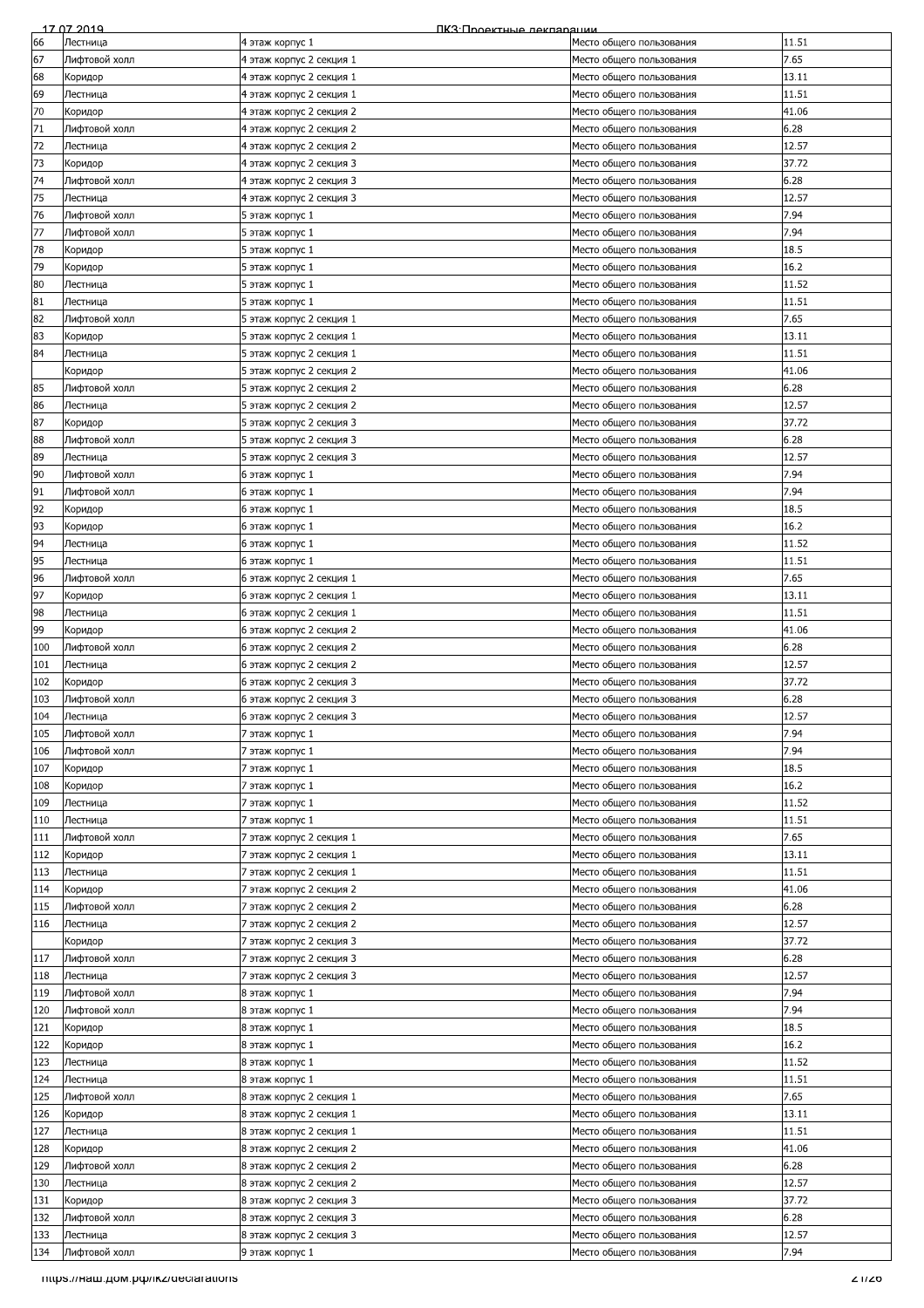|     | 17 07 2019                         | ПКЗ: Проектные лекляряции |                          |        |
|-----|------------------------------------|---------------------------|--------------------------|--------|
| 135 | Лифтовой холл                      | 9 этаж корпус 1           | Место общего пользования | 7.94   |
| 136 | Коридор                            | 9 этаж корпус 1           | Место общего пользования | 18.5   |
|     |                                    |                           |                          |        |
| 137 | Коридор                            | 9 этаж корпус 1           | Место общего пользования | 16.2   |
| 138 | Лестница                           | 9 этаж корпус 1           | Место общего пользования | 11.52  |
| 139 | Лестница                           | 9 этаж корпус 1           | Место общего пользования | 11.51  |
| 140 | Лифтовой холл                      | 9 этаж корпус 2 секция 1  | Место общего пользования | 7.65   |
| 141 | Коридор                            | 9 этаж корпус 2 секция 1  | Место общего пользования | 13.11  |
|     |                                    |                           |                          |        |
| 142 | Лестница                           | 9 этаж корпус 2 секция 1  | Место общего пользования | 11.51  |
| 143 | Коридор                            | 9 этаж корпус 2 секция 2  | Место общего пользования | 41.06  |
| 144 | Лифтовой холл                      | 9 этаж корпус 2 секция 2  | Место общего пользования | 6.28   |
| 145 | Лестница                           | 9 этаж корпус 2 секция 2  | Место общего пользования | 12.57  |
|     |                                    |                           | Место общего пользования |        |
| 146 | Коридор                            | 9 этаж корпус 2 секция 3  |                          | 37.72  |
| 147 | Лифтовой холл                      | 9 этаж корпус 2 секция 3  | Место общего пользования | 6.28   |
| 148 | Лестница                           | 9 этаж корпус 2 секция 3  | Место общего пользования | 12.57  |
| 149 | Лифтовой холл                      | 10 этаж корпус 1          | Место общего пользования | 7.94   |
| 150 | Лифтовой холл                      | 10 этаж корпус 1          | Место общего пользования | 7.94   |
|     |                                    |                           |                          | 18.5   |
| 151 | Коридор                            | 10 этаж корпус 1          | Место общего пользования |        |
| 152 | Коридор                            | 10 этаж корпус 1          | Место общего пользования | 16.2   |
| 153 | Лестница                           | 10 этаж корпус 1          | Место общего пользования | 11.52  |
| 154 | Лестница                           | 10 этаж корпус 1          | Место общего пользования | 11.51  |
| 155 | Лифтовой холл                      | 10 этаж корпус 2 секция 1 | Место общего пользования | 7.65   |
|     |                                    |                           |                          | 13.11  |
| 156 | Коридор                            | 10 этаж корпус 2 секция 1 | Место общего пользования |        |
| 157 | Лестница                           | 10 этаж корпус 2 секция 1 | Место общего пользования | 11.51  |
| 158 | Коридор                            | 10 этаж корпус 2 секция 2 | Место общего пользования | 41.06  |
| 159 | Лифтовой холл                      | 10 этаж корпус 2 секция 2 | Место общего пользования | 6.28   |
| 160 | Лестница                           | 10 этаж корпус 2 секция 2 | Место общего пользования | 12.57  |
|     |                                    |                           |                          |        |
| 161 | Коридор                            | 10 этаж корпус 2 секция 3 | Место общего пользования | 37.72  |
| 162 | Лифтовой холл                      | 10 этаж корпус 2 секция 3 | Место общего пользования | 6.28   |
| 163 | Лестница                           | 10 этаж корпус 2 секция 3 | Место общего пользования | 12.57  |
| 164 | Лифтовой холл                      | 11 этаж корпус 1          | Место общего пользования | 7.94   |
| 165 | Лифтовой холл                      | 11 этаж корпус 1          | Место общего пользования | 7.94   |
|     |                                    |                           |                          |        |
| 166 | Коридор                            | 11 этаж корпус 1          | Место общего пользования | 18.5   |
| 167 | Коридор                            | 11 этаж корпус 1          | Место общего пользования | 16.2   |
| 168 | Лестница                           | 11 этаж корпус 1          | Место общего пользования | 11.52  |
| 169 | Лестница                           | 11 этаж корпус 1          | Место общего пользования | 11.51  |
| 170 | Лифтовой холл                      | 11 этаж корпус 2 секция 1 | Место общего пользования | 7.65   |
|     |                                    |                           |                          |        |
| 171 | Коридор                            | 11 этаж корпус 2 секция 1 | Место общего пользования | 13.11  |
| 172 | Лестница                           | 11 этаж корпус 2 секция 1 | Место общего пользования | 11.51  |
| 173 | Коридор                            | 11 этаж корпус 2 секция 2 | Место общего пользования | 41.06  |
| 174 | Лифтовой холл                      | 11 этаж корпус 2 секция 2 | Место общего пользования | 6.28   |
| 175 | Лестница                           | 11 этаж корпус 2 секция 2 |                          | 12.57  |
|     |                                    |                           | Место общего пользования |        |
| 176 | Коридор                            | 11 этаж корпус 2 секция 3 | Место общего пользования | 37.72  |
| 177 | Лифтовой холл                      | 11 этаж корпус 2 секция 3 | Место общего пользования | 6.28   |
| 178 | Лестница                           | 11 этаж корпус 2 секция 3 | Место общего пользования | 12.57  |
| 179 | Лифтовой холл                      | 12 этаж корпус 1          | Место общего пользования | 7.94   |
| 180 | Лифтовой холл                      | 12 этаж корпус 1          | Место общего пользования | 7.94   |
|     |                                    |                           |                          |        |
| 181 | Коридор                            | 12 этаж корпус 1          | Место общего пользования | 18.5   |
| 182 | Коридор                            | 12 этаж корпус 1          | Место общего пользования | 16.2   |
| 183 | Лестница                           | 12 этаж корпус 1          | Место общего пользования | 11.52  |
| 184 | Лестница                           | 12 этаж корпус 1          | Место общего пользования | 11.51  |
|     |                                    |                           |                          | 7.65   |
| 185 | Лифтовой холл                      | 12 этаж корпус 2 секция 1 | Место общего пользования |        |
| 186 | Коридор                            | 12 этаж корпус 2 секция 1 | Место общего пользования | 13.11  |
| 187 | Лестница                           | 12 этаж корпус 2 секция 1 | Место общего пользования | 11.51  |
| 188 | Коридор                            | 12 этаж корпус 2 секция 2 | Место общего пользования | 41.06  |
| 189 | Лифтовой холл                      | 12 этаж корпус 2 секция 2 | Место общего пользования | 6.28   |
| 190 | Лестница                           | 12 этаж корпус 2 секция 2 | Место общего пользования | 12.57  |
|     |                                    |                           |                          |        |
| 191 | Коридор                            | 12 этаж корпус 2 секция 3 | Место общего пользования | 37.72  |
| 192 | Лифтовой холл                      | 12 этаж корпус 2 секция 3 | Место общего пользования | 6.28   |
| 193 | Лестница                           | 12 этаж корпус 2 секция 3 | Место общего пользования | 12.57  |
| 194 | Лифтовой холл                      | 13 этаж корпус 1          | Место общего пользования | 7.94   |
| 195 | Лифтовой холл                      | 13 этаж корпус 1          | Место общего пользования | 7.94   |
|     |                                    |                           |                          |        |
| 196 | Коридор                            | 13 этаж корпус 1          | Место общего пользования | 18.5   |
| 197 | Коридор                            | 13 этаж корпус 1          | Место общего пользования | 16.2   |
| 198 | Лестница                           | 13 этаж корпус 1          | Место общего пользования | 11.52  |
| 199 | Лестница                           | 13 этаж корпус 1          | Место общего пользования | 11.51  |
| 200 | Лифтовой холл                      | 13 этаж корпус 2 секция 1 | Место общего пользования | 7.65   |
|     |                                    |                           |                          |        |
| 201 | Коридор                            | 13 этаж корпус 2 секция 1 | Место общего пользования | 13.11  |
| 202 | Лестница                           | 13 этаж корпус 2 секция 1 | Место общего пользования | 11.51  |
| 203 | Коридор                            | 13 этаж корпус 2 секция 2 | Место общего пользования | 41.06  |
| 204 | Лифтовой холл                      | 13 этаж корпус 2 секция 2 | Место общего пользования | 6.28   |
| 205 | Лестница                           | 13 этаж корпус 2 секция 2 | Место общего пользования | 12.57  |
|     |                                    |                           |                          |        |
|     | mups.//наш.дом.рф/ikz/deciarations |                           |                          | ZZI ZO |
|     |                                    |                           |                          |        |
|     |                                    |                           |                          |        |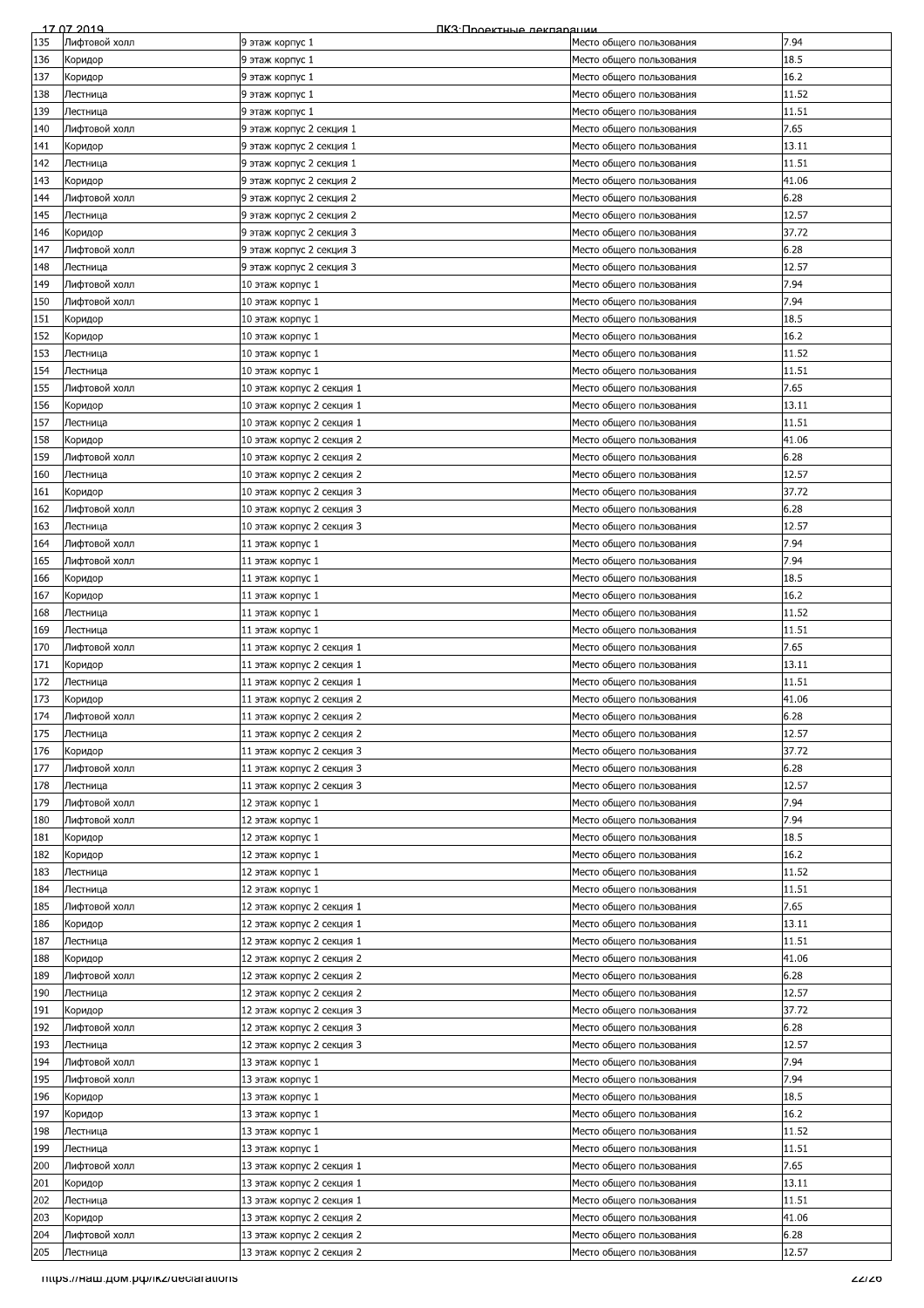|                | 17 07 2019                              |                             | ПКЗ:Проектные лекпарации                       |  |                          |              |
|----------------|-----------------------------------------|-----------------------------|------------------------------------------------|--|--------------------------|--------------|
| 206            | Коридор                                 | 13 этаж корпус 2 секция 3   |                                                |  | Место общего пользования | 37.72        |
| 207            | Лифтовой холл                           | 13 этаж корпус 2 секция 3   |                                                |  | Место общего пользования | 6.28         |
| 208            | Лестница                                | 13 этаж корпус 2 секция 3   |                                                |  | Место общего пользования | 12.57        |
| 209            | Лифтовой холл                           | 14 этаж корпус 1            |                                                |  | Место общего пользования | 7.94         |
| 210            | Лифтовой холл                           | 14 этаж корпус 1            |                                                |  | Место общего пользования | 7.94         |
|                |                                         |                             |                                                |  |                          | 18.5         |
| 211            | Коридор                                 | 14 этаж корпус 1            |                                                |  | Место общего пользования |              |
| 212            | Коридор                                 | 14 этаж корпус 1            |                                                |  | Место общего пользования | 16.2         |
| 213            | Лестница                                | 14 этаж корпус 1            |                                                |  | Место общего пользования | 11.52        |
| 214            | Лестница                                | 14 этаж корпус 1            |                                                |  | Место общего пользования | 11.51        |
| 215            | Лифтовой холл                           | 14 этаж корпус 2 секция 1   |                                                |  | Место общего пользования | 7.65         |
| 216            | Коридор                                 | 14 этаж корпус 2 секция 1   |                                                |  | Место общего пользования | 13.11        |
| 217            | Лестница                                | 14 этаж корпус 2 секция 1   |                                                |  | Место общего пользования | 11.51        |
| 218            |                                         |                             |                                                |  |                          | 41.06        |
|                | Коридор                                 | 14 этаж корпус 2 секция 2   |                                                |  | Место общего пользования |              |
| 219            | Лифтовой холл                           | 14 этаж корпус 2 секция 2   |                                                |  | Место общего пользования | 6.28         |
| 220            | Лестница                                | 14 этаж корпус 2 секция 2   |                                                |  | Место общего пользования | 12.57        |
| 221            | Коридор                                 | 14 этаж корпус 2 секция 3   |                                                |  | Место общего пользования | 37.72        |
| 222            | Лифтовой холл                           | 14 этаж корпус 2 секция 3   |                                                |  | Место общего пользования | 6.28         |
| 223            | Лестница                                | 14 этаж корпус 2 секция 3   |                                                |  | Место общего пользования | 12.57        |
| 224            | Лифтовой холл                           | 15 этаж корпус 1            |                                                |  | Место общего пользования | 7.94         |
| 225            |                                         |                             |                                                |  |                          | 7.94         |
|                | Лифтовой холл                           | 15 этаж корпус 1            |                                                |  | Место общего пользования |              |
| 226            | Коридор                                 | 15 этаж корпус 1            |                                                |  | Место общего пользования | 18.5         |
| 227            | Коридор                                 | 15 этаж корпус 1            |                                                |  | Место общего пользования | 16.2         |
| 228            | Лестница                                | 15 этаж корпус 1            |                                                |  | Место общего пользования | 11.52        |
| 229            | Лестница                                | 15 этаж корпус 1            |                                                |  | Место общего пользования | 11.51        |
| 230            | Лифтовой холл                           | 15 этаж корпус 2 секция 1   |                                                |  | Место общего пользования | 7.65         |
| 231            |                                         | 15 этаж корпус 2 секция 1   |                                                |  |                          | 13.11        |
|                | Коридор                                 |                             |                                                |  | Место общего пользования |              |
| 232            | Лестница                                | 15 этаж корпус 2 секция 1   |                                                |  | Место общего пользования | 11.51        |
| 233            | Коридор                                 | 15 этаж корпус 2 секция 2   |                                                |  | Место общего пользования | 41.06        |
| 234            | Лифтовой холл                           | 15 этаж корпус 2 секция 2   |                                                |  | Место общего пользования | 6.28         |
| 235            | Лестница                                | 15 этаж корпус 2 секция 2   |                                                |  | Место общего пользования | 12.57        |
| 236            | Коридор                                 | 15 этаж корпус 2 секция 3   |                                                |  | Место общего пользования | 37.72        |
| 237            | Лифтовой холл                           | 15 этаж корпус 2 секция 3   |                                                |  | Место общего пользования | 6.28         |
|                |                                         |                             |                                                |  |                          |              |
| 238            | Лестница                                | 15 этаж корпус 2 секция 3   |                                                |  | Место общего пользования | 12.57        |
| 239            | Лифтовой холл                           | 16 этаж корпус 1            |                                                |  | Место общего пользования | 7.94         |
| 240            | Лифтовой холл                           | 16 этаж корпус 1            |                                                |  | Место общего пользования | 7.94         |
| 241            | Коридор                                 | 16 этаж корпус 1            |                                                |  | Место общего пользования | 18.5         |
| 242            | Коридор                                 | 16 этаж корпус 1            |                                                |  | Место общего пользования | 16.2         |
| 243            | Лестница                                | 16 этаж корпус 1            |                                                |  | Место общего пользования | 11.52        |
| 244            | Лестница                                | 16 этаж корпус 1            |                                                |  | Место общего пользования | 11.51        |
|                |                                         |                             |                                                |  |                          |              |
| 245            | Лифтовой холл                           | 16 этаж корпус 2 секция 1   |                                                |  | Место общего пользования | 7.65         |
| 246            | Коридор                                 | 16 этаж корпус 2 секция 1   |                                                |  | Место общего пользования | 13.11        |
| 247            | Лестница                                | 16 этаж корпус 2 секция 1   |                                                |  | Место общего пользования | 11.51        |
| 248            | Коридор                                 |                             | 16 этаж корпус 2 секция 2                      |  | Место общего пользования | 41.06        |
| 249            | Лифтовой холл                           | 16 этаж корпус 2 секция 2   |                                                |  | Место общего пользования | 6.28         |
| 250            | Лестница                                | 16 этаж корпус 2 секция 2   |                                                |  | Место общего пользования | 12.57        |
|                |                                         | 16 этаж корпус 2 секция 3   |                                                |  |                          |              |
| 251            | Коридор                                 |                             |                                                |  | Место общего пользования | 37.72        |
| 252            | Лифтовой холл                           | 16 этаж корпус 2 секция 3   |                                                |  | Место общего пользования | 6.28         |
| 253            | Лестница                                | 16 этаж корпус 2 секция 3   |                                                |  | Место общего пользования | 12.57        |
| 254            | Лифтовой холл                           | 17 этаж корпус 1            |                                                |  | Место общего пользования | 7.94         |
| 255            | Лифтовой холл                           |                             | 17 этаж корпус 1                               |  | Место общего пользования | 7.94         |
| 256            | Коридор                                 |                             | 17 этаж корпус 1                               |  | Место общего пользования | 18.5         |
|                |                                         |                             |                                                |  |                          |              |
| 257            | Коридор                                 | 17 этаж корпус 1            |                                                |  | Место общего пользования | 16.2         |
| 258            | Лестница                                | 17 этаж корпус 1            |                                                |  | Место общего пользования | 11.52        |
| 259            | Лестница                                | 17 этаж корпус 1            |                                                |  | Место общего пользования | 11.51        |
| 260            | Лифтовой холл                           | 17 этаж корпус 2 секция 1   |                                                |  | Место общего пользования | 7.65         |
| 261            | Коридор                                 | 17 этаж корпус 2 секция 1   |                                                |  | Место общего пользования | 13.11        |
| 262            | Лестница                                | 17 этаж корпус 2 секция 1   |                                                |  | Место общего пользования | 11.51        |
| 263            | Коридор                                 | 17 этаж корпус 2 секция 2   |                                                |  | Место общего пользования | 41.06        |
|                |                                         |                             |                                                |  |                          |              |
| 264            | Лифтовой холл                           | 17 этаж корпус 2 секция 2   |                                                |  | Место общего пользования | 6.28         |
| 265            | Лестница                                | 17 этаж корпус 2 секция 2   |                                                |  | Место общего пользования | 12.57        |
| 266            | Коридор                                 | 17 этаж корпус 2 секция 3   |                                                |  | Место общего пользования | 37.72        |
| 267            | Лифтовой холл                           | 17 этаж корпус 2 секция 3   |                                                |  | Место общего пользования | 6.28         |
| 268            | Лестница                                | 17 этаж корпус 2 секция 3   |                                                |  | Место общего пользования | 12.57        |
|                | 16.2 Перечень технологического и        |                             |                                                |  |                          |              |
|                | инженерного оборудования,               |                             |                                                |  |                          |              |
|                | предназначенного для обслуживания более | 16.2.1                      |                                                |  |                          |              |
|                | чем одного помещения в данном доме      |                             |                                                |  |                          |              |
|                | Описание места расположения             |                             |                                                |  |                          |              |
| N <sub>o</sub> | помещения                               | Вид оборудования            |                                                |  | Назначения               |              |
|                |                                         |                             |                                                |  |                          |              |
| <b>BHC</b>     |                                         |                             | Насосная установка хоз-питьевого водоснабжения |  | Водоснабжение            |              |
| 2 BHC          |                                         | Насосная пожарная установка |                                                |  | Пожаротушение            |              |
|                |                                         |                             |                                                |  |                          |              |
|                | TItips.//Ham.uom.po/ikz/declarations    |                             |                                                |  |                          | <b>ZJIZ0</b> |
|                |                                         |                             |                                                |  |                          |              |
|                |                                         |                             |                                                |  |                          |              |
|                |                                         |                             |                                                |  |                          |              |
|                |                                         |                             |                                                |  |                          |              |
|                |                                         |                             |                                                |  |                          |              |
|                |                                         |                             |                                                |  |                          |              |
|                |                                         |                             |                                                |  |                          |              |
|                |                                         |                             |                                                |  |                          |              |
|                |                                         |                             |                                                |  |                          |              |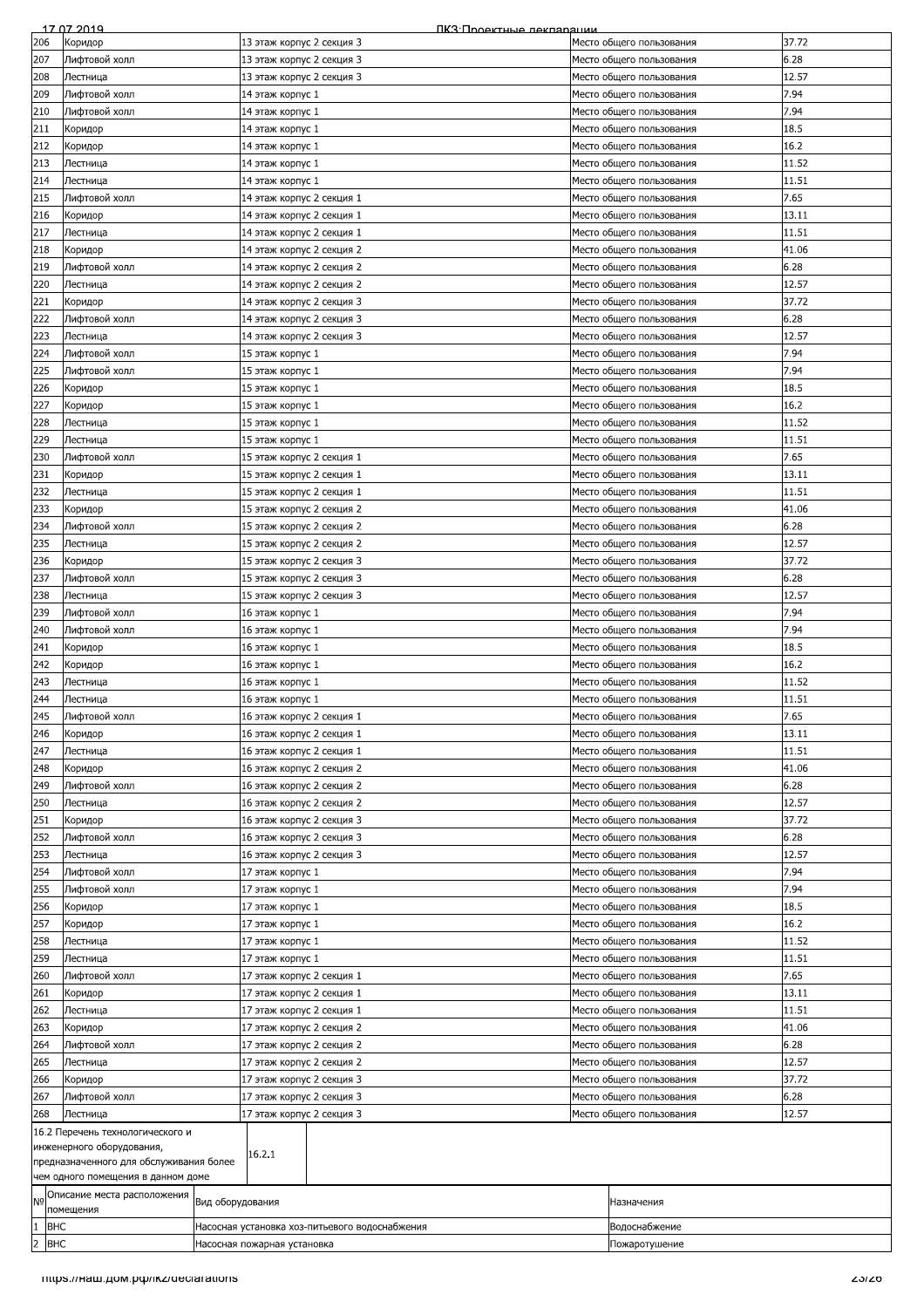|    | 17 07 2019                                                                                                    |                                                             |                                  | ПКЗ·Проектные лекляряции                                                                                                                                                                                                                                                              |                                                                                |  |
|----|---------------------------------------------------------------------------------------------------------------|-------------------------------------------------------------|----------------------------------|---------------------------------------------------------------------------------------------------------------------------------------------------------------------------------------------------------------------------------------------------------------------------------------|--------------------------------------------------------------------------------|--|
| 3  | Секции 1,2,3,4,5<br>многоквартирного дома                                                                     |                                                             |                                  | Система автоматической пожарной сигнализации                                                                                                                                                                                                                                          | для обнаружения пожара                                                         |  |
|    | Секции 1,2,3,4,5                                                                                              |                                                             |                                  |                                                                                                                                                                                                                                                                                       |                                                                                |  |
|    | многоквартирного дома                                                                                         | Система оповещения и управления эвакуацией людей при пожаре |                                  |                                                                                                                                                                                                                                                                                       | для оповещения о пожаре                                                        |  |
| 5  | Секции 1,2,3,4,5<br>многоквартирного дома                                                                     |                                                             |                                  | Система диспетчеризации инженерного оборудования                                                                                                                                                                                                                                      | Для диспетчерской связи с лифтами и контроля входов в<br>технические помещения |  |
|    | Секции 1,2,3,4,5<br>многоквартирного дома                                                                     |                                                             | Система контроля доступа         |                                                                                                                                                                                                                                                                                       | Для аудиомофонной связи с жильцами и консъержем                                |  |
|    | Секции 1,2,3,4,5<br>многоквартирного дома                                                                     | Система телевидения                                         |                                  |                                                                                                                                                                                                                                                                                       | Для приема сигналов ТВ от головной станции телевидения                         |  |
| 8  | Секции 1,2,3,4,5<br>многоквартирного дома                                                                     |                                                             |                                  | Система коммерческого учета энергоресурсов                                                                                                                                                                                                                                            | Для учета потребления жильцами тепло- и водоресурсов                           |  |
|    | Секции 1,2,3,4,5                                                                                              |                                                             |                                  | Система коммерческого учета электроэнергии                                                                                                                                                                                                                                            | Для учета потребления жильцами электроэнергии                                  |  |
|    | многоквартирного дома<br>10 Пом. ИТП                                                                          |                                                             | Теплообменники системы отопления |                                                                                                                                                                                                                                                                                       | Подогрев теплоносителя                                                         |  |
|    | 11 Пом. ИТП                                                                                                   |                                                             | Теплообменник системы ГВС 1ст.   |                                                                                                                                                                                                                                                                                       | Подогрев воды                                                                  |  |
|    | 12 Пом. ИТП                                                                                                   |                                                             | Теплообменник системы ГВС 2ст.   |                                                                                                                                                                                                                                                                                       | Подогрев воды                                                                  |  |
|    | 13 Пом. ИТП                                                                                                   |                                                             | электроприводом AMV 30           | Клапан регулирующий системы отопления Ду40 Py2,5 МПа Kvs=25м3/ч с                                                                                                                                                                                                                     |                                                                                |  |
|    | 14 Пом. ИТП                                                                                                   |                                                             | электроприводом AMV20            | Клапан регулирующий системы отопления Ду32 Py2,5 МПа Kvs=16м3/ч с                                                                                                                                                                                                                     |                                                                                |  |
|    | 15 Пом. ИТП                                                                                                   |                                                             |                                  | Клапан соленойдный нормально закрытый EV220B Ду25 Kvs=11м3/ч                                                                                                                                                                                                                          |                                                                                |  |
|    | 16 Пом. ИТП                                                                                                   |                                                             |                                  | Регулятор перепада давления AFP-9/VFG2                                                                                                                                                                                                                                                |                                                                                |  |
|    | 17 Пом. ИТП                                                                                                   |                                                             |                                  | Насос циркуляционный системы отопления Q=51.9 м3/ч H=17 N=5.5кВт                                                                                                                                                                                                                      | давления в системе отопления                                                   |  |
|    | 18 Пом. ИТП                                                                                                   |                                                             |                                  | Hacoc заполнения системы (подпитка) Q=4.2 м3/ч H=49м N=1.5кВт                                                                                                                                                                                                                         | Подпитка системы отопления                                                     |  |
|    | 19 Пом. ИТП                                                                                                   |                                                             |                                  | Hacoc циркуляционный системы ГВС Q=5.8м3/ч H=12 N=0,75 кВт                                                                                                                                                                                                                            | Поддержание давления в системе ГВС                                             |  |
|    | 20 Пом. ИТП                                                                                                   |                                                             |                                  | Hacoc дренажный Tmax95C G10 m/ч H=10м.в.с N=0.75 квт                                                                                                                                                                                                                                  | Откачивание воды из дренажных приямков                                         |  |
|    | 21 Пом. ИТП                                                                                                   |                                                             |                                  |                                                                                                                                                                                                                                                                                       |                                                                                |  |
|    | 22 Пом. ИТП                                                                                                   |                                                             |                                  | Автоматическая установка поддержания давления системы отопления с двухнасосным                                                                                                                                                                                                        | Поддержание давления в системе отопления                                       |  |
|    | 23 Пом. ИТП                                                                                                   |                                                             | модулем управления в комплекте   |                                                                                                                                                                                                                                                                                       |                                                                                |  |
|    |                                                                                                               |                                                             |                                  | Предохранительный клапан отопления Py1,6 T<200C Pcpaб =0,75-1 МПа                                                                                                                                                                                                                     |                                                                                |  |
| 24 | Секции 1,2,3,4,5<br>многоквартирного дома                                                                     |                                                             |                                  | Система электрооборудования и электроосвещения                                                                                                                                                                                                                                        | Электроснабжение и освещение                                                   |  |
| 25 | Корпус 1,2 многоквартирного<br>дома                                                                           | Лифты                                                       |                                  |                                                                                                                                                                                                                                                                                       | 2 грузопассажирских лифта в каждой секции                                      |  |
|    |                                                                                                               |                                                             |                                  | 17 О примерном графике реализации проекта строительства, включающем информацию об этапах и о сроках его реализации, в том числе предполагаемом сроке получения<br>разрешения на ввод в эксплуатацию строящихся (создаваемых) многоквартирных домов и (или) иных объектов недвижимости |                                                                                |  |
|    | 17.1 О примерном графике реализации<br>проекта строительства                                                  |                                                             | 17.1.1                           | Этап реализации проекта строительства:<br>20 процентов готовности                                                                                                                                                                                                                     |                                                                                |  |
|    |                                                                                                               |                                                             | 17.1.2                           | Планируемый квартал и год выполнения этапа реализации проекта строительства:                                                                                                                                                                                                          |                                                                                |  |
|    | 17.1 (2) О примерном графике реализации                                                                       |                                                             |                                  | 3 квартал 2017 г.<br>Этап реализации проекта строительства:                                                                                                                                                                                                                           |                                                                                |  |
|    | проекта строительства                                                                                         |                                                             | 17.1.1                           | 40 процентов готовности<br>Планируемый квартал и год выполнения этапа реализации проекта строительства:                                                                                                                                                                               |                                                                                |  |
|    |                                                                                                               |                                                             | 17.1.2                           | 3 квартал 2017 г.                                                                                                                                                                                                                                                                     |                                                                                |  |
|    | 17.1 (3) О примерном графике реализации<br>проекта строительства                                              |                                                             | 17.1.1                           | Этап реализации проекта строительства:<br>60 процентов готовности                                                                                                                                                                                                                     |                                                                                |  |
|    |                                                                                                               |                                                             | 17.1.2                           | Планируемый квартал и год выполнения этапа реализации проекта строительства:<br>4 квартал 2017 г.                                                                                                                                                                                     |                                                                                |  |
|    | 17.1 (4) О примерном графике реализации<br>проекта строительства                                              |                                                             | 17.1.1                           | Этап реализации проекта строительства:<br>80 процентов готовности                                                                                                                                                                                                                     |                                                                                |  |
|    |                                                                                                               |                                                             | 17.1.2                           | Планируемый квартал и год выполнения этапа реализации проекта строительства:<br>4 квартал 2018 г.                                                                                                                                                                                     |                                                                                |  |
|    | 17.1 (5) О примерном графике реализации<br>проекта строительства                                              |                                                             | 17.1.1                           | Этап реализации проекта строительства:<br>получение разрешения на ввод в эксплуатацию объекта недвижимости                                                                                                                                                                            |                                                                                |  |
|    |                                                                                                               |                                                             | 17.1.2                           | Планируемый квартал и год выполнения этапа реализации проекта строительства:                                                                                                                                                                                                          |                                                                                |  |
|    |                                                                                                               |                                                             |                                  | 3 квартал 2019 г.<br>18 О планируемой стоимости строительства (создания) многоквартирного дома и (или) иного объекта недвижимости                                                                                                                                                     |                                                                                |  |
|    | 18.1 О планируемой стоимости строительства 18.1.1                                                             |                                                             |                                  | Планируемая стоимость строительства:                                                                                                                                                                                                                                                  |                                                                                |  |
|    |                                                                                                               |                                                             |                                  | 1432 682 803,38 p.<br>19 О способе обеспечения исполнения обязательств застройщика по договору и (или) о банке, в котором участниками долевого строительства должны быть открыты счета эскроу, в                                                                                      |                                                                                |  |
|    |                                                                                                               |                                                             |                                  | случае размещения таких средств на счетах эскроу, об уплате обязательных отчислений (взносов) застройщика в компенсационный фонд                                                                                                                                                      |                                                                                |  |
|    | 19.1 О способе обеспечения обязательств<br>застройщика по договорам участия в долевом 19.1.1<br>строительстве |                                                             |                                  | Планируемый способ обеспечения обязательств застройщика по договорам участия в долевом строительстве:<br>Не распространяется на застройщика                                                                                                                                           |                                                                                |  |
|    |                                                                                                               |                                                             | 19.1.2                           | Кадастровый номер земельного участка, находящегося в залоге у участников долевого строительства в силу закона:<br>50:21:10105:5738,50:21:80105:222                                                                                                                                    |                                                                                |  |
|    | 19.2 О банке, в котором участниками<br>долевого строительства должны быть<br>открыты счета эскроу             |                                                             | 19.2.1                           | Организационно-правовая форма кредитной организации, в которой участниками долевого строительства должны быть откр<br>ыты счета эскроу:                                                                                                                                               |                                                                                |  |
|    |                                                                                                               |                                                             | 19.2.2                           | Полное наименование кредитной организации, в которой участниками долевого строительства должны быть открыты счета э<br>скроу, без указания организационно - правовой формы:                                                                                                           |                                                                                |  |
|    |                                                                                                               |                                                             | 19.2.3                           | Индивидуальный номер налогоплательщика кредитной организации, в которой участниками долевого строительства должны<br>быть открыты счета эскроу:                                                                                                                                       |                                                                                |  |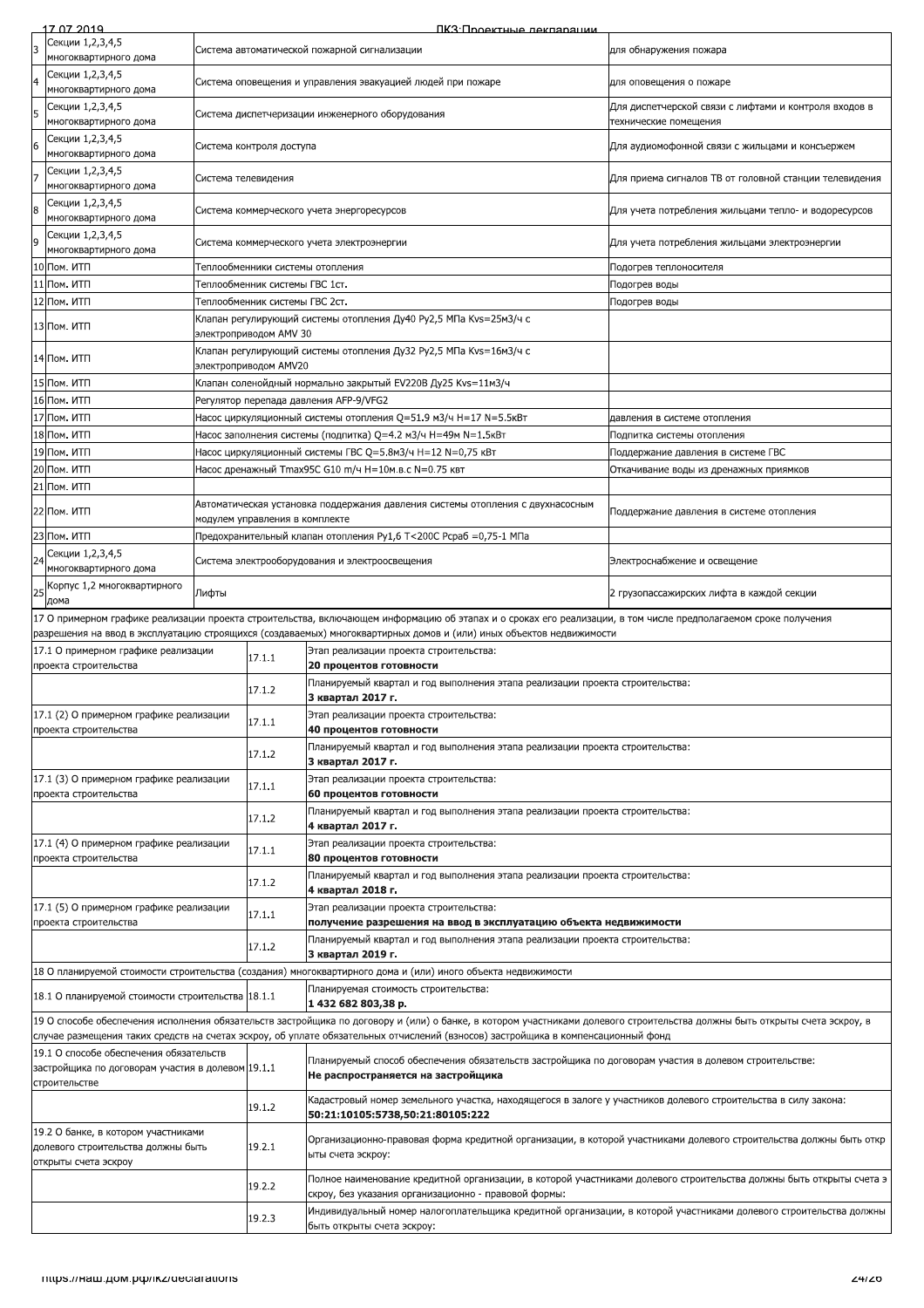| 17 07 2019                                                                                                                                                                                                    |        | ПКЗ: Проектные лекпарации                                                                                           |
|---------------------------------------------------------------------------------------------------------------------------------------------------------------------------------------------------------------|--------|---------------------------------------------------------------------------------------------------------------------|
| 19.3 Об уплате обязательных отчислений                                                                                                                                                                        |        | Уплата обязательных отчислений (взносов) в компенсационный фонд:                                                    |
| (взносов) застройщика в компенсационный                                                                                                                                                                       | 19.3.1 | Да                                                                                                                  |
| фонд                                                                                                                                                                                                          |        |                                                                                                                     |
| 19.4 Об уполномоченном банке, в котором у                                                                                                                                                                     | 19.4.1 | Организационно-правовая форма и наименование уполномоченного банка:                                                 |
| застройщика открыт расчетный счет                                                                                                                                                                             |        |                                                                                                                     |
|                                                                                                                                                                                                               |        | Организационно-правовая форма:                                                                                      |
|                                                                                                                                                                                                               |        | Публичное акционерное общество                                                                                      |
|                                                                                                                                                                                                               |        | Наименование банка:                                                                                                 |
|                                                                                                                                                                                                               |        | «Сбербанк», г. Москва                                                                                               |
|                                                                                                                                                                                                               | 19.4.2 | Реквизиты расчетного счета застройщика в уполномоченном банке:                                                      |
|                                                                                                                                                                                                               |        | Номер расчетного счета:                                                                                             |
|                                                                                                                                                                                                               |        | 40702810038000201849                                                                                                |
|                                                                                                                                                                                                               |        | Корреспондентский счет:<br>30101810400000000225                                                                     |
|                                                                                                                                                                                                               |        | БИК:                                                                                                                |
|                                                                                                                                                                                                               |        | 044525225                                                                                                           |
|                                                                                                                                                                                                               |        | NHH:                                                                                                                |
|                                                                                                                                                                                                               |        | 7707660371                                                                                                          |
|                                                                                                                                                                                                               |        | кпп:                                                                                                                |
|                                                                                                                                                                                                               |        | 500301001                                                                                                           |
|                                                                                                                                                                                                               |        | OFPH:                                                                                                               |
|                                                                                                                                                                                                               |        | 1075050004743                                                                                                       |
|                                                                                                                                                                                                               |        | ОКПО:                                                                                                               |
|                                                                                                                                                                                                               |        | 81670099                                                                                                            |
|                                                                                                                                                                                                               |        | Информация о форме привлечения застройщиком денежных средств граждан-участников строительства:                      |
| 19.5 Форма привлечения денежных средств                                                                                                                                                                       | 19.5.1 | Расчетный счет                                                                                                      |
| 20 Об иных соглашениях и о сделках, на основании которых привлекаются денежные средства для строительства (создания) многоквартирного дома и (или) иного объекта                                              |        |                                                                                                                     |
| недвижимости, за исключением привлечения денежных средств участников долевого строительства                                                                                                                   |        |                                                                                                                     |
| 20.1 Об иных соглашениях и о сделках, на                                                                                                                                                                      |        |                                                                                                                     |
| основании которых привлекаются денежные                                                                                                                                                                       |        |                                                                                                                     |
| средства для строительства (создания)                                                                                                                                                                         | 20.1.1 | Вид соглашения или сделки:                                                                                          |
| многоквартирного дома и (или) иного                                                                                                                                                                           |        |                                                                                                                     |
| объекта недвижимости                                                                                                                                                                                          |        |                                                                                                                     |
|                                                                                                                                                                                                               | 20.1.2 | Организационно-правовая форма организации, у которой привлекаются денежные средства:                                |
|                                                                                                                                                                                                               |        | Полное наименование организации, у которой привлекаются денежные средства, без указания организационно - правовой ф |
|                                                                                                                                                                                                               | 20.1.3 | ормы:                                                                                                               |
|                                                                                                                                                                                                               | 20.1.4 | "Индивидуальный номер налогоплательщика организации, у которой привлекаются денежные средства                       |
|                                                                                                                                                                                                               | 20.1.5 | Сумма привлеченных средств:                                                                                         |
|                                                                                                                                                                                                               | 20.1.6 | Определенный соглашением или сделкой срок возврата привлеченных средств:                                            |
|                                                                                                                                                                                                               |        | Кадастровый номер земельного участка, являющегося предметом залога в обеспечение исполнения обязательства по возвра |
|                                                                                                                                                                                                               | 20.1.7 | ту привлеченных средств:                                                                                            |
| 21 О размере полностью оплаченного уставного капитала застройщика                                                                                                                                             |        |                                                                                                                     |
| Размер уставного капитала застройщика:                                                                                                                                                                        |        |                                                                                                                     |
| 21.1 Размер полностью оплаченного<br>уставного капитала застройщика                                                                                                                                           | 21.1.1 | 400 000 000 p.                                                                                                      |
|                                                                                                                                                                                                               |        |                                                                                                                     |
| 22 Информация в отношении объекта социальной инфраструктуры, указанная в части 6 статьи 18.1 настоящего Федерального закона, в случае, предусмотренном частью 1 статьи 18.1<br>настоящего Федерального закона |        |                                                                                                                     |
| 22.1 О виде, назначении объекта социальной                                                                                                                                                                    |        |                                                                                                                     |
| инфраструктуры. Об указанных в частях 3 и 4                                                                                                                                                                   |        |                                                                                                                     |
|                                                                                                                                                                                                               |        |                                                                                                                     |
| статьи 18.1 договоре о развитии застроенной                                                                                                                                                                   |        |                                                                                                                     |
| территории, договоре о комплексном                                                                                                                                                                            |        |                                                                                                                     |
| освоении территории, в том числе в целях                                                                                                                                                                      |        |                                                                                                                     |
| строительства жилья экономического класса,                                                                                                                                                                    |        |                                                                                                                     |
| договоре о комплексном развитии                                                                                                                                                                               |        |                                                                                                                     |
| территории по инициативе                                                                                                                                                                                      |        | Наличие договора (соглашения), предусматривающего безвозмездную передачу объекта социальной инфраструктуры в госуд  |
| правообладателей, договоре о комплексном                                                                                                                                                                      | 22.1.1 | арственную или муниципальную собственность:                                                                         |
| развитии территории по инициативе органа                                                                                                                                                                      |        | Нет                                                                                                                 |
| местного самоуправления, иных заключенных                                                                                                                                                                     |        |                                                                                                                     |
| застройщиком с органом государственной                                                                                                                                                                        |        |                                                                                                                     |
| власти или органом местного                                                                                                                                                                                   |        |                                                                                                                     |
| самоуправления договоре или соглашении,                                                                                                                                                                       |        |                                                                                                                     |
| предусматривающих передачу объекта                                                                                                                                                                            |        |                                                                                                                     |
| социальной инфраструктуры в                                                                                                                                                                                   |        |                                                                                                                     |
| государственную или муниципальную                                                                                                                                                                             |        |                                                                                                                     |
| собственность                                                                                                                                                                                                 |        |                                                                                                                     |
| 23 Иная, не противоречащая законодательству, информация о проекте                                                                                                                                             |        |                                                                                                                     |
| 23.1 Иная информация о проекте                                                                                                                                                                                | 23.1.1 | Иная информация о проекте:                                                                                          |
| 24 Сведения о фактах внесения изменений в проектную документацию                                                                                                                                              |        |                                                                                                                     |
| 24.1 Сведения о фактах внесения изменений                                                                                                                                                                     |        |                                                                                                                     |
| в проектную документацию                                                                                                                                                                                      | 24.1.1 |                                                                                                                     |